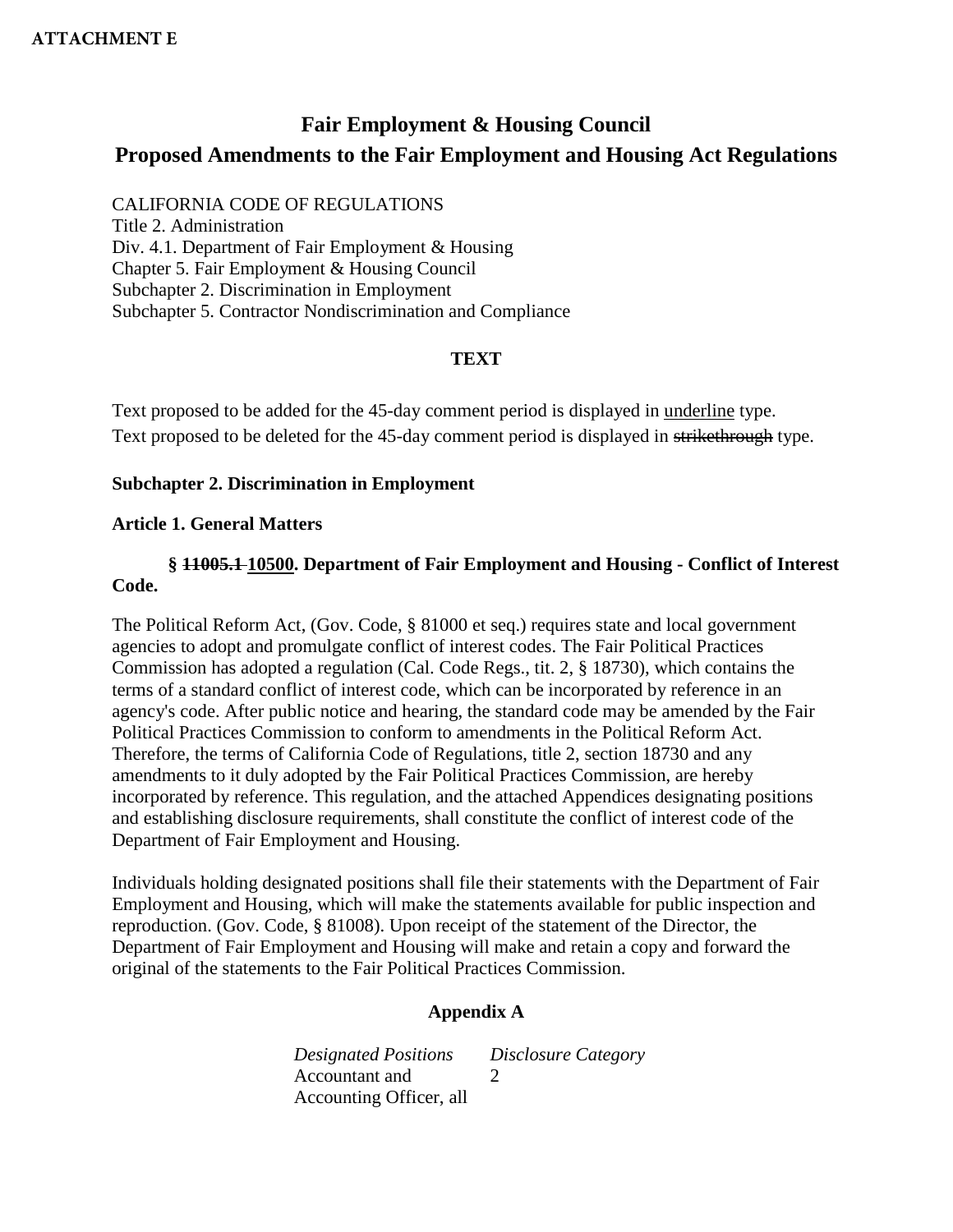levels Administrator, FEH, all levels 1 Associate Information Systems Analyst (Specialist) 3 Associate Programmer Analyst (Specialist) 3 Business Service Assistant (Specialist), all types 2 CEA, all levels 1 Chief Deputy Director, DFEH 1 Consultant \* Data Processing Manager, all levels 3 Deputy Director 1 Director 1 FEH Consultant, all ranges 1 Legal Counsel, all levels and types 1 Legal Analyst 1 Legal Assistant 1 Senior Legal Analyst 1 Senior Programmer Analyst (Specialist) 3 Staff Information Systems Analyst (Supervisor) 3 Staff Programmer Analyst (Specialist) 3 Staff Services Analyst 2 Staff Services Manager, all levels and types 2

\_\_\_\_\_\_\_\_\_\_\_\_\_

<sup>\*</sup> Consultants shall be included in the list of designated positions and shall disclose pursuant to the Disclosure Requirements in this conflict of interest code subject to the following limitation: The Director may determine in writing that a particular consultant, although holding a designated position, is hired to perform a range of duties that is limited in scope and thus is not required to fully comply with the disclosure requirements described in this section. Such written determination shall include a description of the consultant's duties and, based upon that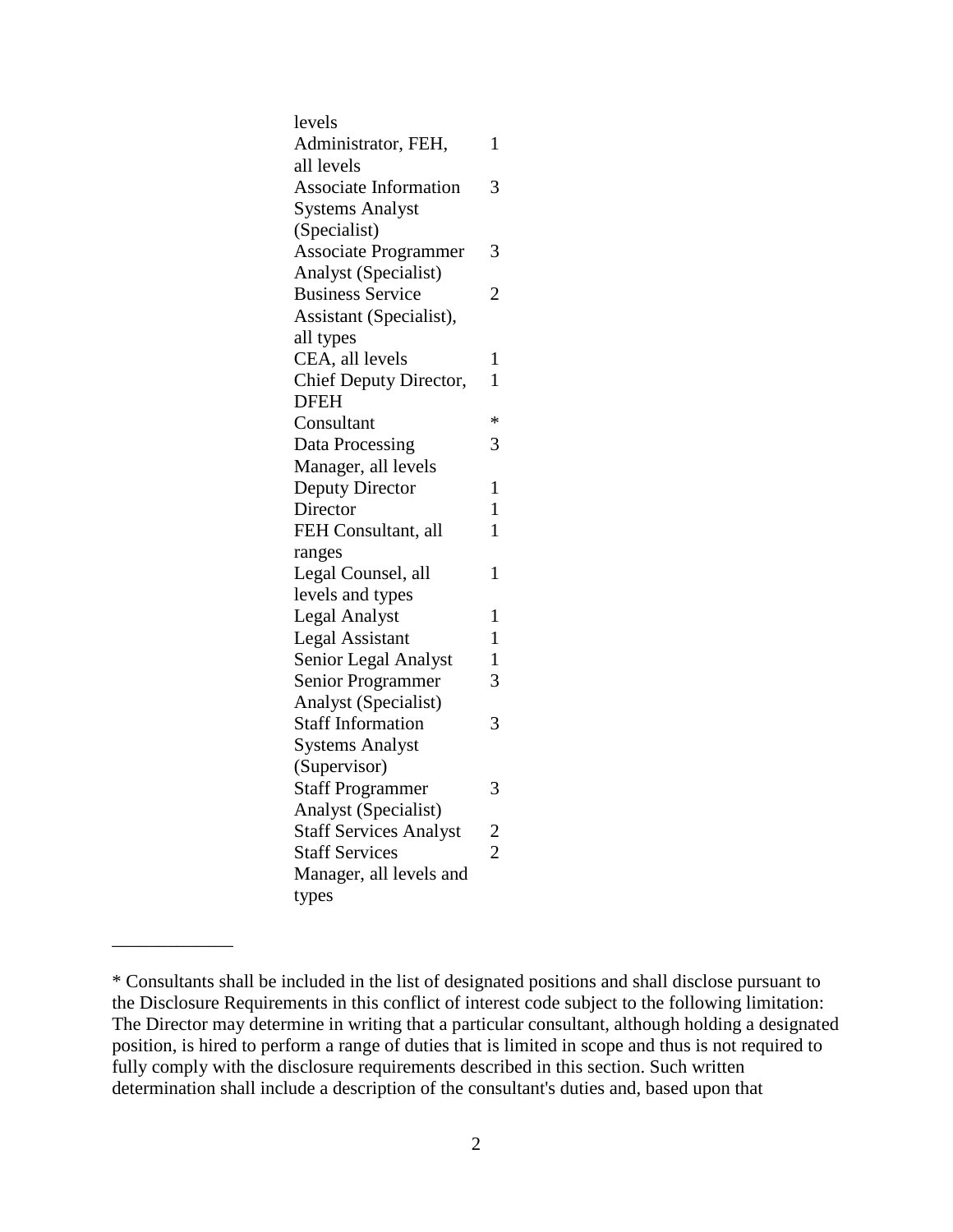description, a statement of the extent of disclosure requirements. The Director's determination is a public record and shall be retained for public inspection in the same manner and location as this conflict of interest code.

#### **Appendix B**

## *Disclosure Requirements*

## *Disclosure Category 1*

Individuals holding positions assigned to Disclosure Category 1 must report interests in real property located within the State of California; investment and business positions in business entities, and income, including loans, gifts, and travel payments, from all sources.

## *Disclosure Category 2*

Individuals holding designated positions in Disclosure Category 2 must report investments and business positions in business entities, and income, including gifts, loans, and travel payments, from sources, of the type to provide services, supplies, materials, or equipment to the Department. Such services include, but are not limited to, legal recording/reporting services.

## *Disclosure Category 3*

Individuals holding designated positions in Disclosure Category 3 must report investments and business positions in business entities, and income, including gifts, loans, and travel payments, from sources, of the type to provide information technology or telecommunication services, goods, or supplies, including, but not limited to, software, hardware, or data retrieval and security services.

Note: Authority and reference cited: Section 81000 et seq., Government Code. (Section filed 6-6- 83, operative 7-6-83; approved by Fair Political Practices Commission 4-18-83; Register 83, No. 24).

#### **§ 11006. Statement of Policy and Purpose.**

The public policy of the State of California is to protect and safeguard the civil rights of all individuals to seek, have access to, obtain, and hold employment without discrimination because of race, religious creed, color, national origin, ancestry, physical disability, mental disability, medical condition, genetic information, marital status, sex, gender, gender identity, gender expression, age for individuals over forty years of age, military and veteran status, and sexual orientation. Employment practices should treat all individuals equally, evaluating each on the basis of individual skills, knowledge and abilities and not on the basis of characteristics generally attributed to a group enumerated in the Act. The objectives of the California Fair Employment and Housing Act and these regulations are to promote equal employment opportunity and to assist all persons in understanding their rights, duties and obligations, so as to facilitate achievement of voluntary compliance with the law.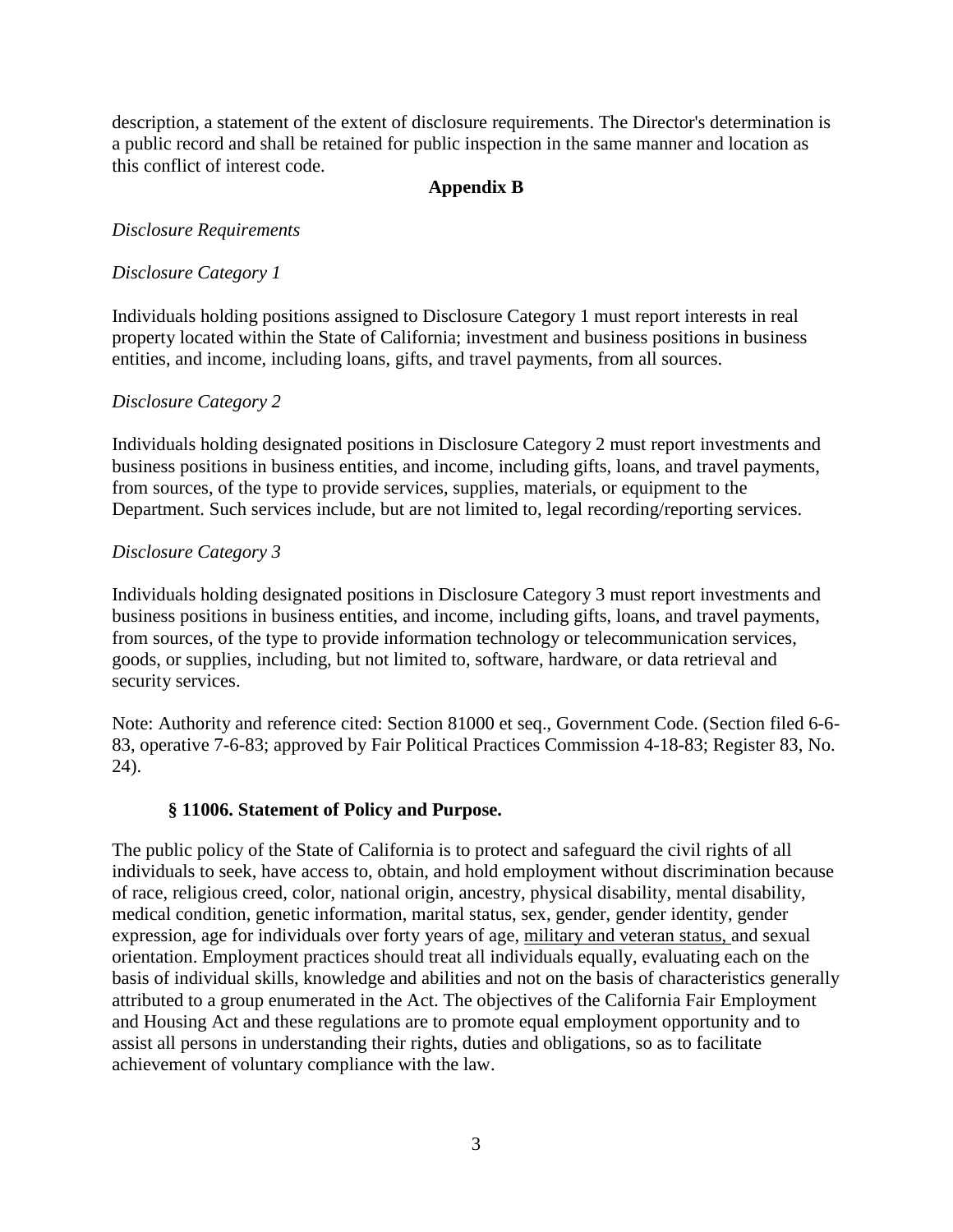Note: Authority cited: Section 12935(a), Government Code. Reference: Sections 12920 and 12921(a), Government Code.

## **§ 11008. Definitions.**

As used in this chapter, the following definitions shall apply unless the context otherwise requires:

(a) "Applicant." Any individual who files a written application or, where an employer or other covered entity does not provide an application form, any individual who otherwise indicates a specific desire to an employer or other covered entity to be considered for employment. Except for recordkeeping purposes, "Applicant" is also an individual who can prove that he or she has been deterred from applying for a job by an employer's or other covered entity's alleged discriminatory practice. "Applicant" does not include an individual who without coercion or intimidation willingly withdraws his or her application prior to being interviewed, tested or hired.

(b) "Apprenticeship Training Program." Any apprenticeship program, including local or state joint apprenticeship committees, subject to the provision of Chapter 4 of Division 3 of the California Labor Code, section 3070 et seq.

(c) "Employee." Any individual under the direction and control of an employer under any appointment or contract of hire or apprenticeship, express or implied, oral or written.

(1) "Employee" does not include an independent contractor as defined in Labor Code section 3353.

(2) "Employee" does not include any individual employed by his or her parents, by his or her spouse, or by his or her child.

(3) "Employee" does not include any individual employed under special license in a nonprofit sheltered workshop or rehabilitation facility.

(4) An employment agency is not an employee of the person or individual for whom it procures employees.

(5) An individual compensated by a temporary service agency for work to be performed for an employer contracting with the temporary service agency may be considered an employee of that employer for such terms, conditions and privileges of employment under the control of that employer. Such an individual is an employee of the temporary service agency with regard to such terms, conditions and privileges of employment under the control of the temporary service agency.

(ad) "Employer." Any person or individual engaged in any business or enterprise regularly employing five or more individuals, including individuals performing any service under any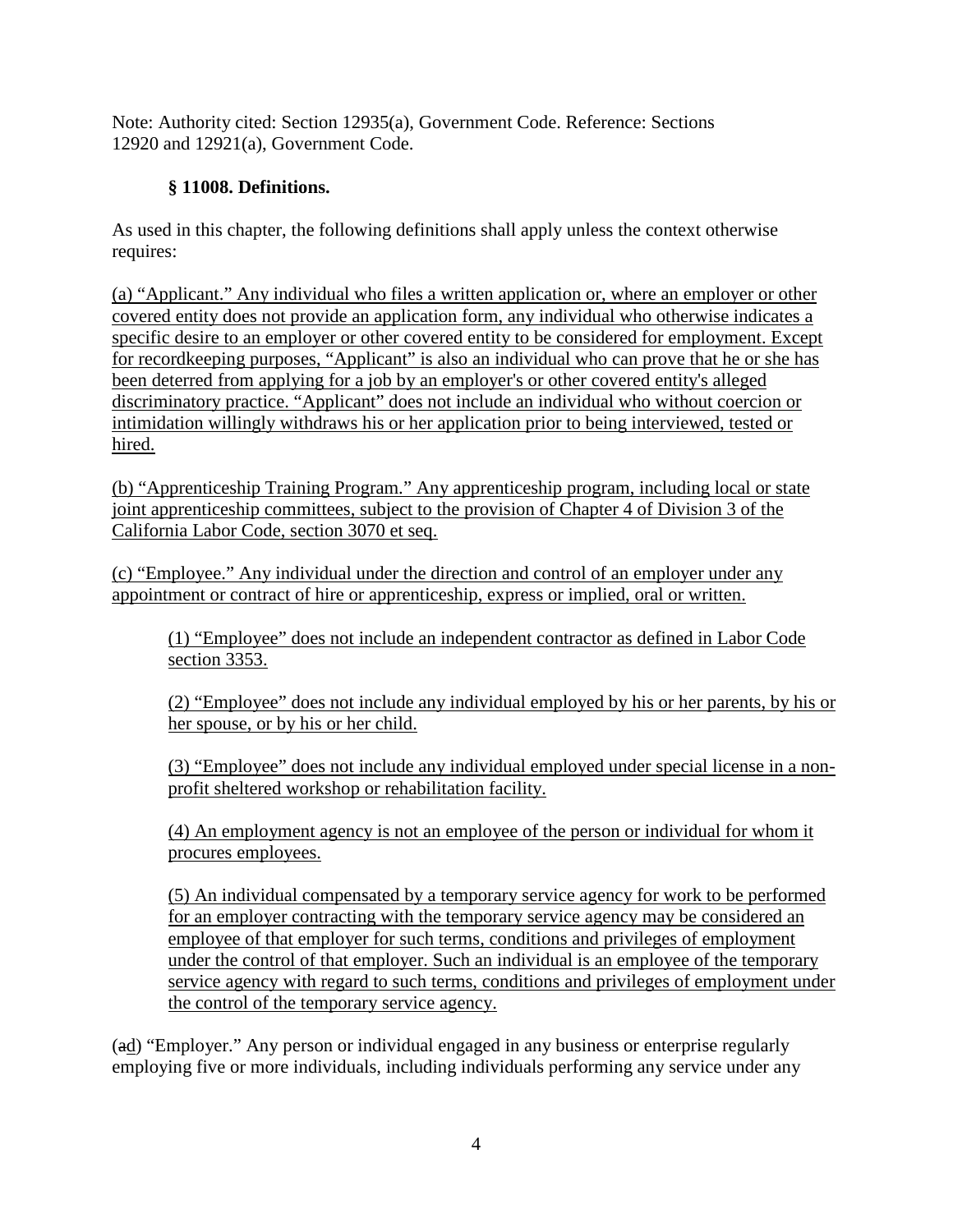appointment, contract of hire or apprenticeship, express or implied, oral or written.

(1) "Regularly employing" means employing five or more individuals for each working day in any twenty consecutive calendar weeks in the current calendar year or preceding calendar year.

(2) For purposes of "counting" the (five or more) employees, the individuals employed need not be employees as defined below; nor must any of them be full-time employees.

(3) Any person or individual acting as an agent of an employer, directly or indirectly, is also an employer.

(4) "Employer" includes the State of California, any political or civil subdivision thereof, counties, cities, city and county, local agencies, or special districts, irrespective of whether that entity employs five or more individuals.

(5) A religious association or religious corporation not organized for private profit is not an employer under the meaning of this Act; any non-profit religious organization exempt from federal and state income tax as a non-profit religious organization is presumed not to be an employer under this Act. Notwithstanding such status, any portion of such tax exempt religious association or religious corporation subject to state or federal income taxes as an unrelated business and regularly employing five or more individuals is an employer.

(6) "Employer" includes any non-profit corporation or non-profit association other than that defined in subsection (5).

(b) "Employee." Any individual under the direction and control of an employer under any appointment or contract of hire or apprenticeship, express or implied, oral or written.

(1) Employee does not include an independent contractor as defined in Labor Code section 3353.

(2) Employee does not include any individual employed by his or her parents, by his or her spouse, or by his or her child.

(3) Employee does not include any individual employed under special license in a nonprofit sheltered workshop or rehabilitation facility.

(4) An employment agency is not an employee of the person or individual for whom it procures employees.

(5) An individual compensated by a temporary service agency for work to be performed for an employer contracting with the temporary service agency may be considered an employee of that employer for such terms, conditions and privileges of employment under the control of that employer. Such an individual is an employee of the temporary service agency with regard to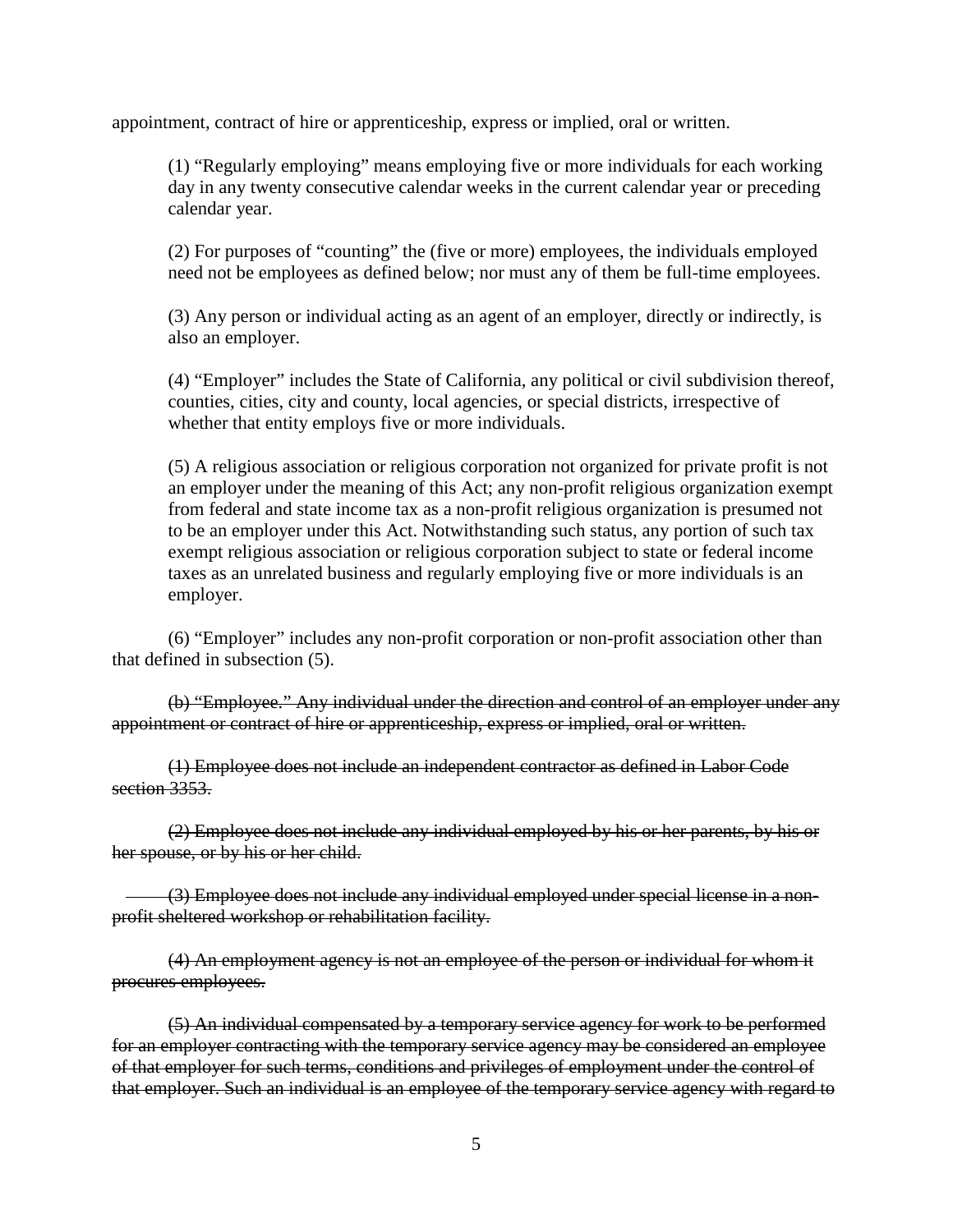such terms, conditions and privileges of employment under the control of the temporary service agency.

(c) "Employment Agency." Any person undertaking for compensation to procure job applicants, employees or opportunities to work.

(d) "Labor Organization." Any organization that exists and is constituted for the purpose, in whole or in part, of collective bargaining or of dealing with employers regarding grievances, terms or conditions of employment, or of providing other mutual aid or protection.

(e) "Employer or Other Covered Entity." Any employer, employment agency, labor organization or apprenticeship training program as defined herein and subject to the provisions of the Act.

(f) "Employment Agency." Any person undertaking for compensation to procure job applicants, employees or opportunities to work.

(fg) "Employment Benefit." Except as otherwise provided in the Act, any benefit of employment covered by the Act, including hiring, employment, promotion, selection for training programs leading to employment or promotions, freedom from disbarment or discharge from employment or a training program, compensation, provision of a discrimination-free workplace, and any other favorable term, condition or privilege of employment.

(1) For a labor organization, "employment benefit" includes all rights and privileges of membership, including freedom from exclusion, expulsion or restriction of membership, second class or segregated membership, discrimination in the election of officers or selection of staff, or any other action against a member or any employee or person employed by an employer.

(2) "Employment benefit" also includes the selection or training of any person in any apprenticeship training program or any other training program leading to employment or promotion.

(3) "Provision of a discrimination-free workplace" is a provision of a workplace free of harassment, as defined in section 11019(b).

(gh) "Employment Practice." Any act, omission, policy or decision of an employer or other covered entity affecting any of an individual's employment benefits or consideration for an employment benefit.

(h) "Applicant." Any individual who files a written application or, where an employer or other covered entity does not provide an application form, any individual who otherwise indicates a specific desire to an employer or other covered entity to be considered for employment. Except for recordkeeping purposes, "Applicant" is also an individual who can prove that he or she has been deterred from applying for a job by an employer's or other covered entity's alleged discriminatory practice. "Applicant" does not include an individual who without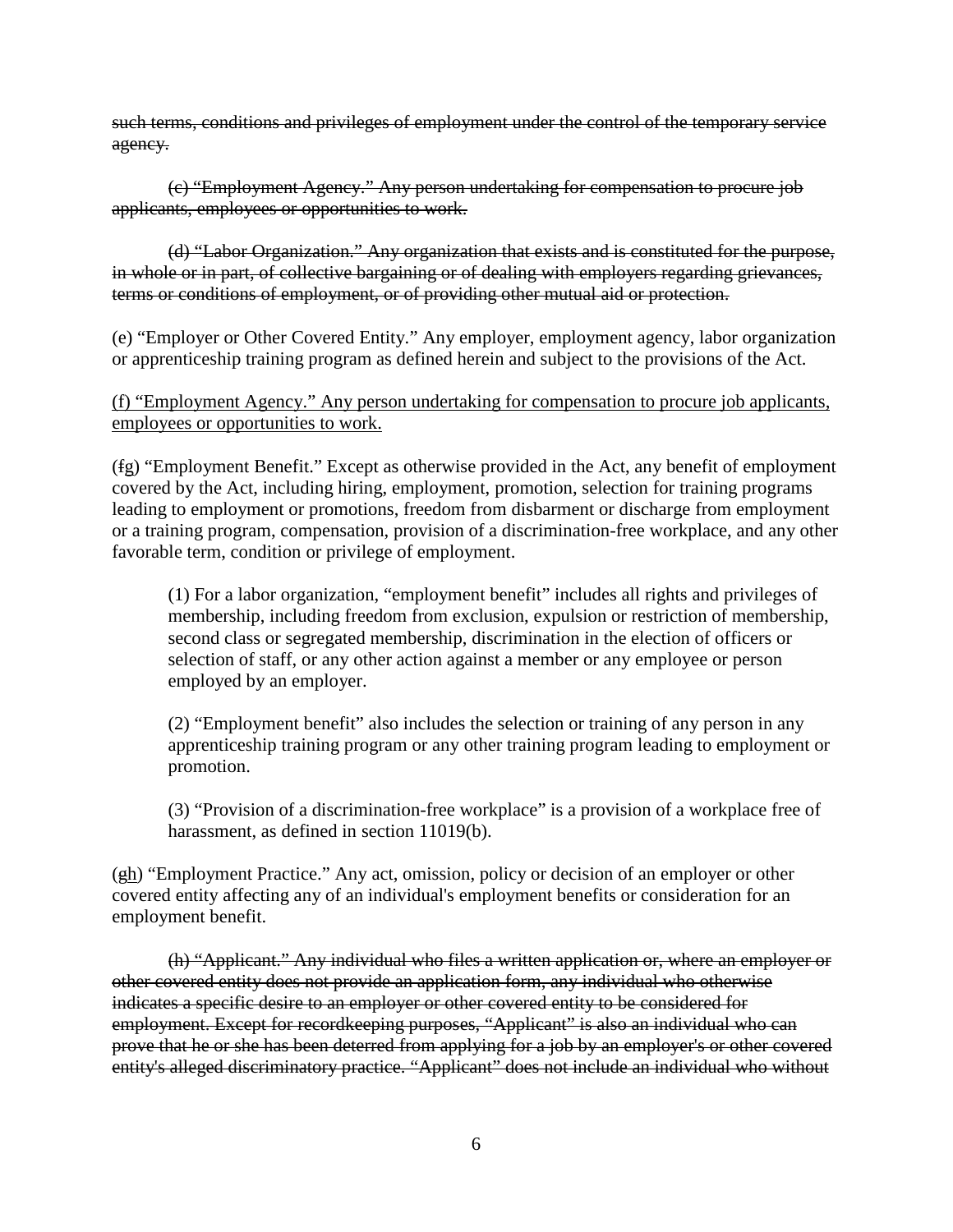coercion or intimidation willingly withdraws his or her application prior to being interviewed, tested or hired.

(i) "Apprenticeship Training Program." Any apprenticeship program, including local or state joint apprenticeship committees, subject to the provision of Chapter 4 of Division 3 of the California Labor Code, section 3070 et seq.

(i) "Labor Organization." Any organization that exists and is constituted for the purpose, in whole or in part, of collective bargaining or of dealing with employers regarding grievances, terms or conditions of employment, or of providing other mutual aid or protection.

(j) "Unpaid interns and volunteers." For purposes of the Act, any individual (often a student or trainee) who works without pay for an employer or other covered entity, in any unpaid internship or another limited duration program to provide unpaid work experience, or as a volunteer. Unpaid interns and volunteers may or may not be employees. However, when used in these regulations, the term "employee" shall include any individual who is an unpaid intern or volunteer.

Note: Authority cited: Section 12935(a), Government Code. Reference: Sections 12925, 12940, 12941 and 12942, Government Code.

## **§ 11009. Principles of Employment Discrimination.**

(a) Unlawful Practices and Individual Relief. In allegations of employment discrimination, a finding that an employer or other covered entity respondent has engaged in an unlawful employment practice is not dependent upon a showing of individual back pay or other compensable liability. Upon a finding that an employer or other covered entity respondent has engaged in an unlawful employment practice and on order of appropriate relief, a severable and separate showing may be made that the complainant, complainants or class of complainants is entitled to individual or personal relief including, but not limited to, hiring, reinstatement or upgrading, back pay, restoration to membership in a respondent labor organization, or other relief in furtherance of the purpose of the Act.

(b) Liability of Employers. In view of the common law theory of *respondeat superior* and its codification in California Civil Code section 2338, an employer or other covered entity shall be liable for the discriminatory actions of its supervisors, managers or agents committed within the scope of their employment or relationship with the covered entity or, as defined in section 11019(b), for the discriminatory actions of its employees where it is demonstrated that, as a result of any such discriminatory action, the applicant or employee has suffered a loss of or has been denied an employment benefit.

(c) Discrimination is established if a preponderance of the evidence demonstrates that an enumerated basis was a substantial motivating factor in the denial of an employment benefit to that individual by the employer or other covered entity, and the denial is not justified by a permissible defense. This standard applies only to claims of discrimination on a basis enumerated in Government Code section 12940, subdivision (a), and not to other practices made unlawful by the Fair Employment and Housing Act, including, but not limited to, retaliation,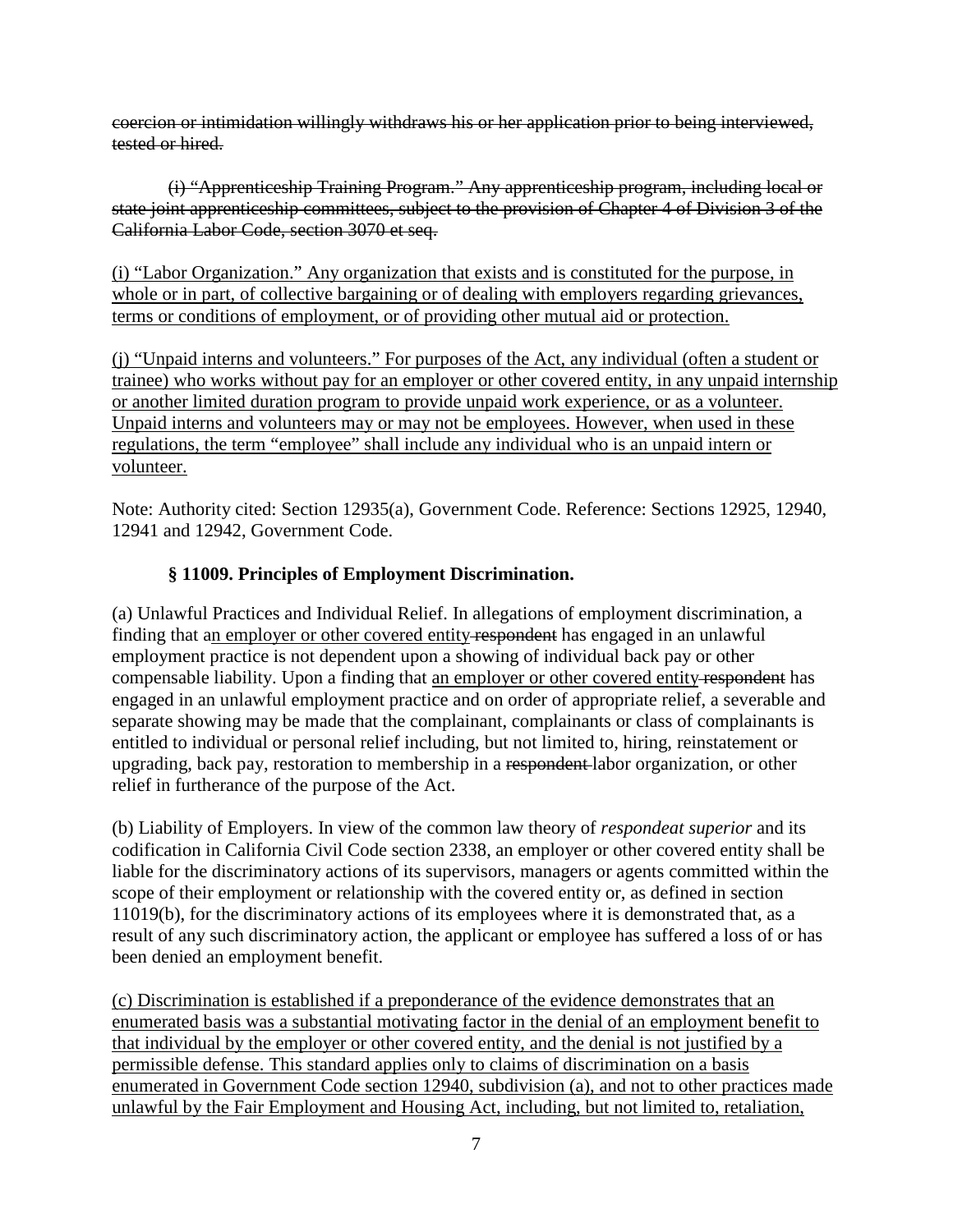harassment, denial of reasonable accommodation, failure to engage in the interactive process, and failure to provide leaves under Government Code sections 12945 and 12945.2.

(d) An applicant or employee who is a victim of human trafficking, as that term is used in Civil Code section 52.5 and Penal Code section 236.1, may have a separate right of action under the Fair Employment and Housing Act if he or she alleges discrimination on a basis protected by the Act.

Note: Authority cited: Section 12935(a), Government Code. Reference: Sections 12920, 12921, 12940, 12941, 12942 and 12961, Government Code; *Harris v. City of Santa Monica* (2013) 56 Cal.4th 203.

#### **Article 2. Particular Employment Practices**

#### **§ 11019. Terms, Conditions and Privileges of Employment.**

(a) Fringe Benefits. (Reserved.)

(b) Harassment.

(1) Harassment includes but is not limited to:

(A) Verbal harassment, e.g., epithets, derogatory comments or slurs on a basis enumerated in the Act;

(B) Physical harassment, e.g., assault, impeding or blocking movement, or any physical interference with normal work or movement, when directed at an individual on a basis enumerated in the Act;

(C) Visual forms of harassment, e.g., derogatory posters, cartoons, or drawings on a basis enumerated in the Act; or

(D) Sexual favors, e.g., unwanted sexual advances, which condition an employment benefit upon an exchange of sexual favors. [See also section 11034(f)(1).]

(E) In applying this subsection, the rights of free speech and association shall be accommodated consistently with the intent of this subsection.

(2) Harassment of an applicant or employee by an employer or other covered entity, its agents or supervisors is unlawful.

(3) Harassment of an applicant or employee by an employee other than those listed in subsection (b)(2) above is unlawful if the employer or other covered entity, its agents or supervisors knows of such conduct and fails to take immediate and appropriate corrective action. Proof of such knowledge may be direct or circumstantial. If the employer or other covered entity, its agents or supervisors did not know but should have known of the harassment, knowledge shall be imputed unless the employer or other covered entity can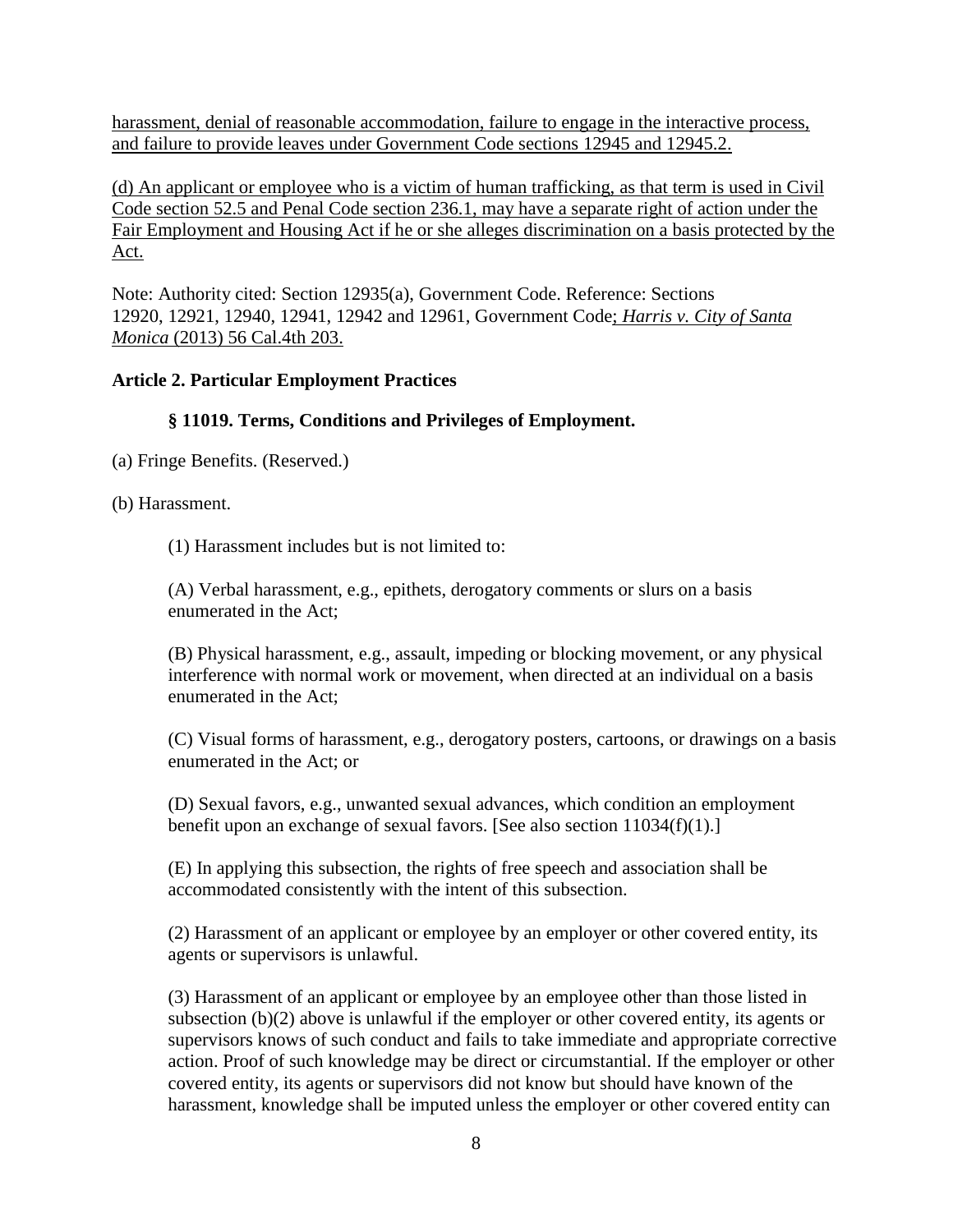establish that it took reasonable steps to prevent harassment from occurring. Such steps may include affirmatively raising the subject of harassment, expressing strong disapproval, developing appropriate sanctions, informing employees of their right to raise and how to raise the issue of harassment under California law, and developing methods to sensitize all concerned.

(4) An employee who has been harassed on the job by a co-employee should inform the employer or other covered entity of the aggrievement; however, an employee's failure to give such notice is not an affirmative defense.

(5) An employee who harasses a co-employee may be personally liable for the harassment, regardless of whether the employer knew or should have known of the conduct and/or failed to take appropriate corrective action.

(c) Physical Appearance, Grooming, and Dress Standards. It is lawful for an employer or other covered entity to impose upon an employee physical appearance, grooming, or dress standards. However, if such a standard discriminates on a basis enumerated in the Act and if it also significantly burdens the individual in his or her employment, it is unlawful.

(d) Reasonable Discipline. Nothing in these regulations may be construed as limiting an employer's or other covered entity's right to take reasonable disciplinary measures, which do not discriminate on a basis enumerated in the Act.

(e) Seniority. (Reserved.)

Note: Authority: Section 12935(a), Government Code. Reference: Sections 12920, 12921, 12940, 12941 and 12942, Government Code.

## **§11023. Harassment and Discrimination Prevention and Correction**

(a) Employers have an affirmative duty to undertake reasonable care to prevent and promptly correct discriminatory and harassing conduct. (Gov. Code, § 12940(k).)

(1) A determination as to whether an employer has complied with Government Code section 12940(k) includes an individualized assessment, depending upon numerous factors sometimes unique to the particular employer including, but not limited to, its workforce size, budget, and nature of its business, as well as upon the facts of a particular case.

(2) There is no stand-alone, private cause of action under Government Code section 12940(k). In order for a private claimant to establish an actionable claim under Government Code section 12940(k), the private claimant must also plead and prevail on the underlying claim of discrimination, harassment, or retaliation.

(3) However, in an exercise of its police powers, the Department may independently seek non-monetary preventative remedies for a violation of Government Code section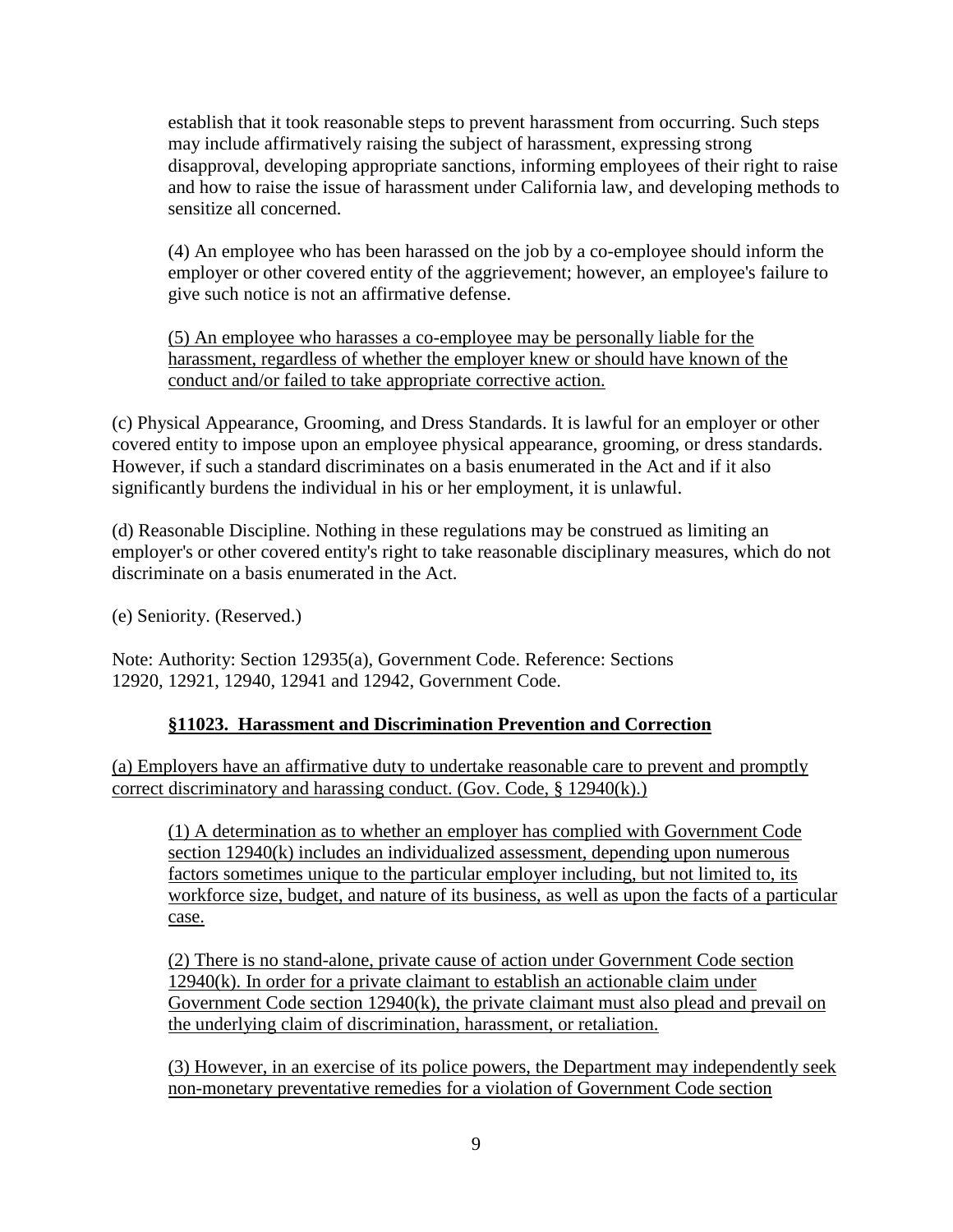12940(k) whether or not the Department prevails on an underlying claim of discrimination, harassment, or retaliation.

(b) Employers have an affirmative duty to create a workplace environment that is free from discrimination and harassment. In addition to distributing the Department's DFEH-185 brochure on sexual harassment, or an alternative writing that complies with Government Code section 12950, an employer shall develop a harassment and discrimination policy that:

(1) Is in writing;

(2) Lists all current protected categories covered under the Act;

(3) Indicates that the law prohibits coworkers and third parties, as well as supervisors and managers, with whom the employee comes into contact from engaging in unlawful conduct;

(4) Creates a complaint process to ensure that complaints receive:

(A) A designation of confidential, to the extent possible;

(B) A timely response;

(C) Impartial and timely investigations by qualified personnel;

(D) Documentation and tracking for reasonable progress;

(E) Appropriate options for remedial actions and resolutions; and

(F) Timely closures.

(5) Provides a complaint mechanism free of the obligation to complain directly to the employee's supervisor, including, but not limited to, the following:

(A) Direct communication, either orally or in writing, with a designated company representative such as a human resources manager or EEO officer;

(B) A complaint hotline;

(C) Access to an ombudsperson; and/or

(D) Identification of the Department and the U.S. Equal Employment Opportunity Commission (EEOC) as additional avenues for employees to lodge complaints.

(6) Instructs supervisors to report any complaints of misconduct to a designated company representative, such as a human resources manager, so the company can try to resolve the claim internally. Employers with 50 or more employees are required to include this as a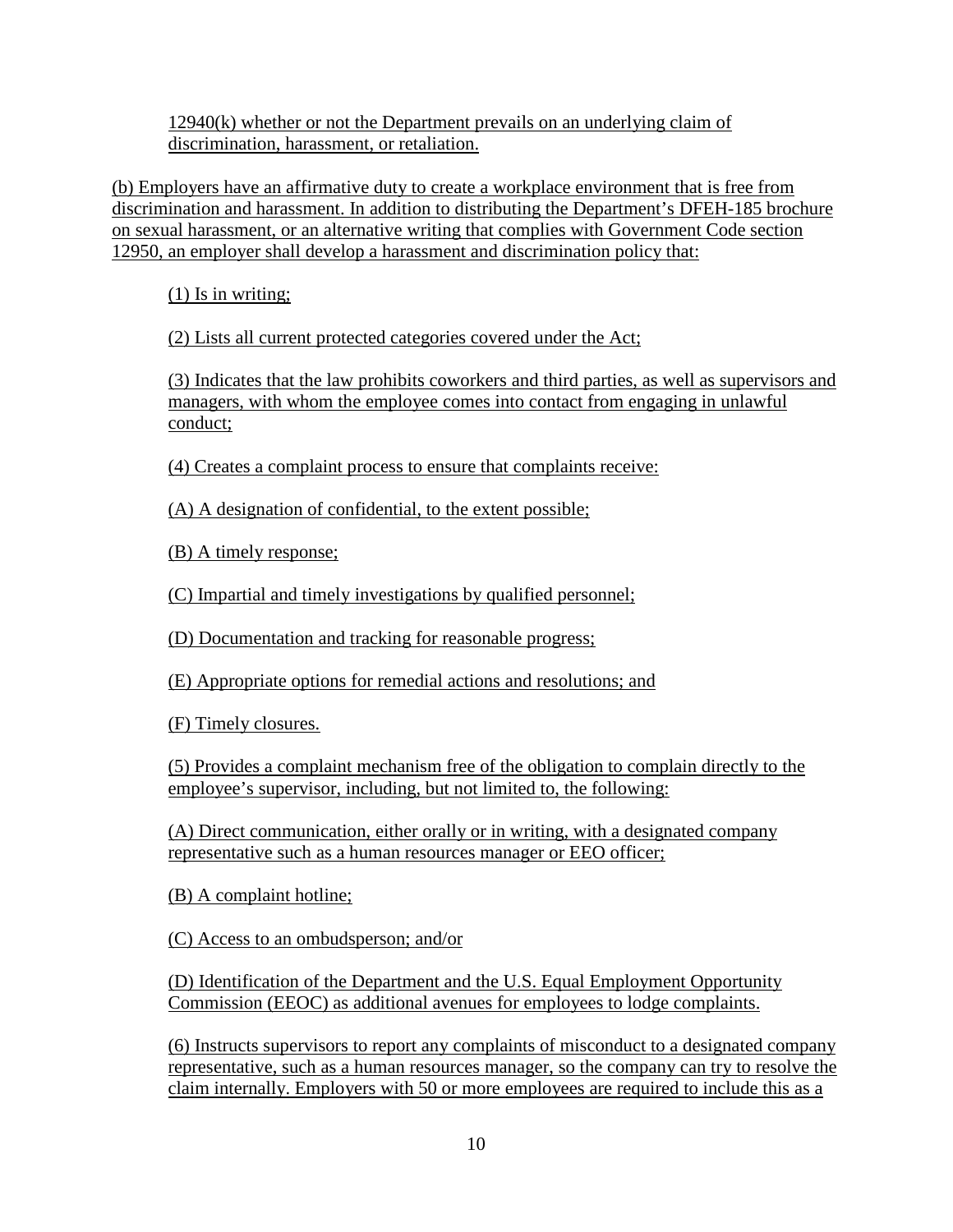topic in mandated sexual harassment prevention training, pursuant to section 11024 of these regulations.

(7) Indicates that when a valid complaint is lodged, the employer will conduct a fair, timely, and thorough investigation that provides all parties appropriate due process and reaches reasonable conclusions based on the evidence collected.

(8) States that confidentiality will be kept to the extent possible, but not indicate that the investigation will be completely confidential.

(9) Indicates that if at the end of the investigation misconduct is found, appropriate remedial measures shall be taken.

(10) Makes clear that employees shall not be exposed to retaliation as a result of lodging a complaint or participating in any workplace investigation.

(c) Dissemination of the policy shall include one or more of the following methods:

(1) Printing and providing a copy to all employees with an acknowledgment form for the employee to sign and return;

(2) Sending the policy via e-mail with an acknowledgment return form;

(3) Posting current versions of the policies on a company intranet with a tracking system ensuring all employees have read and acknowledged receipt of the policies;

(4) Discussing policies upon hire and/or during a new hire orientation session; and/or

(5) Any other way that ensures employees receive and understand the policies.

(d) Any employer whose workforce at any facility or establishment contains 10 percent or more of persons who speak a language other than English as their spoken language shall translate the policy into every language that is spoken by at least 10 percent of the workforce.

Note: Authority cited: Section 12935(a), Government Code. Reference: Sections 12920, 12921, and 12940, Government Code; *Scotch v. Art Institute of California–Orange County, Inc.* (2009) 173 Cal.App.4th 986; *Trujillo v. No. County Transit Dist.* (1998) 63 Cal.App.4th 280, 289; *Dept. Fair Empl. & Hous. v. Lyddan Law Group, LLP*. (October 19, 2010) No. 10-04-P [2010 WL 4901732, at \*16 (Cal.F.E.H.C)].

## **§ 11023 11024. Sexual Harassment Training and Education.**

(a) Definitions. For purposes of this section:

(1) "Contractor" is a person performing services pursuant to a contract to an employer,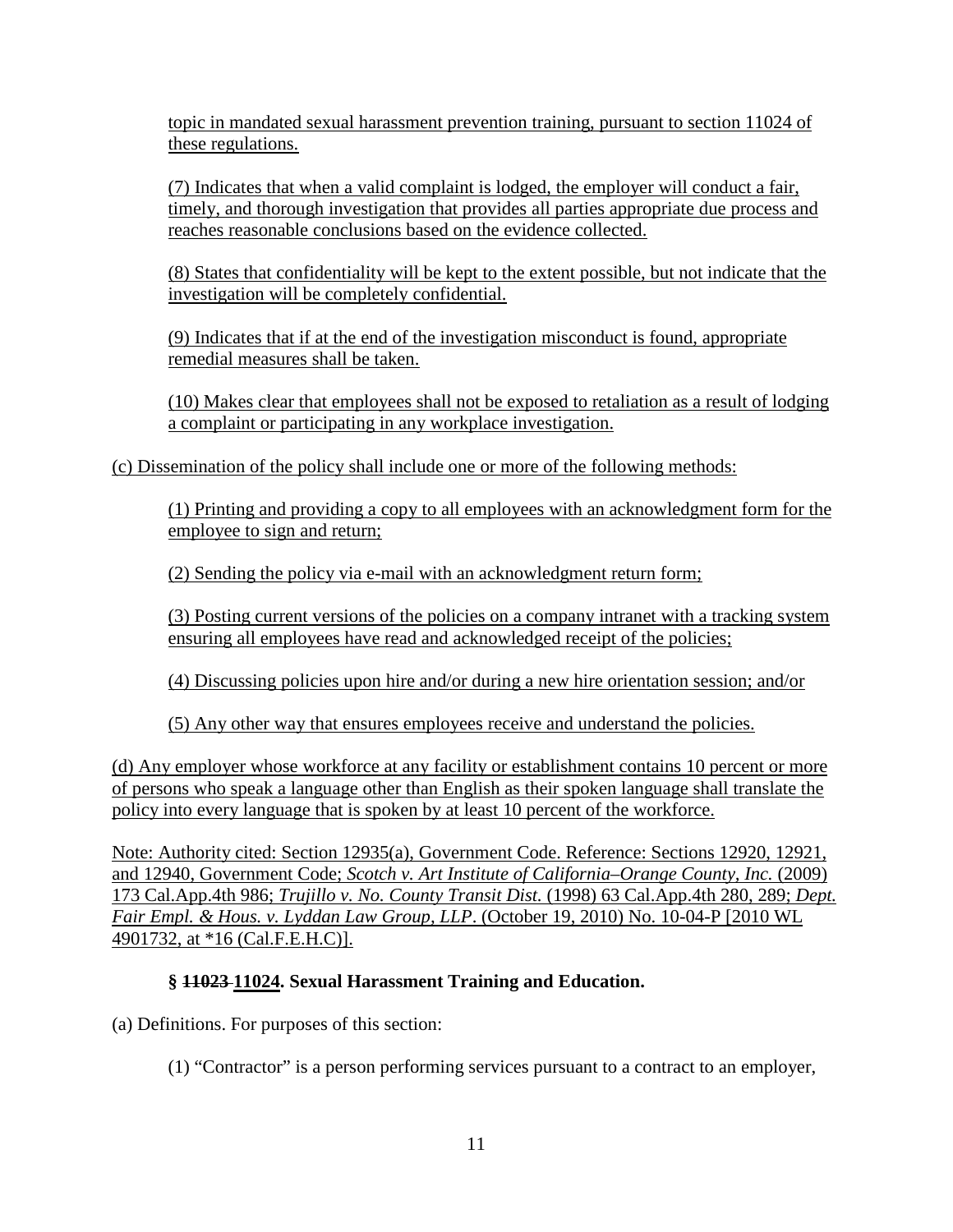meeting the criteria specified by Government Code section  $12940(i)(5)$ , for each working day in 20 consecutive weeks in the current calendar year or preceding calendar year.

(2) "Effective interactive training" includes any of the following:

(A) "Classroom" training is in-person, trainer-instruction, whose content is created by a trainer and provided to a supervisor by a trainer, in a setting removed from the supervisor's daily duties.

(B) "E-learning" training is individualized, interactive, computer-based training created by a trainer and an instructional designer. An e-learning training shall provide a link or directions on how to contact a trainer who shall be available to answer questions and to provide guidance and assistance about the training within a reasonable period of time after the supervisor asks the question, but no more than two business days after the question is asked. The trainer shall maintain all written questions received, and all written responses or guidance provided, for a period of two years after the date of the response.

(C) "Webinar" training is an internet-based seminar whose content is created and taught by a trainer and transmitted over the internet or intranet in real time. An employer utilizing a webinar for its supervisors must document and demonstrate that each supervisor who was not physically present in the same room as the trainer nonetheless attended the entire training and actively participated with the training's interactive content, discussion questions, hypothetical scenarios, polls, quizzes or tests, and activities. The webinar must provide the supervisors an opportunity to ask questions, to have them answered and otherwise to seek guidance and assistance. For a period of two years after the date of the webinar, the employer shall maintain a copy of the webinar, all written materials used by the trainer and all written questions submitted during the webinar, and document all written responses or guidance the trainer provided during the webinar.

(D) Other "effective interactive training" and education includes the use of audio, video or computer technology in conjunction with classroom, webinar and/or e-learning training. These, however, are supplemental tools that cannot, by themselves, fulfill the requirements of this subdivision.

(E) For any of the above training methods, the instruction shall include questions that assess learning, skill-building activities that assess the supervisor's application and understanding of content learned, and numerous hypothetical scenarios about harassment, each with one or more discussion questions so that supervisors remain engaged in the training. Examples include pre- or post-training quizzes or tests, small group discussion questions, discussion questions that accompany hypothetical fact scenarios, use of brief scenarios discussed in small groups or by the entire group, or any other learning activity geared towards ensuring interactive participation as well as the ability to apply what is learned to the supervisor's work environment.

(3) "Employee" includes full time, part time, and temporary workers.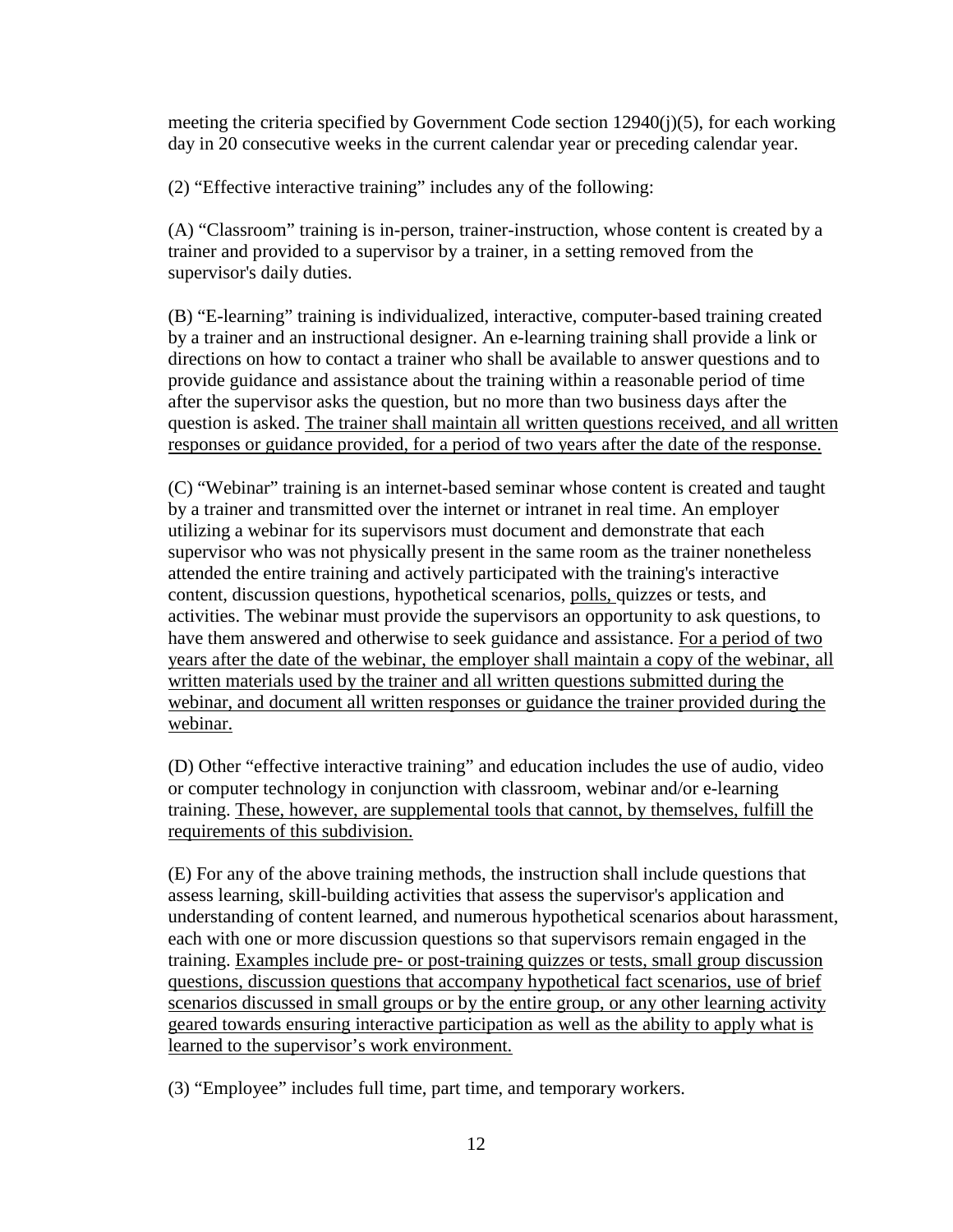(4) "Employer" means any of the following:

(A) any person engaged in any business or enterprise in California, who employs 50 or more employees to perform services for a wage or salary or contractors or any person acting as an agent of an employer, directly or indirectly.

(B) the state of California, counties, and any other political or civil subdivision of the state and cities, regardless of the number of employees. For the purposes of this section, governmental and quasi-governmental entities such as boards, commissions, local agencies and special districts are considered "political subdivisions of the state."

(5) "Having 50 or more employees" means employing or engaging 50 or more employees or contractors for each working day in any 20 consecutive weeks in the current calendar year or preceding calendar year. There is no requirement that the 50 employees or contractors work at the same location or all work or reside in California.

(6) "Instructional Designer" under this section is an individual with expertise in current instructional best practices, and who develops the training content based upon material provided by a trainer.

(7) "New" supervisory employees are employees promoted or hired to a supervisory position after July 1, 2005 the date the employer last provided sexual harassment prevention training.

(8) "Supervisory employees" or "supervisors" under this section are supervisors located in California, defined under Government Code section  $12926 \leftrightarrow$ . Attending training does not create an inference that an employee is a supervisor or that a contractor is an employee or a supervisor.

(9) "Trainers" or "Trainers or educators" qualified to provide training under this section are individuals who, through a combination of training and experience have the ability to train supervisors about the following: 1) what are unlawful harassment, discrimination and retaliation under both California and federal law; how to identify behavior that may constitute unlawful harassment, discrimination, and/or retaliation under both California and federal law; 2) what steps to take when harassing behavior occurs in the workplace; 3) how to report harassment complaints; 4) supervisors' obligation to report harassing, discriminatory, or retaliatory behavior of which they become aware; 4-5) how to respond to a harassment complaint; 5 6) the employer's obligation to conduct a workplace investigation of a harassment complaint;  $6-7$ ) what constitutes retaliation and how to prevent it;  $7-8$ ) essential components of an anti-harassment policy; and  $8-9$ ) the effect of harassment on harassed employees, co-workers, harassers and employers.

(A) A trainer shall be one or more of the following:

1. "Attorneys" admitted for two or more years to the bar of any state in the United States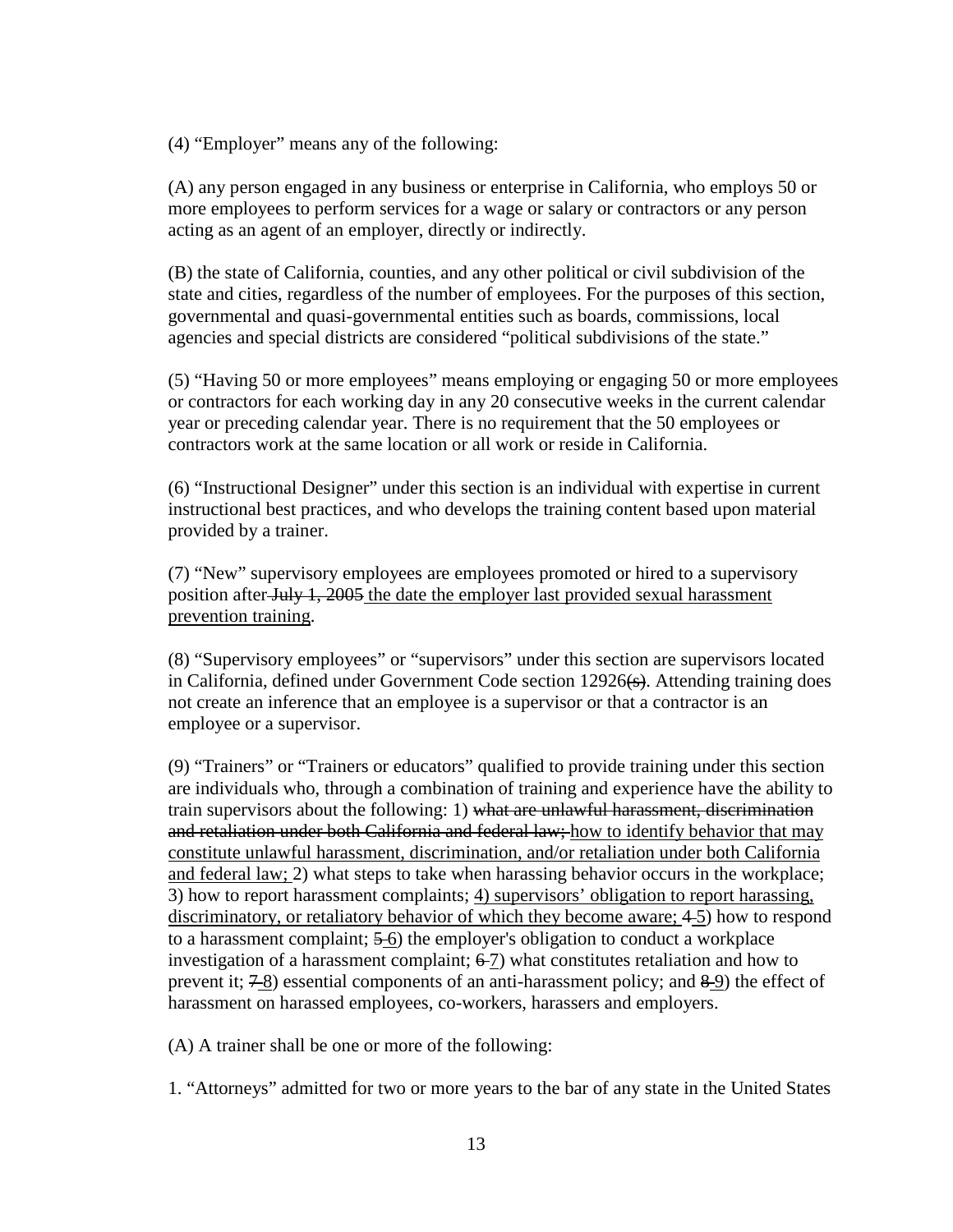and whose practice includes employment law under the Fair Employment and Housing Act and/or Title VII of the federal Civil Rights Act of 1964, or

2. "Human resource professionals" or "harassment prevention consultants" working as employees or independent contractors with a minimum of two or more years of practical experience in one or more of the following: a. designing or conducting discrimination, retaliation and sexual harassment prevention training; b. responding to sexual harassment complaints or other discrimination complaints; c. conducting investigations of sexual harassment complaints; or d. advising employers or employees regarding discrimination, retaliation and sexual harassment prevention, or

3. "Professors or instructors" in law schools, colleges or universities who have a postgraduate degree or California teaching credential and either 20 instruction hours or two or more years of experience in a law school, college or university teaching about employment law under the Fair Employment and Housing Act and/or Title VII of the federal Civil Rights Act of 1964.

(B) Individuals who do not meet the qualifications of a trainer as an attorney, human resource professional, harassment prevention consultant, professor or instructor because they lack the requisite years of experience may team teach with a fully qualified trainer in classroom or webinar trainings provided that the fully qualified trainer supervises these individuals and the trainer is available throughout the training to answer questions from training attendees.

(10) "Training," as used in this section, is effective interactive training as defined at section 11023(a)(2).

(11) "Two hours" of training is two hours of classroom training or two hours of webinar training or, in the case of an e-learning training, a program that takes the supervisor no less than two hours to complete.

#### (b) Training.

(1) Frequency of Training. An employer shall provide two hours of training, in the content specified in section 11023(c), once every two years, and may use either of the following methods or a combination of the two methods to track compliance.

(A) "Individual" Tracking. An employer may track its training requirement for each supervisory employee, measured two years from the date of completion of the last training of the individual supervisor.

(B) "Training year" tracking. An employer may designate a "training year" in which it trains some or all of its supervisory employees and thereafter must again retrain these supervisors by the end of the next "training year," two years later. Thus, supervisors trained in training year 2005 shall be retrained in 2007. For newly hired or promoted supervisors who receive training within six months of assuming their supervisory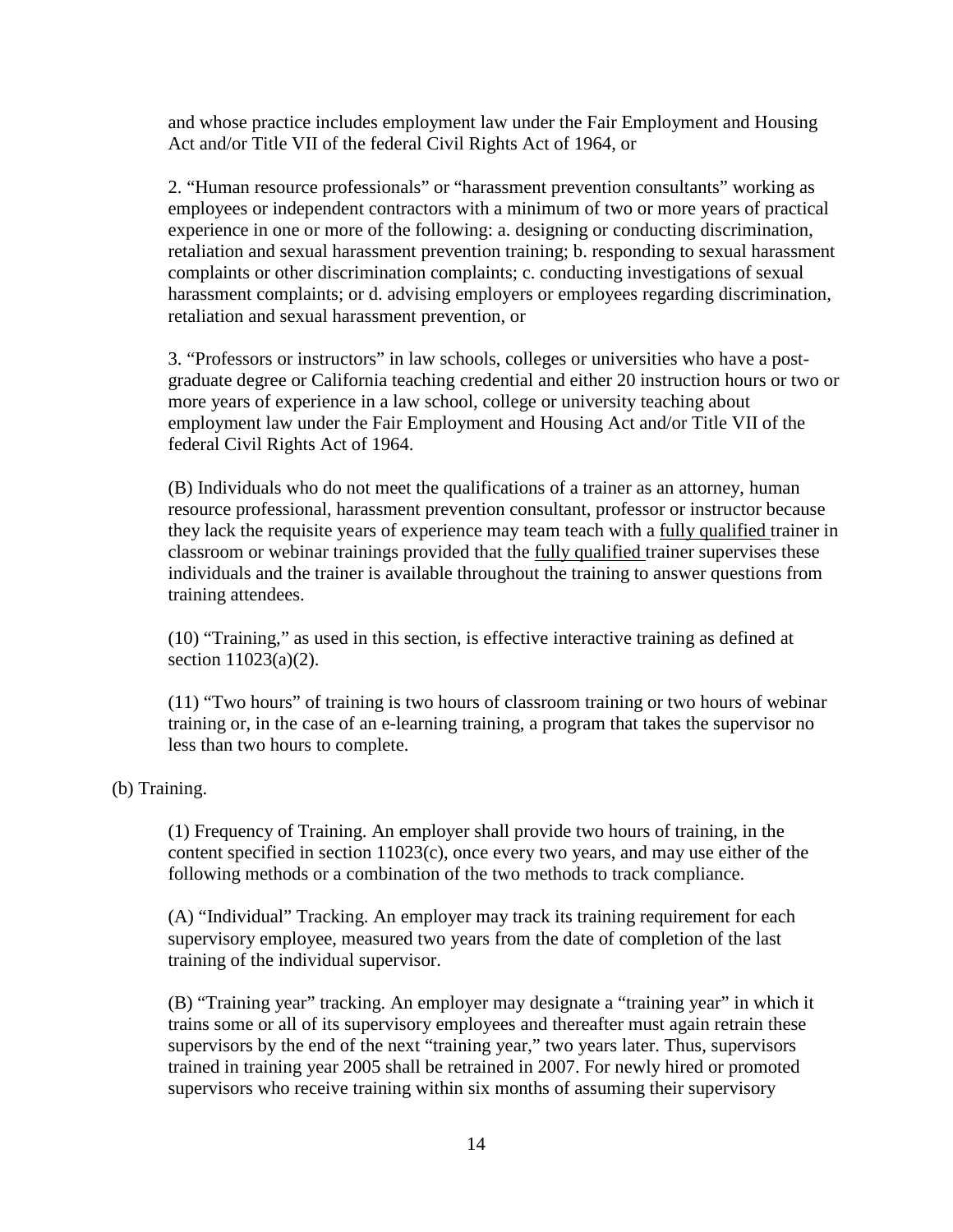positions and that training falls in a different training year, the employer may include them in the next group training year, even if that occurs sooner than two years. An employer shall not extend the training year for the new supervisors beyond the initial two year training year. Thus, with this method, assume that an employer trained all of its supervisors in 2005 and sets 2007 as the next training year. If a new supervisor is trained in 2006 and the employer wants to include the new supervisor in its training year, the new supervisor would need to be trained in 2007 with the employer's other supervisors.

(2) Documentation of Training. To track compliance, An an employer shall keep documentation of the training it has provided its employees under this section for a minimum of two years to track compliance, including but not limited to the names of the supervisory employees trained, the date of training, the sign in sheet, a copy of all certificates of attendance or completion issued, the type of training, a copy of all written or recorded materials that comprise the training, and the name of the training provider and shall retain the records for a minimum of two years.

(3) Training at New Businesses. Businesses created after January 1, 2006, must provide training to supervisors within six months of their establishment and thereafter biennially. Businesses that expand to 50 employees and/or contractors, and thus become eligible under these regulations, must provide training to supervisors within six months of their eligibility and thereafter biennially.

(4) Training for New Supervisors. New supervisors shall be trained within six months of assuming their supervisory position and thereafter shall be trained once every two years, measured either from the individual or training year tracking method.

(5) Duplicate Training. A supervisor who has received training in compliance with this section within the prior two years either from a current, a prior, an alternate or a joint employer need only be given, be required to read and to acknowledge receipt of, the employer's anti-harassment policy within six months of assuming the supervisor's new supervisory position or within six months of the employer's eligibility becoming a mandated sexual harassment training provider. That supervisor shall otherwise be put on a two year tracking schedule based on the supervisor's last training. The burden of establishing that the prior training was legally compliant with this section shall be on the current employer.

(6) Duration of Training. The training required by this section does not need to be completed in two consecutive hours. For classroom training or webinars, the minimum duration of a training segment shall be no less than half an hour. E-learning courses may include bookmarking features, which allow a supervisor to pause his or her individual training so long as the actual e-learning program is two hours.

#### (c) Objectives and Content.

(1) The learning objectives of the training mandated by California Government Code section 12950.1 shall be: 1) to assist California employers in changing or modifying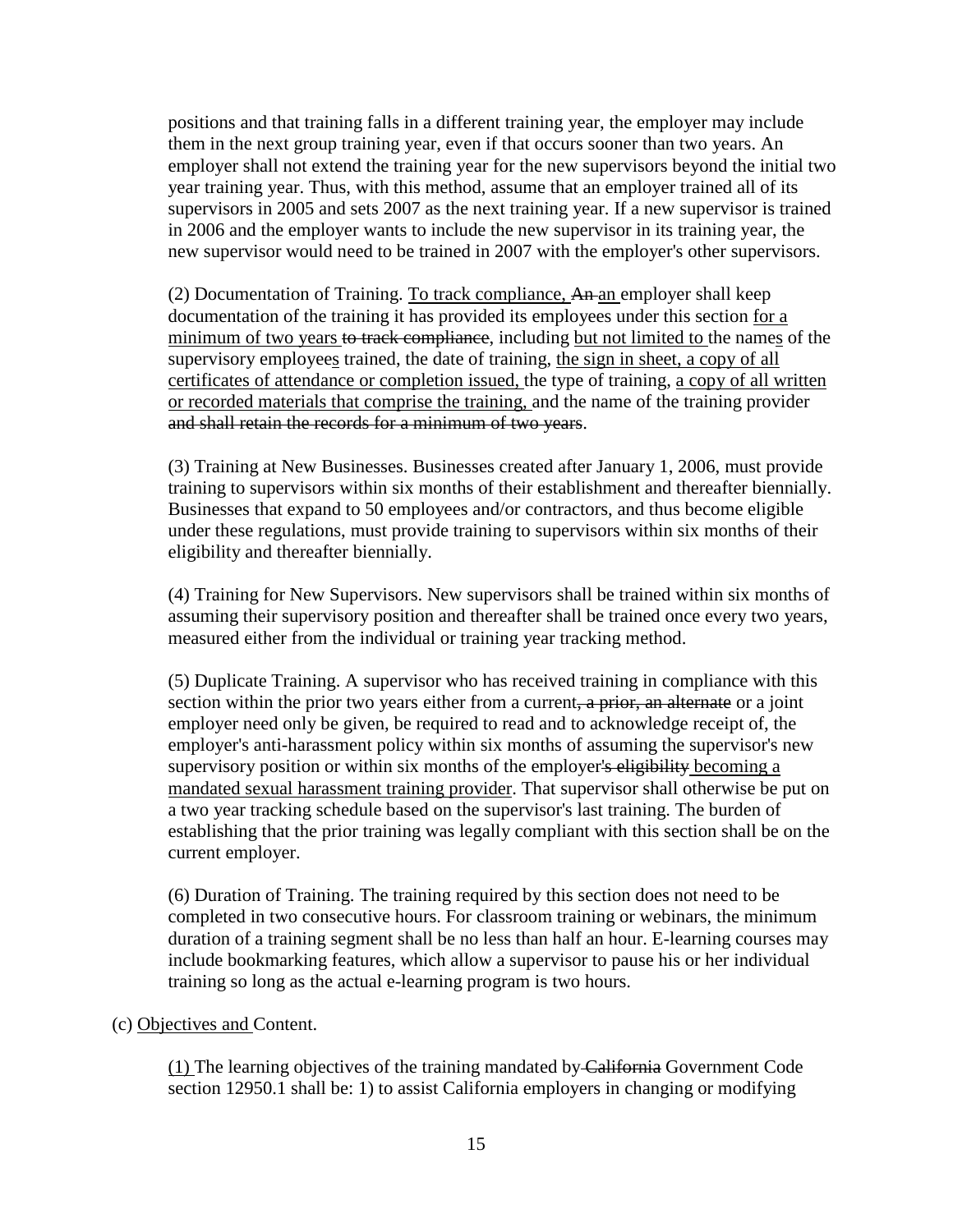workplace behaviors that create or contribute to "sexual harassment," as that term is defined in California and federal law; 2) to provide trainees with information related to the negative effects of abusive conduct (as defined in Government Code section  $12950.1(g)(2)$ ) in the workplace; and  $23$ ) to develop, foster, and encourage a set of values in supervisory employees who complete mandated training that will assist them in preventing, and effectively responding to incidents of sexual harassment, and implementing mechanisms to promptly address and correct wrongful behavior.

(2) Towards that end, the training mandated by California Government Code section 12950.1, shall include, but is not limited to:

 $(1A)$  A definition of unlawful sexual harassment under the Fair Employment and Housing Act (FEHA) and Title VII of the federal Civil Rights Act of 1964. In addition to a definition of sexual harassment, an employer may provide a definition of and train about other forms of harassment covered by the FEHA, as specified at Government Code section 12940(j), and discuss how harassment of an employee can cover more than one basis.

(2 B) FEHA and Title VII statutory provisions and case law principles concerning the prohibition against and the prevention of unlawful sexual harassment, discrimination and retaliation in employment.

(3 C) The types of conduct that constitutes sexual harassment.

 $(4-D)$  Remedies available for sexual harassment victims in civil actions; potential employer/individual exposure/liability.

(5 E) Strategies to prevent sexual harassment in the workplace.

(F) Supervisors' obligation to report sexual harassment, discrimination, and retaliation of which they become aware.

(6 G) Practical examples, such as factual scenarios taken from case law, news and media accounts, hypotheticals based on workplace situations and other sources, which illustrate sexual harassment, discrimination and retaliation using training modalities such as role plays, case studies and group discussions.

(7 H) The limited confidentiality of the complaint process.

(8 I) Resources for victims of unlawful sexual harassment, such as to whom they should report any alleged sexual harassment.

(9 J) In addition to discussing strategies to prevent harassment, the training should also cover the steps necessary to take appropriate remedial measures to correct harassing behavior, which includes an The employer's obligation to conduct an effective workplace investigation of a harassment complaint.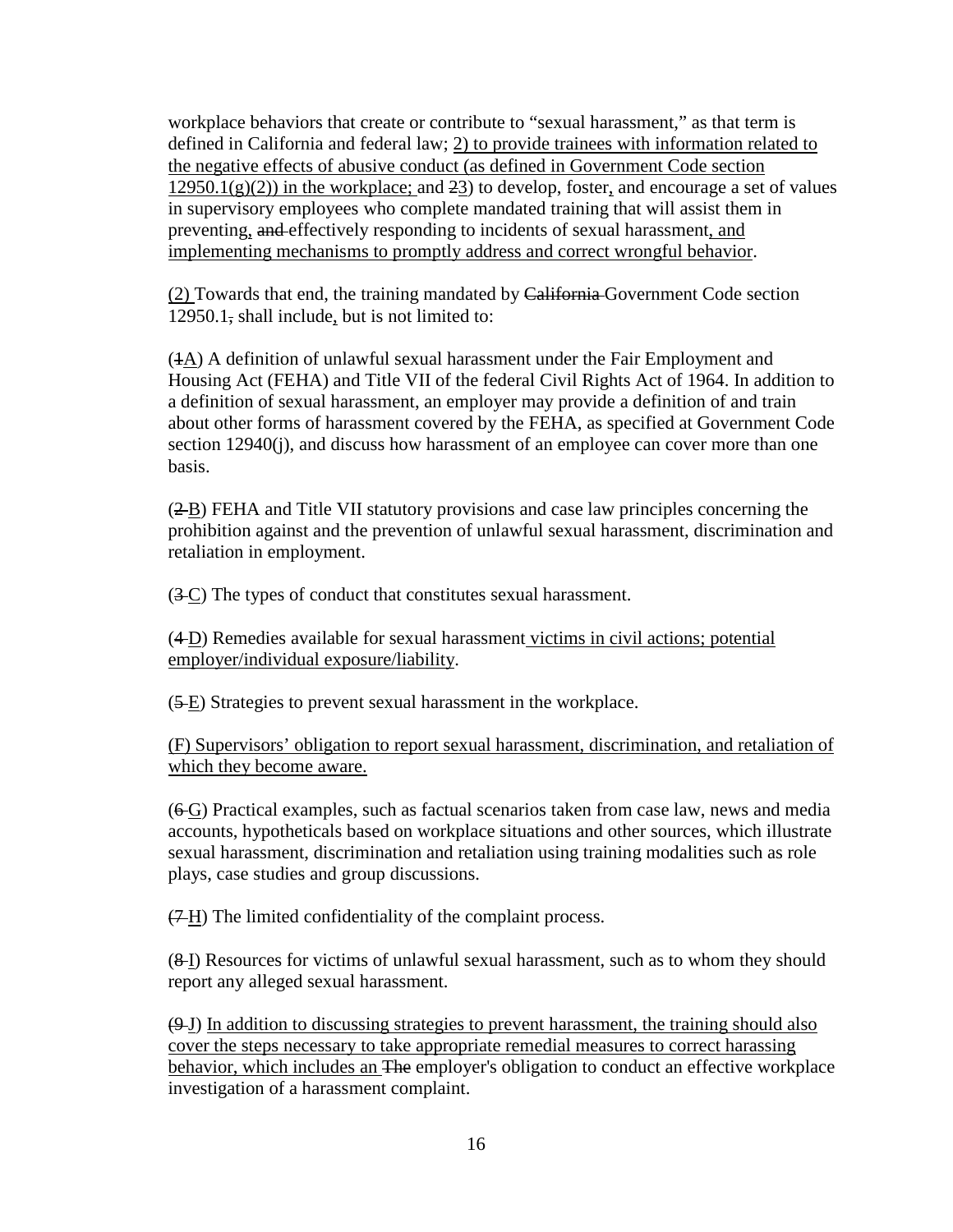$(10 K)$  Training on what to do if the supervisor is personally accused of harassment.

(11 L) The essential elements of an anti-harassment policy and how to utilize it if a harassment complaint is filed. Either the employer's policy or a sample policy shall be provided to the supervisors. Regardless of whether the employer's policy is used as part of the training, the employer shall give each supervisor a copy of its anti-harassment policy and require each supervisor to read and to acknowledge receipt of that policy.

(M) A review of the definition of "abusive conduct" as used in this context (and as defined by Government Code section  $12950.1(g)(2)$ ). The emphasis should be on explaining the negative effects that abusive conduct has on the victim of the conduct as well as others in the workplace. The discussion should also include information about the detrimental consequences of this conduct on employers – including a reduction in productivity and morale. The training should specifically discuss the elements of "abusive conduct" including the fact that it is defined as conduct with malice that a reasonable person would find hostile or offensive and that is not related to an employer's legitimate business interests (including performance standards). Finally, the training should emphasize that a single act shall not constitute abusive conduct, unless the act is especially severe or egregious.

(d) Remedies. A court may issue an order finding an employer failed to comply with Government Code section 12950.1 and order such compliance.

(e) Compliance with section 12950.1 prior to effective date of Council regulations. An employer who has made a substantial, good faith effort to comply with section 12950.1 by completing training of its supervisors prior to the effective date of these regulations shall be deemed to be in compliance with section 12950.1 regarding training as though it had been done under these regulations.

(f) The requirement to provide training on "abusive conduct" does not create a private right of action by an employee for "abusive conduct" that is not based on a recognized protected category (as enumerated in Government Code section 12940).

Note: Authority cited: Section 12935(a), Government Code. Reference: Sections  $12926(\theta)$ , 12940<del>(j)(5)</del>, 12950 and 12950.1, Government Code.

**§ 11024.** Labor Organizations. (Reserved.)

#### **Article 4. National Origin and Ancestry Discrimination**

#### **§ 11028. Specific Employment Practices.**

(a)-(c) (Reserved)

(d) An employer may have a rule requiring that employees speak only in English at certain times, so long as the employer can show that the rule is justified by business necessity (See section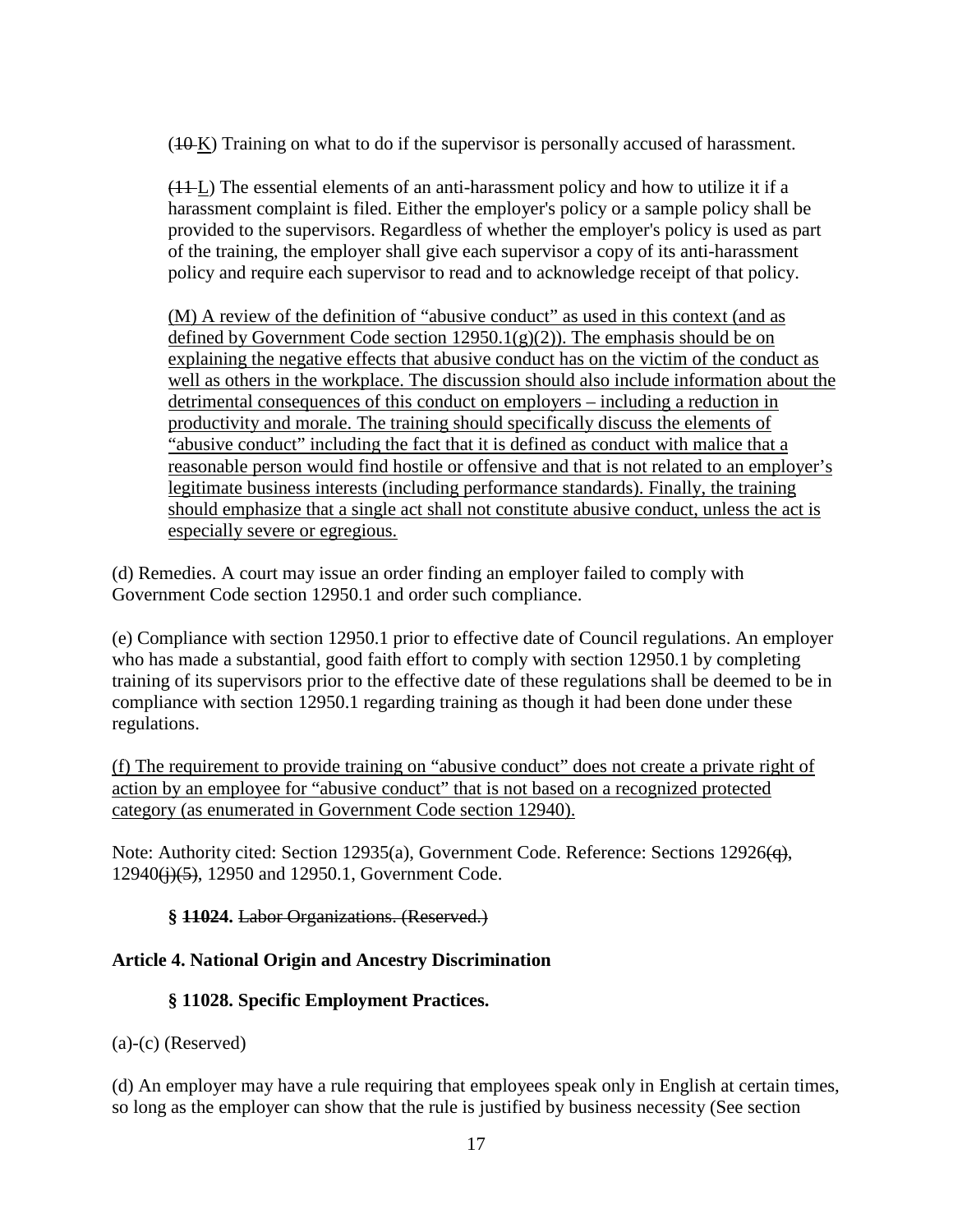11010(b)) and the employer has effectively notified its employees of the circumstances and time when speaking only in English is required and of the consequences of violating the rule.

(e) (Reserved)It is unlawful for an employer or other covered entity to discriminate against an applicant or employee because he or she holds or presents a driver's license issued under section 12801.9 of the Vehicle Code.

(1) An employer or other covered entity may require an applicant or employee to hold or present a license issued under section 12801.9 of the Vehicle Code whenever:

(A) Possession of a driver's license is required by state or federal law; or

(B) Possession of a driver's license is required by the employer or other covered entity and is otherwise permitted by law. An employer's or other covered entity's policy requiring applicants or employees to present or hold a driver's license may be evidence of a violation of the Act if the policy is not uniformly applied or is inconsistent with legitimate business reasons (i.e., possessing a driver's license is not needed in order to perform an essential function of the job).

(2) Nothing in this subsection shall limit or expand an employer's authority to require an applicant or employee to possess a driver's license.

(3) Nothing in this subsection shall alter an employer's or other covered entity's rights or obligations under federal immigration law.

(f) Citizenship requirements. Citizenship requirements that have the purpose or effect of discriminating against applicants or employees on the basis of national origin or ancestry are unlawful, unless pursuant to a permissible defense.

Note: Authority cited: Section 12935(a), Government Code. Reference: Section 12940, Government Code.

## **Article 6 5. Sex Discrimination**

## **§ 11029. General Prohibition Aagainst Discrimination on the Basis of Sex.**

(a) Statutory Source. These regulations are adopted by the Fair Employment and Housing Council pursuant to sections 12935, 12940, 12943, and 12945 of the Government Code.

(b) Statement of Purpose. The purpose of the law against discrimination in employment because of sex is to eliminate the means by which individuals, by virtue of their sex, of the female sex have historically been relegated to inferior jobs, treated differently, paid less, treated adversely based on stereotyping, subjected to conduct of a sexual nature, subjected to hostile work environments, or made to suffer other forms of adverse action, and to guarantee that in the future both sexes will enjoy equal employment benefits will be afforded regardless of the individual's sex.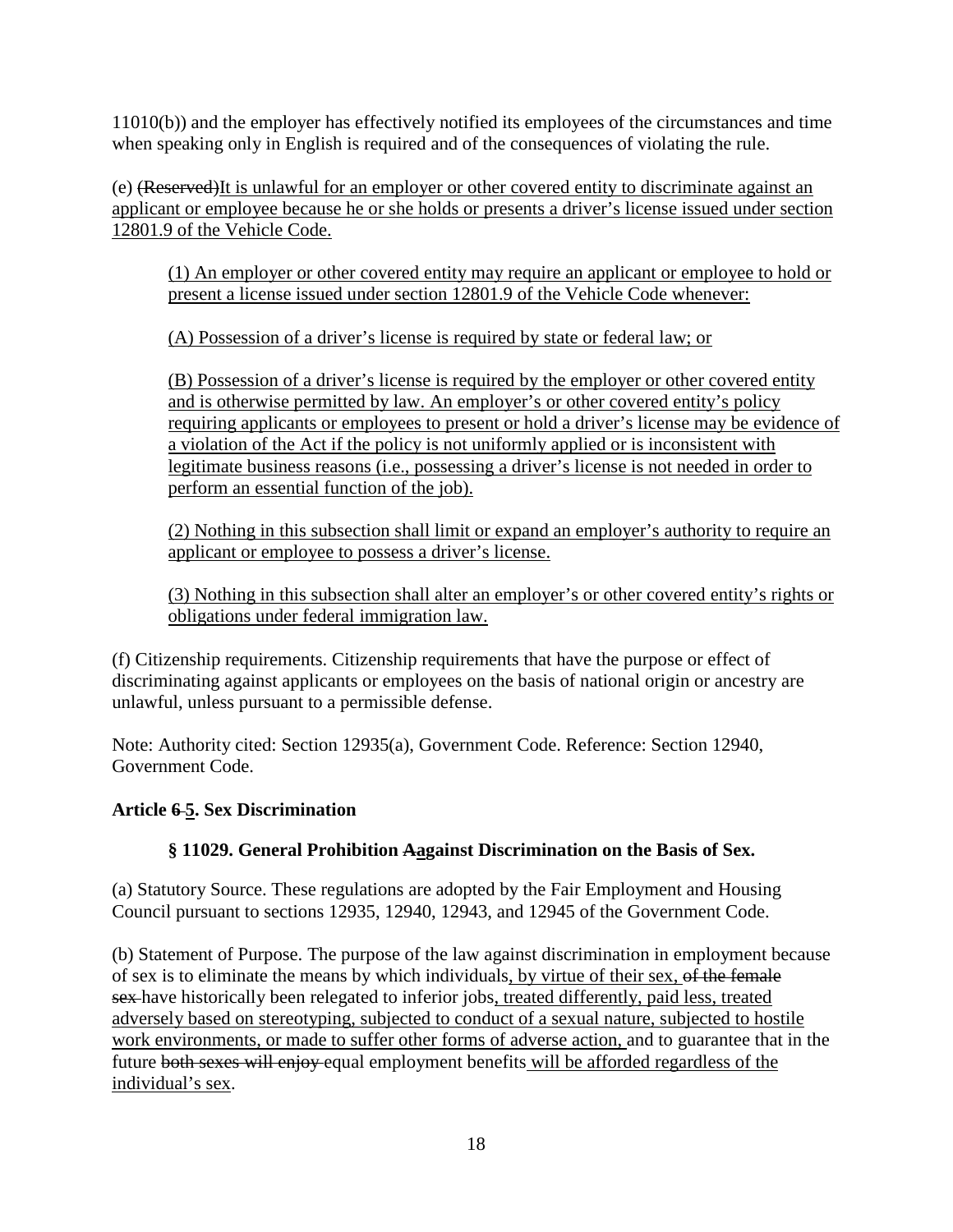(c) Incorporation of General Regulations. These regulations pertaining to discrimination on the basis of sex incorporate each of the provisions of Articles 1 and 2 of Subchapter 2, unless a provision is specifically excluded or modified.

Note: Authority cited: Section 12935(a), Government Code. Reference: Sections 12920, 12921, 12940 and 12945, Government Code.

## **§ 11030. Definitions.**

(a) "Gender expression" means a person's gender-related appearance or behavior, whether or not stereotypically associated with the person's sex at birth.

(b) "Gender identity" means a person's identification as male, female, a gender different from the person's sex at birth, or transgender.

(ac) "Sex." An applicant's or employee's gender; however, nothing herein shall limit protections due an individual on account of pregnancy, childbirth, or related medical conditions. has the same definition as provided in Government Code section 12926, which includes, but is not limited to, pregnancy; childbirth; medical conditions related to pregnancy, childbirth, or breast feeding; gender identity; and gender expression.

(bd) "Sex Stereotype." means Aan assumption about a person's appearance or behavior, or about an individual's ability or inability to perform certain kinds of work based on a myth, social expectation, or generalization about the individual's gender sex.

(e) "Transgender" is a general term that refers to a person whose gender identity differs from the person's sex at birth. A transgender person may or may not express a gender different from the social expectations of the sex assigned at birth. A transgender person may or may not identify as "transsexual."

Note: Authority cited: Section 12935(a), Government Code. Reference: Sections 12920, 12921, 12926, 12940, 12943 and 12945, Government Code.

## **§ 11031. Defenses.**

Once employment discrimination on the basis of sex has been established, an employer or other covered entity may prove one or more appropriate affirmative defenses as generally set forth in section 11010, including, but not limited to, the defense of Bona Fide Occupational Qualification (BFOQ).

(a) Among situations that will not justify the application of the BFOQ defense are the following:

- (1) A correlation between individuals of one sex and physical agility or strength;
- (2) A correlation between individuals of one sex and height;
- (3) Customer preference for employees of one sex;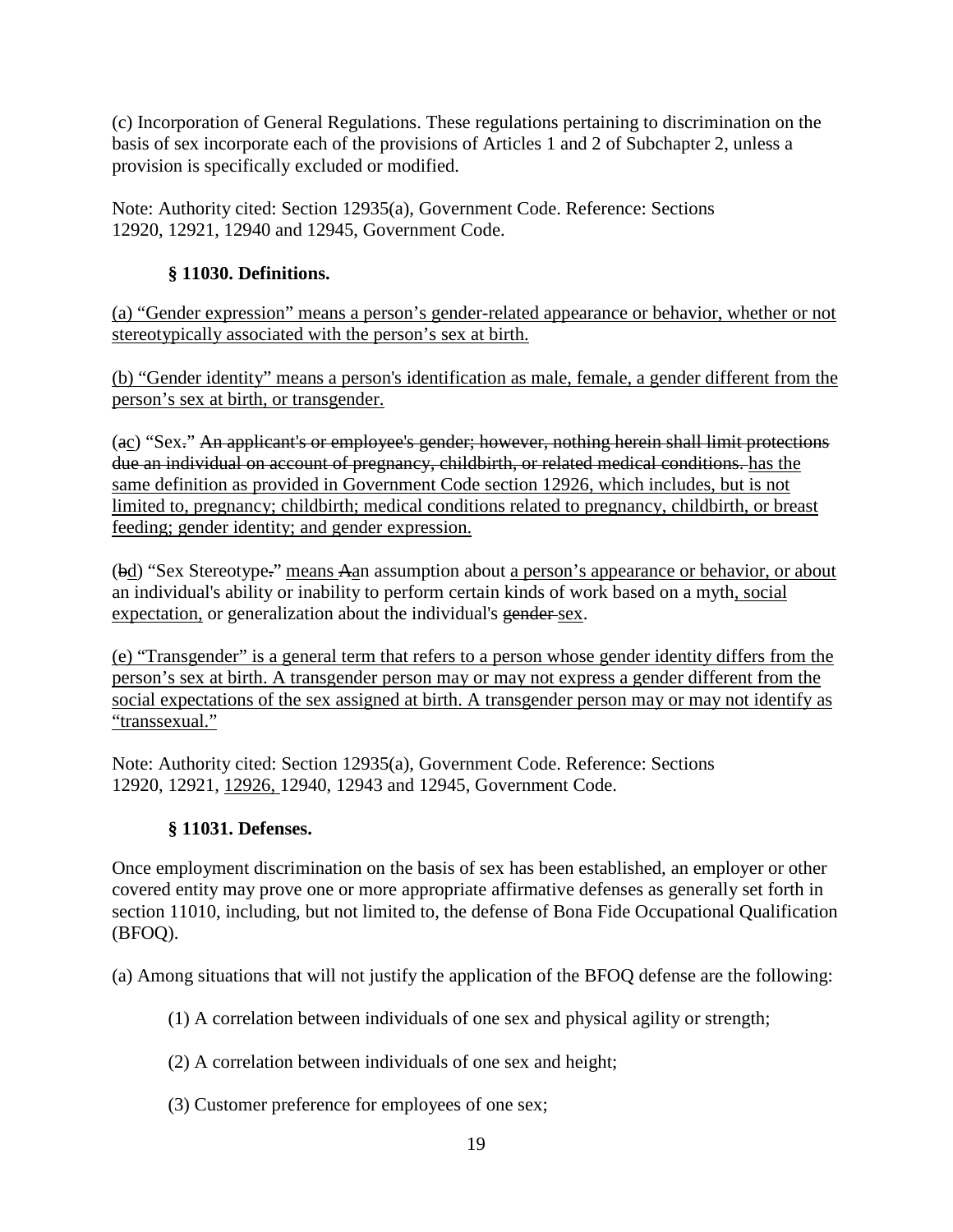(4) The necessity for providing separate facilities for one sex; or

(5) The fact that members of one sex have traditionally been hired to perform the particular type of job.

(b) Personal privacy considerations may justify a BFOQ only where:

(1) The job requires an employee to observe other individuals in a state of nudity or to conduct body searches, and

(2) It would be offensive to prevailing social standards to have an individual of the opposite sex present, and

(3) It is detrimental to the mental or physical welfare of individuals being observed or searched to have an individual of the opposite sex present.

(c) Employers or other covered entities shall assign job duties and make other reasonable accommodations so as to minimize the number of jobs for which sex is a BFOQ.

(d) It is no defense to a complaint of harassment based on sex that the alleged harassing conduct was not motivated by sexual desire.

Note: Authority cited: Section 12935(a), Government Code. Reference: Sections 12920, 12921, 12940, 12943 and 12945, Government Code.

#### **§ 11034. Terms, Conditions, and Privileges of Employment.**

(a) Compensation.

(1) Except as otherwise required or permitted by regulation, an employer or other covered entity shall not base the amount of compensation paid to an employee, in whole or in part, on the employee's sex.

(2) Equal Compensation for Comparable Work. (Reserved.)

(b) Fringe Benefits.

(1) It is unlawful for an employer to condition the availability of fringe benefits upon an employee's sex.

(2) Insofar as an employment practice discriminates against one sex, an employer or other covered entity shall not condition the availability of fringe benefits upon whether an employee is a head of household, principal wage earner, secondary wage earner, or of other similar status.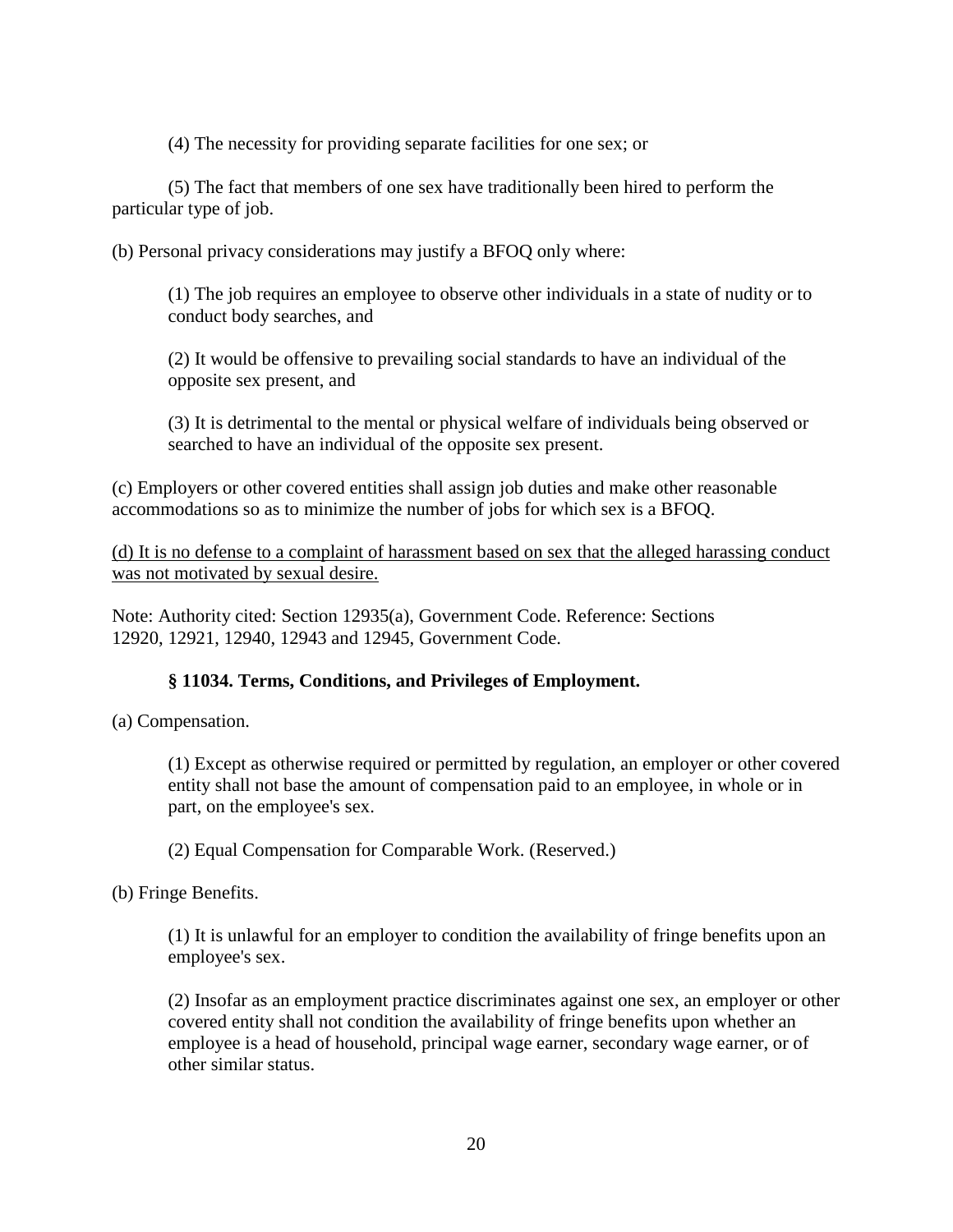(3) Except where otherwise required by state law, an employer or other covered entity shall not require unequal employee contributions by similarly situated male and female employees to fringe benefit plans, nor shall different amounts of basic benefits be established under fringe benefit plans for similarly situated male and female employees.

(4) It shall be unlawful for an employer or other covered entity to have a pension or retirement plan that establishes different optional or compulsory retirement ages based on the sex of the employee.

(c) Lines of Progression.

(1) It is unlawful for an employer or other covered entity to classify a job as male or female or to maintain separate lines of progression or separate seniority lists based on sex unless it is justified by a permissible defense. For example, a line of progression or seniority system is unlawful that:

(A) Prohibits a female from applying for a job labeled "male" or for a job in a "male" line of progression, and vice versa; or

(B) Prohibits a male scheduled for layoff from displacing a less senior female on a "female" seniority list, and vice versa.

(2) An employer or other covered entity shall provide equal opportunities to all employees for upward mobility, promotion, and entrance into all jobs for which they are qualified. However, nothing herein shall prevent an employer or other covered entity from implementing mobility programs to accelerate the promotability promotion of underrepresented groups.

(d) Dangers to Health, Safety, or Reproductive Functions.

(1) If working conditions pose a greater danger to the health, safety, or reproductive functions of applicants or employees of one sex than to individuals of the other sex working under the same conditions, the employer or other covered entity shall make reasonable accommodation to:

(A) Upon the request of an employee of the more endangered sex, transfer the employee to a less hazardous or strenuous position for the duration of the greater danger, unless it can be demonstrated that the transfer would impose an undue hardship on the employer; or

(B) Alter the working conditions so as to eliminate the greater danger, unless it can be demonstrated that the modification would impose an undue hardship on the employer. Alteration of working conditions includes, but is not limited to, acquisition or modification of equipment or devices and extension of training or education.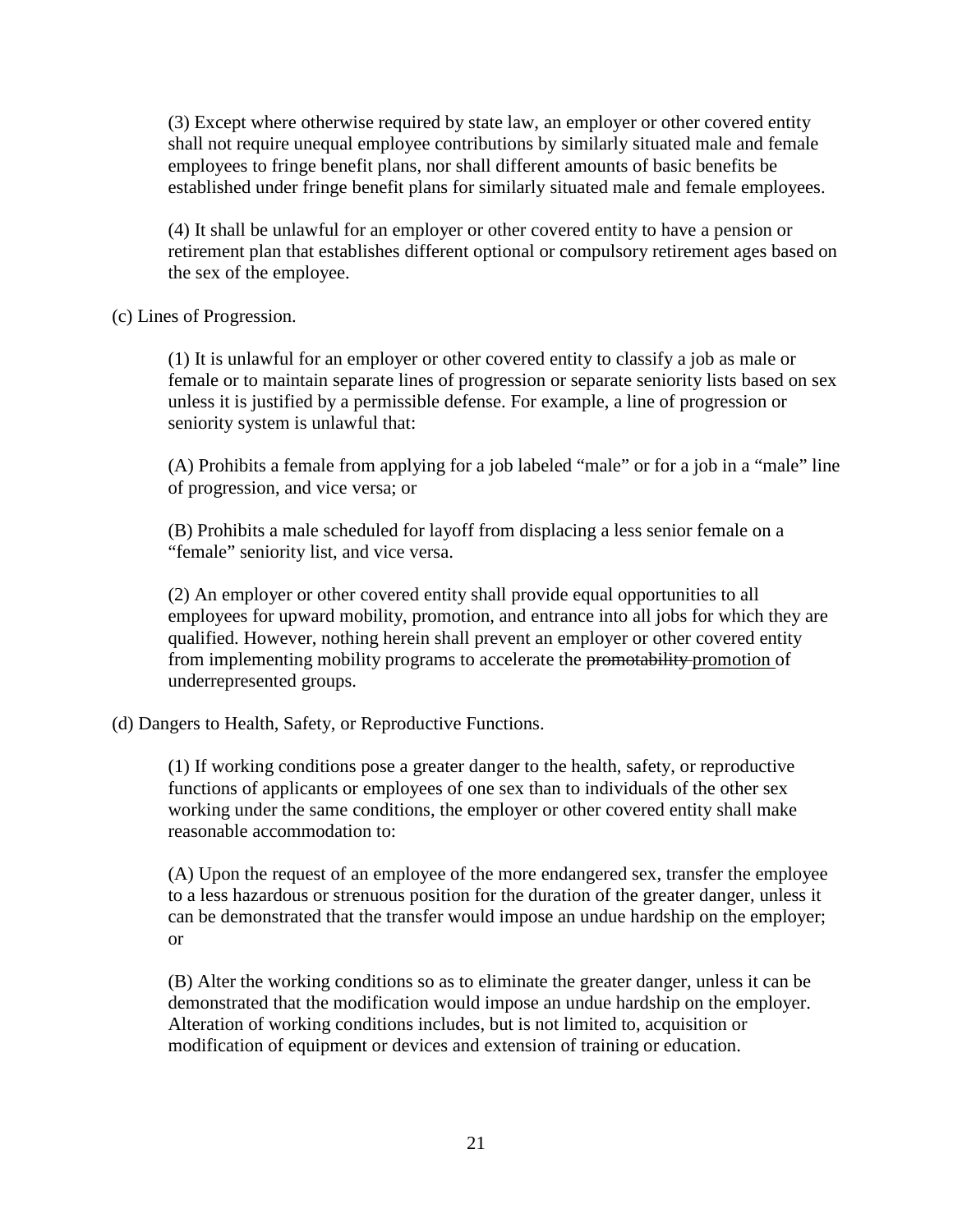(2) An employer or other covered entity may require an applicant or employee to provide a physician's certification that he or she is endangered by the working conditions.

(3) The existence of a greater risk for employees of one sex than the other shall not justify a BFOQ defense.

(4) An employer may not discriminate against members of one sex because of the prospective application of this subsection.

(5) With regard to protections due on account of pregnancy, childbirth, or related medical conditions, see Section section 11035.

(6) Nothing in this subsection shall be construed to limit the rights or obligations set forth in Labor Code Section section 6300 et seq.

(e) Working Conditions.

(1) Where rest periods are provided, equal rest periods must be provided to employees of both sexes.

(2) Equal access to comparable and adequate toilet facilities shall be provided to employees of both sexes. This requirement shall not be used to justify any discriminatory employment decision.

(3) Support services and facilities, such as clerical assistance and office space, shall be provided to employees without regard to the employee's sex.

(4) Job duties shall not be assigned according to sex stereotypes.

(5) It is unlawful for an employer or other covered entity to refuse to hire, employ or promote, or to transfer, discharge, dismiss, reduce, suspend, or demote an individual of one sex and not the other on the grounds that the individual is not sterilized or refuses to undergo sterilization.

(6) It shall be lawful for an employer or labor organization to provide or make financial provision for childcare services of a custodial nature for its employees or members who are responsible for the care of their minor children.

(f) Interpersonal Conduct and Appearance Sexual Harassment. (1) Sexual harassment is unlawful as defined in section 11091 11019(b), and includes verbal, physical, and visual harassment, as well as unwanted sexual advances. An employer may be liable for sexual harassment even when the harassing conduct was not motivated by sexual desire. A person alleging sexual harassment is not required to sustain a loss of tangible job benefits in order to establish harassment. Sexually harassing conduct may be either "quid pro quo" or "hostile work environment" sexual harassment: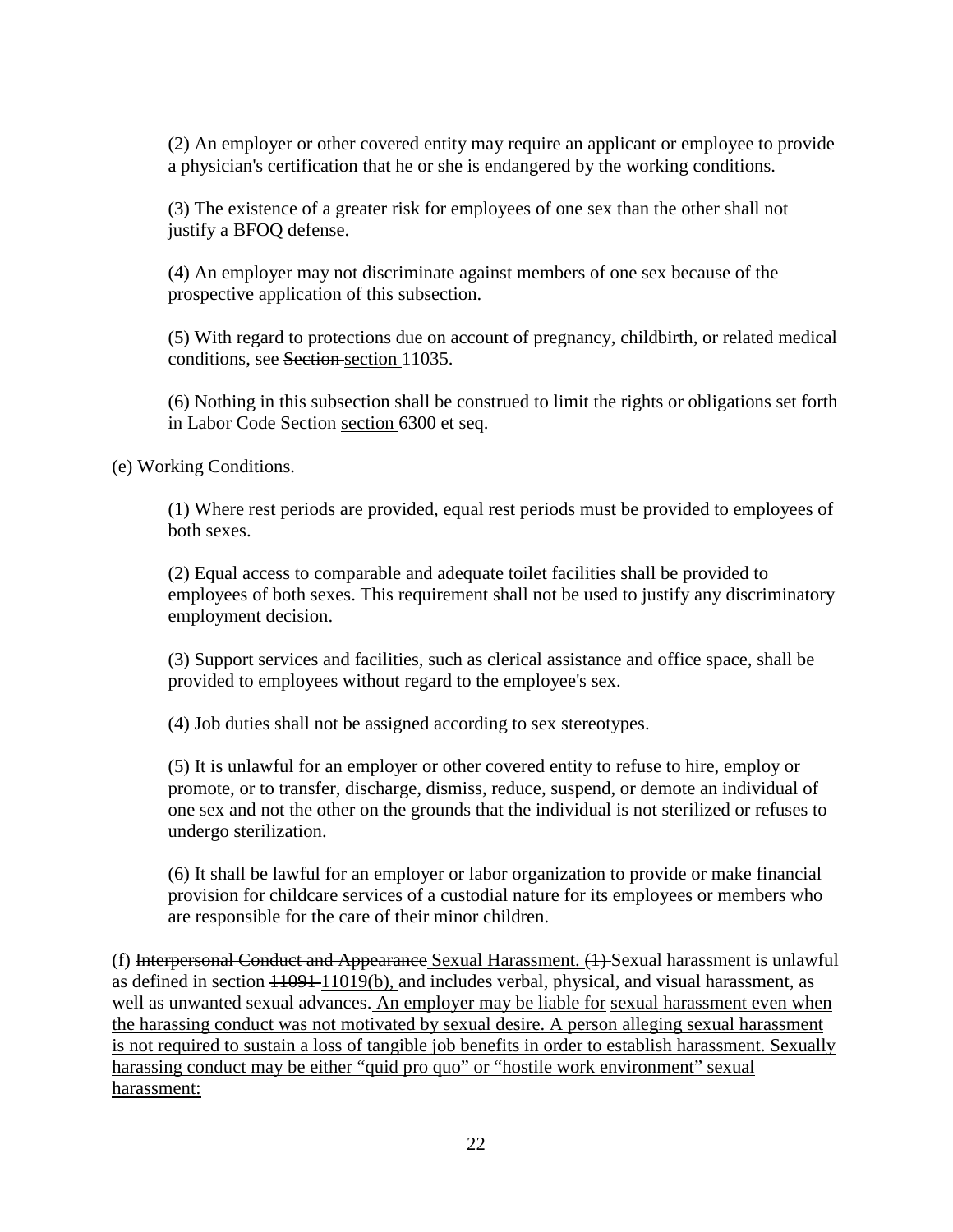(1) "Quid pro quo" (Latin for "this for that") sexual harassment is characterized by explicit or implicit conditioning of a job or promotion on an applicant or employee's submission to sexual advances or other conduct based on sex.

(2) Hostile work environment sexual harassment occurs when unwelcome comments or conduct based on sex unreasonably interfere with an employee's work performance or create an intimidating, hostile, or offensive work environment.

(A) The harassment must be severe or pervasive such that it alters the conditions of the victim's employment and creates an abusive working environment. A single, unwelcomed act of harassment may be sufficiently severe so as to create an unlawful hostile work environment. To be unlawful, the harassment must be both subjectively and objectively severe or pervasive.

(B) A person may allege harassment even though the offensive conduct has not been directed at him or her, regardless of the gender or sexual orientation of the perpetrator.

(C) An employer or other covered entity may be liable for sexual harassment committed by a supervisor, coworker, or third party.

1. An employer or other covered entity is strictly liable for the harassing conduct of its supervisors and managers, regardless of whether the employer or other covered entity knew or should have known of the harassment.

2. An employer or other covered entity is liable for harassment of an employee, applicant, or independent contractor, perpetrated by an employee other than an agent or supervisor, if the entity or its agents or supervisors knows or should have known of the harassment and fails to take immediate and appropriate corrective action.

3. An employer or other covered entity is liable for the sexually harassing conduct of nonemployees where the employer, or its agents or supervisors, knows or should have known of the conduct and fails to take immediate and appropriate corrective action.

4. An employee who harasses a co-employee is personally liable for the harassment, regardless of whether the employer knew or should have known of the conduct and/or failed to take appropriate corrective action.

(2 g) Physical Appearance, Grooming, and Dress Standards. It is lawful for an employer or other covered entity to impose upon an applicant or employee physical appearance, grooming or dress standards. However, if such a standard discriminates on the basis of sex and if it also significantly burdens the individual in his or her employment, it is unlawful.

Note: Authority cited: Section 12935(a), Government Code. Reference: Sections 12920, 12921 and 12940, Government Code; *Meritor Savings Bank v Vinson* (1986) 477 US 57, 67-68; *Harris v Forklift Systems* (1993) 510 US 17, 23; *Faragher v. City of Boca Raton* (1998)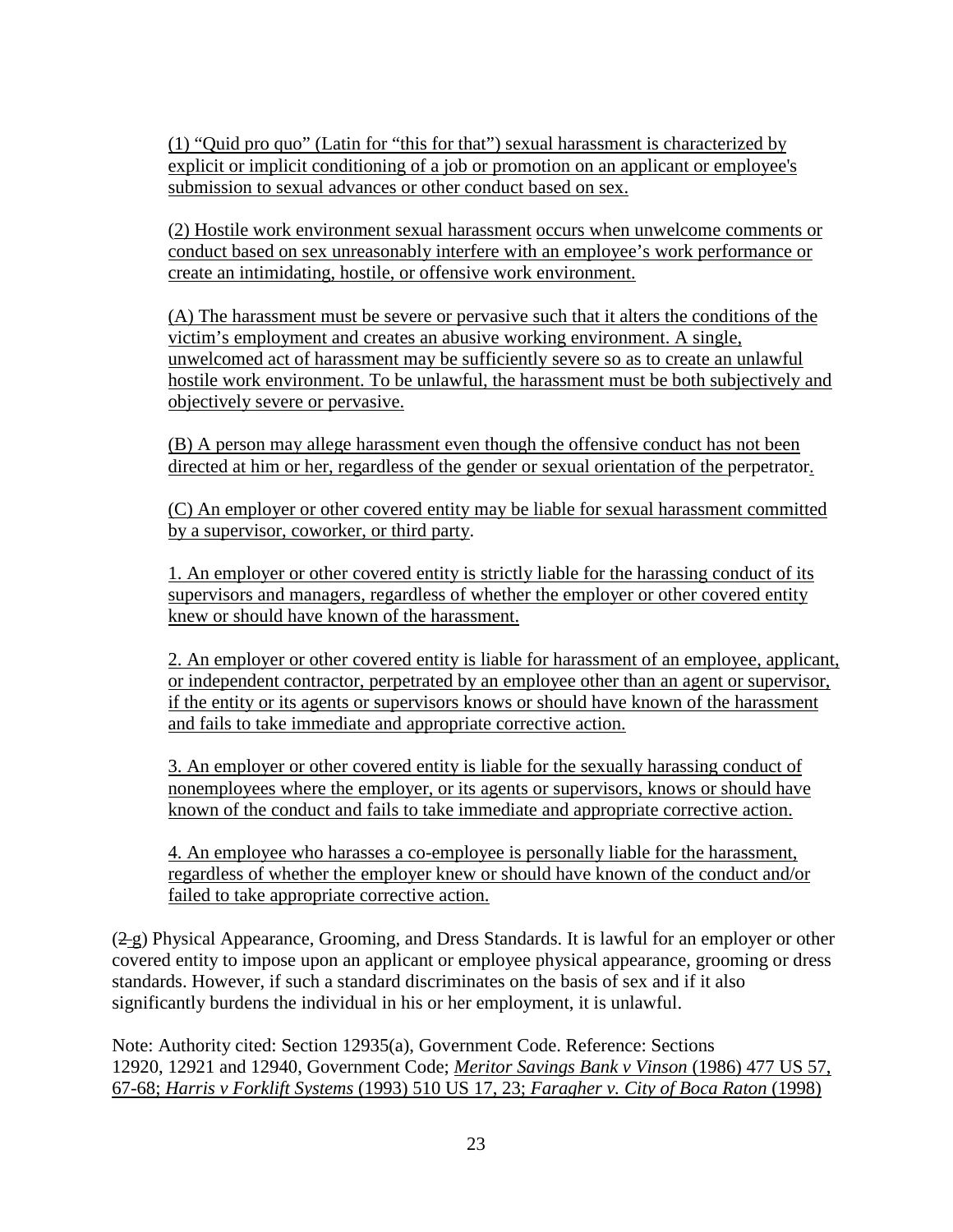524 US 775, 787-788; *Lyle v Warner Bros*. (2006) 38 Cal.4th 264, 273; *Fisher v San Pedro Peninsula Hosp.* (1989) 214 Cal.App.3d 590, 608; *Miller v. Dept. of Corrections* (2005) 36 Cal.4th 446.

## **Article 6A. Sex Discrimination: Pregnancy, Childbirth, or Related Medical Conditions**

### **§ 11035. Definitions.**

The following definitions apply only to this article:

(a) "Affected by pregnancy" means that because of pregnancy, childbirth, or a related medical condition, or "a condition related to pregnancy, childbirth, or a related medical condition," as set forth in Government Code section 12945, it is medically advisable for an employee to transfer or otherwise to be reasonably accommodated by her employer.

(b) "Because of pregnancy" means due to an employee's actual pregnancy, childbirth or a related medical condition.

(c) "CFRA" means the Moore-Brown-Roberti Family Rights Act of 1993. (California Family Rights Act, Gov. Code §§ 12945.1 and 12945.2.) "CFRA leave" means family care or medical leave as those leaves are defined at section 11087.

(d) A "condition related to pregnancy, childbirth, or a related medical condition," as set forth in Government Code section 12945, means a physical or mental condition intrinsic to pregnancy or childbirth that includes, but is not limited to, lactation. Generally lactation without medical complications is not a disabling related medical condition requiring pregnancy disability leave, although it may require transfer to a less strenuous or hazardous position or other reasonable accommodation.

(e) A "covered entity" is any person (as defined in Government Code section 12925), labor organization, apprenticeship training program, training program leading to employment, employment agency, governing board of a school district, licensing board or other entity to which the provisions of Government Code sections 12940, 12943, 12944 or 12945 apply.

(f) A woman is "disabled by pregnancy" if, in the opinion of her health care provider, she is unable because of pregnancy to perform any one or more of the essential functions of her job or to perform any of these functions without undue risk to herself, to her pregnancy's successful completion, or to other persons. An employee also may be considered to be disabled by pregnancy if, in the opinion of her health care provider, she is suffering from severe morning sickness or needs to take time off for: prenatal or postnatal care; bed rest; gestational diabetes; pregnancy-induced hypertension; preeclampsia; post-partum depression; childbirth; loss or end of pregnancy; or recovery from childbirth, loss or end of pregnancy. The preceding list of conditions is intended to be non-exclusive and illustrative only.

(g) An "eligible female employee" is an employee who qualifies for coverage under her employer's group health plan. An employee's pregnancy, childbirth or related medical conditions are not lawful bases to make an employee ineligible for coverage.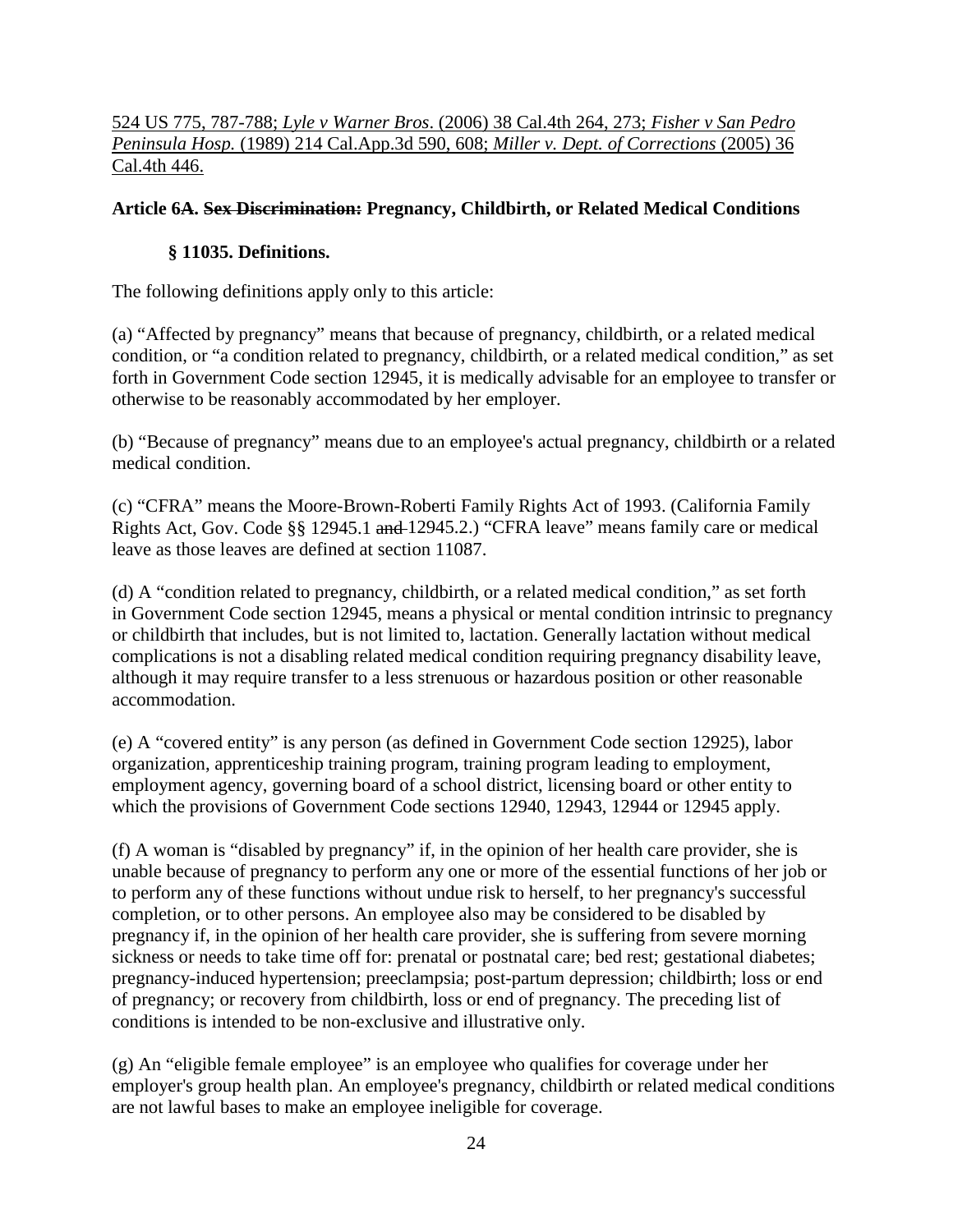(h) "Employer," as used in these regulations, except for section 11036, is any employer with five or more full or part time employees, who is an employer within the meaning of Government Code section 12926, and section 11008(ad), of these regulations. "Employer" includes the state of California, counties, and any other political or civil subdivision of the state and cities, regardless of the number of employees.

(i) "Employment in the same position" means employment in, or reinstatement to, the position that the employee held prior to reasonable accommodation, transfer, or disability leave because of pregnancy.

(j) "Employment in a comparable position" means employment in a position that is virtually identical to the employee's position held prior to reasonable accommodation, transfer, or disability leave in terms of pay, benefits, and working conditions, including privileges, perquisites, and status. The position must involve the same or substantially similar duties and responsibilities, which must entail substantially equivalent skill, effort, responsibility, and authority. It must be performed at the same or geographically proximate worksite from the employee's prior position and ordinarily has the same shift or the same or an equivalent work schedule.

(k) "FMLA" means the federal Family and Medical Leave Act of 1993, 29 U.S.C. § 2601, et seq., and its implementing regulations, 29 Code of Federal Regulations, part 825. "FMLA leave" means family care or medical leave taken pursuant to FMLA. (29 C.F.R. § 825.)

(*l*) "Four months" means the equivalent of four months of the employee's normally scheduled work months number of days the employee would normally work within four calendar months (one-third of a year equaling 17 1/3 weeks), if the leave is taken continuously, following the date the pregnancy disability leave commences. If an employee's schedule varies from month to month, a monthly average of the hours worked over the four months prior to the beginning of the leave shall be used for calculating the employee's normal work month.

(m) "Group health plan" means medical coverage provided by the employer for its employees, as defined, as of the effective date of these regulations (December 30, 2012), in the Internal Revenue Code of 1986 at section 5000(b)(1).

(n) "Health care provider" means:

(1) A medical or osteopathic doctor, physician, or surgeon, licensed in California, or in another state or country, who directly treats or supervises the treatment of the applicant's or employee's pregnancy, childbirth or a related medical condition, or "a condition related to pregnancy, childbirth, or a related medical condition," as set forth in Government Code section 12945, or

(2) A marriage and family therapist or acupuncturist, licensed in California or in another state or country, or any other persons who meet the definition of "others capable of providing health care services" under FMLA and its implementing regulations, including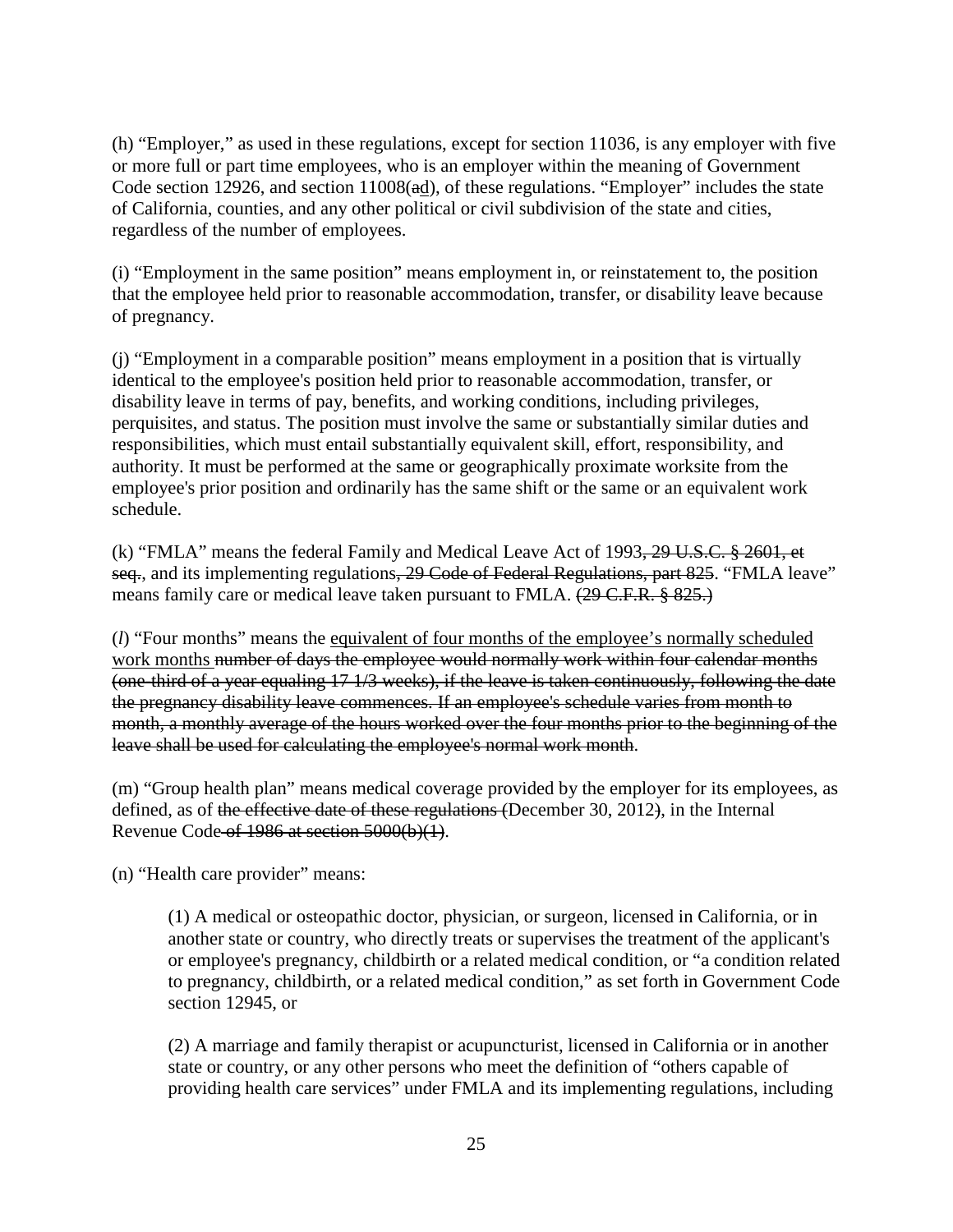nurse practitioners, nurse midwives, licensed midwives, clinical psychologists, clinical social workers, chiropractors, physician assistants, who directly treats or supervises the treatment of the applicant's or employee's pregnancy, childbirth or a related medical condition, or "a condition related to pregnancy, childbirth, or a related medical condition," as set forth in Government Code section 12945, or

(3) A health care provider from whom an employer or a group health plan's benefits manager will accept medical certification of the existence of a health condition to substantiate a claim for benefits.

(o) "Intermittent leave" means leave taken in separate periods of time because of pregnancy, rather than for one continuous period of time. Examples of intermittent leave include leave taken on an occasional basis for medical appointments, or leave taken several days at a time over a period of several months for purposes related to pregnancy, childbirth or a related medical condition.

(p) "Medical certification" means a written communication, as specified in section 11050(b)(6) and (b)(7), from the employee's health care provider to the employer stating that the employee is disabled because of pregnancy or that it is medically advisable for the employee to be transferred to a less strenuous or hazardous position or duties or otherwise to be reasonably accommodated.

(q) "Perceived pregnancy" is means being regarded or treated by an employer or other covered entity as being pregnant or having a related medical condition.

(r) "Pregnancy disability leave" is any leave, whether paid or unpaid, taken by an employee for any period(s) up to a total of four months during which she is disabled by pregnancy.

(s) "Reasonable accommodation" of an employee affected by pregnancy is any change in the work environment or in the way a job is customarily done that is effective in enabling an employee to perform the essential functions of a job. Reasonable accommodation may include, but is not limited to an employer:

(1) modifying work practices or policies;

(2) modifying work duties;

(3) modifying work schedules to permit earlier or later hours, or to permit more frequent breaks (e.g., to use the restroom);

(4) providing furniture (e.g., stools or chairs) or acquiring or modifying equipment or devices; or

(5) providing a reasonable amount of break time and use of a room or other location in close proximity to the employee's work area to express breast milk in private as set forth in the Labor Code section 1030 et seq.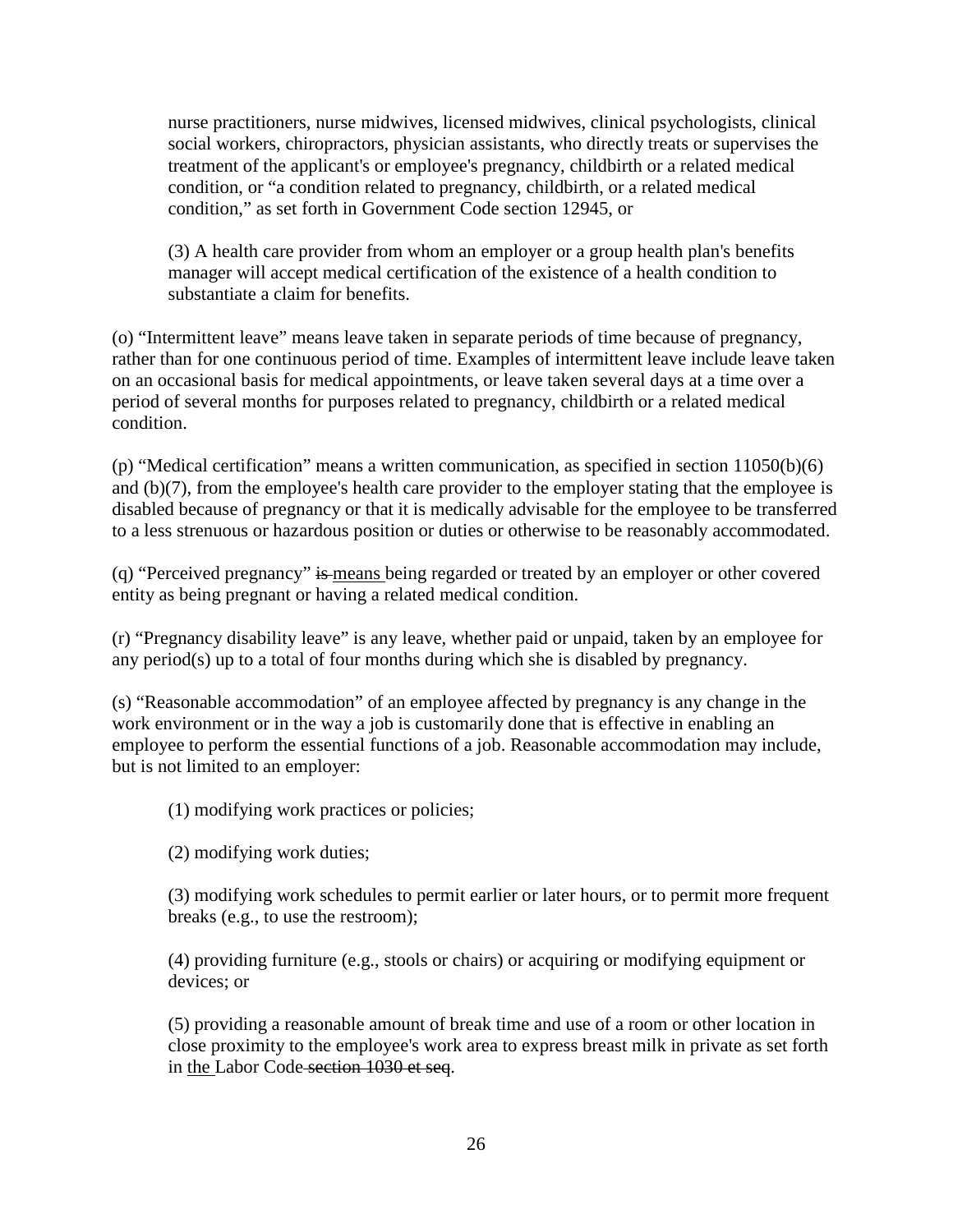(t) "Reduced work schedule" means permitting an employee to work less than the usual number of hours per work week, or hours per work day.

(u) A "related medical condition" is any medically recognized physical or mental condition related to pregnancy, childbirth or recovery from pregnancy or childbirth. This term includes, but is not limited to, lactation-related medical conditions such as mastitis; gestational diabetes; pregnancy-induced hypertension; preeclampsia; post-partum depression; loss or end of pregnancy; or recovery from loss or end of pregnancy.

(v) "Transfer" means reassigning temporarily an employee affected by pregnancy to a less strenuous or hazardous position or to less strenuous or hazardous duties.

Note: Authority cited: Section 12935(a), Government Code. Reference: Sections 12926, 12940, 12943, 12944, 12945, 12945.1 and 12945.2, Government Code; Family and Medical Leave Act, (FMLA) 29 U.S.C. §2601, et seq. and FMLA regulations, 29 C.F.R. § 825; Title VII of the federal Civil Rights Act of 1964, 42 U.S.C. §2000e; and *J.E. Robinson v. Fair Employment & Housing Com*. (1992) 2 Cal. 4th 226.

## **§ 11036. Prohibition Aagainst Harassment.**

As set forth in Government Code sections 12926 and 12940, it is an unlawful employment practice for any employer with one or more employees or other covered entities to harass an employee or applicant because of pregnancy or perceived pregnancy.

Note: Authority cited: Section 12935(a), Government Code. Reference: Sections 12926, 12940 and 12945, Government Code.

## **§ 11039. Responsibilities of Employers.**

(a) Employer Obligations

(1) Except as excused by a permissible defense, it is unlawful for any employer to:

(A) refuse to hire or employ an applicant because of pregnancy or perceived pregnancy;

(B) refuse to select an applicant or employee for a training program leading to employment or promotion because of pregnancy or perceived pregnancy;

(C) refuse to promote an employee because of pregnancy or perceived pregnancy;

(D) bar or to discharge an applicant or employee from employment or from a training program leading to employment or promotion because of pregnancy or perceived pregnancy;

(E) discriminate against an applicant or employee in terms, conditions or privileges of employment because of pregnancy or perceived pregnancy;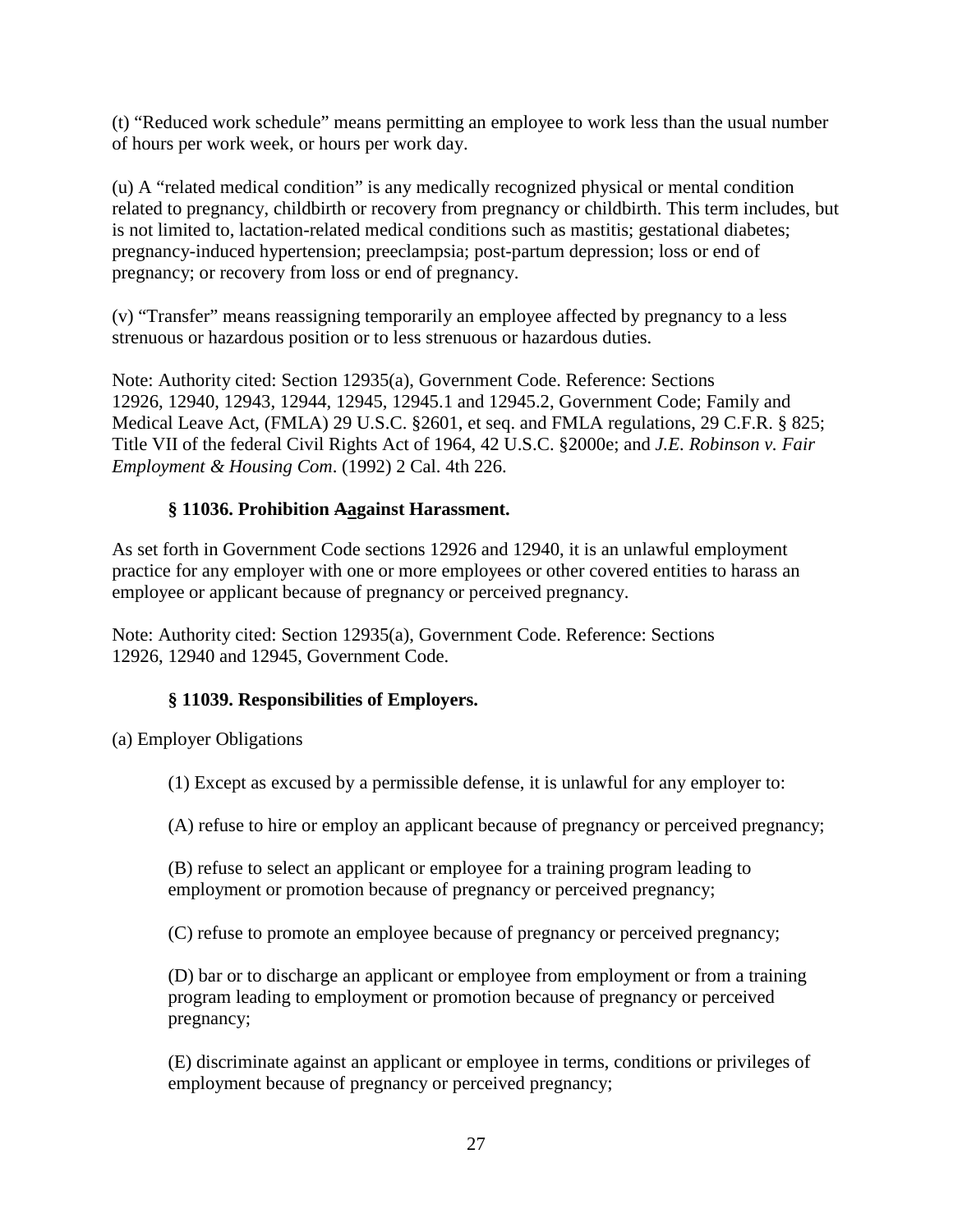(F) harass an applicant or employee because of pregnancy or perceived pregnancy, as set forth in section 11036;

(G) transfer an employee affected by pregnancy over her objections to another position, except as provided in section  $11041(c)$ , below. Nothing in this section prevents an employer from transferring an employee for the employer's legitimate operational needs unrelated to the employee's pregnancy or perceived pregnancy;

(H) require an employee to take a leave of absence because of pregnancy or perceived pregnancy when the employee has not requested leave;

(I) retaliate, discharge, or otherwise discriminate against an applicant or employee because she has opposed employment practices forbidden under the FEHA or because she has filed a complaint, testified, or assisted in any proceeding under the FEHA; or

(J) otherwise discriminate against an applicant or employee because of pregnancy or perceived pregnancy by any practice that is prohibited on the basis of sex.

(2) Except as excused by a permissible defense, it is unlawful for any employer to:

(A) refuse to provide employee benefits for pregnancy as set forth at section 11044 below, if the employer provides such benefits for other temporary disabilities;

(B) refuse to maintain and to pay for coverage under a group health plan for an eligible employee who takes pregnancy disability leave, as set forth at section 11044-below, under the same terms and conditions that would have been provided if the employee had not taken leave;

(C) refuse to provide reasonable accommodation for an employee or applicant affected by pregnancy as set forth at section 11040-below;

(D) refuse to transfer an employee affected by pregnancy as set forth at section 11041 below;

(E) refuse to grant an employee disabled by pregnancy a pregnancy disability leave, as set forth at section 11042-below; or

(F) deny, interfere with, or restrain an employee's rights to reasonable accommodation, to transfer or to take pregnancy disability leave under Government Code section 12945, including retaliating against the employee because she has exercised her right to reasonable accommodation, to transfer or to take pregnancy disability leave.

(b) Permissible defenses, as defined at section 11010, include a bona fide occupational qualification, business necessity or where the practice is otherwise required by law.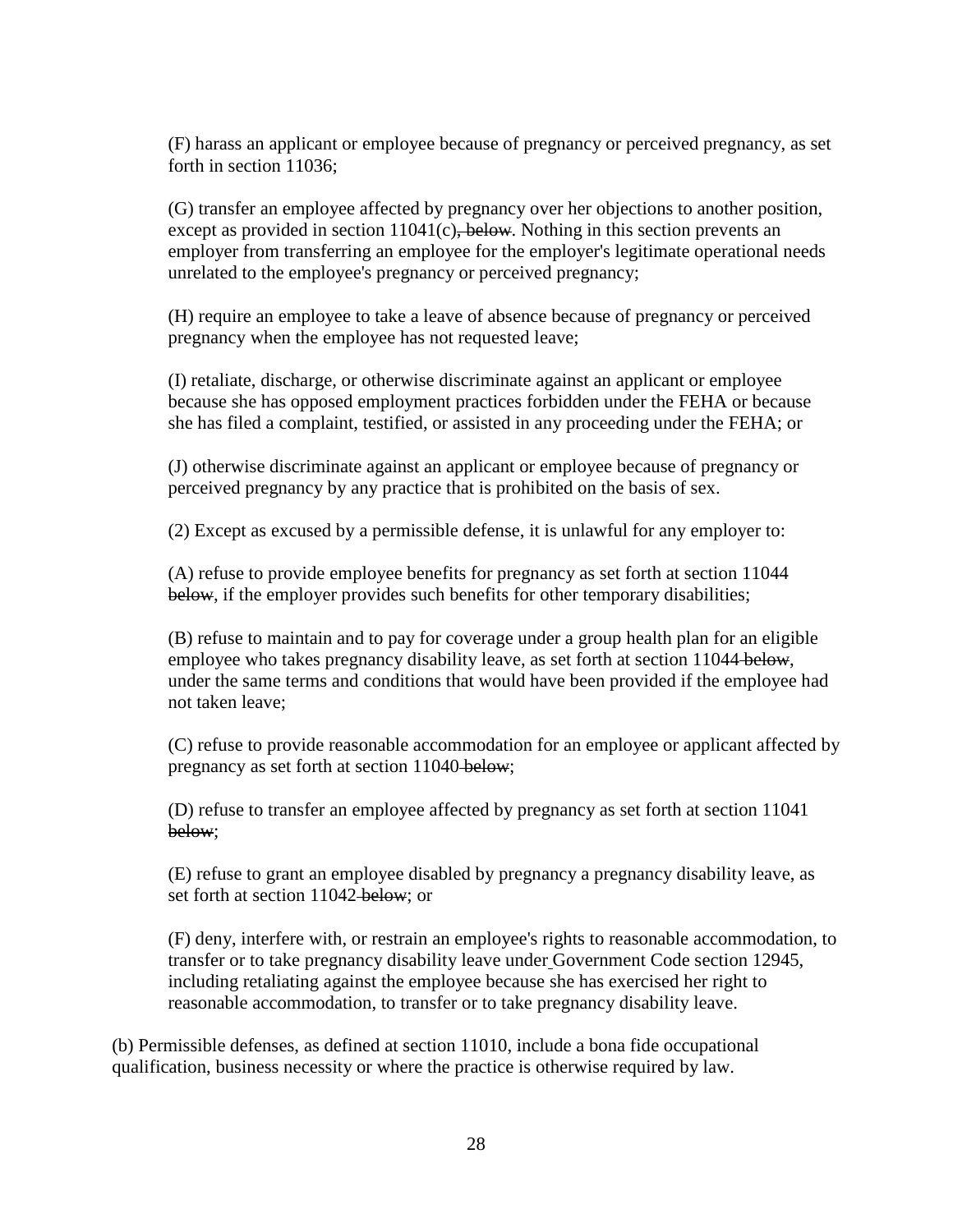Note: Authority cited: Section 12935(a), Government Code. Reference: Sections 12926, 12940 and 12945, Government Code; Pregnancy Discrimination Act of 1978 (P.L. 95- 555, 42 U.S.C. §2000e, §701(k)), an amendment to Title VII of the federal Civil Rights Act of 1964 (42 U.S.C. §2000e et seq.); *Cal. Federal Sav. and Loan Ass'n v. Guerra* 479 U.S. 272 [107 S.Ct. 683, 93 L.Ed.2d 613].

#### **§ 11040. Reasonable Accommodation.**

(a) It is unlawful for an employer to deny a request for reasonable accommodation made by an employee affected by pregnancy if:

(1) The employee's request is based on the advice of her health care provider that reasonable accommodation is medically advisable; and

(2) The requested accommodation is reasonable.

(A) Whether an accommodation is reasonable is a factual determination to be made on a case-by-case basis, taking into consideration such factors, including but not limited to, the employee's medical needs, the duration of the needed accommodation, the employer's legally permissible past and current practices, and other such factors, under the totality of the circumstances.

(B) The employee and employer shall engage in a good faith interactive process to identify and implement the employee's request for reasonable accommodation as set forth in section  $11050(a)$ , below.

(b) When a reasonable accommodation, such as a change of work duties or job restructuring, is granted, it shall not affect the employee's independent right to take up to four months for pregnancy disability leave. If the requested reasonable accommodation, however, involves a reduction in hours worked such as a reduced work schedule, or intermittent leave, the employer may consider this as a form of pregnancy disability leave and deduct the hours from the employee's four month leave entitlement.

(c) An employer may, but need not, require a medical certification substantiating the employee's need for reasonable accommodation, as set forth in sections 11049(a) and (b), and 11050(b).

Note: Authority cited: Section 12935(a), Government Code. Reference: Sections 12926 and 12945, Government Code.

#### **§ 11041. Transfer.**

(a) Transfer - All Employers

(1) It is unlawful for an employer who has a policy, practice, or collective bargaining agreement requiring or authorizing the transfer of temporarily disabled employees to less strenuous or hazardous positions or duties for the duration of the disability, including disabilities or conditions resulting from on-the-job injuries, to fail to apply the policy,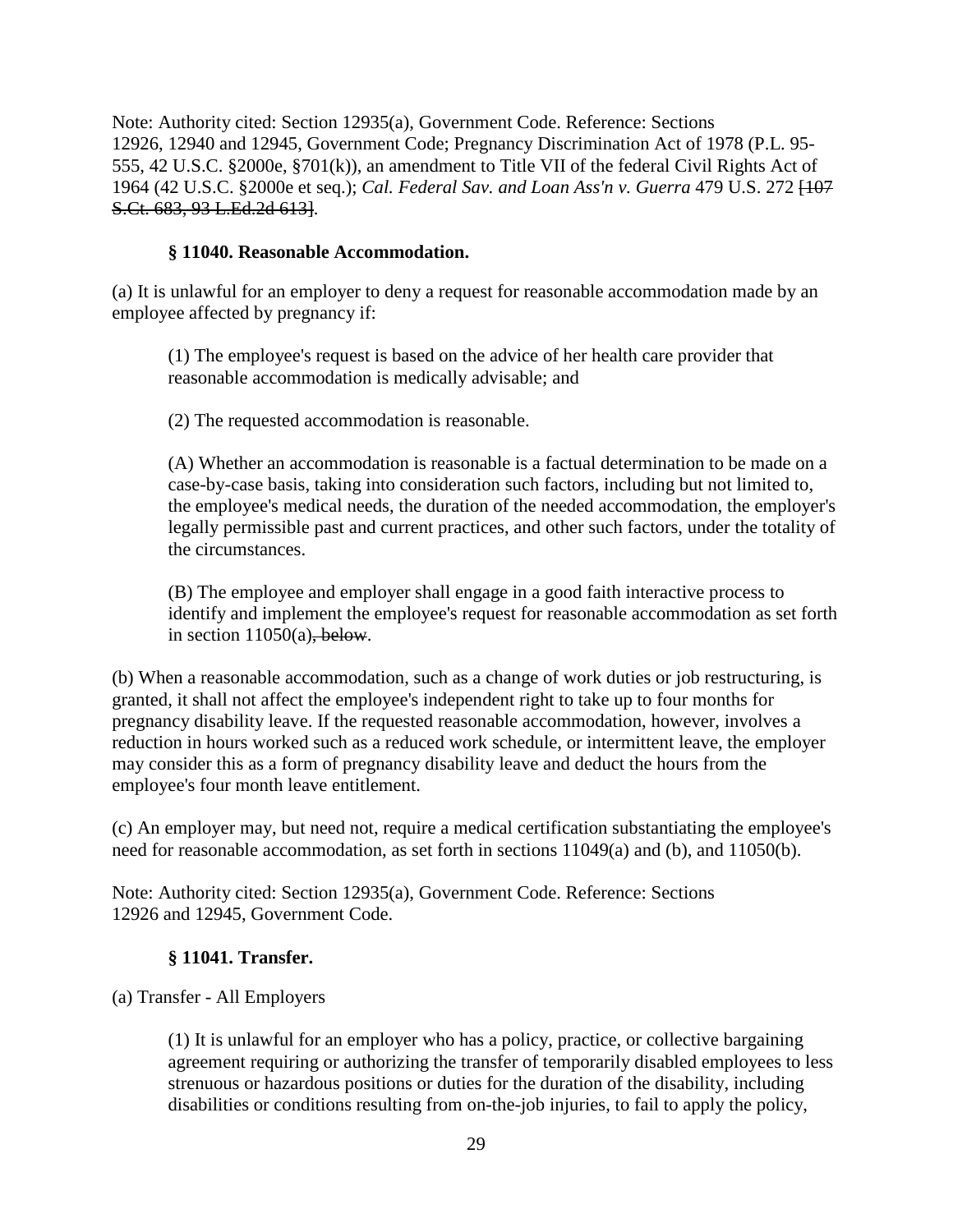practice or collective bargaining agreement to transfer an employee who is disabled by pregnancy and who so requests.

(2) It is unlawful for an employer to deny the request of an employee affected by pregnancy to transfer provided that:

(A) The employee's request is based on the advice of her health care provider that a transfer is medically advisable; and

(B) Such transfer can be reasonably accommodated by the employer. To provide a transfer, an employer need not create additional employment that the employer would not otherwise have created, discharge another employee, violate the terms of a collective bargaining agreement, transfer another employee with more seniority, or promote or transfer any employee who is not qualified to perform the new job. An employer may accommodate a pregnant employee's transfer request by transferring another employee, but there is no obligation to do so.

(C) An employer may, but need not, require a medical certification substantiating the employee's need for transfer, as set forth in sections 11049(a) and (b), and 11050(b).

(b) Burden of Proof. The burden shall be on the employer to prove, by a preponderance of the evidence, that such transfer cannot be reasonably accommodated for one or more of the enumerated reasons listed in section 11041(a)(2).

(c) Transfer to Accommodate Intermittent Leave or a Reduced Work Schedule. If an employee's health care provider provides medical certification that an employee has a medical need to take intermittent leave or leave on a reduced work schedule because of pregnancy, the employer may require the employee to transfer temporarily to an available alternative position that meets the needs of the employee. The employee must meet the qualifications of the alternative position. The alternative position must have the equivalent rate of pay and benefits, and must better accommodate the employee's leave requirements than her regular job, but does not have to have equivalent duties.

(d) Right to Reinstatement After after Transfer. When the employee's health care provider certifies that there is no further medical advisability for the transfer, intermittent leave, or leave on a reduced work schedule, the employer must reinstate the employee to her same or comparable position in accordance with the requirements of section 11043.

Note: Authority cited: Section 12935(a), Government Code. Reference: Section 12945, Government Code; FMLA, 29 U.S.C. §2601, et seq. and FMLA regulations, 29 C.F.R. §825.

## **§ 11042. Pregnancy Disability Leave.**

The following provisions apply to leave taken for disability because of pregnancy:

(a) Four-Month Leave Requirement for all Employers. All employers must provide a leave of up to four months, as needed, for the period(s) of time an employee is actually disabled because of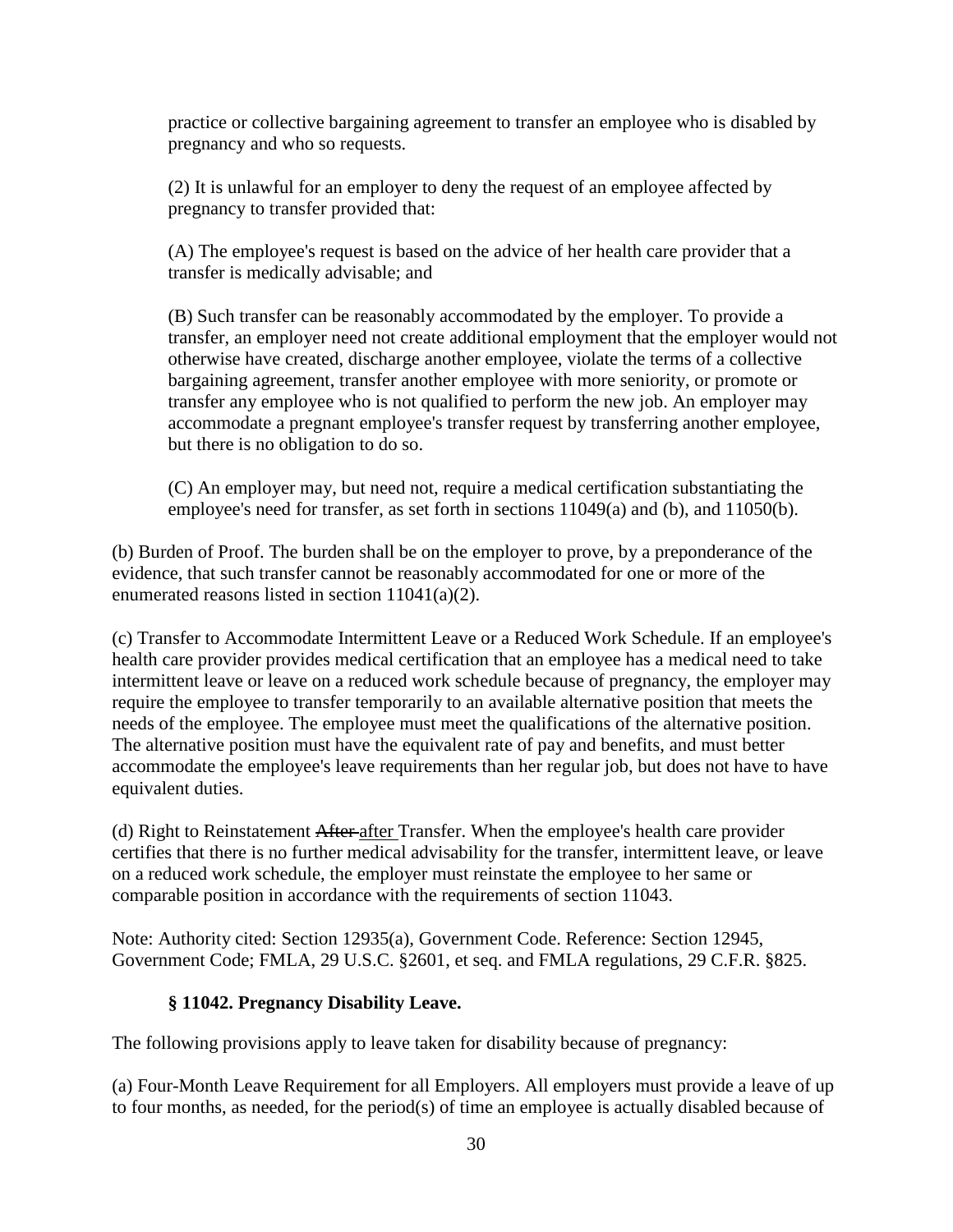pregnancy, even if an employer has a policy or practice that provides less than four months of leave for other similarly situated, temporarily disabled employees. Pregnancy disability leave does not need to be taken in one continuous period of time.

(1) Employees are eligible for up to four months of leave per pregnancy, not per year. A "four month leave" means time off for the number of days or hours the employee would normally work within four calendar months (one-third of a year or 17 1/3 weeks). For a full time employee who works 40 hours per week, "four months" means 693 hours of leave entitlement, based on 40 hours per week times 17 1/3 weeks.

(2) "Four months" means time off for the number of days or hours the employee would normally work within four calendar months. For employees who work more or less than 40 hours per week, or who work on variable work schedules, the number of working days that constitutes four months is calculated on a pro rata or proportional basis.

(A) For example, for an employee who works 20 hours per week, "four months" means 346.5 hours of leave entitlement. For an employee who normally works 48 hours per week, "four months" means 832 hours of leave entitlement.

(B) Leave on an intermittent leave or a reduced work schedule. An employer may account for increments of intermittent leave using an increment no greater than the shortest period of time that the employer uses to account for use of other forms of leave, provided it is not greater than one hour. For example, if an employer accounts for sick leave in 30-minute increments and vacation time in one-hour increments, the employer must account for pregnancy disability leave in increments of 30 minutes or less. If an employer accounts for other forms of leave in two-hour increments,

the employer must account for pregnancy disability leave in increments no greater than one hour.

(C) If a holiday falls within a week taken as pregnancy disability leave, the week is nevertheless counted as a week of pregnancy disability leave. If, however, the employer's business activity has temporarily ceased for some reason and employees generally are not expected to report for work for one or more weeks, (e.g., a school closing for two weeks for the Christmas/New Year holiday or summer vacation or an employer closing the plant for retooling), the days the employer's activities have ceased do not count against the employee's pregnancy disability leave entitlement.

(3) For employees who take pregnancy disability leave for a continuous four-month period, the four months normally is calculated based on the calendar months during which the leave is taken. Although all pregnant employees are eligible for up to four months of leave, if that leave is taken in one period of time, taking intermittent or reduced work schedule throughout an employee's pregnancy will differentially affect the number of hours remaining that an employee is entitled to take pregnancy disability leave leading up to and after childbirth, depending on the employee's regular work schedule.

(A) For example, an employee who commences pregnancy disability leave on January 1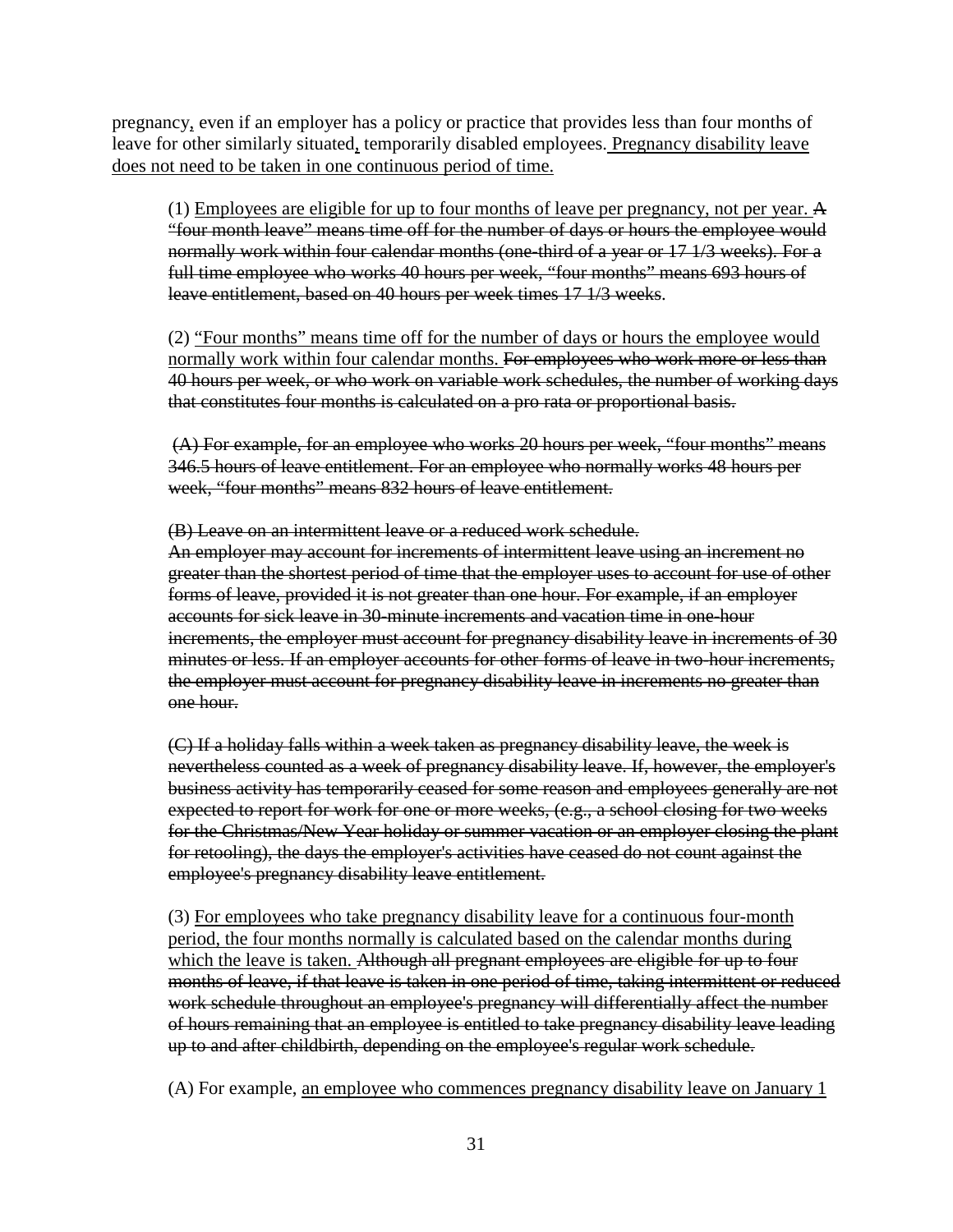would be expected to return to work on May 1.<del>a full-time employee, who normally works</del> a 40-hour work week is entitled to 693 working hours of leave. If that employee takes 180 hours of intermittent leave throughout her pregnancy, she would still be entitled to take 513 hours, or approximately three months leading up to and after her childbirth.

(B) If an employee's schedule varies from week to week to such an extent that an employer is unable to determine with any certainty how many hours the employee would otherwise have worked (but for the taking of pregnancy disability leave) in a four-month period, a weekly average of the hours scheduled over the 12 months prior to the beginning of the leave (including any hours for which the employee took leave of any type) would be used for calculating the employee's pregnancy disability leave entitlement. In contrast, a part-time employee who normally works 20 hours per week, would be entitled to 346.5 hours of leave. If that employee takes intermittent leave of 180 hours throughout her pregnancy, she would be entitled to only 166.5 more hours of leave, approximately two months of leave, leading up to and after her childbirth.

(4) Intermittent leave or a reduced-work-schedule leave.

(A) Minimum Duration. Leave may be taken intermittently or on a reduced work schedule when an employee is disabled because of pregnancy, as determined by the health care provider of the employee. An employer may account for increments of intermittent leave using the shortest period of time that the employer's payroll system uses to account for other forms of leave, provided it is not greater than one hour, as set forth in section  $11042(a)(24)(BE)$ .

(B) Although all pregnant employees are eligible for up to four months of disability leave if that leave is taken in one continuous period of time, taking an intermittent leave or a reduced work schedule will affect the amount of time remaining of the four month total allotment.

(C) For the purposes of quantifying the amount of intermittent leave or a reduced-workschedule leave to which an eligible employee is entitled, "four months" is calculated on a pro rata or proportional basis, based on four months equaling 17 1/3 weeks (one-third of a year). For example, for a full-time employee who works 40 hours per week, "four months" means 693 hours or leave entitlement, based on 40 hours per week times 17 1/3 weeks.

(D) If an employee takes leave on an intermittent or reduced work schedule, only the amount of leave actually taken may be counted toward the four months of leave to which the employee is entitled. For example, if an employee needs to be on bed rest that requires an absence from work of two hours a week, only those two hours may be charged against the employee's pregnancy disability leave entitlement. If an employee needs leave intermittently or on a reduced leave schedule for planned medical treatment, then the employee must make a reasonable effort to schedule the treatment so as not to disrupt unduly the employer's operations.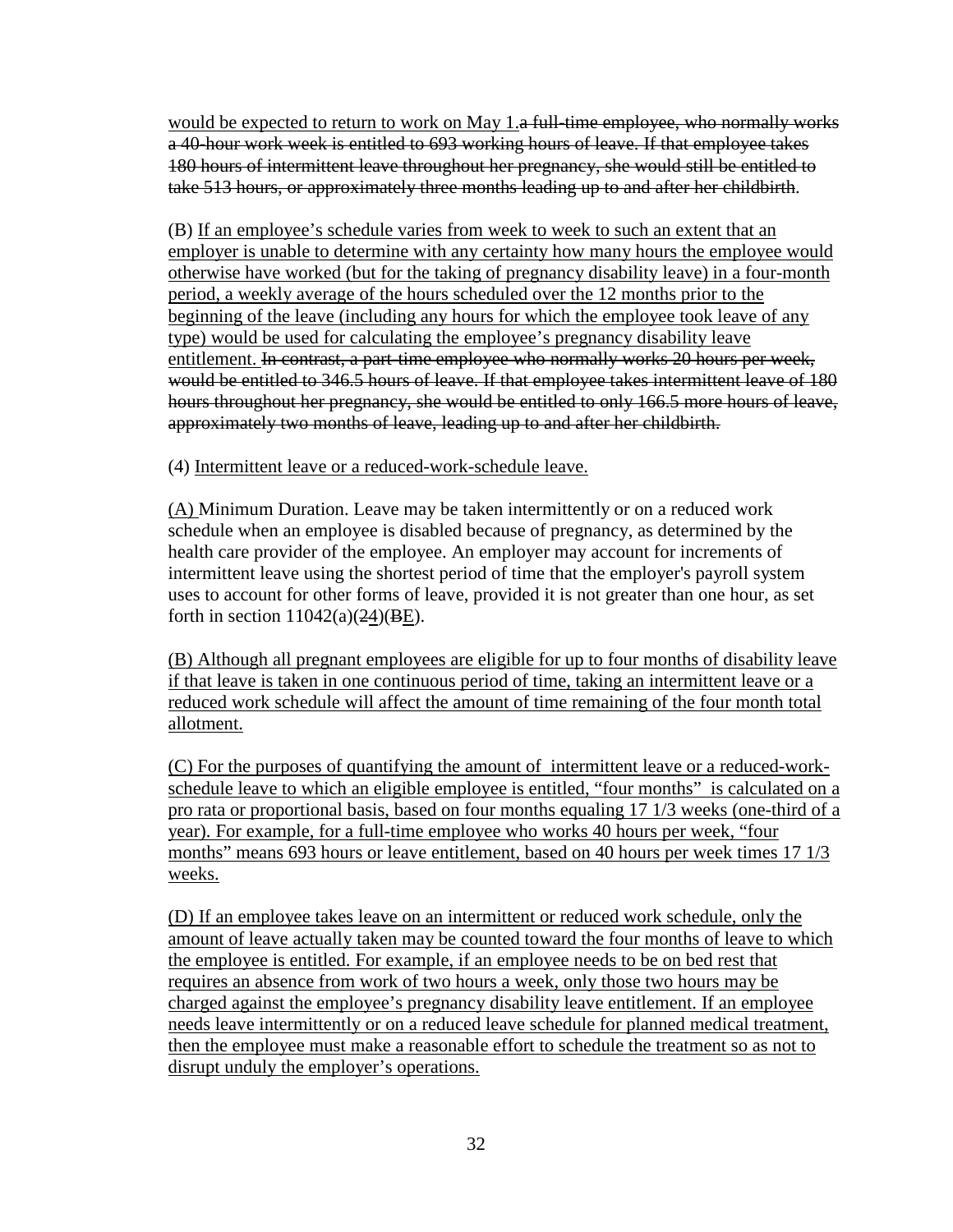(E) Leave on an intermittent leave or a reduced work schedule. An employer may account for increments of intermittent leave using an increment no greater than the shortest period of time that the employer uses to account for use of other forms of leave, provided it is not greater than one hour. For example, if an employer accounts for sick leave in 30-minute increments and vacation time in one-hour increments, the employer must account for pregnancy disability leave in increments of 30 minutes or less. If an employer accounts for other forms of leave in two-hour increments, the employer must account for pregnancy disability leave in increments no greater than one hour.

(5) If a holiday falls within a week taken as pregnancy disability leave, the week is nevertheless counted as a week of pregnancy disability leave. If, however, the employer's business activity has temporarily ceased for some reason and employees generally are not expected to report for work for one or more weeks (i.e. a school closing for two weeks for winter recess or summer vacation or an employer closing the plant for retooling), the days the employer's activities have ceased do not count against the employee's pregnancy disability leave entitlement. Similarly, if an employee uses pregnancy disability leave in increments of less than one week, the fact that a holiday may occur within a week in which an employee partially takes leave does not count against the employee's pregnancy disability leave entitlement unless the employee was otherwise scheduled and expected to work during the holiday.

(b) Employers wWith More Generous Leave Policies. If an employer has a more generous leave policy for similarly situated employees with other temporary disabilities than is required for pregnancy purposes under these regulations, the employer must provide the more generous leave to employees temporarily disabled by pregnancy. If the employer's more generous leave policy exceeds four months, the employer's return policy after taking the leave would govern, not the return rights specified in these regulations.

(c) Denial of Leave is an Unlawful Employment Practice. It is an unlawful employment practice for an employer to refuse to grant pregnancy disability leave to an employee disabled by pregnancy, who satisfies the leave request requirements stated in Government Code section 12945.

(1) who has provided the employer with reasonable advance notice of the medical need for the leave, and

(2) whose health care provider has advised that the employee is disabled by pregnancy.

The employer may require medical certification of the medical advisability of the leave, as set forth in sections  $11049(a)$  and  $(b)$ , and  $11050(b)$ .

Note: Authority cited: Section 12935(a), Government Code. Reference: Sections 12940 and 12945, Government Code; FMLA, 29 U.S.C. § 2601, et seq. and FMLA regulations, 29 C.F.R. § 825; *Cal. Federal Sav. and Loan Ass'n v. Guerra* (1987) 479 U.S. 272 [107 S.Ct. 683, 93 L.Ed.2d 613].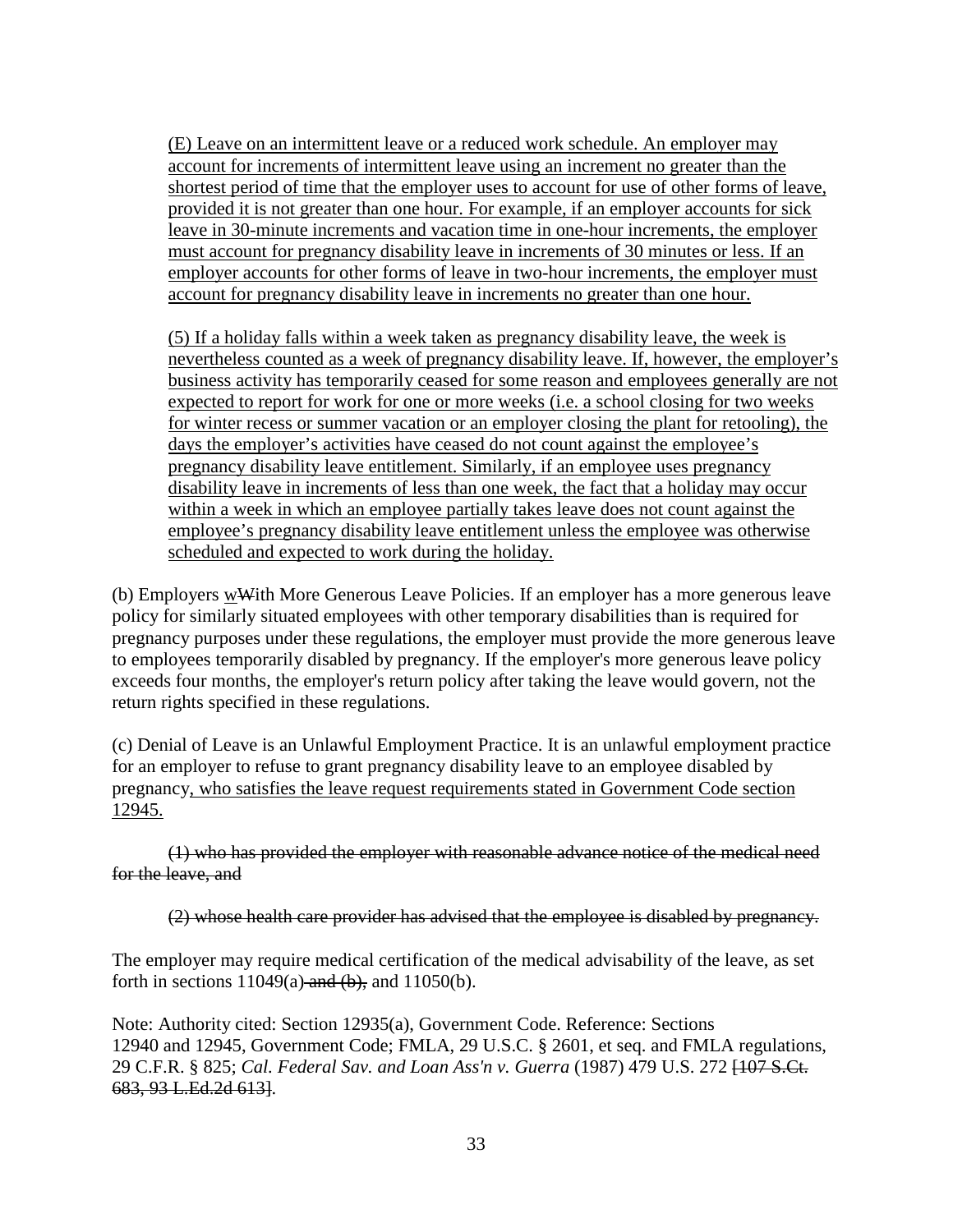#### **§ 11043. Right to Reinstatement from Pregnancy Disability Leave.**

The following rules apply to reinstatement from any leave or transfer taken for disability because of pregnancy.

(a) Guarantee of Reinstatement. An employee who exercises her right to take pregnancy disability leave is guaranteed a right to return to the same position, or, if the employer is excused by section 11043(c)(1), to a comparable position, and the employer shall provide the guarantee in writing upon request of the employee. It is an unlawful employment practice for any employer, after granting a requested pregnancy disability leave or transfer, to refuse to honor its guarantee of reinstatement unless the refusal is justified by the defenses below in subdivisions (c)(1) and (c)(2). If the employee takes intermittent leave or a reduced work schedule, only one written guarantee of reinstatement is required.

#### (b) Refusal to Reinstate

(1) Definite Date of Reinstatement. Where a definite date of reinstatement has been agreed upon at the beginning of the leave or transfer, a refusal to reinstate is established if the Department or employee proves, by a preponderance of the evidence, that the leave or transfer was granted by the employer and that the employer failed to reinstate the employee to the same position or, where applicable, to a comparable position, by the date agreed upon, as specified below in subdivisions  $(c)(1)$  and  $(c)(2)$ .

(2) Change in Date of Reinstatement. If the reinstatement date differs from the employer's and the employee's original agreement or if no agreement was made, the employer shall reinstate the employee within two business days, or, when two business days is not feasible, reinstatement shall be made as soon as it is possible for the employer to expedite the employee's return, after the employee notifies the employer of her readiness to return to the same, or, where applicable, a comparable position, as specified below in subdivisions  $(c)(1)$  and  $(c)(2)$ .

#### (c) Permissible Defenses - Employment Would Have Ceased

(1) Right to Reinstatement to the Same Position. An employee has no greater right to reinstatement to the same position or to other benefits and conditions of employment than those rights she would have had if she had been continuously at work during the pregnancy disability leave or transfer period. This is true even if the employer has given the employee a written guarantee of reinstatement. A refusal to reinstate the employee to her same position or duties is justified if the employer proves, by a preponderance of the evidence, that the employee would not otherwise have been employed in her same position at the time reinstatement is requested for legitimate business reasons unrelated to the employee taking pregnancy disability leave or transfer (such as a layoff pursuant to a plant closure).

(2) Right to Reinstatement to a Comparable Position. An employee has no greater right to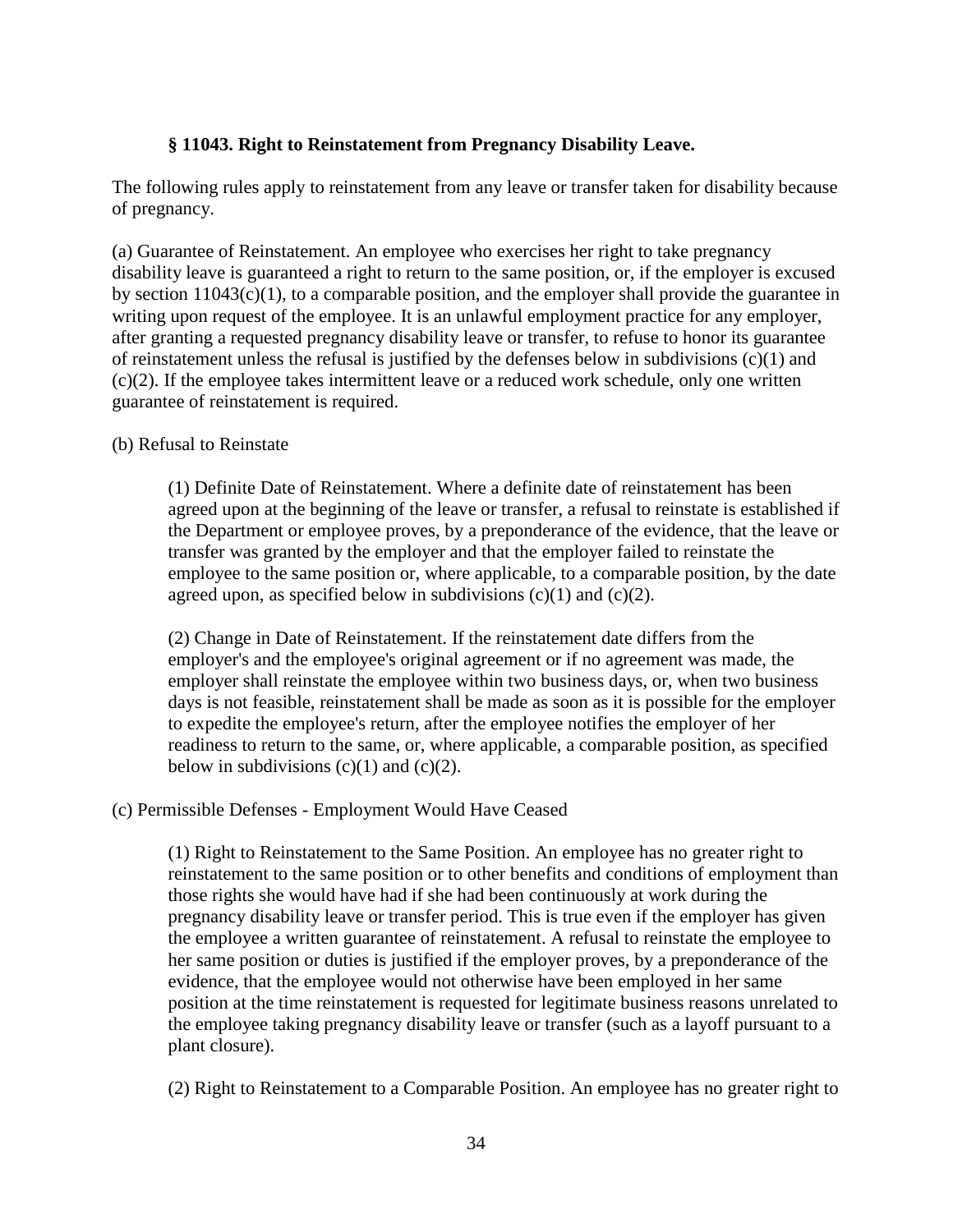reinstatement to a comparable position or to other benefits and conditions of employment than an employee who has been continuously employed in another position that is being eliminated. If the employer is excused from reinstating the employee to her same position, or with the same duties, a refusal to reinstate the employee to a comparable position is justified if the employer proves, by a preponderance of the evidence, either of the following:

(A) The employer would not have offered a comparable position to the employee if she would have been continuously at work during the pregnancy disability leave or transfer period.

(B) There is no comparable position available.

1. A position is available if there is a position open on the employee's scheduled date of reinstatement or within 60 calendar days for which the employee is qualified, or to which the employee is entitled by company policy, contract, or collective bargaining agreement.

2. An employer has an affirmative duty to provide notice of available positions to the employee by means reasonably calculated to inform the employee of comparable positions during the requirement period. Examples include notification in person, by letter, telephone or email, or by links to postings on the company's website Web site if there is a section for job openings.

3. If a comparable position is not available on the employee's scheduled date of reinstatement, but the employee is later reinstated under the 60 calendar day period set forth in section  $11043(c)(2)(B)1,$  above, the period between the employee's scheduled date of reinstatement and the date of her actual reinstatement shall not be counted for purposes of any employee pay or benefit.

(3) If an employee is laid off during pregnancy disability leave or transfer for legitimate business reasons unrelated to her leave or transfer, the employer's responsibility to continue the pregnancy disability leave or transfer, maintain benefits, and reinstate the employee ceases at the time the employee is laid off, provided the employer has no continuing obligations under a collective bargaining agreement, or otherwise.

(d) Right to Reinstatement to Job if Additional Leave Taken Following End of Pregnancy Disability Leave; Equal Treatment. If an employee disabled by pregnancy remains on some form of leave following the end of her pregnancy disability leave (e.g., employer's disability leave plan, etc.), an employer shall grant the employee reinstatement rights that are the same as any other similarly situated employee who has taken a similar length disability leave under the employer's policy, practice or collective bargaining agreement. For example, if the employer has a policy that grants reinstatement to other employees who are temporarily disabled for up to six months, the employer must also grant reinstatement to an employee disabled by pregnancy for six months. An employer and employee also may agree to a later date of reinstatement.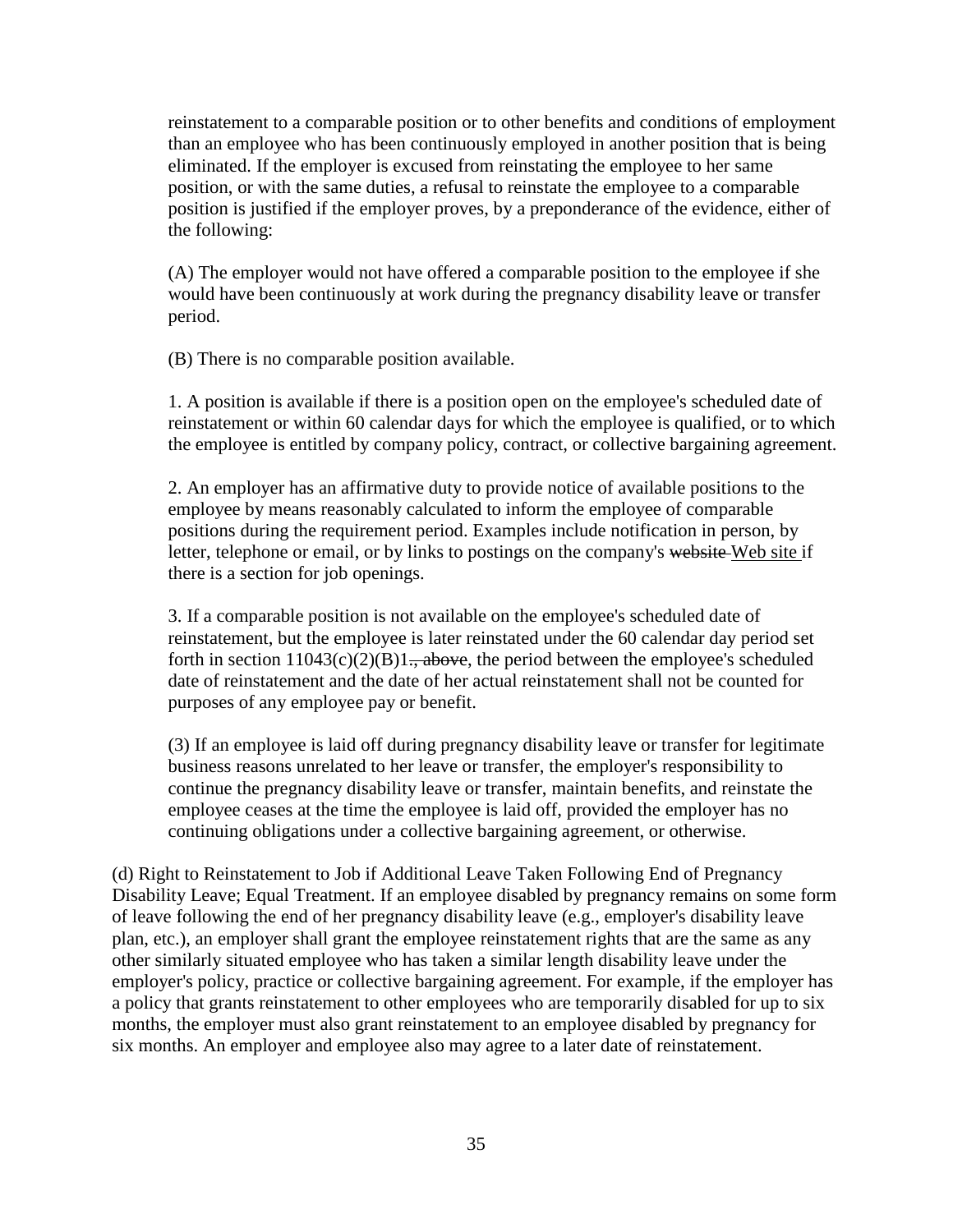(e) Right to Reinstatement to Job if CFRA Leave is Taken Following Pregnancy Disability Leave. At the expiration of pregnancy disability leave, if an employee takes a CFRA leave for reason of the birth of her child, the employee's right to reinstatement to her job is governed by CFRA and not section  $11043(c)(1)$  and  $(c)(2)$ , above. Under CFRA, an employer may reinstate an employee either to her same or a comparable position.

Note: Authority cited: Section 12935(a), Government Code. Reference: Sections 12940 and 12945, Government Code; FMLA, 29 U.S.C. § 2601, et seq. and FMLA regulations, 29 C.F.R. § 825; *Cal. Federal Sav. and Loan Ass'n v. Guerra* (1987) 479 U.S. 272 [107 S.Ct. 683, 93 L.Ed.2d 613].

## **§ 11044. Terms of Pregnancy Disability Leave.**

(a) Paid Leave. An employer is not required to pay an employee during pregnancy disability leave unless the employer pays for other temporary disability leaves for similarly situated employees. An employee may be entitled to receive state disability insurance for a period of disability because of pregnancy and may contact the California Employment Development Department for more information.

(b) Accrued Time Off

(1) Sick Leave. An employer may require an employee to use, or an employee may elect to use, any accrued sick leave during the otherwise unpaid portion of her pregnancy disability leave.

(2) Vacation Time and Other Accrued Time Off. An employee may elect, at her option, to use any vacation time or other accrued personal time off (including undifferentiated paid time off (PTO)) for which the employee is eligible.

## (c) Continuation of Group Health Coverage

(1) An employer shall maintain and pay for coverage for an eligible female employee who takes pregnancy disability leave for the duration of the leave, not to exceed four months over the course of a 12-month period, beginning on the date the pregnancy disability leave begins, Government Code section 12945 requires employers to maintain and pay for coverage at the same level and under the same conditions that coverage would have been provided if the employee had continued in employment continuously for the duration of the not taken pregnancy disability leave.

(A) An employer may maintain and pay for coverage for a group health plan for longer than four months.

(B) If the employer is a state agency, the collective bargaining agreement shall govern the continued receipt by an eligible female employee of health care coverage under the employer's group health plan.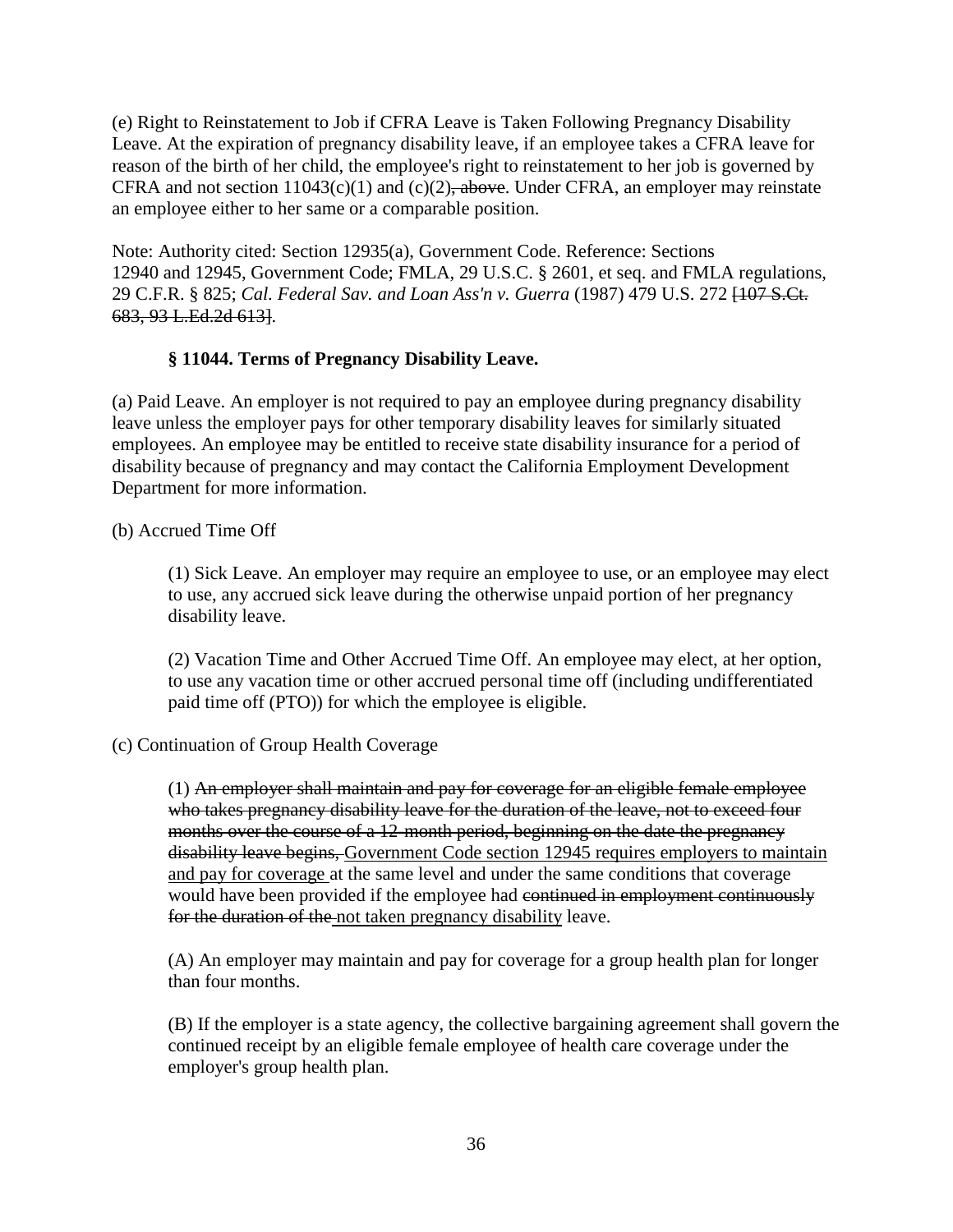(2) The time that an employer maintains and pays for group health coverage during pregnancy disability leave shall not be used to meet an employer's obligation to pay for 12 weeks of group health coverage during leave taken under CFRA. This shall be true even where an employer designates pregnancy disability leave as family and medical leave under FMLA. The entitlements to employer-paid group health coverage during pregnancy disability leave and during CFRA are two separate and distinct entitlements.

(3) An employer may recover from the employee the premium paid while the employee was on pregnancy disability leave if both of the following conditions occur:

(A) The employee fails to return at the end of her pregnancy disability leave.

(B) The employee's failure to return from leave is for a reason other than one of the following:

1. Taking CFRA leave, unless the employee chooses not to return to work following the CFRA leave.

2. The continuation, recurrence or onset of a health condition that entitles the employee to pregnancy disability leave, unless the employee chooses not to return to work following the leave.

3. Non-pregnancy related medical conditions requiring further leave, unless the employee chooses not to return to work following the leave.

4. Any other circumstance beyond the control of the employee, including, but not limited to, circumstances where the employer is responsible for the employee's failure to return (e.g., the employer does not return the employee to her same position or reinstate the employee to a comparable position), or circumstances where the employee must care for herself or a family member (e.g., the employee gives birth to a child with a serious health condition).

(d) Other Benefits and Seniority Accrual. During her pregnancy disability leave, the employee shall accrue seniority and participate in employee benefit plans, including, but not limited to, life, short-term and long-term disability or accident insurance, pension and retirement plans, stock options and supplemental unemployment benefit plans to the same extent and under the same conditions as would apply to any other unpaid disability leave granted by the employer for any reason other than a pregnancy disability.

(1) If the employer's policy allows seniority to accrue when employees are on paid leave, such as paid sick or vacation leave, and/or unpaid leave, then seniority will accrue during any part of a paid and/or unpaid pregnancy disability leave.

(2) The employee returning from pregnancy disability leave shall return with no less seniority than the employee had when the leave commenced.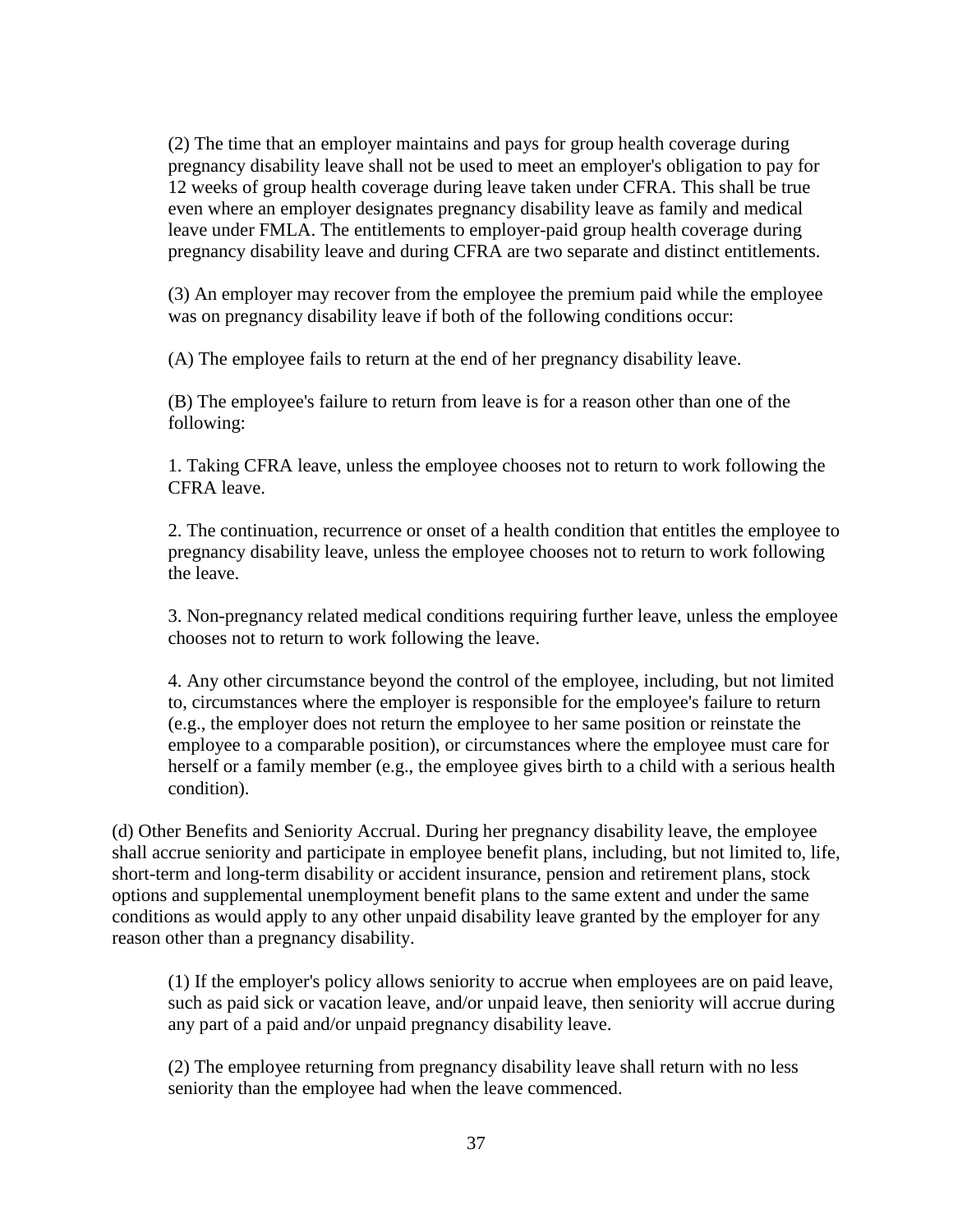(e) Employee Status. The employee shall retain employee status during the period of the pregnancy disability leave. The leave shall not constitute a break in service for purposes of longevity and/or seniority under any collective bargaining agreement or under any employee benefit plan. Benefits must be resumed upon the employee's reinstatement in the same manner and at the same levels as provided when the leave began, without any new qualification period, physical exam, or other qualifying provisions.

Note: Authority cited: Section 12935(a), Government Code. Reference: Sections 12926, 12940 and 12945, Government Code; FMLA, 29 U.S.C. § 2601, et seq. and FMLA regulations, 29 C.F.R. § 825; Pregnancy Discrimination Act of 1978 (P.L. 95-555, 42 U.S.C. § 2000e, § 701(k)), an amendment to Title VII of the federal Civil Rights Act of 1964 (42 U.S.C. § 2000e et seq.).

## **§ 11045. Relationship Bbetween Pregnancy Leave and FMLA Leave.**

(a) A Pregnancy Leave May Also Be a FMLA Leave. If the employer is a covered employer and the employee is eligible for leave under the federal Family Care and Medical Leave Act (FMLA), the employer may be able to count the employee's pregnancy disability leave under this article, up to a maximum of 12 weeks, against her FMLA leave entitlement.

(b) FMLA Coverage. For more information on rights and obligations under FMLA, consult the FMLA regulations regarding family care and medical leave (29 C.F.R. § 825).

Note: Authority cited: Section 12935(a), Government Code. Reference: Section 12945, Government Code; FMLA, 29 U.S.C. § 2601, et seq.; and FMLA regulations, 29 C.F.R. § 825.

### **§ 11046. Relationship Bbetween CFRA and Pregnancy Leaves.**

(a) Separate and Distinct Entitlements. The right to take a pregnancy disability leave under Government Code section 12945 and these regulations is separate and distinct from the right to take leave under the California Family Rights Act (CFRA), Government Code sections 12945.1 and 12945.2.

(b) Serious Health Condition – Pregnancy. An employee's own disability due to pregnancy, childbirth or related medical conditions is not a serious health condition under CFRA.

(c) CFRA Leave after Pregnancy Disability Leave. At the end of the employee's period(s) of pregnancy disability, or at the end of four months of pregnancy disability leave, whichever occurs first, a CFRA-eligible employee may request to take CFRA leave of up to 12 workweeks for reason of the birth of her child, if the child has been born by this date.

(1) There is no requirement that either the employee or child have a serious health condition in order for the employee to take CFRA leave for the birth of her child. There is also no requirement that the employee no longer be disabled by her pregnancy before taking CFRA leave for the birth of her child.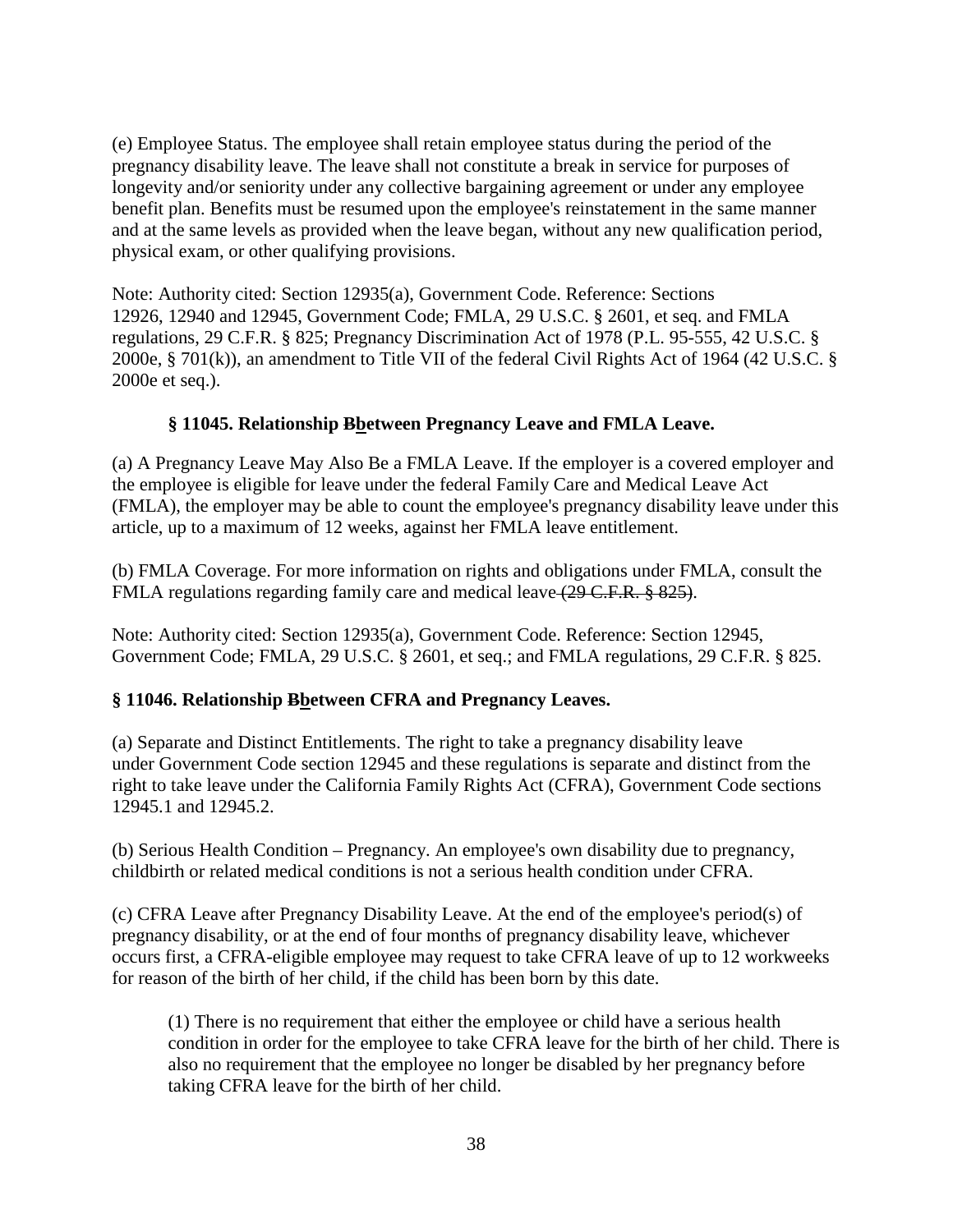(2) Where an employee has utilized four months of pregnancy disability leave prior to the birth of her child, and her health care provider determines that a continuation of the leave is medically necessary, an employer may, as a reasonable accommodation, allow the employee to utilize CFRA leave prior to the birth of her child. No employer shall, however, be required to provide more CFRA leave than the amount to which the employee is otherwise entitled under CFRA.

(d) Maximum Entitlement. The maximum statutory leave entitlement for California employees, provided they qualify for CFRA leave, for both pregnancy disability leave and CFRA leave for reason of the birth of the child and/or the employee's own serious health condition is four months plus twelve workweeks the working days in 29 1/3 workweeks. This assumes that the employee is disabled by pregnancy for four months (the working days in 17 1/3 weeks) and then requests, and is eligible for, a 12-week CFRA leave for reason of the birth of her child.

Note: Authority cited: Section 12935(a), Government Code. Reference: Sections 12945, 12945.1 and 12945.2, Government Code.

### **§ 11047. Relationship Bbetween Pregnancy Disability Leave and Leave of Absence as Reasonable Accommodation for Physical or Mental Disability - Separate and Distinct Rights.**

The right to take pregnancy disability leave under Government Code section 12945 and these regulations is separate and distinct from the right to take a leave of absence as a form of reasonable accommodation under Government Code section 12940. At the end or depletion of an employee's pregnancy disability leave, an employee who has a physical or mental disability (which may or may not be due to pregnancy, childbirth, or related medical conditions) may be entitled to reasonable accommodation under Government Code section 12940. Entitlement to leave under section 12940 must be determined on a case-by case basis, using the standards provided in the disability discrimination provisions article 9) of these regulations, and is not diminished by the employee's exercise of her right to pregnancy disability leave.

Note: Authority cited: Sections 12935(a), Government Code. Reference: Sections 12926, 12940 and 12945, Government Code.

### **§ 11049. Employer Notice to Employees of Rights and Obligations for Reasonable Accommodation, To to Transfer and To to Take Pregnancy Disability Leave.**

(a) Employers to Provide Reasonable Advance Notice Advising Employees Affected by Pregnancy of Their FEHA Rights and Obligations. An employer shall give its employees reasonable advance notice of employees' FEHA rights and obligations regarding pregnancy, childbirth or related medical conditions as set forth below at section  $11049(e)$  and (f), and as contained in Notice A and Notice B as set forth below at section 11051(a) and (b), or their equivalents.

(b) Content of Employer's Reasonable Advance Notice. An employer shall provide its employees with information about: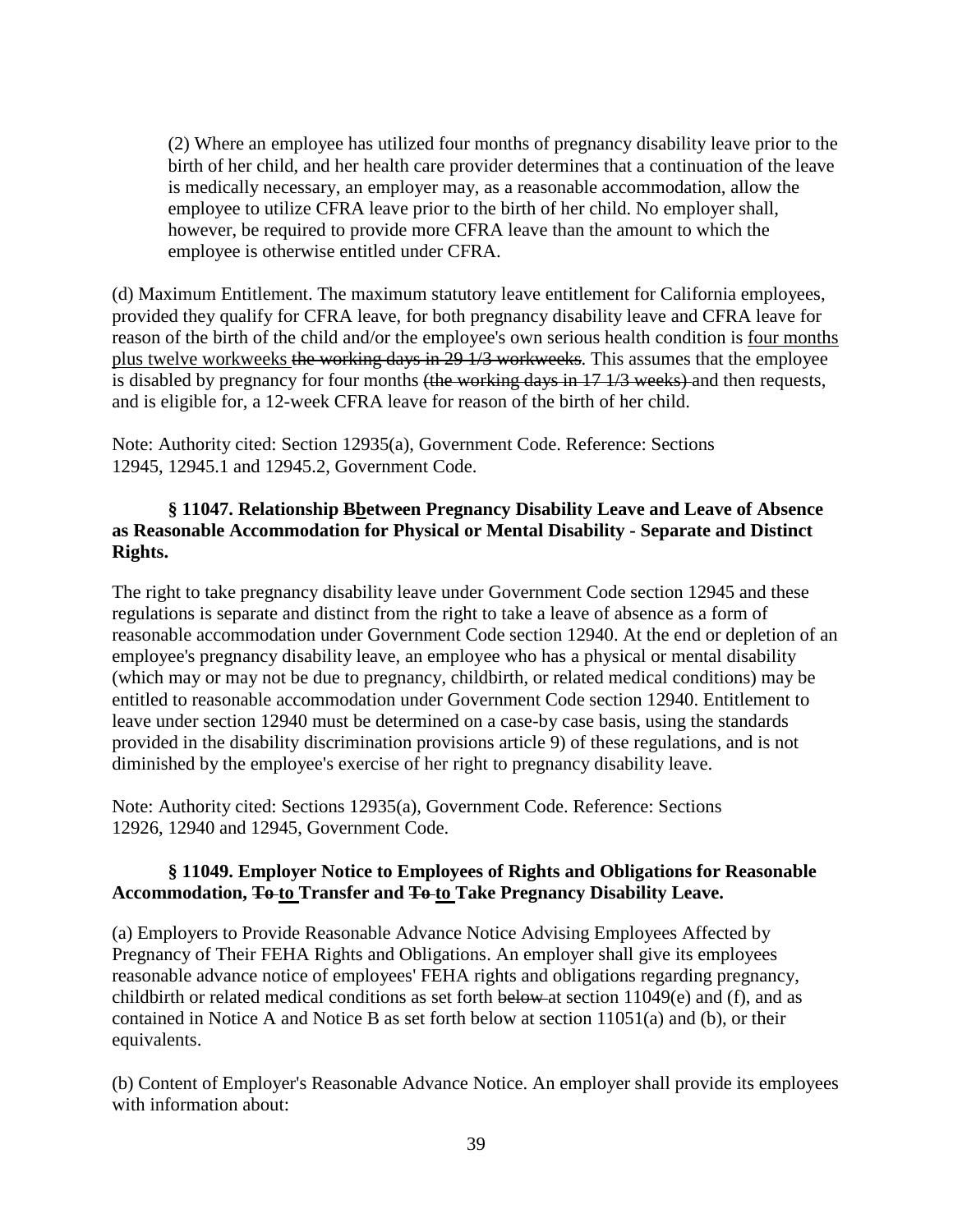(1) an employee's right to request reasonable accommodation, transfer, or pregnancy disability leave;

(2) employees' notice obligations, as set forth in section 11050, to provide adequate advance notice to the employer of the need for reasonable accommodation, transfer or pregnancy disability leave; and

(3) the employer's requirement, if any, for the employee to provide medical certification to establish the medical advisability for reasonable accommodation, transfer, or pregnancy disability leave, as set forth in section 11050(b).

(c) Consequences of Employer Notice Requirement

(1) If the employer follows the requirements in section  $11049(d)$ -below, such compliance shall constitute reasonable advance notice to the employee of the employer's notice obligations.

(2) Failure of the employer to provide reasonable advance notice shall preclude the employer from taking any adverse action against the employee, including denying reasonable accommodation, transfer or pregnancy disability leave, for failing to furnish the employer with adequate advance notice of a need for reasonable accommodation, transfer, or pregnancy disability leave.

#### (d) Distribution of Notices

(1) Employers shall post and keep posted the appropriate notice in a conspicuous place or places where employees congregate. Electronic posting is sufficient to meet this posting requirement as long as it otherwise meets the requirements of this section is posted electronically in a conspicuous place or places where employees would tend to view it in the workplace.

(2) An employer is also required to give an employee a copy of the appropriate notice as soon as practicable after the employee tells the employer of her pregnancy or sooner if the employee inquires about reasonable accommodation, transfer, or pregnancy disability leaves.

(3) If the employer publishes an employee handbook that describes other kinds of reasonable accommodation, transfers or temporary disability leaves available to its employees, that employer is encouraged to include a description of reasonable accommodation, transfer, and pregnancy disability leave in the next edition of its handbook that it publishes following adoption of these regulations. In the alternative, the employer may distribute to its employees a copy of its Notice at least annually (distribution may be by electronic mail).

(4) Non-English Speaking Workforce. Any FEHA-covered employer whose work force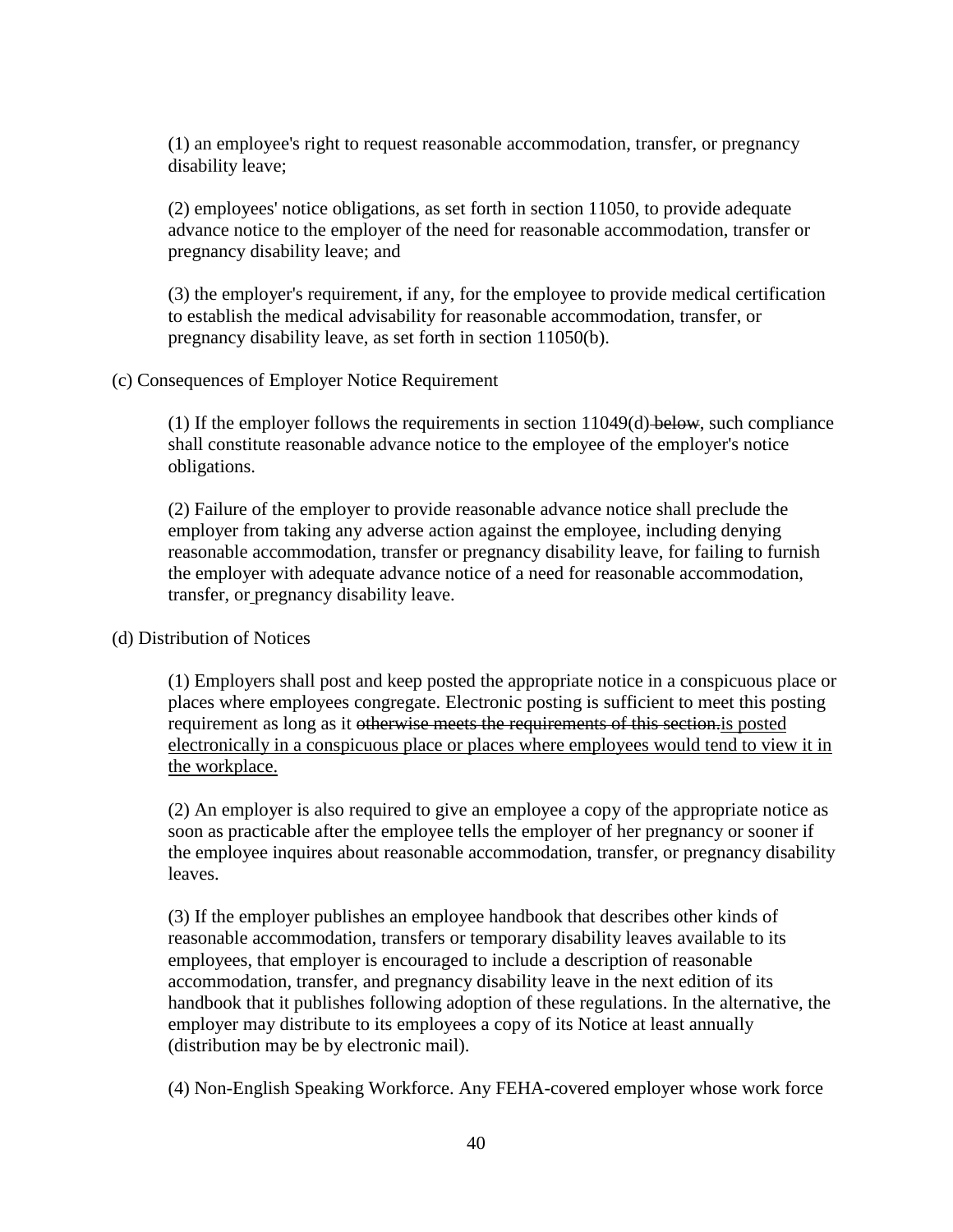at any facility or establishment is comprised of ten 10 percent or more persons whose primary language is not English shall translate the notice into the language or languages spoken by this group or these groups of employees every language that is spoken by at least 10 percent of the workforce. In addition, any FEHA-covered employer shall make a reasonable effort to give either verbal or written notice in the appropriate language to any employee who the employer knows is not proficient in English, and for whom written notice previously has not been given in her primary language, of her rights to pregnancy disability leave, reasonable accommodation, and transfer, once the employer knows the employee is pregnant.

(e) Notice A. Notice A or its equivalent is for employers with less than 50 employees and who are therefore not subject to CFRA or FMLA. An employer may provide a leave policy that is more generous than that required by FEHA if that more generous policy is provided to all similarly situated disabled employees. An employer may develop its own notice or it may choose to use the text provided in section  $11051(a)$ , below, unless it does not accurately reflect its own policy.

(f) Notice B. Notice B or its equivalent is for employers with 50 or more employees who are subject to CFRA or FMLA. Notice B combines notice of both an employee's rights regarding pregnancy and CFRA leave rights and satisfies the notice obligations of both this article and section 11095 of the regulations. An employer may develop its own notice or it may choose to use the text provided in section 11051(b), below, unless it does not accurately reflect its own policy.

Note: Authority cited: Section 12935(a), Government Code. Reference: Sections 12940 and 12945, Government Code; FMLA, 29 U.S.C. § 2601, et seq. and FMLA regulations, 29 C.F.R. § 825.

#### **§ 11050. Employee Requests for Reasonable Accommodation, Transfer or Pregnancy Disability Leave: Advance Notice; Medical Certification; Employer Response.**

The following rules apply to any request for reasonable accommodation, transfer, or disability leave because of pregnancy.

(a) Adequate Advance Notice

(1) Verbal or Written Notice. An employee shall provide timely oral or written notice sufficient to make the employer aware that the employee needs reasonable accommodation, transfer, or pregnancy disability leave, and, where practicable, the anticipated timing and duration of the reasonable accommodation, transfer or pregnancy disability leave.

(2) 30 Days Advance Notice. An employee must provide the employer at least 30 days advance notice before the start of reasonable accommodation, transfer, or pregnancy disability leave if the need for the reasonable accommodation, transfer, or leave is foreseeable. The employee shall consult with the employer and make a reasonable effort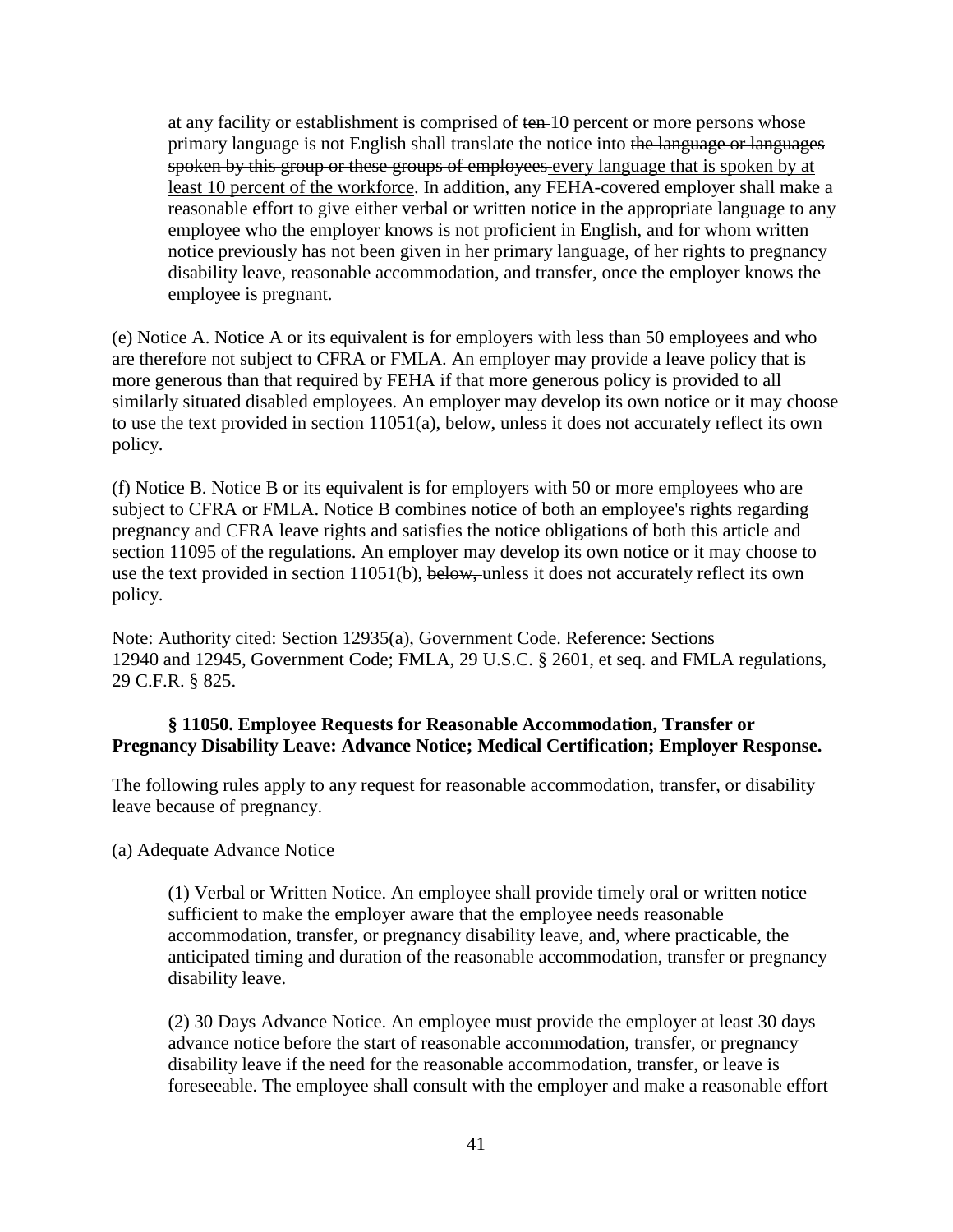to schedule any planned appointment or medical treatment to minimize disruption to the employer's operations, subject to the health care provider's approval.

(3) When 30 Days Is Not Practicable. If 30 days advance notice is not practicable, because it is not known when reasonable accommodation, transfer, or leave will be required to begin, or because of a change in circumstances, a medical emergency, or other good cause, notice must be given as soon as practicable.

(4) Prohibition Aagainst Denial of Reasonable Accommodation, Transfer, or Leave in Emergency or Unforeseeable Circumstances. An employer shall not deny reasonable accommodation, transfer, or pregnancy disability leave, the need for which is an emergency or is otherwise unforeseeable, on the basis that the employee did not provide adequate advance notice of the need for the reasonable accommodation, transfer, or leave.

(5) Employer Response to Reasonable Accommodation, Transfer, or Pregnancy Disability Leave Request. The employer shall respond to the reasonable accommodation, transfer, or pregnancy disability leave request as soon as practicable, and, in any event no later than ten 10 calendar days after receiving the request. The employer shall attempt to respond to the leave request before the date the leave is due to begin. Once given, approval shall be deemed retroactive to the date of the first day of the leave.

(6) Consequences for Employee Who Fails to Give Employer Adequate Advance Notice of Need for Reasonable Accommodation or Transfer. If an employee fails to give timely advance notice when the need for reasonable accommodation or transfer is foreseeable, the employer may delay the reasonable accommodation or transfer until 30 days after the date the employee provides notice to the employer of the need for the reasonable accommodation or transfer. However, under no circumstances may the employer delay the granting of an employee's reasonable accommodation or transfer if to do so would endanger the employee's health, her pregnancy, or the health of her co-workers.

(7) Direct notice to the employer from the employee rather than from a third party regarding the employee's need for reasonable accommodation, transfer, or pregnancy disability leave is preferred, but not required. The content of any notice must meet the requirements of this section and the employer may require medical certification.

(b) Medical Certification. As a condition of granting reasonable accommodation, transfer, or pregnancy disability leave, the employer may require written medical certification. The employer must notify the employee of the need to provide medical certification; the deadline for providing certification; what constitutes sufficient medical certification; and the consequences for failing to provide medical certification.

(1) An employer must notify the employee of the medical certification requirement each time a certification is required and provide the employee with any employer-required medical certification form for the employee's health care provider to complete. An employer may use the form provided at section 11050(e), or may develop its own form.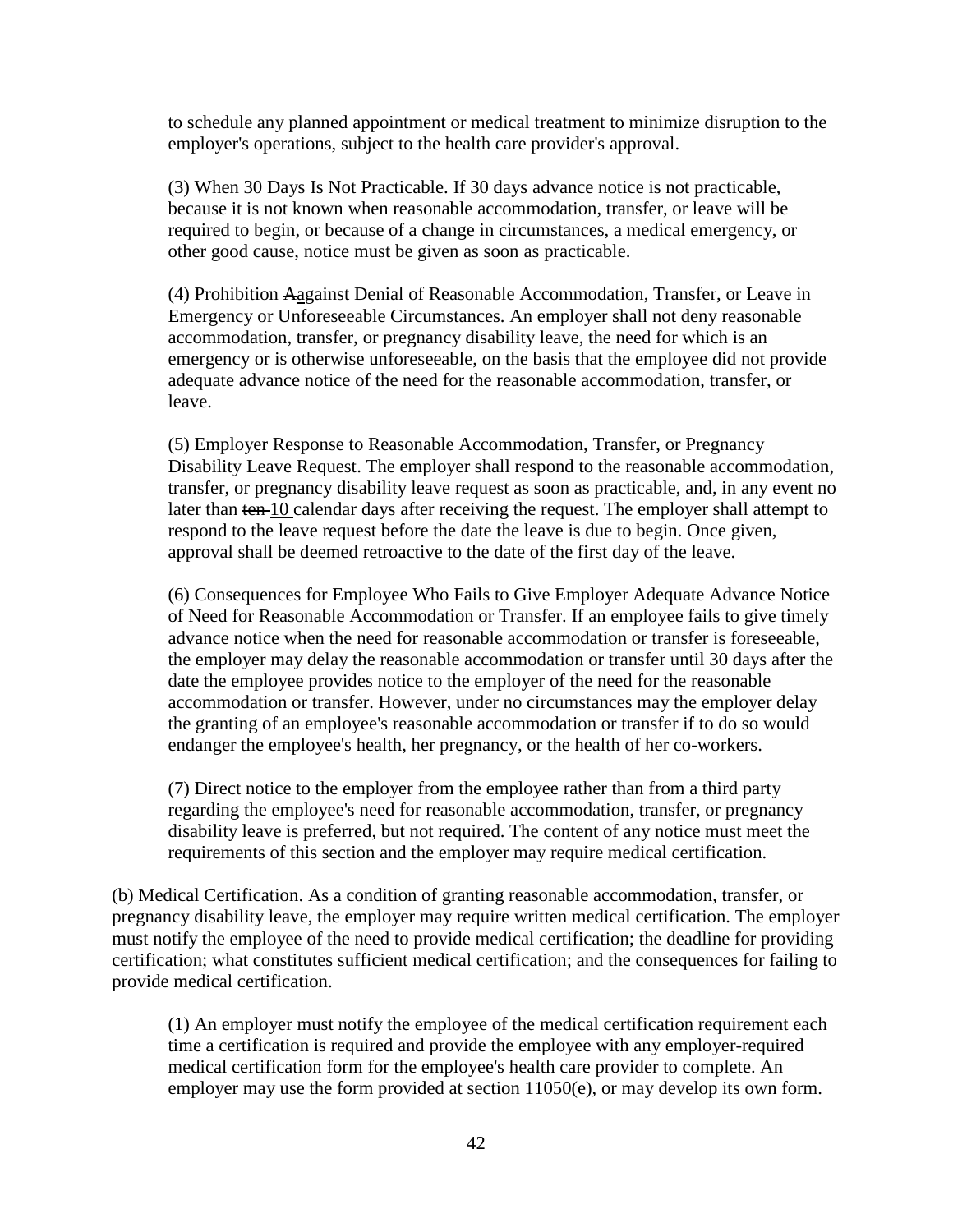Notice to the employee of the need for medical certification may be oral if the employee is already out on pregnancy disability leave because the need for the leave was unforeseeable. The employer shall thereafter mail or send via electronic mail or by facsimile a copy of the medical certification form to the employee or to her health care provider, whomever the employee designates.

(2) When the leave is foreseeable and at least 30 days' notice has been provided, the employee shall provide the medical certification before the leave begins. When this is not practicable, the employee shall provide the requested certification to the employer within the time frame requested by the employer (which must be at least 15 calendar days after the employer's request), unless it is not practicable under the particular circumstances to do so despite the employee's diligent, good faith efforts.

(3) When the employer requires medical certification, the employer shall request that an employee furnish medical certification from a health care provider at the time the employee gives notice of the need for reasonable accommodation, transfer or leave or within two business days thereafter, or, in the case of unforeseen leave, within two business days after the leave commences. The employer may request certification at some later date if the employer later has reason to question the appropriateness of the reasonable accommodation, transfer, or leave or its duration.

(4) At the time the employer requests medical certification, the employer shall also advise the employee of the anticipated consequences of an employee's failure to provide adequate medical certification. The employer shall also advise the employee whenever the employer finds a medical certification inadequate or incomplete, and provide the employee a reasonable opportunity to cure any deficiency.

(5) If the employer's sick or medical leave plan imposes medical certification requirements that are less stringent than the medical certification requirements of these regulations, and the employee or employer elects to substitute sick, vacation, personal or family leave for unpaid pregnancy disability leave, only the employer's less stringent leave certification requirements may be imposed.

(6) The medical certification indicating the medical advisability of reasonable accommodation or a transfer is sufficient if it contains:

(A) A description of the requested reasonable accommodation or transfer;

(B) A statement describing the medical advisability of the reasonable accommodation or transfer because of pregnancy; and

(C) The date on which the need for reasonable accommodation or transfer became or will become medically advisable and the estimated duration of the reasonable accommodation or transfer.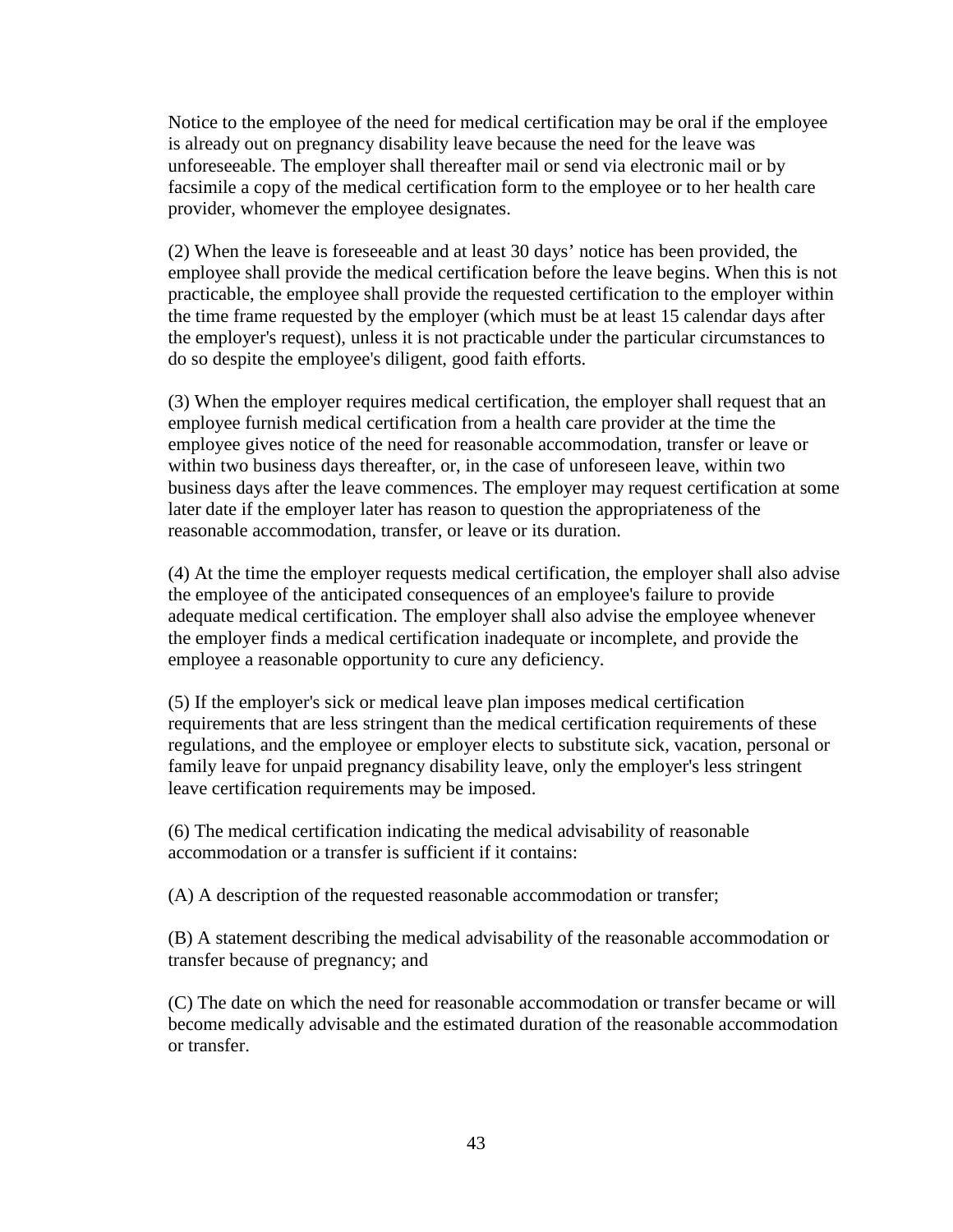(7) The medical certification indicating disability necessitating a leave is sufficient if it contains:

(A) A statement that the employee needs to take pregnancy disability leave because she is disabled by pregnancy, childbirth or a related medical condition;

(B) The date on which the employee became disabled because of pregnancy and the estimated duration of the leave.

(8) If the certification satisfies the requirements of section 11050(b), the employer must accept it as sufficient. The employer may not ask the employee to provide additional information beyond that allowed by these regulations. Upon expiration of the time period that the health care provider originally estimated the employee would need reasonable accommodation, transfer, or leave, the employer may require the employee to obtain recertification if additional time is requested.

(9) The employer is responsible for complying with all applicable law regarding the confidentiality of any medical information received.

(c) Failure to Provide Medical Certification

(1) In the case of a foreseeable need for reasonable accommodation, transfer, or pregnancy disability leave, an employer may delay granting the reasonable accommodation, transfer or leave to an employee who fails to provide timely certification after the employer has requested the employee to furnish such certification (i.e., within 15 calendar days, if practicable), until the required certification is provided.

(2) When the need for reasonable accommodation, transfer or leave is not foreseeable, or in the case of recertification, an employee shall provide certification (or recertification) within the time frame requested by the employer (which must be at least 15 days after the employer's request) or as soon as reasonably possible under the circumstances. In the case of a medical emergency, it may not be practicable for an employee to provide the required certification within 15 calendar days. If an employee fails to provide a medical certification within a reasonable time under the pertinent circumstances, the employer may delay the employee's continuation of the reasonable accommodation, transfer or pregnancy disability leave.

(d) Release to Return to Work. As a condition of an employee's return from pregnancy disability leave or transfer, the employer may require the employee to obtain a release to "return-to-work" from her health care provider stating that she is able to resume her original job or duties only if the employer has a uniformly applied practice or policy of requiring such releases from other similarly situated employees returning to work after a non-pregnancy related disability leave or transfer.

(e) Medical Certification Form. Employers requiring written medical certification from their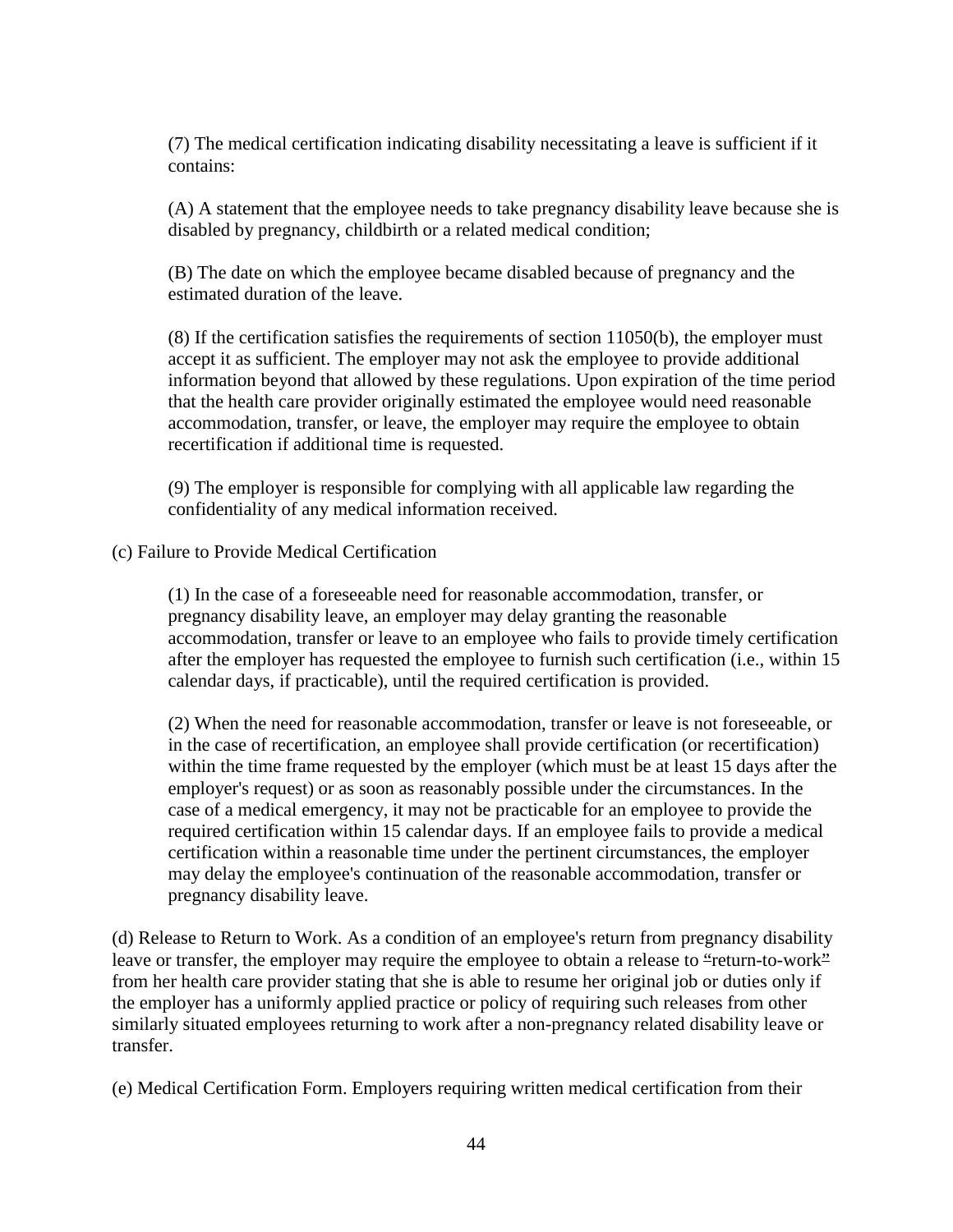employees who request a reasonable accommodation, transfer or disability leave because of pregnancy may develop their own form, utilize one provided by the employee's health care provider or use the form provided below.

### FAIR EMPLOYMENT & HOUSING COMMISSION COUNCIL

### CERTIFICATION OF HEALTH CARE PROVIDER FOR PREGNANCY DISABILITY LEAVE, TRANSFER AND/OR REASONABLE ACCOMMODATION

Employee's Name: \_\_\_\_\_\_\_\_\_\_\_\_\_\_\_\_\_\_\_\_\_\_\_\_\_\_\_\_\_\_\_\_\_\_\_\_\_\_\_\_

\_\_\_\_\_\_\_\_\_\_\_\_\_\_\_\_\_\_\_\_\_\_\_\_\_\_\_\_\_\_\_\_\_\_\_\_\_\_\_\_\_\_\_\_\_\_\_\_\_\_\_\_\_\_\_\_

\_\_\_\_\_\_\_\_\_\_\_\_\_\_\_\_\_\_\_\_\_\_\_\_\_\_\_\_\_\_\_\_\_\_\_\_\_\_\_\_\_\_\_\_\_\_\_\_\_\_\_\_\_\_\_\_

Please certify that, because of this patient's pregnancy, childbirth, or a related medical condition (including, but not limited to, recovery from pregnancy, childbirth, loss or end of pregnancy, or post-partum depression), this patient needs (check all appropriate category boxes):

[] Time off for medical appointments.

Specify when and for what duration:

[ ] A disability leave. [Because of a patient's pregnancy, childbirth or a related medical condition, she cannot perform one or more of the essential functions of her job or cannot perform any of these functions without undue risk to herself, to her pregnancy's successful completion, or to other persons.]

Beginning (Estimate): \_\_\_\_\_\_\_\_\_\_\_\_\_\_\_\_\_\_\_\_\_\_\_\_\_\_\_\_\_\_\_\_\_\_

Ending (Estimate):

\_\_\_\_\_\_\_\_\_\_\_\_\_\_\_\_\_\_\_\_\_\_\_\_\_\_\_\_\_\_\_\_\_\_\_\_\_\_\_\_\_\_\_\_\_\_\_\_\_\_\_\_\_\_\_\_

\_\_\_\_\_\_\_\_\_\_\_\_\_\_\_\_\_\_\_\_\_\_\_\_\_\_\_\_\_\_\_\_\_\_\_\_\_\_\_\_\_\_\_\_\_\_\_\_\_\_\_\_\_\_\_\_

[] Intermittent leave. Specify medically advisable intermittent leave schedule:

Beginning (Estimate):  $\frac{1}{2}$ 

| Ending (Estimate): |
|--------------------|
|--------------------|

\_\_\_\_\_\_\_\_\_\_\_\_\_\_\_\_\_\_\_\_\_\_\_\_\_\_\_\_\_\_\_\_\_\_\_\_\_\_\_\_\_\_\_\_\_\_\_\_\_\_\_\_\_\_\_\_

[ ] Reduced work schedule. [Specify medically advisable reduced work schedule.]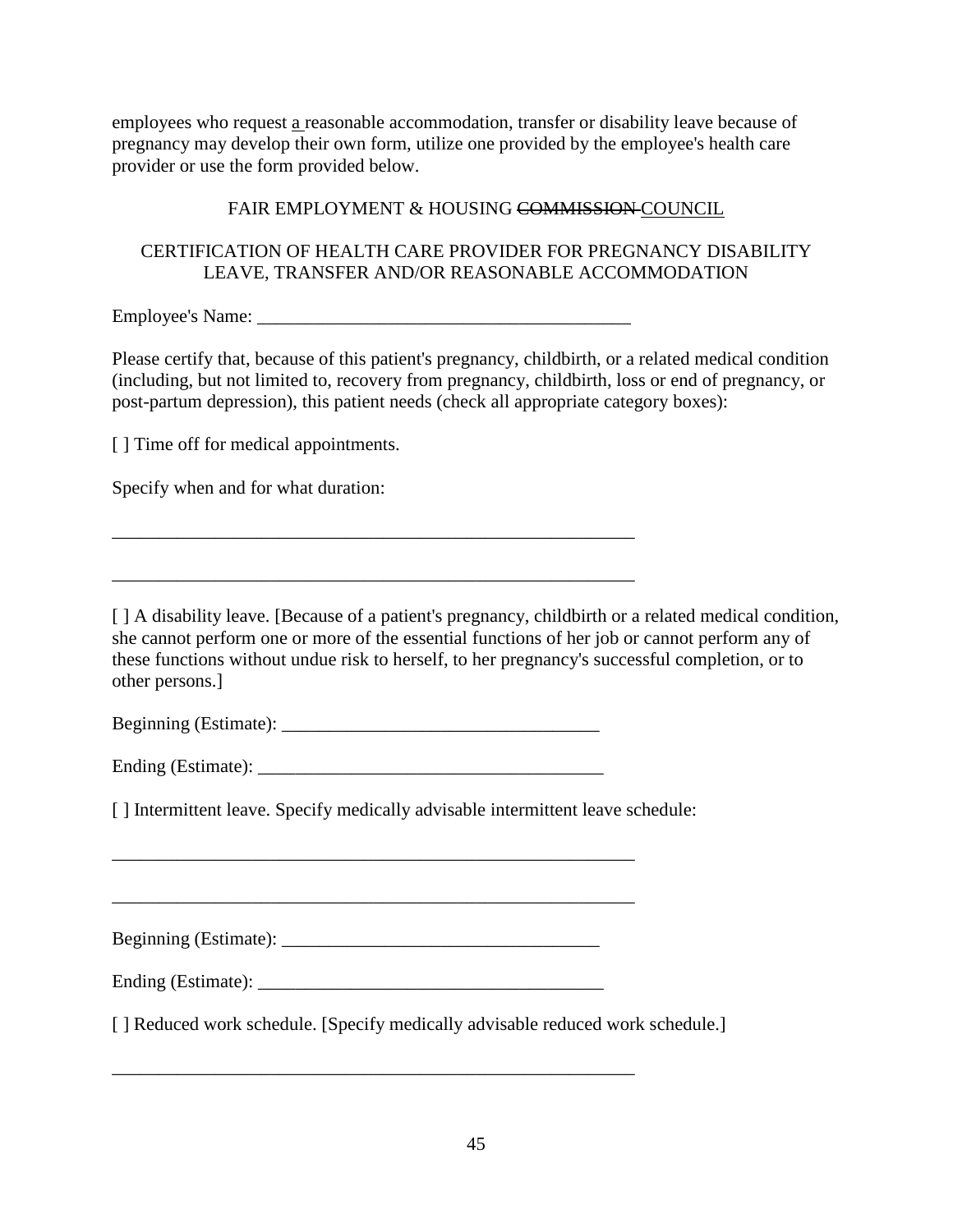Beginning (Estimate): \_\_\_\_\_\_\_\_\_\_\_\_\_\_\_\_\_\_\_\_\_\_\_\_\_\_\_\_\_\_\_\_\_\_

\_\_\_\_\_\_\_\_\_\_\_\_\_\_\_\_\_\_\_\_\_\_\_\_\_\_\_\_\_\_\_\_\_\_\_\_\_\_\_\_\_\_\_\_\_\_\_\_\_\_\_\_\_\_\_\_

Ending (Estimate): \_\_\_\_\_\_\_\_\_\_\_\_\_\_\_\_\_\_\_\_\_\_\_\_\_\_\_\_\_\_\_\_\_\_\_\_\_

[] Transfer to a less strenuous or hazardous position or to be assigned to less strenuous or hazardous duties [specify what would be a medically advisable position/duties].

Beginning (Estimate): \_\_\_\_\_\_\_\_\_\_\_\_\_\_\_\_\_\_\_\_\_\_\_\_\_\_\_\_\_\_\_\_\_\_

\_\_\_\_\_\_\_\_\_\_\_\_\_\_\_\_\_\_\_\_\_\_\_\_\_\_\_\_\_\_\_\_\_\_\_\_\_\_\_\_\_\_\_\_\_\_\_\_\_\_\_\_\_\_\_\_

\_\_\_\_\_\_\_\_\_\_\_\_\_\_\_\_\_\_\_\_\_\_\_\_\_\_\_\_\_\_\_\_\_\_\_\_\_\_\_\_\_\_\_\_\_\_\_\_\_\_\_\_\_\_\_\_

Ending (Estimate):  $\frac{1}{\sqrt{1-\frac{1}{2}}}\left| \frac{1}{\sqrt{1-\frac{1}{2}}}\right|$ 

[ ] Reasonable accommodation(s). [Specify medically advisable needed accommodation(s). These could include, but are not limited to, modifying lifting requirements, or providing more frequent breaks, or providing a stool or chair.]

\_\_\_\_\_\_\_\_\_\_\_\_\_\_\_\_\_\_\_\_\_\_\_\_\_\_\_\_\_\_\_\_\_\_\_\_\_\_\_\_\_\_\_\_\_\_\_\_\_\_\_\_\_\_\_\_

Beginning (Estimate): \_\_\_\_\_\_\_\_\_\_\_\_\_\_\_\_\_\_\_\_\_\_\_\_\_\_\_\_\_\_\_\_\_\_

\_\_\_\_\_\_\_\_\_\_\_\_\_\_\_\_\_\_\_\_\_\_\_\_\_\_\_\_\_\_\_\_\_\_\_\_\_\_\_\_\_\_\_\_\_\_\_\_\_\_\_\_\_\_\_\_

Ending (Estimate):

\_\_\_\_\_\_\_\_\_\_\_\_\_\_\_\_\_\_\_\_\_\_\_\_\_\_\_\_\_\_\_\_\_\_\_\_\_\_\_\_\_\_\_\_\_\_\_\_\_\_\_\_\_\_\_\_

\_\_\_\_\_\_\_\_\_\_\_\_\_\_\_\_\_\_\_\_\_\_\_\_\_\_\_\_\_\_\_\_\_\_\_\_\_\_\_\_\_\_\_\_\_\_\_\_\_\_\_\_\_\_\_\_

\_\_\_\_\_\_\_\_\_\_\_\_\_\_\_\_\_\_\_\_\_\_\_\_\_\_\_\_\_\_\_\_\_\_\_\_\_\_\_\_\_\_\_\_\_\_\_\_\_\_\_\_\_\_\_\_

\_\_\_\_\_\_\_\_\_\_\_\_\_\_\_\_\_\_\_\_\_\_\_\_\_\_\_\_\_\_\_\_\_\_\_\_\_\_\_\_\_\_\_\_\_\_\_\_\_\_\_\_\_\_\_\_

\_\_\_\_\_\_\_\_\_\_\_\_\_\_\_\_\_\_\_\_\_\_\_\_\_\_\_\_\_\_\_\_\_\_\_\_\_\_\_\_\_\_\_\_\_\_\_\_\_\_\_\_\_\_\_\_

\_\_\_\_\_\_\_\_\_\_\_\_\_\_\_\_\_\_\_\_\_\_\_\_\_\_\_\_\_\_\_\_\_\_\_\_\_\_\_\_\_\_\_\_\_\_\_\_\_\_\_\_\_\_\_\_

Name, license number and medical/health care specialty [printed] of health care provider.

Signature of health care provider:

Date: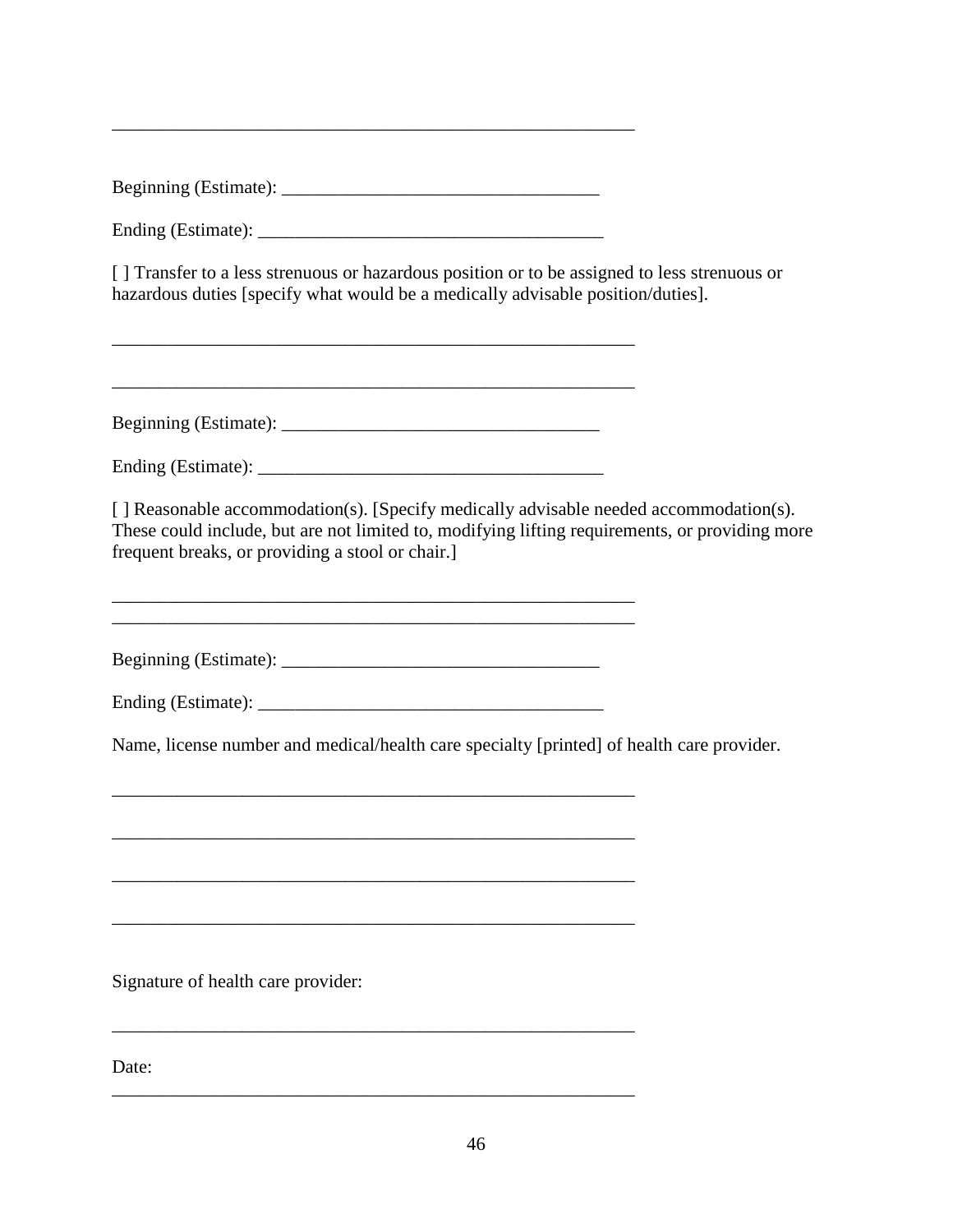Note: Authority cited: Sections 12935(a) and 12945, Government Code. Reference: Sections 12940 and 12945, Government Code; FMLA, 29 U.S.C. § 2601, et seq., and FMLA regulations, 29 C.F.R. § 825.

#### **§ 11051. Employer Notices.**

(a) "Notice  $A$ "

YOUR RIGHTS AND OBLIGATIONS AS A PREGNANT EMPLOYEE

If you are pregnant, have a related medical condition, or are recovering from childbirth, PLEASE READ THIS NOTICE.

• California law protects employees against discrimination or harassment because of an employee's pregnancy, childbirth or any related medical condition (referred to below as "because of pregnancy"). California also law prohibits employers from denying or interfering with an employee's pregnancy-related employment rights.

• Your employer has an obligation to:

° reasonably accommodate your medical needs related to pregnancy, childbirth or related conditions (such as temporarily modifying your work duties, providing you with a stool or chair, or allowing more frequent breaks);

° transfer you to a less strenuous or hazardous position (where one is available) or duties if medically needed because of your pregnancy; and

° provide you with pregnancy disability leave (PDL) of up to four months (or 17 1/3 weeks if leave is taken incrementally), (the working days you normally would work in one-third of a year or 17 1/3 weeks) and return you to your same job when you are no longer disabled by your pregnancy or, in certain instances, to a comparable job. Taking PDL, however, does not protect you from non-leave related employment actions, such as a layoff.

° provide a reasonable amount of break time and use of a room or other location in close proximity to the employee's work area to express breast milk in private as set forth in the Labor Code section 1030, et seq.

• For pregnancy disability leave:

° PDL is not for an automatic period of time, but for the period of time that you are disabled by pregnancy. Your health care provider determines how much time you will need.

° Once your employer has been informed that you need to take PDL, your employer must guarantee in writing that you can return to work in your same position if you request a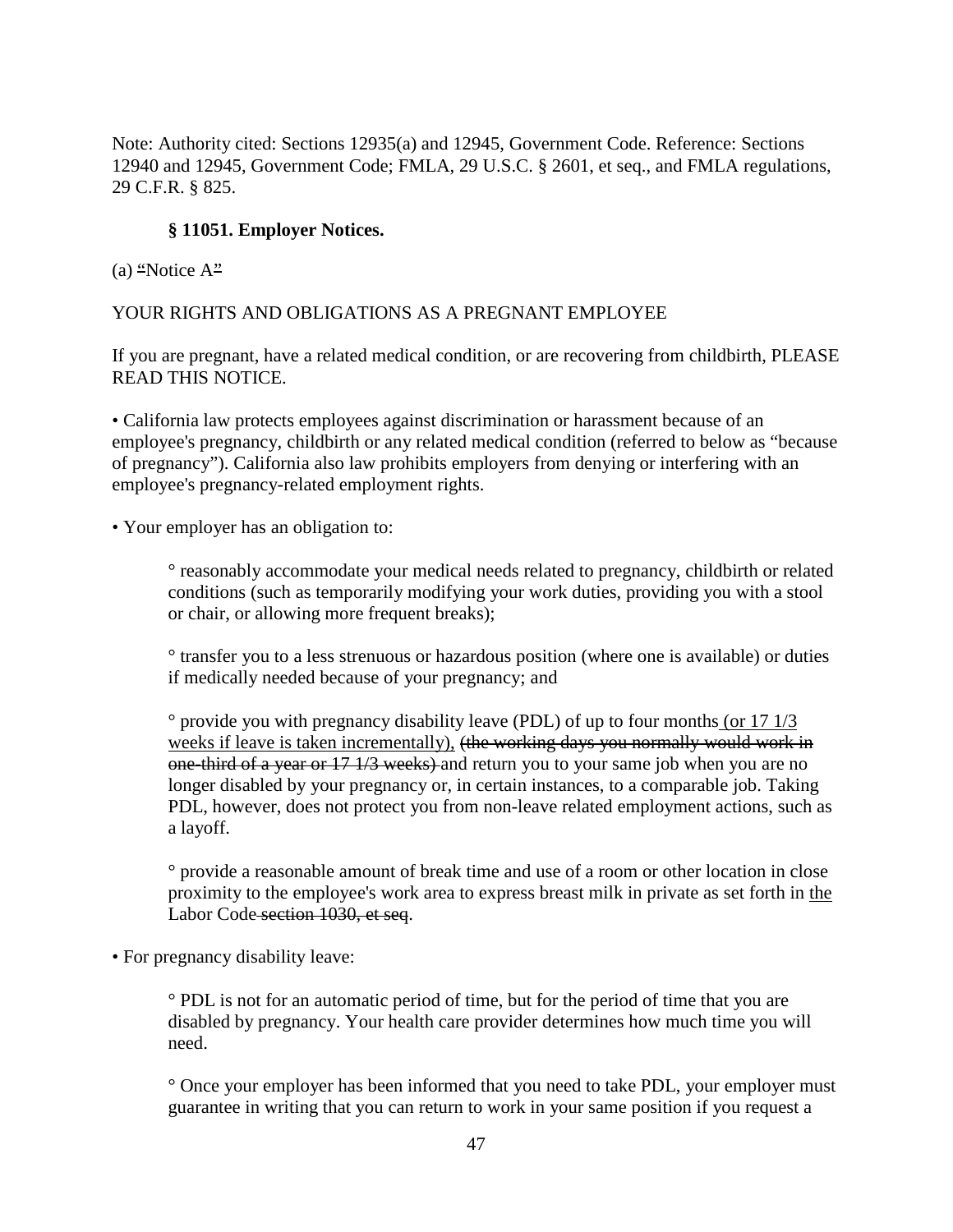written guarantee. Your employer may require you to submit written medical certification from your health care provider substantiating the need for your leave.

° PDL may include, but is not limited to, additional or more frequent breaks, time for prenatal or postnatal medical appointments, doctor-ordered bed rest, severe "morning sickness," gestational diabetes, pregnancy-induced hypertension, preeclampsia, recovery from childbirth or loss or end of pregnancy, and/or post-partum depression.

° PDL does not need to be taken all at once but can be taken on an as-needed basis as required by your health care provider, including intermittent leave or a reduced work schedule, all of which counts against your four month entitlement to leave.

° Your leave will be paid or unpaid depending on your employer's policy for other medical leaves. You may also be eligible for state disability insurance or Paid Family Leave (PFL), administered by the California Employment Development Department.

° At your discretion, you can use any vacation or other paid time off during your PDL.

° Your employer may require or you may choose to use any available sick leave during your PDL.

° Your employer is required to continue your group health coverage during your PDL at the same level and under the same conditions that coverage would have been provided if you had continued in employment continuously for the duration of your leave.

° Taking PDL may impact certain of your benefits and your seniority date; please contact your employer for details.

Notice Obligations as an Employee.

• Give your employer reasonable notice: To receive reasonable accommodation, obtain a transfer, or take PDL, you must give your employer sufficient notice for your employer to make appropriate plans. – Sufficient notice means 30 days advance notice if the need for the reasonable accommodation, transfer, or PDL is foreseeable, otherwise as soon as practicable if the need is an emergency or unforeseeable.

• Provide a Written Medical Certification from Your Health Care Provider. Except in a medical emergency where there is no time to obtain it, your employer may require you to supply a written medical certification from your health care provider of the medical need for your reasonable accommodation, transfer or PDL. If the need is an emergency or unforeseeable, you must provide this certification within the time frame your employer requests, unless it is not practicable for you to do so under the circumstances despite your diligent, good faith efforts. Your employer must provide at least 15 calendar days for you to submit the certification. See your employer for a copy of a medical certification form to give to your health care provider to complete.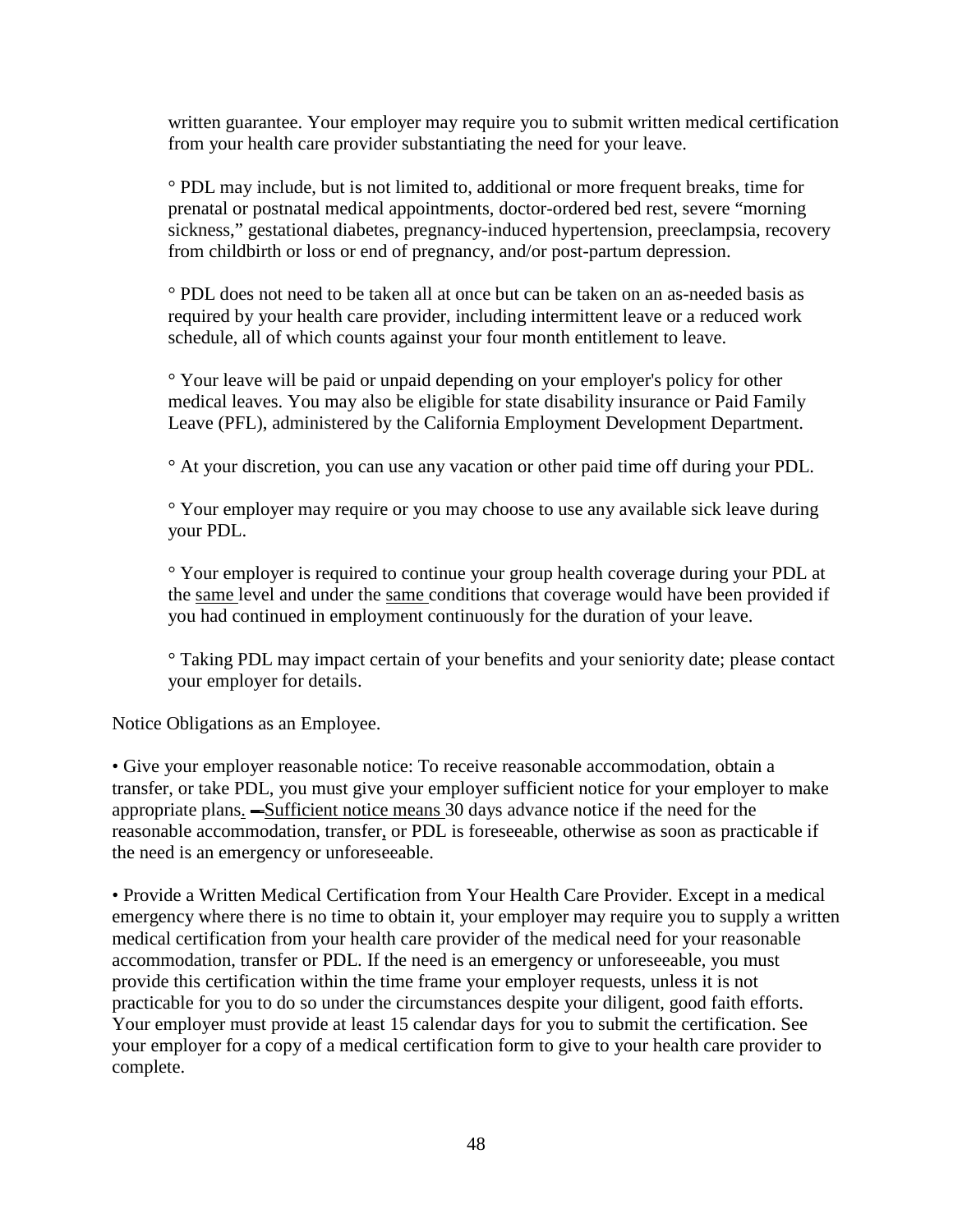• PLEASE NOTE that if you fail to give your employer reasonable advance notice or, if your employer requires it, written medical certification of your medical need, your employer may be justified in delaying your reasonable accommodation, transfer, or PDL.

This notice is a summary of your rights and obligations under the Fair Employment and Housing Act (FEHA). For more information about your rights and obligations as a pregnant employee, contact your employer, look at visit the Department of Fair Employment and Housing's Wweb site at www.dfeh.ca.gov, or contact the Department at (800) 884-1684. The text of the FEHA and the regulations interpreting it are available on the Department of Fair Employment and Housing Commission's wWeb site at www.fehe.ca.govdfeh.ca.gov.

### (b) "Notice B"

### FAMILY CARE AND MEDICAL LEAVE AND PREGNANCY DISABILITY LEAVE

Under the California Family Rights Act of 1993 (CFRA), if you have more than 12 months of service with your employer and have worked at least 1,250 hours in the 12-month period before the date you want to begin your leave, you may have a right to an unpaid family care or medical leave (CFRA leave). This leave may be up to 12 workweeks in a 12-month period for the birth, adoption, or foster care placement of your child or for your own serious health condition or that of your child, parent or spouse.

Even if you are not eligible for CFRA leave, if disabled by pregnancy, childbirth or related medical conditions, you are entitled to take pregnancy disability leave (PDL) of up to four months (or 17 1/3 weeks if leave is taken incrementally), or the working days in one-third of a year or 17 1/3 weeks, depending on your period(s) of actual disability. Time off needed for prenatal or postnatal care; doctor-ordered bed rest; gestational diabetes; pregnancy-induced hypertension; preeclampsia; childbirth; postpartum depression; loss or end of pregnancy; or recovery from childbirth or loss or end of pregnancy would all be covered by your PDL.

Your employer also has an obligation to reasonably accommodate your medical needs (such as allowing more frequent breaks) and to transfer you to a less strenuous or hazardous position if it is medically advisable because of your pregnancy.

If you are CFRA-eligible, you have certain rights to take BOTH PDL and a separate CFRA leave for reason of the birth of your child. Both Pregnancy disability leaves guarantees reinstatement to the same or a comparable position at the end of the leave, subject to any defense allowed under the law. CFRA leave guarantees reinstatement to the same or a comparable position at the end of the leave, subject to any defense allowed under the law.

If possible, you must provide at least 30 days advance notice for foreseeable events (such as the expected birth of a child or a planned medical treatment for yourself or a family member). For events that are unforeseeable, you must to notify your employer, at least verbally, as soon as you learn of the need for the leave.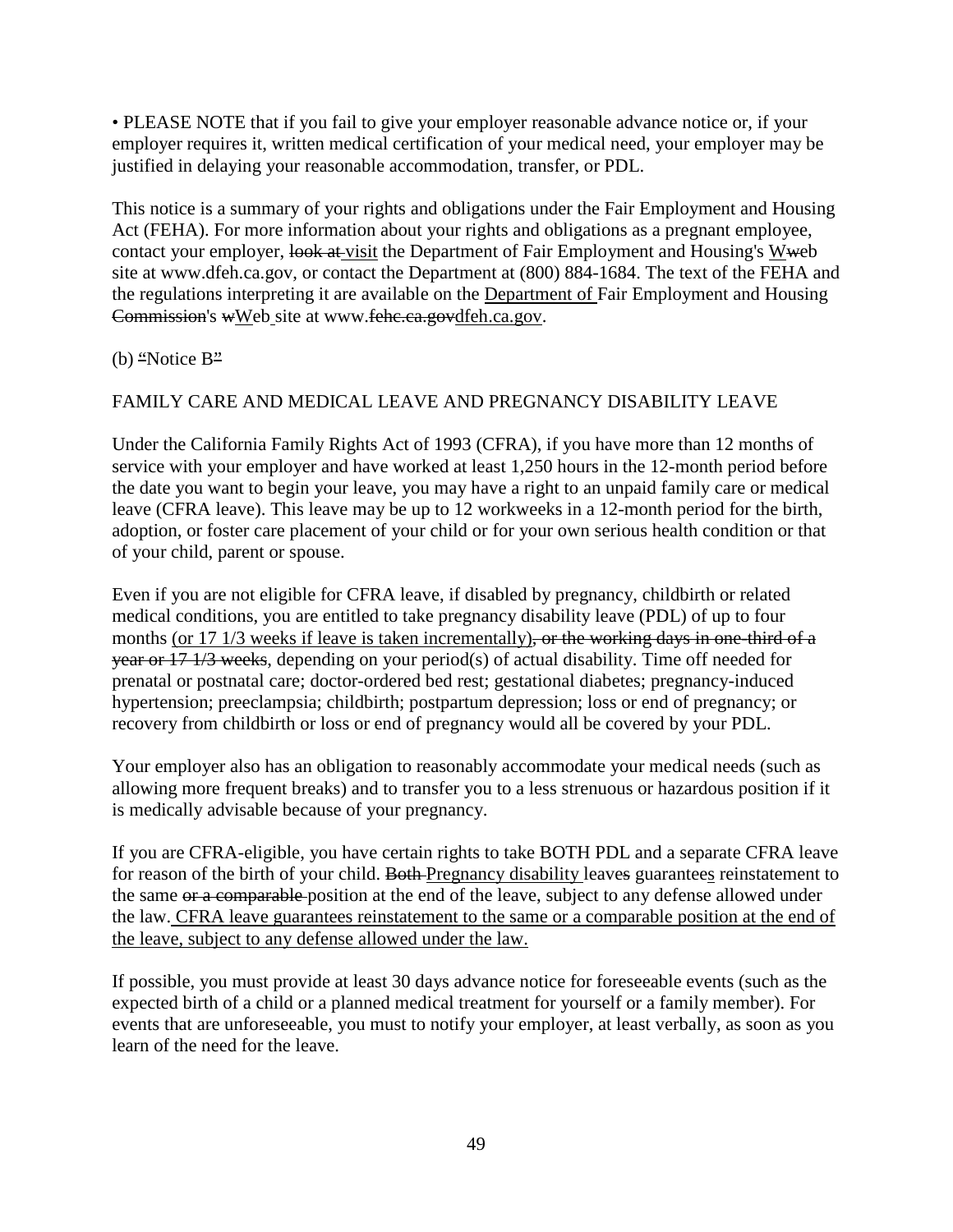Failure to comply with these notice rules is grounds for, and may result in, deferral of the requested leave until you comply with this notice policy.

Your employer may require medical certification from your health care provider before allowing you a leave for:

- your pregnancy;
- your own serious health condition; or
- to care for your child, parent, or spouse who has a serious health condition.

See your employer for a copy of a medical certification form to give to your health care provider to complete.

When medically necessary, leave may be taken on an intermittent or a reduced work schedule.

If you are taking a leave for the birth, adoption or foster care placement of a child, the basic minimum duration of the leave is two weeks and you must conclude the leave within one year of the birth or placement for adoption or foster care.

Taking a family care or pregnancy disability leave may impact certain of your benefits and your seniority date. Contact your employer for more information regarding your eligibility for a leave and/or the impact of the leave on your seniority and benefits.

This notice is a summary of your rights and obligations under the Fair Employment and Housing Act (FEHA). The FEHA prohibits employers from denying, interfering with, or restraining your exercise of these rights. For more information about your rights and obligations, contact your employer, look at visit the Department of Fair Employment and Housing's Wweb site at www.dfeh.ca.gov, or contact the Department at (800) 884-1684. The text of the FEHA and the regulations interpreting it are available on the Department of Fair Employment and Housing's Commission's wWeb site at www.fehedfeh.ca.gov.

Note: Authority cited: Sections 12935(a) and 12945, Government Code. Reference: Sections 12940 and 12945, Government Code; FMLA, 29 U.S.C. § 2601, et seq., and FMLA regulations, 29 C.F.R. § 825.

### **Article 8. Religious Creed Discrimination**

## **§ 11059. General Prohibition Aagainst Religious Creed Discrimination.**

(a) Statutory Source. These regulations concerning religious discrimination are adopted by the Council pursuant to section 12940 of the Government Code.

(b) Statement of Purpose. The freedom to worship as one believes is a basic human right. To that end, the accommodation to of religious pluralism is an important and necessary part of our society. Questions of religious discrimination and accommodation to the varied religious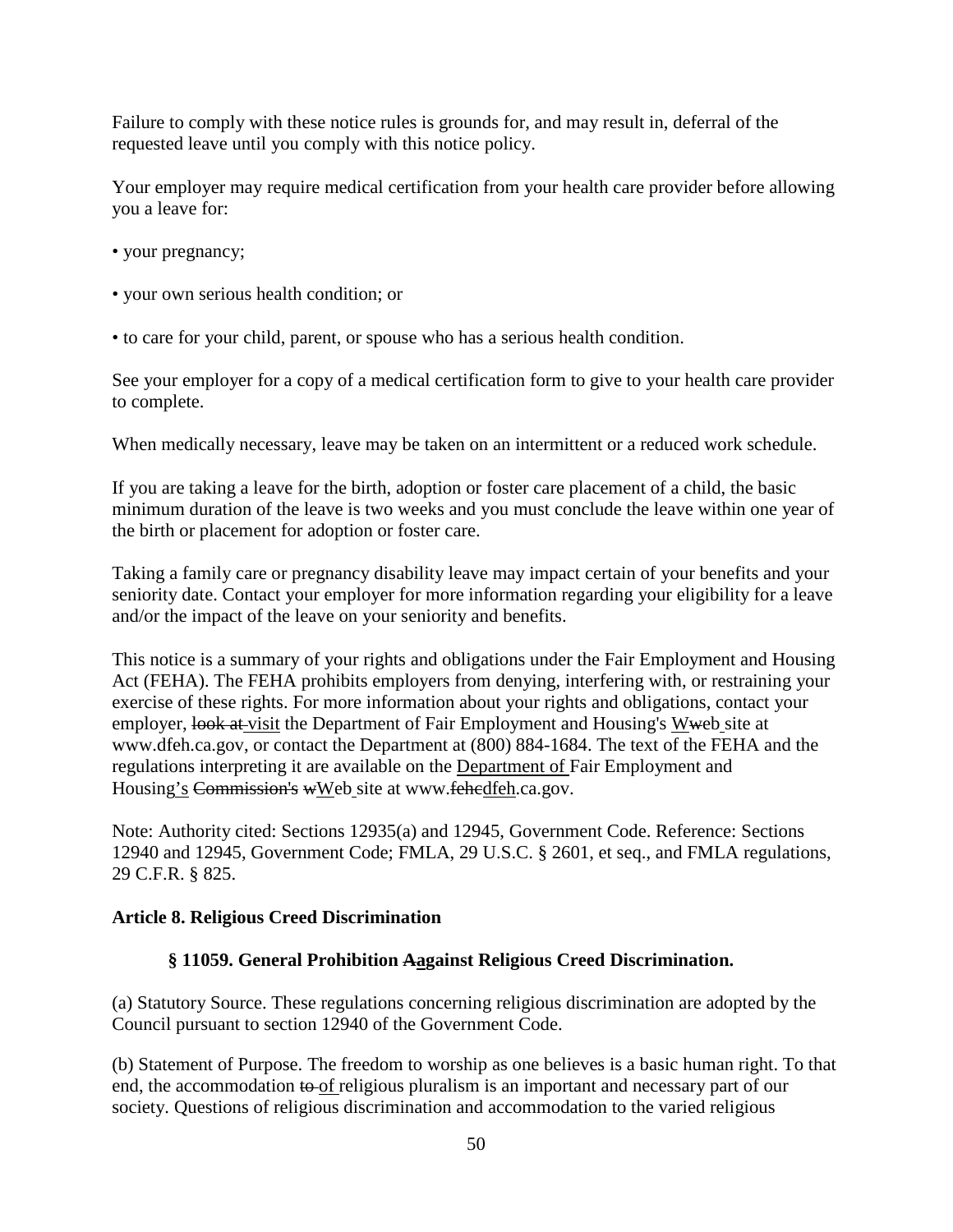practices of the people of the State of California often arise in complex and emotionally charged situations; therefore, each case must be reviewed on an individual basis to best balance often contradictory social needs.

(c) Incorporation of General Regulations. These regulations incorporate all of the provisions of Articles 1 and 2 of Subchapter 2, unless specifically excluded or modified.

## **§ 11060. Establishing Religious Creed Discrimination.**

"Religious creed" includes any traditionally recognized religion as well as beliefs, observances, or practices, which an individual sincerely holds and which occupy in his or her life a place of importance parallel to that of traditionally recognized religions. It encompasses all aspects of religious belief, observance, and practice, including religious dress and grooming practices, as defined by Government Code section 12926. Religious creed discrimination may be established by showing:

(a) Employment benefits have been denied, in whole or in part, because of an applicant's or employee's religious creed or lack of religious creed.

(b) The employer or other covered entity has failed to reasonably accommodate the applicant's or employee's religious creed despite being informed by the applicant or employee or otherwise having become aware of the need for reasonable accommodation.

Note: Authority cited: Section 12935(a), Government Code. Reference: Sections 12920, 12921 and 12940, Government Code.

# **§ 11062. Reasonable Accommodation.**

An employer or other covered entity shall make accommodation to the known religious creed of an applicant or employee unless the employer or other covered entity can demonstrate that the accommodation is unreasonable because it would impose an undue hardship.

(a) Reasonable accommodation may include, but is not limited to, job restructuring, job reassignment, modification of work practices, or allowing time off in an amount equal to the amount of non-regularly scheduled time the employee has worked in order to avoid a conflict with his or her religious observances. Unless expressly requested by an employee, an accommodation is not reasonable if it requires segregation of an employee from customers or the general public.

(b) In determining whether a reasonable accommodation would impose an undue hardship on the operations of an employer or other covered entity, factors to be considered include, but are not limited to:

(1) The size of the relevant establishment or facility with respect to the number of employees, the size of budget, and other such matters;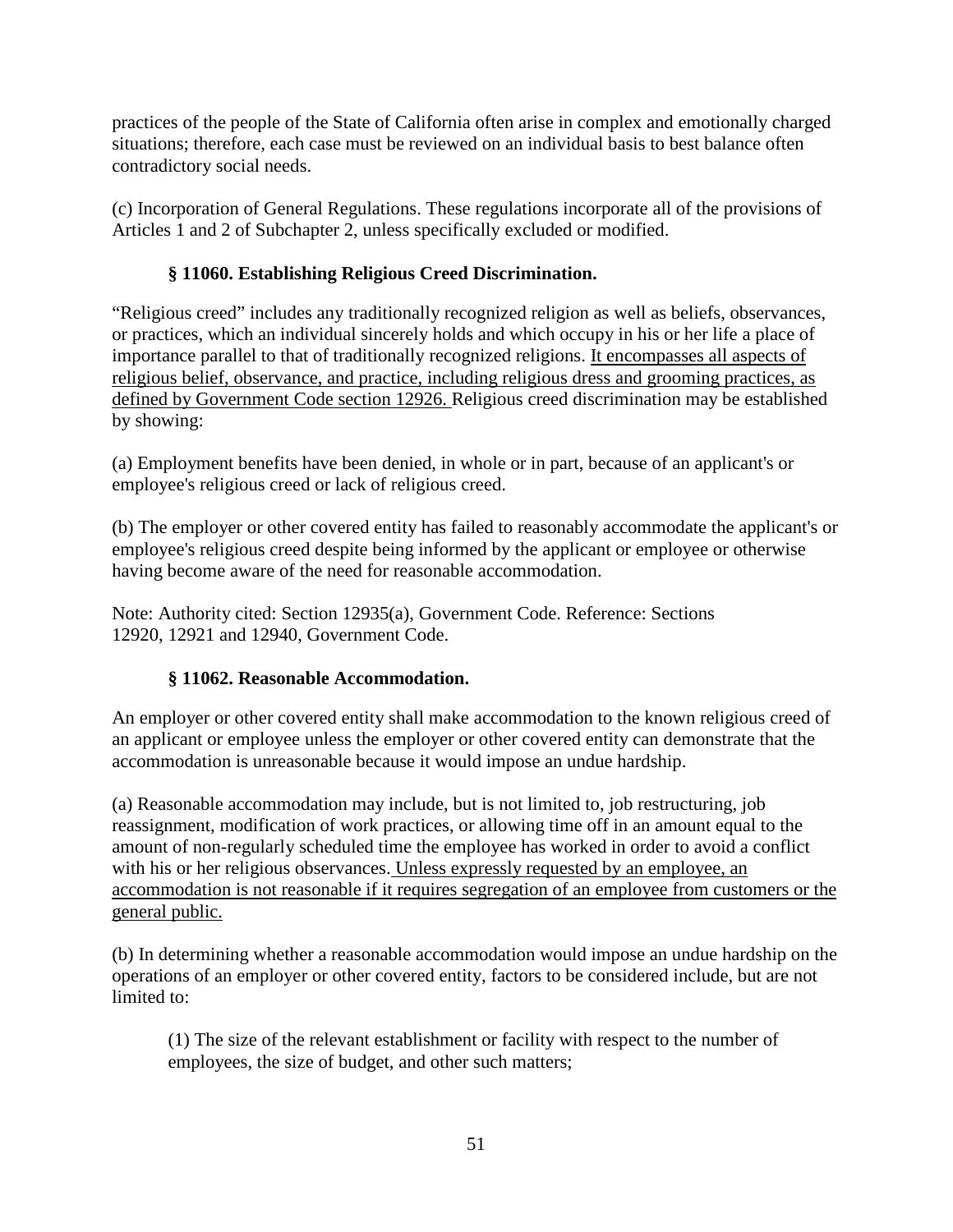(2) The overall size of the employer or other covered entity with respect to the number of employees, number and type of facilities, and size of budget;

(3) The type of the establishment's or facility's operation, including the composition and structure of the workforce or membership;

(4) The type of the employer's or other covered entity's operation, including the composition and structure of the workforce or membership;

(5) The nature and cost of the accommodation involved;

(6) Reasonable notice to the employer or other covered entity of the need for accommodation; and

(7) Any available reasonable alternative means of accommodation.

(c) Reasonable accommodation includes, but is not limited to, the following specific employment policies or practices:

(1) Interview and examination times. Scheduled times for interviews, examinations, and other functions related to employment opportunities shall reasonably accommodate religious practices.

(2) Dress and Grooming Standards. Dress and grooming standards or requirements for personal appearance shall be flexible enough to take into account "religious" dress practices and grooming practices," as defined in Government Code section 12926.

(3) Union Dues. An employer or union shall not require membership from any employee or applicant whose religious creed prohibits such membership. An applicant's or employee's religious creed shall be reasonably accommodated with respect to union dues.

Note: Authority cited: Section 12935(a), Government Code. Reference: Sections 12920, 12921, 12926 and 12940, Government Code.

#### **Article 9. Disability Discrimination**

#### **§ 11064. General Prohibitions Aagainst Discrimination on the Basis of Disability.**

(a) Statutory Source. These regulations are adopted by the Council pursuant to sections 12926, 12926.1 and 12940 of the Government Code.

(b) Statement of Purpose. The Fair Employment and Housing Council is committed to ensuring each individual employment opportunities commensurate with his or her abilities. These regulations are designed to ensure discrimination-free access to employment opportunities notwithstanding any individual's actual or perceived disability or medical condition; to preserve a valuable pool of experienced, skilled employees; and to strengthen our economy by keeping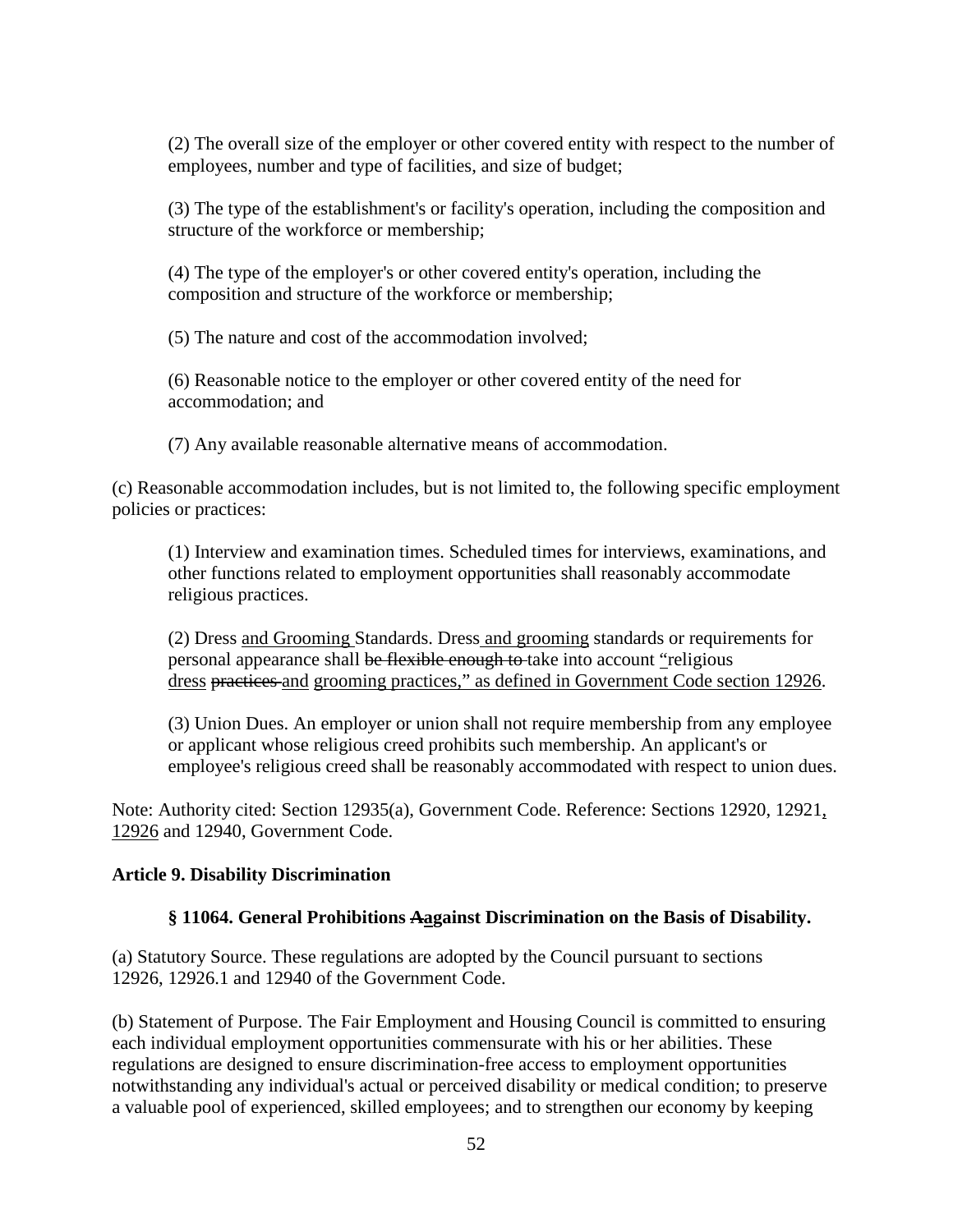people working who would otherwise require public assistance. These regulations are to be broadly construed to protect applicants and employees from discrimination due to an actual or perceived physical or mental disability or medical condition that is disabling, potentially disabling or perceived to be disabling or potentially disabling. The definition of disability in these regulations shall be construed broadly in favor of expansive coverage to the maximum extent permitted by the terms of the Fair Employment and Housing Act (FEHA). As with the Americans with Disabilities Act of 1990 (ADA), as amended by the ADA Amendment Act of 2008 (Pub. L. No. 110-325), the primary focus in cases brought under the FEHA should be whether employers and other covered entities have provided reasonable accommodation to applicants and employees with disabilities, whether all parties have complied with their obligations to engage in the interactive process and whether discrimination has occurred, not whether the individual meets the definition of disability, which should not require extensive analysis.

(c) Incorporation of General Regulations. These regulations governing discrimination on the basis of disability incorporate each of the provisions of Articles 1 and 2 of Subchapter 2, unless specifically excluded or modified.

Note: Authority cited: Section 12935(a), Government Code. Reference: Sections 12920, 12921, 12926, 12926.1 and 12940, Government Code.

### **§ 11065. Definitions.**

As used in this article, the following definitions apply:

(a) "Assistive animal" means a trained animal, including a trained dog, necessary as a reasonable accommodation for a person with a disability.

(1) Specific examples include, but are not limited to:

(A) "Guide" dog," as defined at Civil Code section 54.1, trained to guide a blind or visually impaired person.

(B) "Signal" dog," as defined at Civil Code section 54.1, or other animal trained to alert a deaf or hearing impaired person to sounds.

(C) "Service" dog," as defined at Civil Code section 54.1, or other animal individually trained to the requirements of a person with a disability.

(D) "Support" dog" or other animal that provides emotional or other support to a person with a disability, including, but not limited to, traumatic brain injuries or mental disabilities, such as major depression.

(2) Minimum Sstandards for Aassistive Aanimals include, but are not limited to, the following. Employers may require that an assistive animal in the workplace: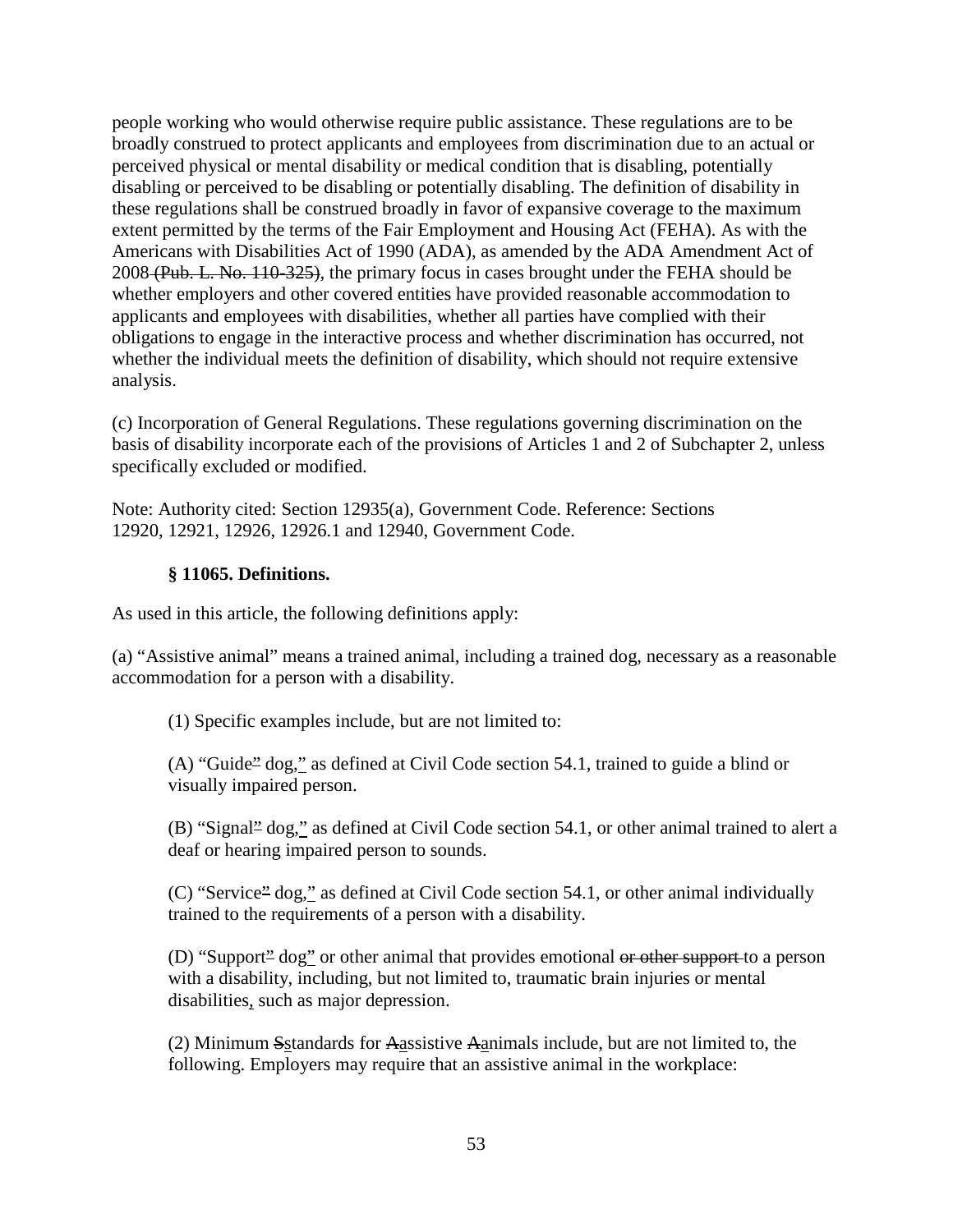(A) is free from offensive odors and displays habits appropriate to the work environment, for example, the elimination of urine and feces;

(B) does not engage in behavior that endangers the health or safety of the individual with a disability or others in the workplace; and

(C) is trained to provide assistance for the employee's disability.

(3) A "support animal" may constitute a reasonable accommodation in certain circumstances. A support animal is one that provides emotional support to a person with a disability, including, but not limited to, traumatic brain injuries or mental disabilities, such as major depression. As in other contexts, what constitutes a reasonable accommodation requires an individualized analysis.

(b) "Business Necessity," as used in this article regarding medical or psychological examinations, means that the need for the disability inquiry or medical examination is vital to the business.

(c) "CFRA" means the Moore-Brown-Roberti Family Rights Act of 1993. (California Family Rights Act, Gov. Code §§ 12945.1 and 12945.2.) As used in this article "CFRA leave" means medical leave taken pursuant to CFRA.

(d) "Disability" shall be broadly construed to mean and include any of the following definitions:

(1) "Mental Ddisability," as defined at Government Code section 12926, includes, but is not limited to, having any mental or psychological disorder or condition that limits a major life activity. "Mental Ddisability" includes, but is not limited to, emotional or mental illness, intellectual or cognitive disability (formerly referred to as "mental retardation"), organic brain syndrome, or specific learning disabilities, autism spectrum disorders, schizophrenia, and chronic or episodic conditions such as clinical depression, bipolar disorder, post-traumatic stress disorder, and obsessive compulsive disorder.

(2) "Physical Ddisability," as defined at Government Code section 12926, includes, but is not limited to, having any anatomical loss, cosmetic disfigurement, physiological disease, disorder or condition that does both of the following:

(A) affects one or more of the following body systems: neurological; immunological; musculoskeletal; special sense organs; respiratory, including speech organs; cardiovascular; reproductive; digestive; genitourinary; hemic and lymphatic; circulatory; skin; and endocrine; and

(B) limits a major life activity.

(C) "Disability" includes, but is not limited to, deafness, blindness, partially or completely missing limbs, mobility impairments requiring the use of a wheelchair,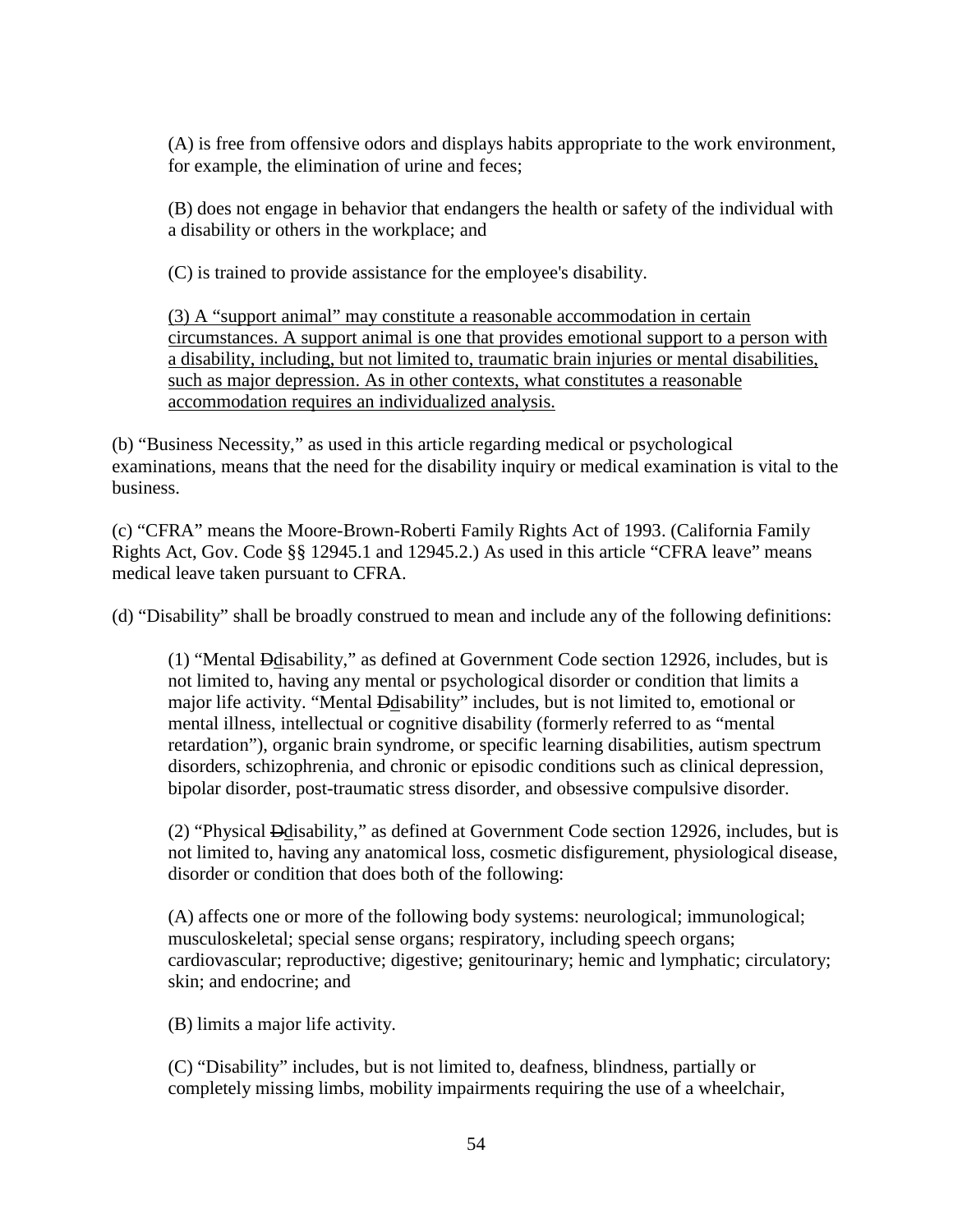cerebral palsy, and chronic or episodic conditions such as HIV/AIDS, hepatitis, epilepsy, seizure disorder, diabetes, multiple sclerosis, and heart and circulatory disease.

(3) A "special education" disability is any other recognized health impairment or mental or psychological disorder not described in section  $11065(d)(1)$  or  $(d)(2)$ , of this article, that requires or has required in the past special education or related services. A special education disability may include a "specific learning disability," manifested by significant difficulties in the acquisition and use of listening, speaking, reading, writing, reasoning or mathematical abilities. A specific learning disability can include conditions such as perceptual disabilities, brain injury, minimal brain dysfunction, dyslexia and developmental aphasia. A special education disability does not include special education or related services unrelated to a health impairment or mental or psychological disorder, such as those for English language acquisition by persons whose first language was not English.

(4) A "Rrecord or Hhistory of Ddisability" includes previously having, or being misclassified as having, a record or history of a mental or physical disability or special education health impairment of which the employer or other covered entity is aware.

(5) A "Pperceived Ddisability" means being "rRegarded as," "pPerceived as" or "tTreated as" Hhaving a Ddisability. Perceived disability includes:

(A) Being regarded or treated by the employer or other entity covered by this article as having, or having had, any mental or physical condition or adverse genetic information that makes achievement of a major life activity difficult; or

(B) Being subjected to an action prohibited by this article, including non-selection, demotion, termination, involuntary transfer or reassignment, or denial of any other term, condition, or privilege of employment, based on an actual or perceived physical or mental disease, disorder, or condition, or cosmetic disfigurement, anatomical loss, adverse genetic information or special education disability, or its symptom, such as taking medication, whether or not the perceived condition limits, or is perceived to limit, a major life activity.

(6) A "Pperceived Ppotential Ddisability" includes being regarded, perceived, or treated by the employer or other covered entity as having, or having had, a physical or mental disease, disorder, condition or cosmetic disfigurement, anatomical loss, adverse genetic information or special education disability that has no present disabling effect, but may become a mental or physical disability or special education disability.

(7) "Medical condition" is a term specifically defined at Government Code section 12926, to mean either:

(A) any cancer-related physical or mental health impairment from a diagnosis, record or history of cancer; or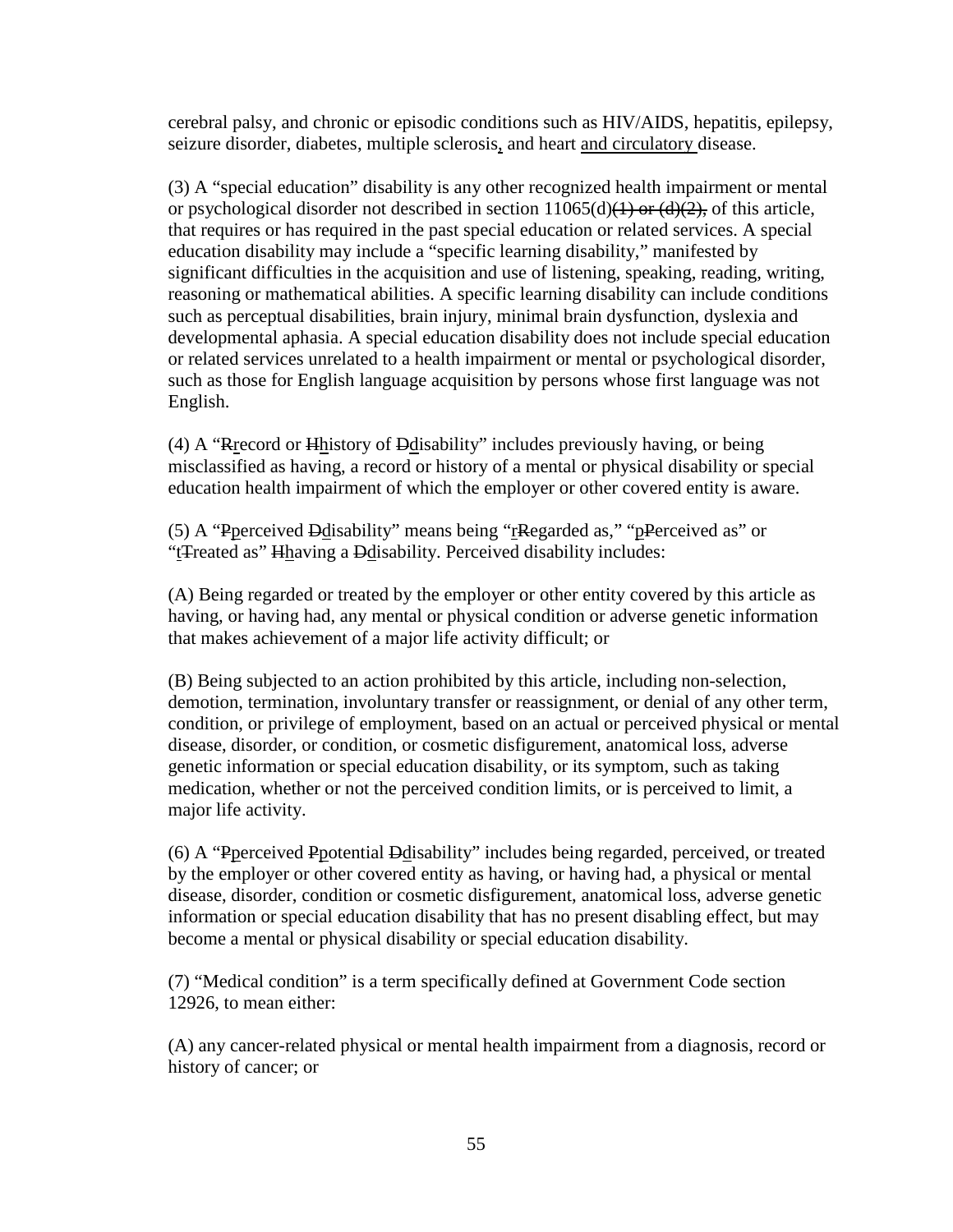(B) a "genetic characteristic," as defined at Government Code section 12926. "Genetic characteristics" means:

1. Any scientifically or medically identifiable gene or chromosome, or combination or alteration of a gene or chromosome, or any inherited characteristic that may derive from a person or the person's family member,

2. that is known to be a cause of a disease or disorder in a person or the person's offspring, or that is associated with a statistically increased risk of development of a disease or disorder, though presently not associated with any disease or disorder symptoms.

(8) A "Disability" is also any definition of "disability" used in the federal Americans with Disabilities Act of 1990 (ADA), and as amended by the ADA Amendments Act of 2008 (Pub. L. No. 110-325) and the regulations adopted pursuant thereto, that would result in broader protection of the civil rights of individuals with a mental or physical disability or medical condition than provided by the FEHA. If so, the broader ADA protections or coverage shall be deemed incorporated by reference into, and shall prevail over conflicting provisions of, the FEHA's definition of disability.

(9) "Disability" does not include:

(A) excluded conditions listed in the Government Code section 12926 definitions of mental and physical disability. These conditions are compulsive gambling, kleptomania, pyromania, or psychoactive substance use disorders resulting from the current unlawful use of controlled substances or other drugs, and "sexual behavior disorders," as defined at section  $11065(q)$ , of this article; or

(B) conditions that are mild, which do not limit a major life activity, as determined on a case-by-case basis. These excluded conditions have little or no residual effects, such as the common cold; seasonal or common influenza; minor cuts, sprains, muscle aches, soreness, bruises, or abrasions; non-migraine headaches, and minor and non-chronic gastrointestinal disorders.

(e) "Essential job functions" means the fundamental job duties of the employment position the applicant or employee with a disability holds or desires.

(1) A job function may be considered essential for any of several reasons, including, but not limited to, the following:

(A) The function may be essential because the reason the position exists is to perform that function.

(B) The function may be essential because of the limited number of employees available among whom the performance of that job function can be distributed.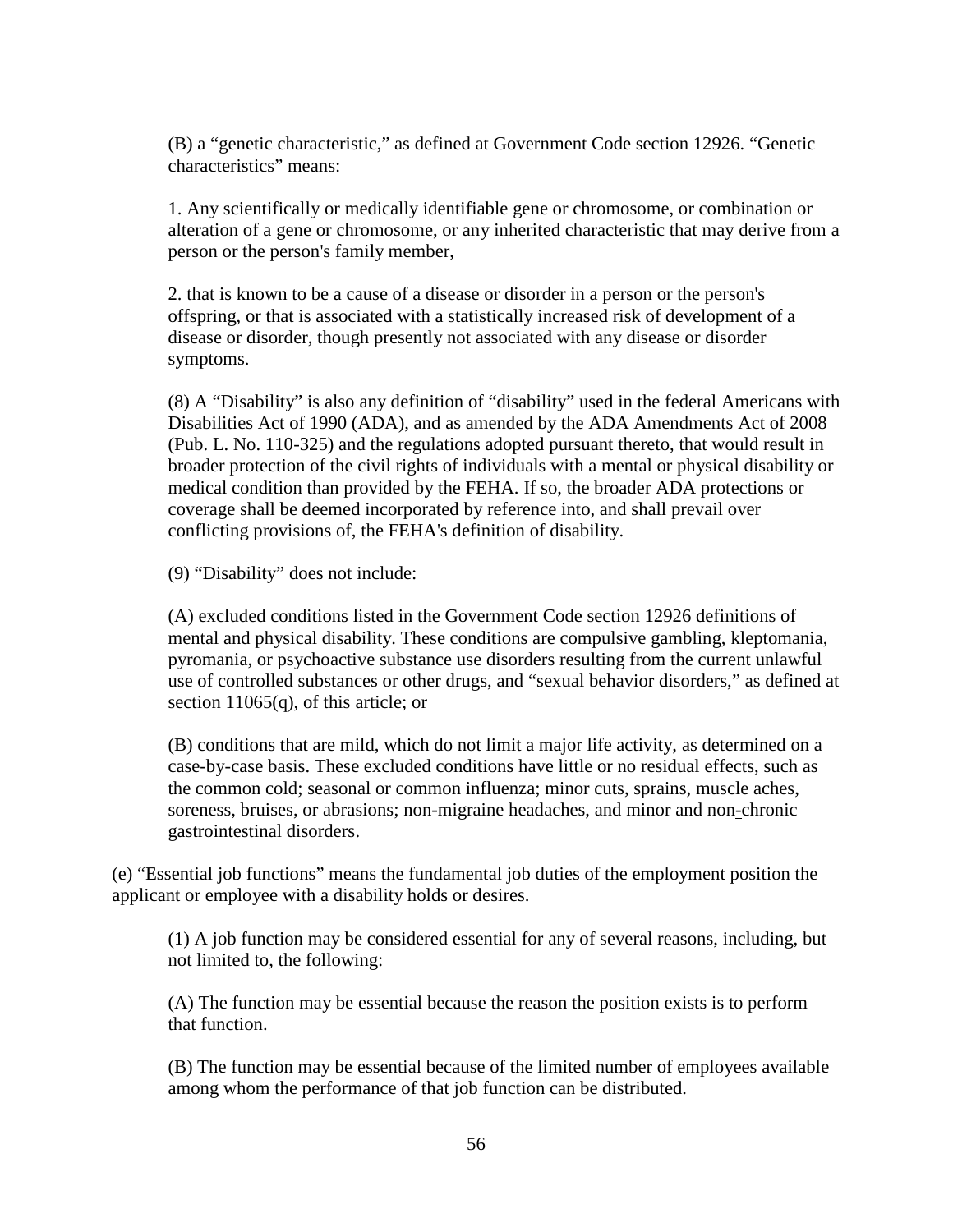(C) The function may be highly specialized, so that the incumbent in the position is hired for his or her expertise or ability to perform the particular function.

(2) Evidence of whether a particular function is essential includes, but is not limited to, the following:

(A) The employer's or other covered entity's judgment as to which functions are essential.

(B) Accurate, current written job descriptions.

(C) The amount of time spent on the job performing the function.

(D) The legitimate business consequences of not requiring the incumbent to perform the function.

(E) Job descriptions or job functions contained in a collective bargaining agreement.

(F) The work experience of past incumbents in the job.

(G) The current work experience of incumbents in similar jobs.

(H) Reference to the importance of the performance of the job function in prior performance reviews.

(3) "Essential functions" do not include the marginal functions of the position. "Marginal functions" of an employment position are those that, if not performed, would not eliminate the need for the job or that could be readily performed by another employee or that could be performed in an alternative way.

(f) "Family member," for purposes of discrimination on the basis of a genetic characteristic or genetic information, includes the individual's relations from the first to fourth degree. This would include children, siblings, half-siblings, parents, grandparents, aunts, uncles, nieces, nephews, great aunts and uncles, first cousins, children of first cousins, great grandparents, and great-great grandparents.

(g) "FMLA" means the federal Family and Medical Leave Act of 1993, 29 U.S.C. § 2601 et seq., and its implementing regulations, 29 C.F.R. Part 825 et seq. For purposes of this section only, "FMLA leave" means medical leave taken pursuant to FMLA.

(h) "Genetic information," as defined at Government Code section 12926, means genetic information derived from an individual's or the individual's family members' genetic tests, receipt of genetic services, participation in genetic services clinical research or the manifestation of a disease or disorder in an individual's family members.

(i) "Health care provider" means either: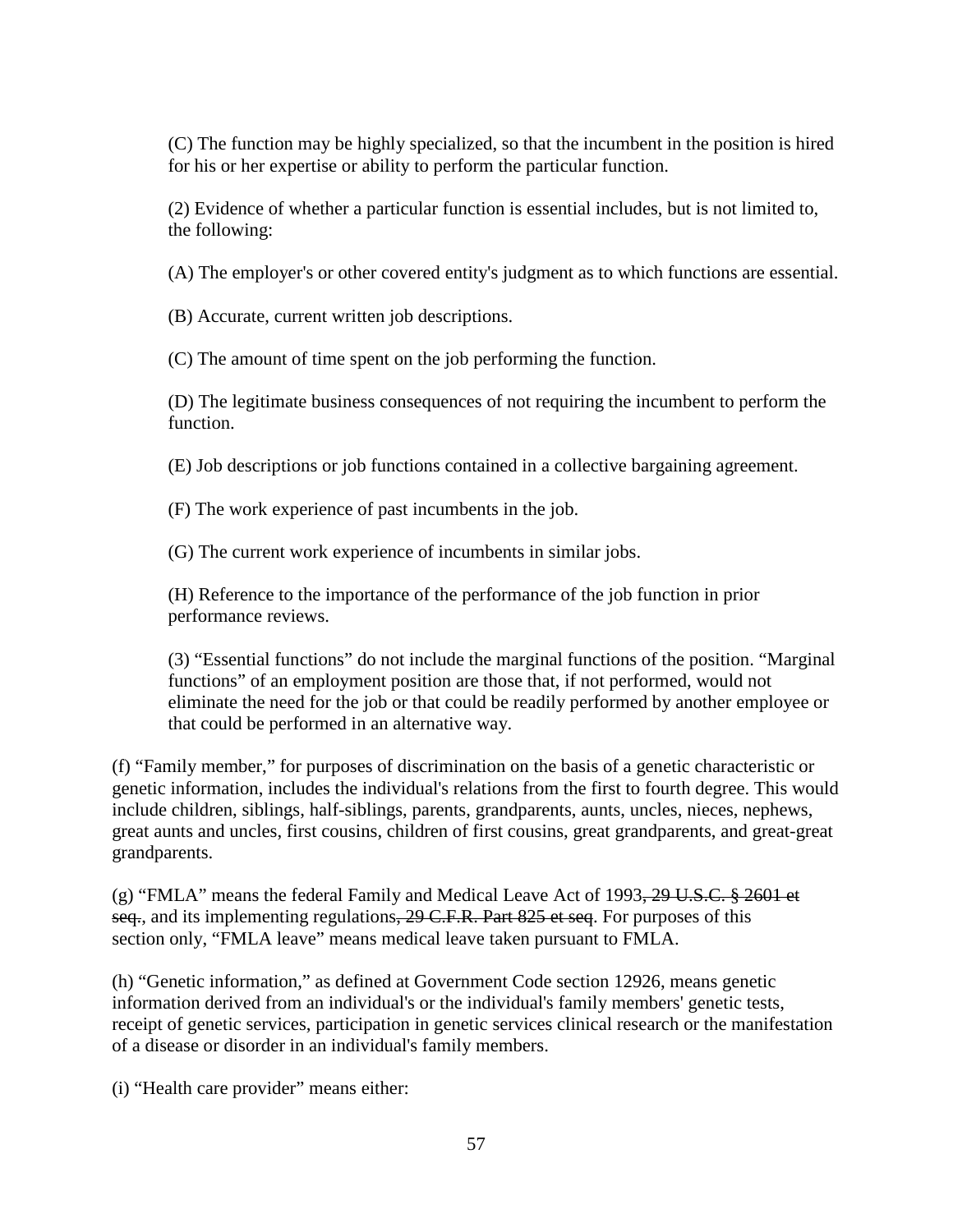(1) a medical or osteopathic doctor, physician, or surgeon, licensed in California or in another state or country, who directly treats or supervises the treatment of the applicant or employee; or

(2) a marriage and family therapist or acupuncturist, licensed in California or in another state or country, or any other persons who meet the definition of "others capable of providing health care services" under FMLA and its implementing regulations, including podiatrists, dentists, clinical psychologists, optometrists, chiropractors, nurse practitioners, nurse midwives, clinical social workers, physician assistants; or

(3) a health care provider from whom an employer, other covered entity, or a group health plan's benefits manager will accept medical certification of the existence of a health condition to substantiate a claim for benefits.

(j) "Interactive process," as set forth more fully at California Code of Regulations, title 2, section 11069, means timely, good faith communication between the employer or other covered entity and the applicant or employee or, when necessary because of the disability or other circumstances, his or her representative to explore whether or not the applicant or employee needs reasonable accommodation for the applicant's or employee's disability to perform the essential functions of the job, and, if so, how the person can be reasonably accommodated.

(k) "Job-related," as used in sections 11070, 11071 and 11072 means tailored to assess the employee's ability to carry out the essential functions of the job or to determine whether the employee poses a danger to the employee or others due to disability.

(*l*) "Major life activities" shall be construed broadly and include physical, mental, and social activities, especially those life activities that affect employability or otherwise present a barrier to employment or advancement.

(1) Major life activities include, but are not limited to, caring for oneself, performing manual tasks, seeing, hearing, eating, sleeping, walking, standing, sitting, reaching, lifting, bending, speaking, breathing, learning, reading, concentrating, thinking, communicating, interacting with others, and working.

(2) Major life activities include the operation of major bodily functions, including functions of the immune system, special sense organs and skin, normal cell growth, digestive, genitourinary, bowel, bladder, neurological, brain, respiratory, circulatory, cardiovascular, endocrine, hemic, lymphatic, musculoskeletal, and reproductive functions. Major bodily functions include the operation of an individual organ within a body system.

(3) An impairment "limits" a major life activity if it makes the achievement of the major life activity difficult.

(A) Whether achievement of the major life activity is "difficult" is an individualized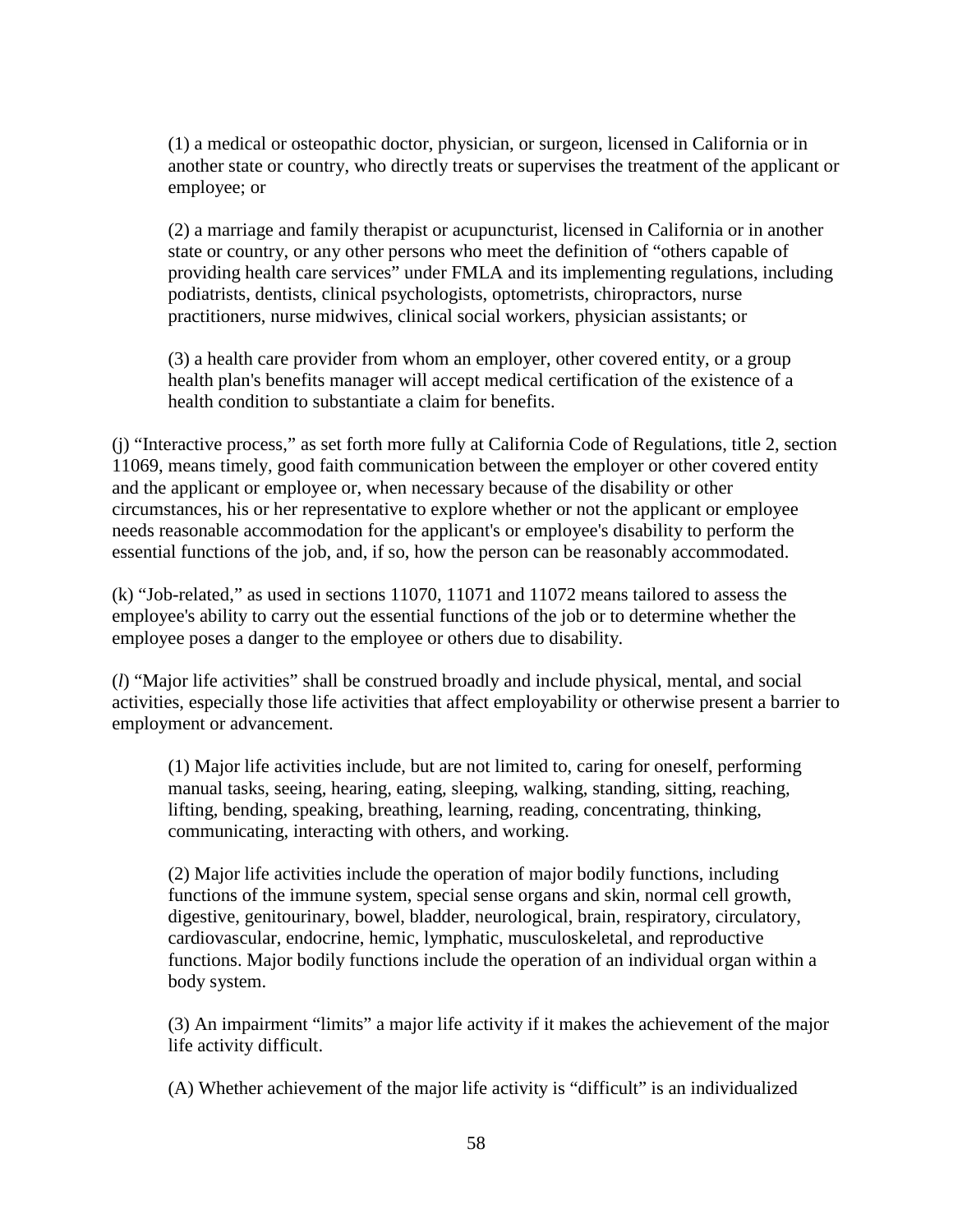assessment, which may consider what most people in the general population can perform with little or no difficulty, what members of the individual's peer group can perform with little or no difficulty, and/or what the individual would be able to perform with little or no difficulty in the absence of disability.

(B) Whether an impairment limits a major life activity will usually not require scientific, medical, or statistical analysis. Nothing in this paragraph is intended, however, to prohibit the presentation of scientific, medical, or statistical evidence, where appropriate.

(C) "Limits" shall be determined without regard to mitigating measures or reasonable accommodations, unless the mitigating measure itself limits a major life activity.

(D) Working is a major life activity, regardless of whether the actual or perceived working limitation affects a particular employment or class or broad range of employments.

(E) An impairment that is episodic or in remission is a disability if it would limit a major life activity when active.

(m) A "medical or psychological examination" is a procedure or test performed by a health care provider that seeks or obtains information about an individual's physical or mental disabilities or health.

(n) "Mitigating measure" is a treatment, therapy, or device that eliminates or reduces the limitation(s) of a disability. Mitigating measures include, but are not limited to:

(1) Medications; medical supplies, equipment, or appliances; low-vision devices (defined as devices that magnify, enhance, or otherwise augment a visual image, but not including ordinary eyeglasses or contact lenses); prosthetics, including limbs and devices; hearing aids, cochlear implants, or other implantable hearing devices; mobility devices; oxygen therapy equipment and supplies; and assistive animals, such as guide dogs.

(2) Use of assistive technology or devices, such as wheelchairs, braces, and canes.

(3) "Auxiliary aids and services," which include:

(A) qualified interpreters or other effective methods of making aurally delivered materials available to individuals with hearing disabilities such as text pagers, captioned telephone, video relay TTY and video remote interpreting;

(B) qualified readers, taped texts, or other effective methods of making visually delivered materials available to individuals with visual disabilities such as video magnification, text-to-speech and voice recognition software, and related scanning and OCR technologies;

(C) acquisition or modification of equipment or devices; and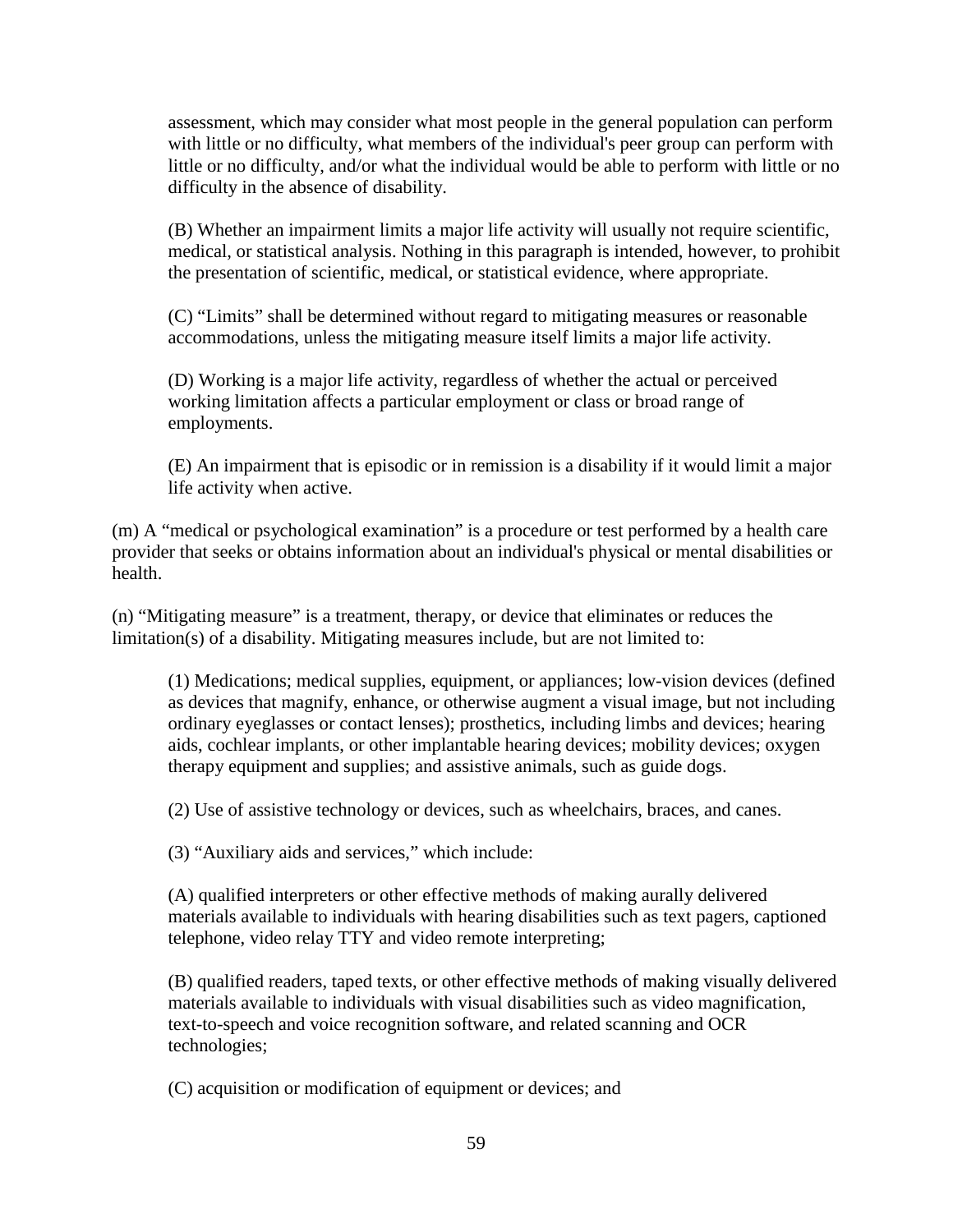(D) other similar services and actions.

- (4) Learned behavioral or adaptive neurological modifications.
- (5) Surgical interventions, except for those that permanently eliminate a disability.
- (6) Psychotherapy, behavioral therapy, or physical therapy.

(7) Reasonable accommodations.

(o) "Qualified individual," for purposes of disability discrimination under California Code of Regulations, title 2, section 11066, is an applicant or employee who has the requisite skill, experience, education, and other job-related requirements of the employment position such individual holds or desires, and who, with or without reasonable accommodation, can perform the essential functions of such position.

(p) "Reasonable accommodation" is:

(1) modifications or adjustments that are:

(A) effective in enabling an applicant with a disability to have an equal opportunity to be considered for a desired job, or

(B) effective in enabling an employee to perform the essential functions of the job the employee holds or desires, or

(C) effective in enabling an employee with a disability to enjoy equivalent benefits and privileges of employment as are enjoyed by similarly situated employees without disabilities.

(2) Examples of Reasonable Accommodation. Reasonable accommodation may include, but are not limited to, such measures as:

(A) Making existing facilities used by applicants and employees readily accessible to and usable by individuals with disabilities. This may include, but is not limited to, providing accessible break rooms, restrooms, training rooms, or reserved parking places; acquiring or modifying furniture, equipment or devices; or making other similar adjustments in the work environment;

(B) Allowing applicants or employees to bring assistive animals to the work site;

(C) Transferring an employee to a more accessible worksite;

(D) Providing assistive aids and services such as qualified readers or interpreters to an applicant or employee;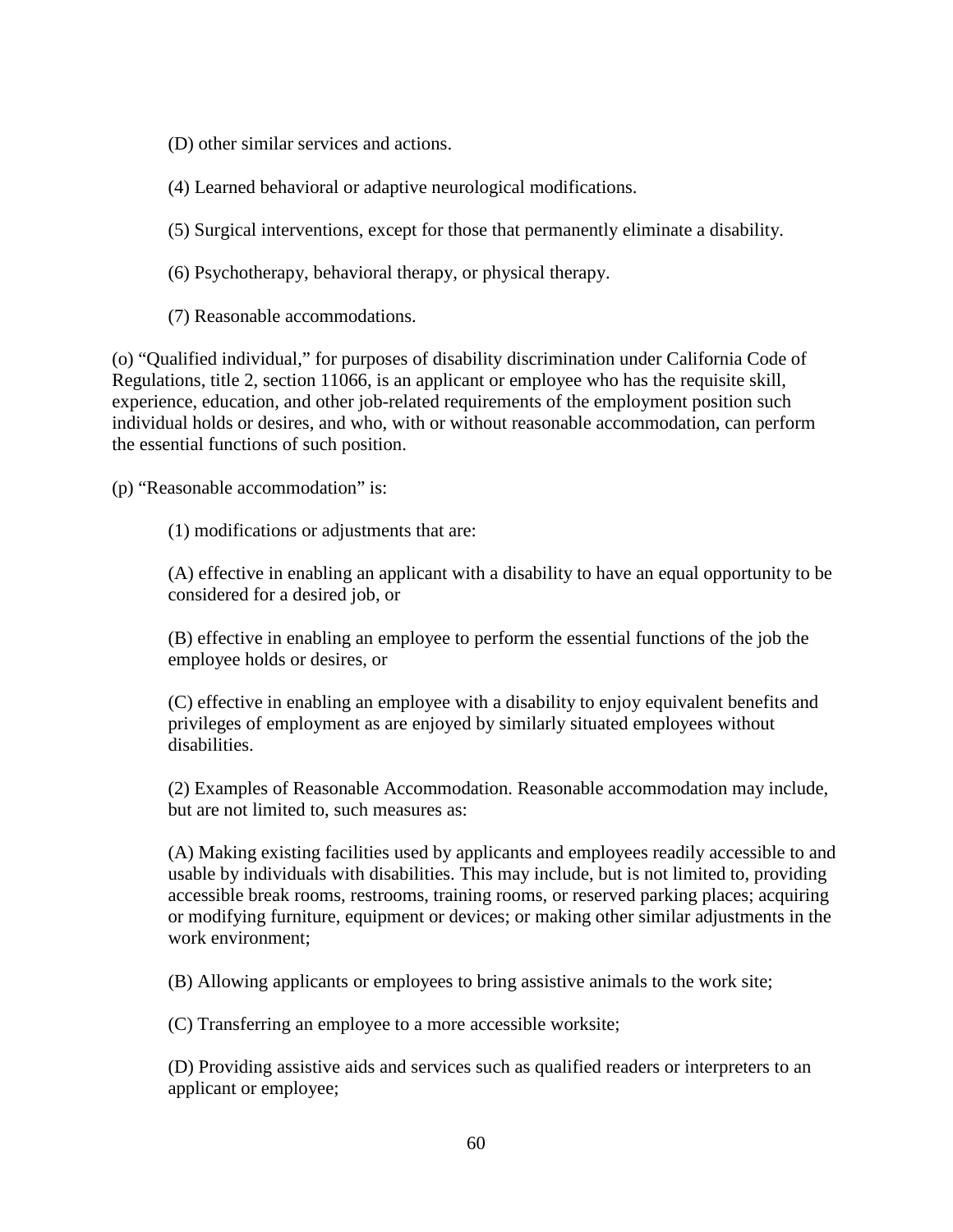(E) Job Restructuring. This may include, but is not limited to, reallocation or redistribution of non-essential job functions in a job with multiple responsibilities;

(F) Providing a part-time or modified work schedule;

(G) Permitting an alteration of when and/or how an essential function is performed;

(H) Providing an adjustment or modification of examinations, training materials or policies;

(I) Modifying an employer policy;

(J) Modifying supervisory methods (e.g., dividing complex tasks into smaller parts);

(K) Providing additional training;

(L) Permitting an employee to work from home;

(M) Providing a paid or unpaid leave for treatment and recovery, consistent with section 11068(c);

(N) Providing a reassignment to a vacant position, consistent with section 11068(d); and

(O) other similar accommodations.

(q) "Sexual behavior disorders," as used in this article, refers to includes pedophilia, exhibitionism, and voyeurism.

(r) "Undue hardship" means, with respect to the provision of an accommodation, an action requiring significant difficulty or expense incurred by an employer or other covered entity, when considered under the totality of the circumstances in light of the following factors:

(1) the nature and net cost of the accommodation needed under this article, taking into consideration the availability of tax credits and deductions, and/or outside funding;

(2) the overall financial resources of the facilities involved in the provision of the reasonable accommodations, the number of persons employed at the facility, and the effect on expenses and resources or the impact otherwise of these accommodations upon the operation of the facility, including the impact on the ability of other employees to perform their duties and the impact on the facility's ability to conduct business;

(3) the overall financial resources of the employer or other covered entity, the overall size of the business of a covered entity with respect to the number of its employees, and the number, type, and location of its facilities;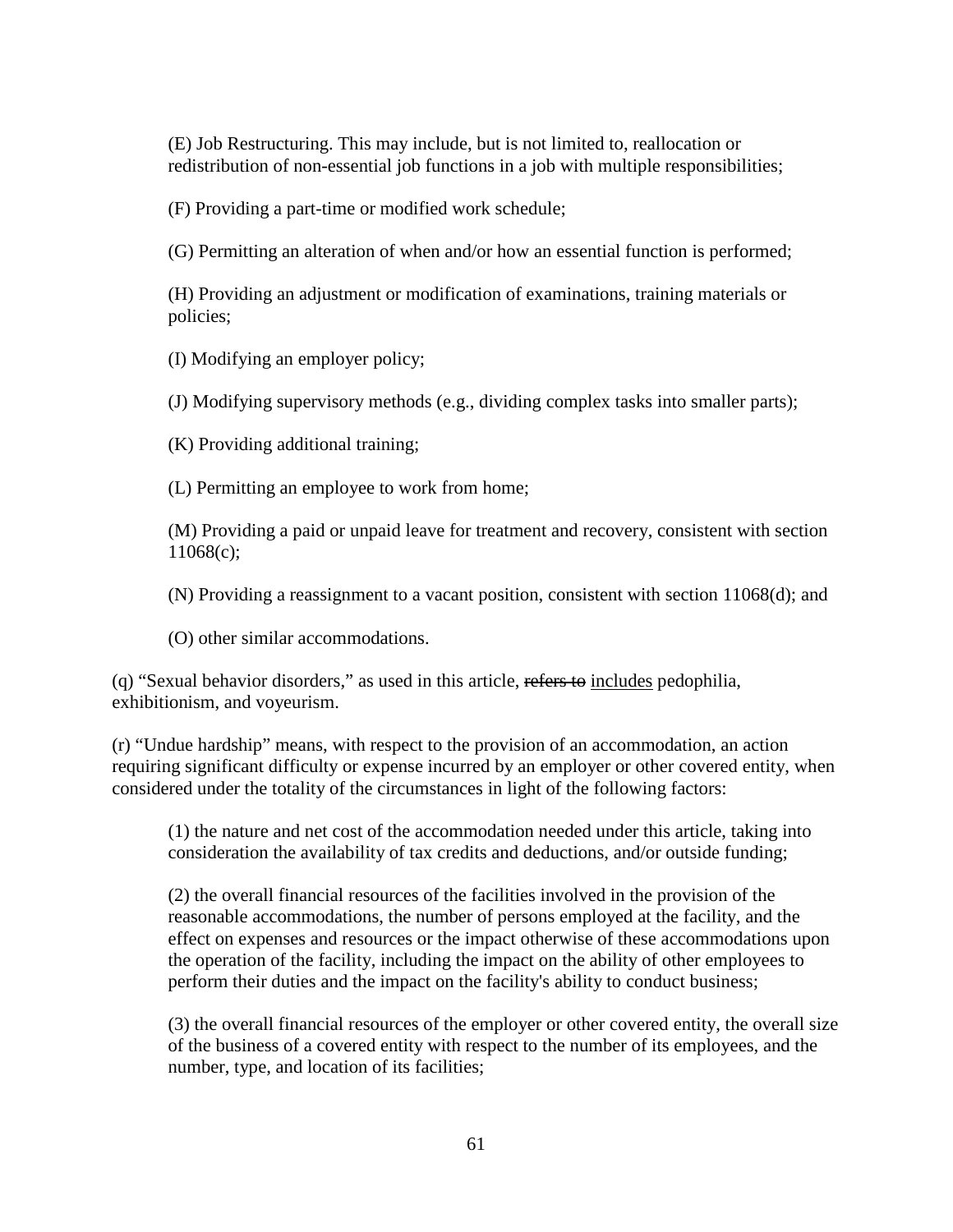(4) the type of operation or operations, including the composition, structure, and functions of the workforce of the employer or other covered entity; and

(5) the geographic separateness, administrative, or fiscal relationship of the facility or facilities.

Note: Authority cited: Section 12935(a), Government Code. Reference: Sections 12920, 12921, 12926, 12926.1, 12940, 12945.1 and 12945.2, Government Code; Americans with Disabilities Act of 1990 (42 U.S.C. §12101, et seq.), as amended by the ADA Amendments Act of 2008 (Pub. L. No. 110-325) and its implementing regulations at 29 C.F.R. § 1630 et seq.; Family and Medical Leave Act of 1993 (29 U.S.C. § 2601 et seq.) and its implementing regulations at 29 C.F.R. § 825 et seq.; and Individuals with Disabilities Education Act (20 U.S.C. § 1400 et seq.) and its implementing regulations at 34 C.F.R. § 300.8 et seq.

## **§ 11066. Establishing Disability Discrimination.**

(a) An applicant or employee has the burden of proof to establish that the applicant or employee is a qualified individual capable of performing the essential functions of the job with or without reasonable accommodation.

(b) Disability discrimination is established if a preponderance of the evidence demonstrates a causal connection between a qualified individual's disability and denial of an employment benefit to that individual by the employer or other covered entity. The evidence need not demonstrate that the qualified individual's disability was the sole or even the dominant cause of the employment benefit denial. Discrimination is established if the qualified individual's disability was one of the factors that influenced the employer or other covered entity and the denial of the employment benefit is not justified by a permissible defense, as detailed below at section 7293.8 of this subchapter.

Note: Authority cited: Section 12935(a), Government Code. Reference: Sections 12920, 12921, 12926, 12926.1 and 12940, Government Code; *Green v. State of California* (2007) 42 Cal.4th 254, 260; and *Mixon v. Fair Empl. & Hous. Com.*(1987) 192 Cal.App.3d 1306, 1319.

### **§ 11067. Defenses.**

(a) In addition to any other defense provided in these disability regulations, any defense permissible under Article 1 of Subchapter 2, at California Code of Regulations, title 2, section 11010, shall be applicable to this article.

(b) Health or Safety of an Individual Wwith a Disability. It is a permissible defense for an employer or other covered entity to demonstrate that, after engaging in the interactive process, there is no reasonable accommodation that would allow the applicant or employee to perform the essential functions of the position in question in a manner that would not endanger his or her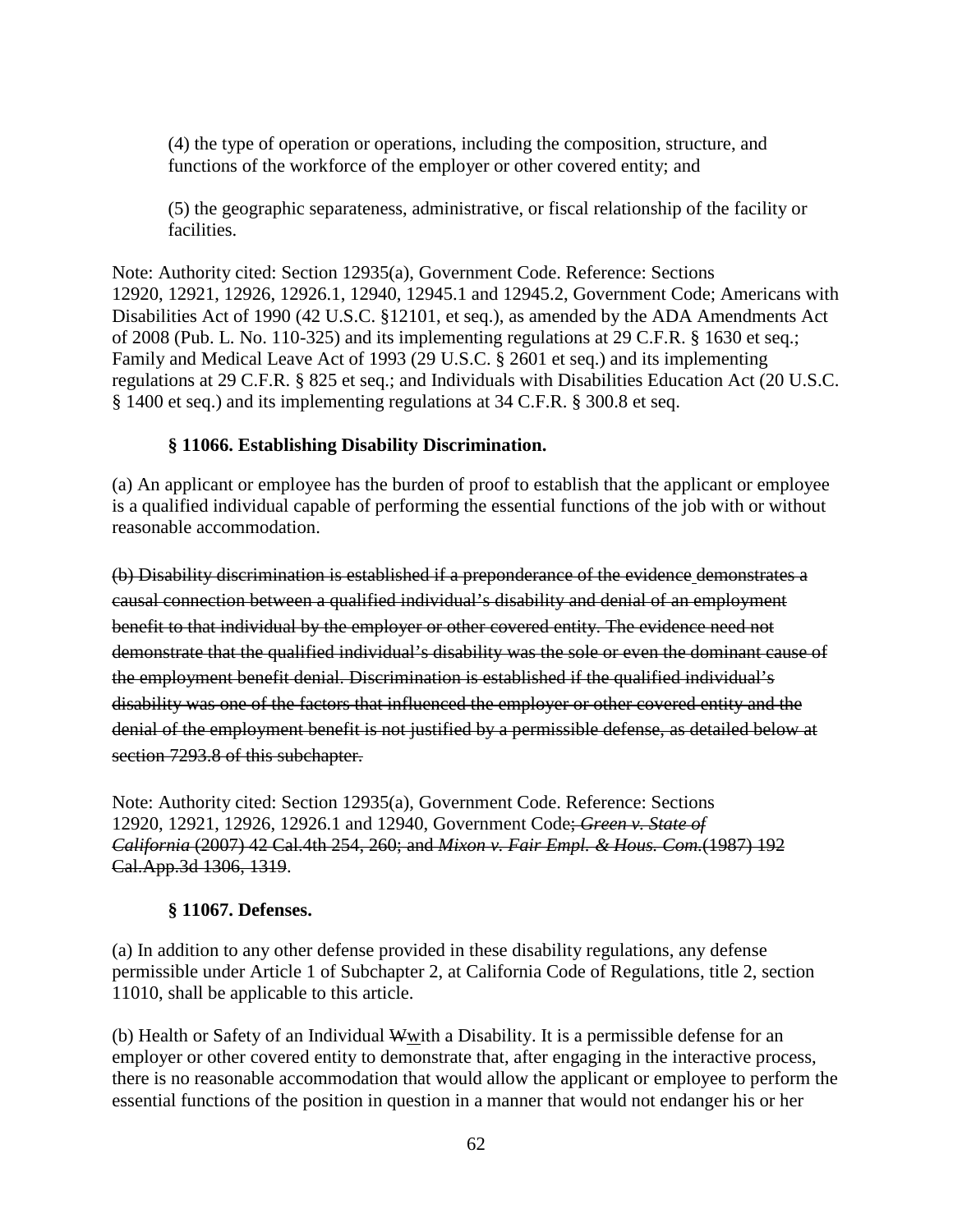health or safety because the job imposes an imminent and substantial degree of risk to the applicant or employee.

(c) Health and Safety of Others. It is a permissible defense for an employer or other covered entity to demonstrate that, after engaging in the interactive process, there is no reasonable accommodation that would allow the applicant or employee to perform the essential functions of the position in question in a manner that would not endanger the health or safety of others because the job imposes an imminent and substantial degree of risk to others.

(d) Future Risk. However, it is no defense to assert that an individual with a disability has a condition or a disease with a future risk, so long as the condition or disease does not presently interfere with his or her ability to perform the job in a manner that will not endanger the individual with a disability or others.

(e) Factors to be considered when determining the merits of the defenses enumerated in section 11067(b)-(d) include, but are not limited to:

- (1) the duration of the risk;
- (2) the nature and severity of the potential harm;
- (3) the likelihood that potential harm will occur;
- (4) the imminence of the potential harm; and
- (5) consideration of relevant information about an employee's past work history.

The analysis of these factors should be based on a reasonable medical judgment that relies on the most current medical knowledge and/or on the best available objective evidence.

Note: Authority cited: Section 12935(a), Government Code. Reference: Sections 12920, 12921, 12926, 12926.1 and 12940, Government Code.

### **§ 11068. Reasonable Accommodation.**

(a) Affirmative Duty. An employer or other covered entity has an affirmative duty to make reasonable accommodation(s) for the disability of any individual applicant or employee if the employer or other covered entity knows of the disability, unless the employer or other covered entity can demonstrate, after engaging in the interactive process, that the accommodation would impose an undue hardship.

(b) No elimination of essential job function required. Where a quality or quantity standard is an essential job function, an employer or other covered entity is not required to lower such a standard as an accommodation, but may need to accommodate an employee with a disability to enable him or her to meet its standards for quality and quantity.

(c) Paid or unpaid leaves of absence. When the employee cannot presently perform the essential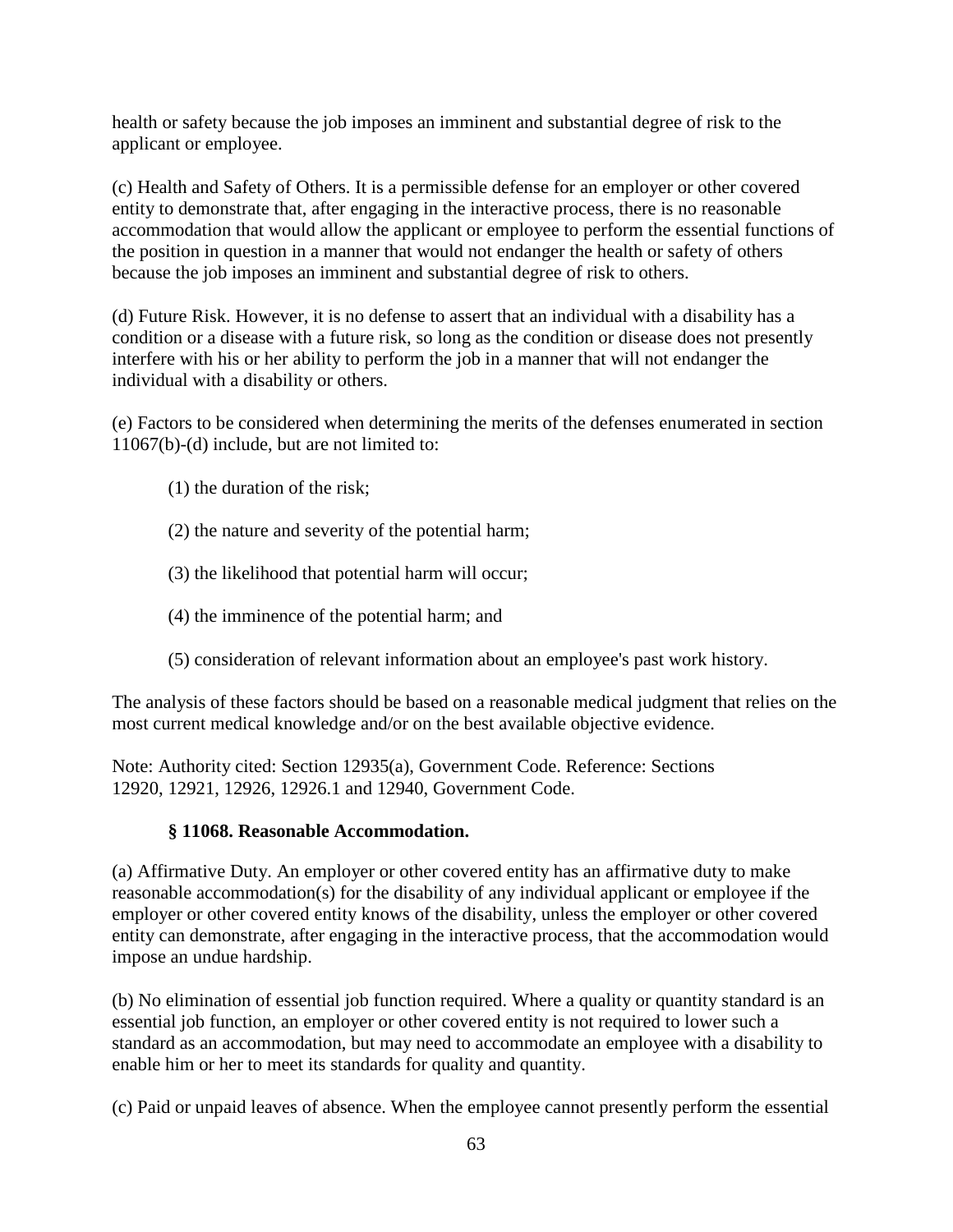functions of the job, or otherwise needs time away from the job for treatment and recovery, holding a job open for an employee on a leave of absence or extending a leave provided by the CFRA, the FMLA, other leave laws, or an employer's leave plan may be a reasonable accommodation provided that the leave is likely to be effective in allowing the employee to return to work at the end of the leave, with or without further reasonable accommodation, and does not create an undue hardship for the employer. When an employee can work with a reasonable accommodation other than a leave of absence, an employer may not require that the employee take a leave of absence. An employer, however, is not required to provide an indefinite leave of absence as a reasonable accommodation.

(d) Reassignment to a vacant position.

(1) As a reasonable accommodation, an employer or other covered entity shall ascertain through the interactive process suitable alternate, vacant positions and offer an employee such positions, for which the employee is qualified, under the following circumstances:

(A) if the employee can no longer perform the essential functions of his or her own position even with accommodation; or

(B) if accommodation of the essential functions of an employee's own position creates an undue hardship; or

(C) if both the employer and the employee agree that a reassignment is preferable to being provided an accommodation in the present position; or

(D) if an employee requests reassignment to gain access to medical treatment for his or her disabling condition(s) not easily accessible at the current location.

(2) No comparable positions. If there are no funded, vacant comparable positions for which the individual is qualified with or without reasonable accommodation, an employer or other covered entity may reassign an individual to a lower graded or lower paid position.

(3) Reassignment to a temporary position. Although reassignment to a temporary position is not considered a reasonable accommodation under these regulations, an employer or other covered entity may offer, and an employee may choose to accept or reject, a temporary assignment during the interactive process.

(4) The employer or other covered entity is not required to create a new position to accommodate an employee with a disability to a greater extent than an employer would offer a new position to any employee, regardless of disability.

(5) The employee with a disability is entitled to preferential consideration of reassignment to a vacant position over other applicants and existing employees. However, ordinarily, an employer or other covered entity is not required to accommodate an employee by ignoring its bona fide seniority system, absent a showing that special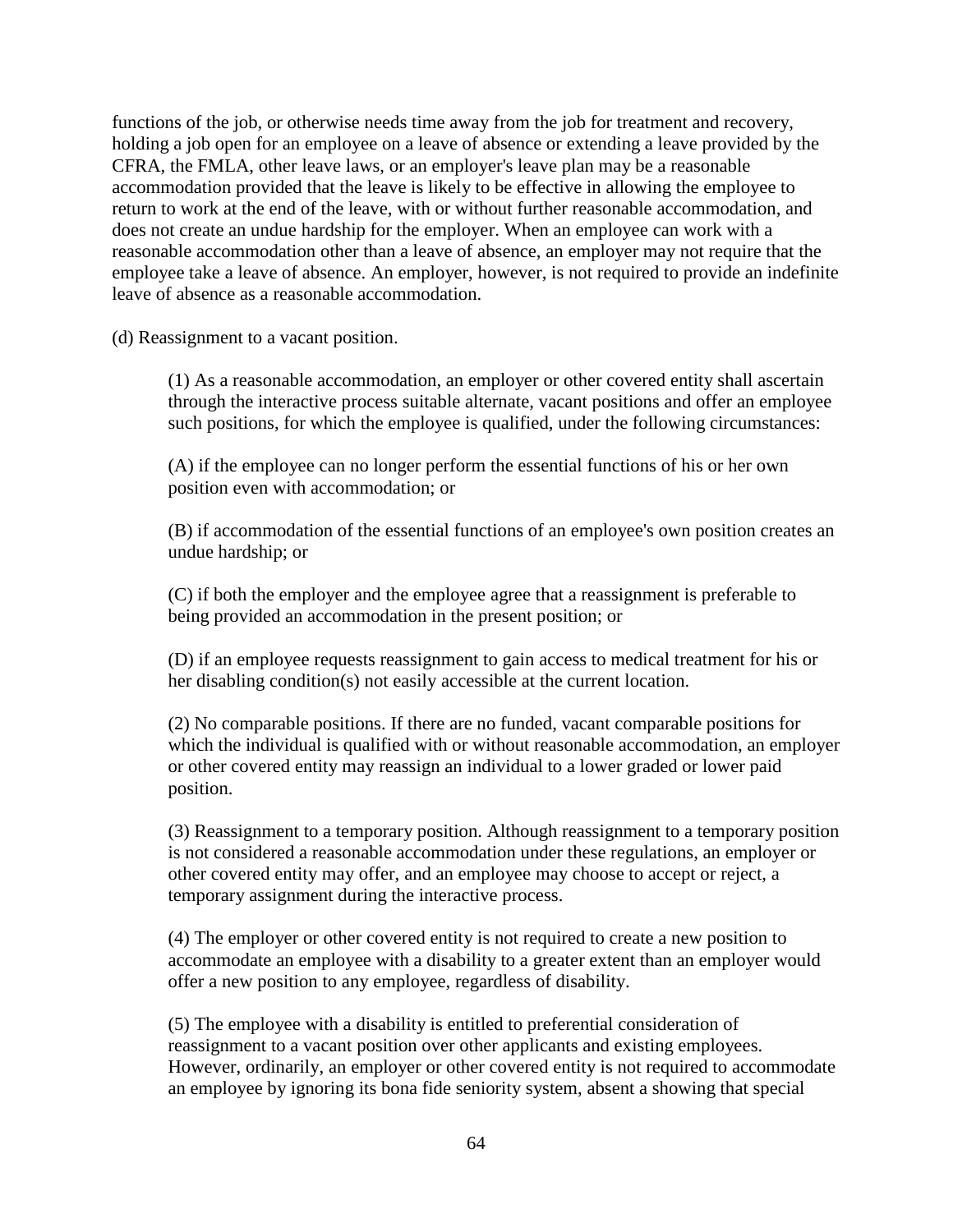circumstances warrant a finding that the requested accommodation is reasonable on the particular facts, such as where the employer or other covered entity reserves the right to modify its seniority system or the established employer or other covered entity practice is to allow variations to its seniority system.

(e) Any and all reasonable accommodations. An employer or other covered entity is required to consider any and all reasonable accommodations of which it is aware or which that are brought to its attention by the applicant or employee, except ones that create an undue hardship. The employer or other covered entity shall consider the preference of the applicant or employee to be accommodated, but has the right to select and implement an accommodation that is effective for both the employee and the employer or other covered entity.

(f) An employer shall not require a qualified individual with a disability to accept an accommodation and shall not retaliate against an employee for refusing an accommodation. However, the employer or other covered entity may inform the individual that refusing an accommodation may render the individual unable to perform the essential functions of the current position.

(g) Reasonable Accommodation for the Residual Effects of a Disability. An individual with a record of a disability may be entitled, absent undue hardship, to a reasonable accommodation if needed and related to the residual effects of the disability. For example, an employee may need a leave or a schedule change to permit him or her to attend follow-up or monitoring appointments with a health care provider.

(h) Accessibility Standards. To comply with section 11065(p)(2)(A), of this article, the design, construction or alteration of premises shall be in conformance with the standards set forth by the Division of the State Architect in the State Building Code, Title 24, pursuant to Chapter 7, Division 5 of Title 1 of the Government Code (commencing with Government Code section 4450), and Part 5.5 of Division 13 of the Health and Safety Code (commencing with Health and Safety Code section 19955).

(i) An employer or other covered entity shall assess individually an employee's ability to perform the essential functions of the employee's job either with or without reasonable accommodation. In the absence of an individualized assessment, an employer or other covered entity shall not impose a "100 percent healed" or "fully healed" policy before the employee can return to work after an illness or injury.

(j) It is a permissible defense to a claim alleging a failure to provide reasonable accommodation for an employer or other covered entity to prove that providing accommodation to an applicant or employee with a disability would have created an undue hardship.

Note: Authority cited: Section 12935(a), Government Code. Reference: Sections 12920, 12921, 12926, 12926.1 and 12940, Government Code.

### **§ 11070. Pre-Employment Practices.**

(a) Recruitment and Advertising.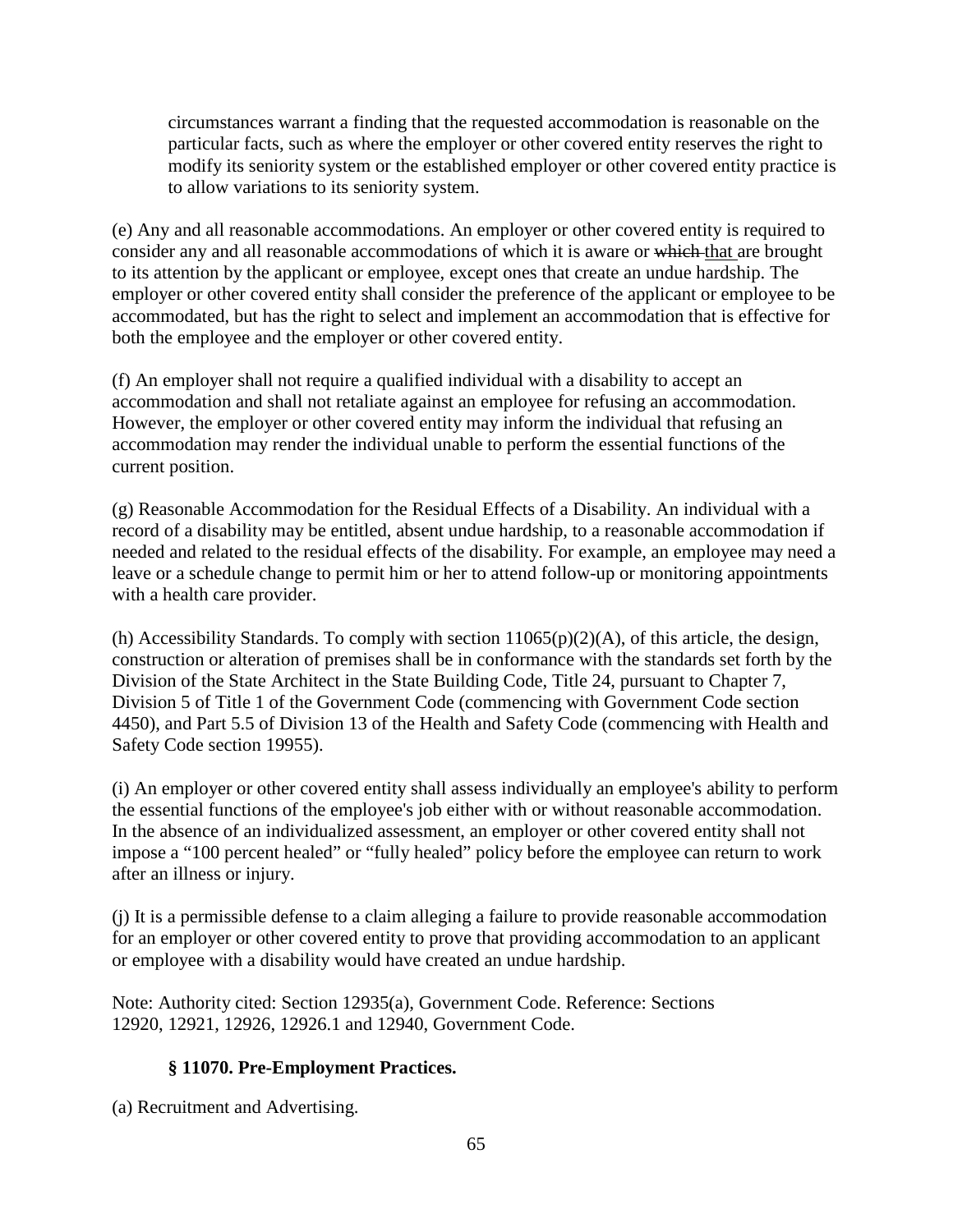(1) Employers and other covered entities engaged in recruiting activities shall consider applicants with or without disabilities or perceived disabilities on an equal basis for all jobs, unless pursuant to a permissible defense.

(2) It is unlawful to advertise or publicize an employment benefit in any way that discourages or is designed to discourage applicants with disabilities from applying to a greater extent than individuals without disabilities.

(b) Applications and disability-related inquiries.

(1) An employer or other covered entity must consider and accept applications from applicants with or without disabilities equally.

(2) Prohibited Inquiries. It is unlawful to ask general questions on disability or questions likely to elicit information about a disability in an application form or pre-employment questionnaire or at any time before a job offer is made. Examples of prohibited inquiries are:

- (A) "Do you have any particular disabilities?"
- (B) "Have you ever been treated for any of the following diseases or conditions?"
- (C) "Are you now receiving or have you ever received workers' compensation?"
- (D) "What prescription medications are you taking?"
- (E) "Have you ever had a job-related injury or medical condition?"
- (F) Have you ever left a job because of any physical or mental limitations?
- (G) "Have you ever been hospitalized?"
- (H) "Have you ever taken medical leave?"

(3) Permissible Job-Related Inquiry. Except as provided in the ADA, as amended by the ADA Amendments Act of 2008 (Pub. L. No. 110-325) and the regulations adopted pursuant thereto, nothing in Government Code Section 12940(d), or in this subdivision, shall prohibit any employer or other covered entity, in connection with prospective employment, from inquiring whether the applicant can perform the essential functions of the job. When an applicant requests reasonable accommodation, or when an applicant has an obvious disability, and the employer or other covered entity has a reasonable belief that the applicant needs a reasonable accommodation, an employer or other covered entity may make limited inquiries regarding such reasonable accommodation.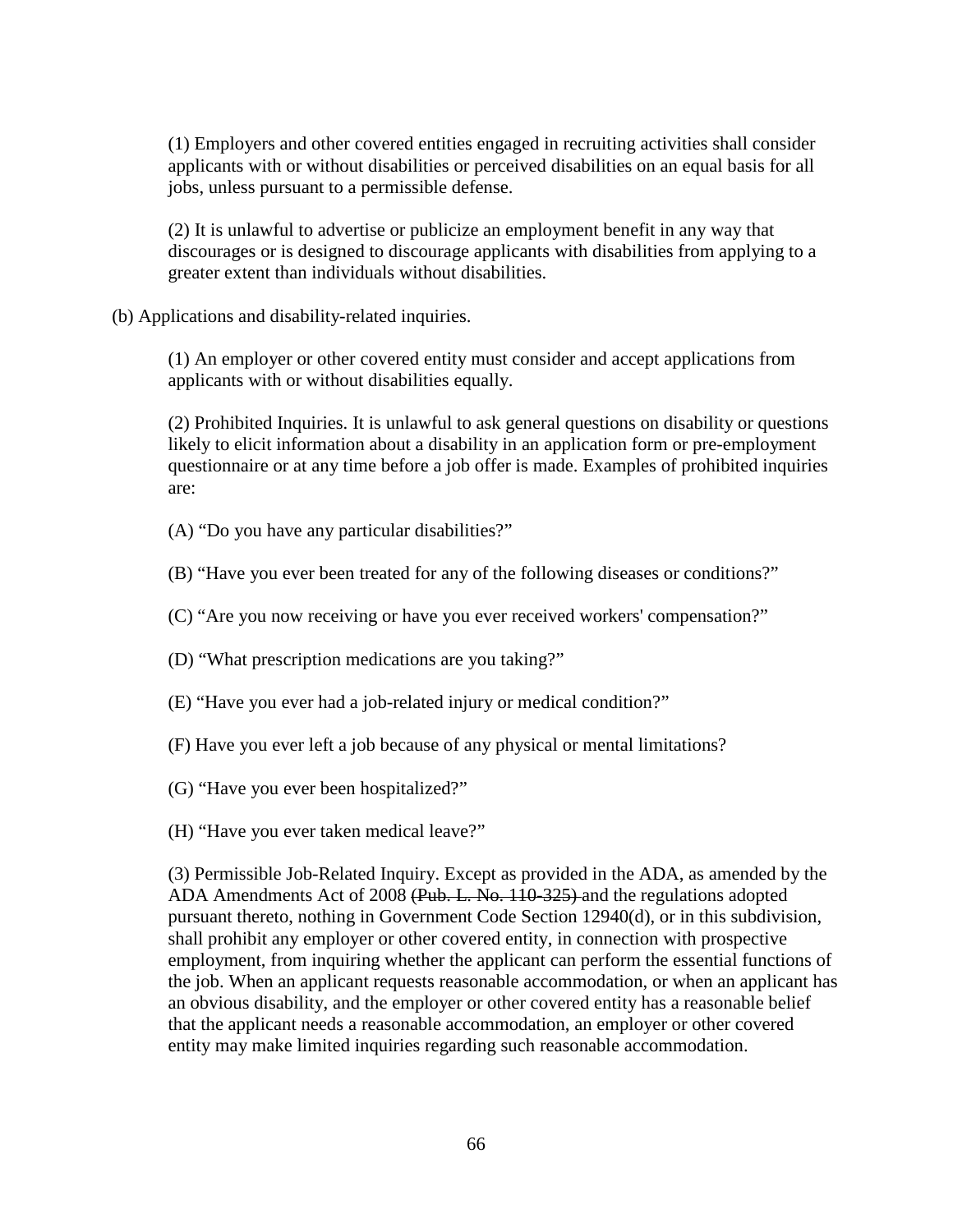(c) Interviews. An employer or other covered entity shall make reasonable accommodation to the needs of applicants with disabilities in interviewing situations, e.g., providing interpreters for the hearing-impaired, or scheduling the interview in a room accessible to wheelchairs.

Note: Authority cited: Section 12935(a), Government Code. Reference: Sections 12920, 12921, 12926, 12926.1 and 12940, Government Code.

## **§ 11071. Medical and Psychological Examinations and Inquiries.**

(a) Pre-offer. It is unlawful for an employer or other covered entity to conduct a medical or psychological examination or inquiries of an applicant before an offer of employment is extended to that applicant. A medical or psychological examination includes a procedure or test that seeks information about an individual's physical or mental conditions or health but does not include testing for current illegal drug use.

(b) Post-Offer. An employer or other covered entity may condition a bona fide offer of employment on the results of a medical or psychological examination or inquiries conducted prior to the employee's entrance on duty in order to determine fitness for the job in question. For a job offer to be bona fide, an employer must have either completed all non-medical components of its application process or be able to demonstrate that it could not reasonably have done so before issuing the offer, provided that:

(1) All entering employees in similar positions are subjected to such an examination.

(2) Where the results of such medical or psychological examination would result in disqualification, an applicant or employee may submit independent medical opinions for consideration before a final determination on disqualification is made.

(3) The results are to be maintained on separate forms and shall be accorded confidentiality as medical records.

(c) Withdrawal of Offer. An employer or other covered entity may withdraw an offer of employment based on the results of a medical or psychological examination or inquiries only if it is determined that the applicant is unable to perform the essential duties of the job with or without reasonable accommodation, or that the applicant with or without reasonable accommodation would endanger the health or safety of the applicant or of others.

(d) Medical and Psychological Examinations and Disability-Related Inquiries Dduring Employment.

(1) An employer or other covered entity may make disability-related inquiries, including fitness for duty exams, and require medical examinations of employees that are both jobrelated and consistent with business necessity.

(2) Drug or Alcohol Testing. An employer or other covered entity may maintain and enforce rules prohibiting employees from being under the influence of alcohol or drugs in the workplace and may conduct alcohol or drug testing for this purpose if they have a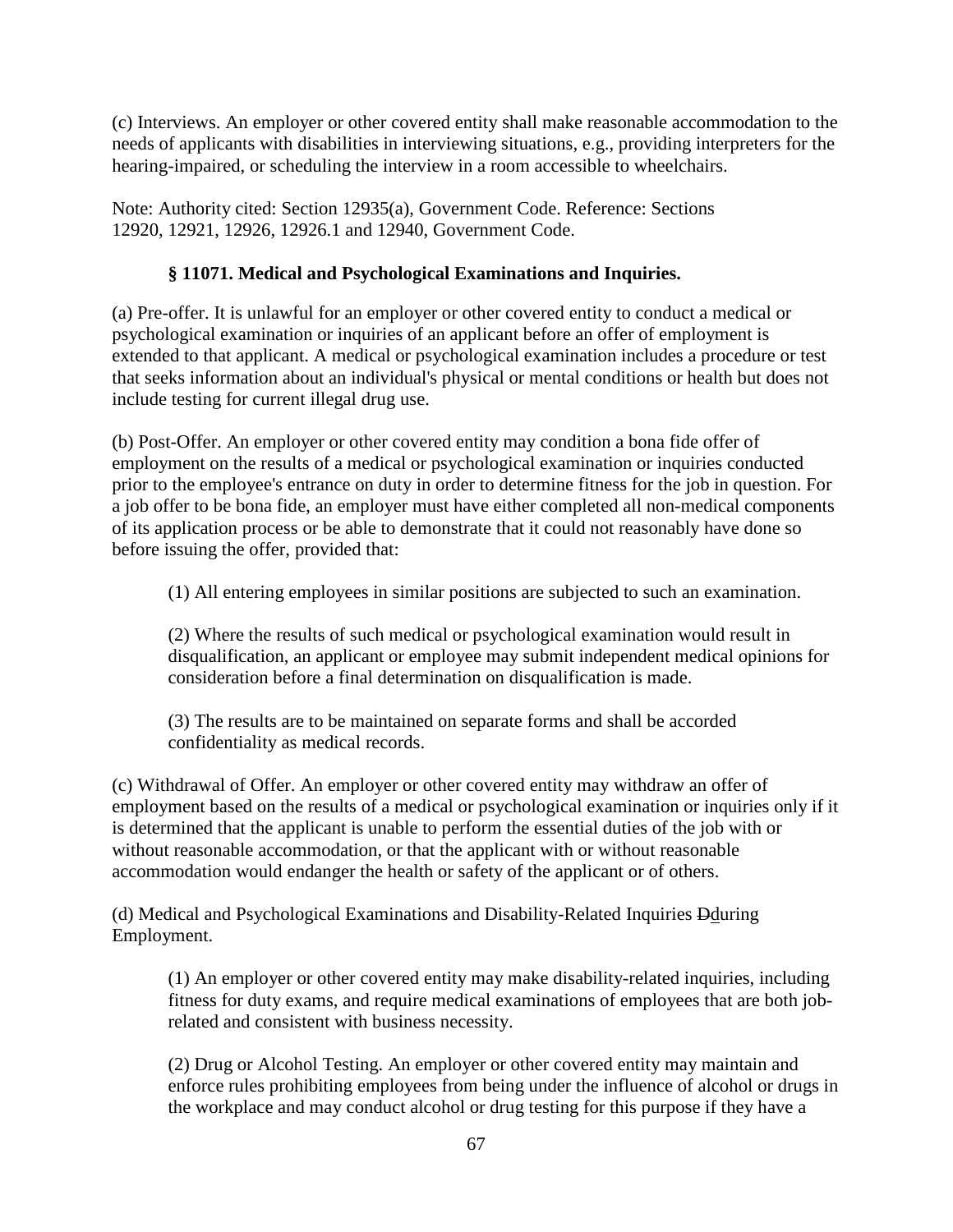reasonable belief that an employee may be under the influence of alcohol or drugs at work.

(A) Current Drug Use. An applicant or employee who currently engages in the use of illegal drugs or uses medical marijuana is not protected as a qualified individual under the FEHA when the employer acts on the basis of such use, and questions about current illegal drug use are not disability-related inquiries.

(B) Past Addiction. Questions about past addiction to illegal drugs or questions about whether an employee ever has participated in a rehabilitation program are disabilityrelated because past drug addiction generally is a disability. Individuals who were addicted to drugs, but are not currently using illegal drugs are protected under the FEHA from discrimination because of their disability.

(3) Other Acceptable Disability-Related Inquiries and Medical Examinations of Employees

(A) Employee Assistance Program. An Employee Assistance Program (EAP) counselor may ask an employee seeking help for personal problems about any physical or mental condition(s) the employee may have if the counselor: (1) does not act for or on behalf of the employer; (2) is obligated to shield any information the employee reveals from decision makers; (3) has no power to affect employment decisions; and (4) discloses these provisions to the employee.

(B) Compliance with another Federal or State Law or Regulation. An employer may make disability-related inquiries and require employees to submit to medical examinations that are mandated or necessitated by other federal and/or state laws or regulations, such as medical examinations required at least once every two years under federal safety regulations for interstate bus and truck drivers (49 C.F.R. § 391.41), or medical requirements for airline pilots (14 C.F.R. § 61.23).

(C) Voluntary Wellness Program. As part of a voluntary wellness program, employers may conduct voluntary medical examinations and activities, including taking voluntary medical histories, without having to show that they are job-related and consistent with business necessity, as long as any medical records acquired as part of the wellness program are kept confidential and separate from personnel records. These programs often include blood pressure screening, cholesterol testing, glaucoma testing, and cancer detection screening. Employees may be asked disability-related questions and may be given medical examinations pursuant to such voluntary wellness programs. A wellness program is voluntary as long as an employer neither requires participation nor penalizes employees who do not participate.

(4) Maintenance of Medical Files. Employers shall keep information obtained regarding the medical or psychological condition or history of the employee confidential, as set forth at section  $11069(g)$ .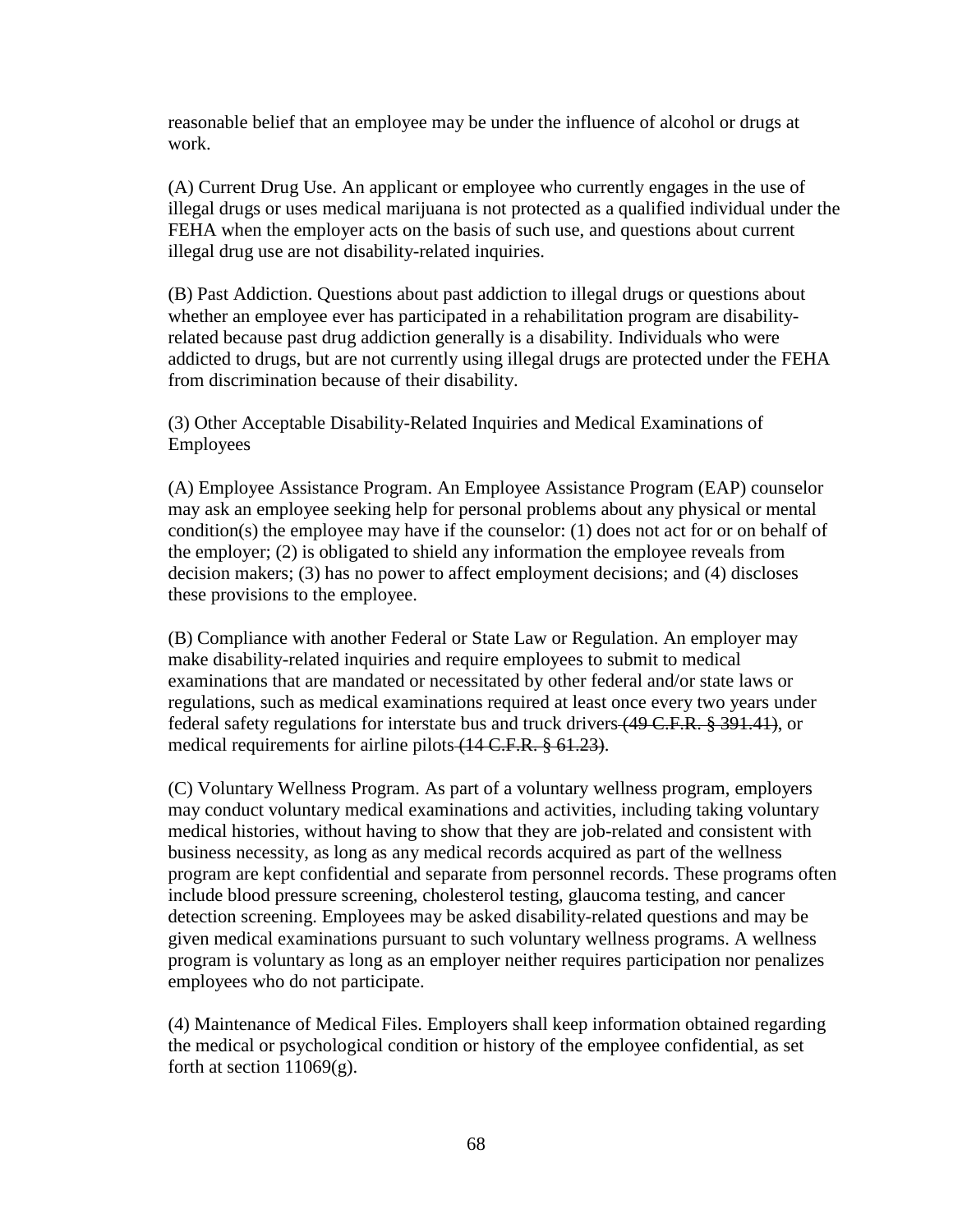Note: Authority cited: Section 12935(a), Government Code. Reference: Sections 12920, 12921, 12926, 12926.1 and 12940, Government Code.

## **Article 10. Age Discrimination**

# **§ 11075. Definitions.**

As used in this article the following definitions of terms apply, unless the context in which they are used indicates otherwise:

(a) "Age based stereotype" refers to generalized opinions about matters including the qualifications, job performance, health, work habits, and productivity of individuals over forty.

(b) "Basis of age" or "ground of age" refers to age over 40.

(c) "Collective Bargaining Agreement" refers to any collective bargaining agreement between an employer and a labor organization that is in writing.

(d) "Employer" refers to all employers, public and private, as defined in Government Code Section 12926.

(e) "Employment benefit" refers to employment benefit as defined in section  $11008(g)$ . It also includes a workplace free of harassment as defined in section 11019(b) of Subchapter 2.

(f) "Normal retirement date or NRD" refers to one of the following dates:

(1) for employees participating in a private employee pension plan regulated under the federal Employee Retirement Income Security Act of 1974, the NRD refers to the time a plan participant reaches normal retirement age under the plan or refers to the later of either the time a plan participant reaches 65 or the 10th anniversary of the time a plan participant commenced participation in the plan;

(2) for employees not described under (1) whose employers have a written retirement policy or whose employers are parties to a collective bargaining agreement that specifies retirement practices, the NRD refers to the normal retirement time or age specified in such a policy or agreement; or

(3) for employees not described under either (1) or (2) the NRD refers to the last calendar day of the month in which an employee reaches his or her 70th birthday.

(g) "Over 40" refers to the chronological age of an individual who has reached his or her 40th birthday.

(h) "Private employer" refers to all employers not defined in subsection (d) above.

(i) "Public employer" refers to public agencies as defined in Government Code Section 31204.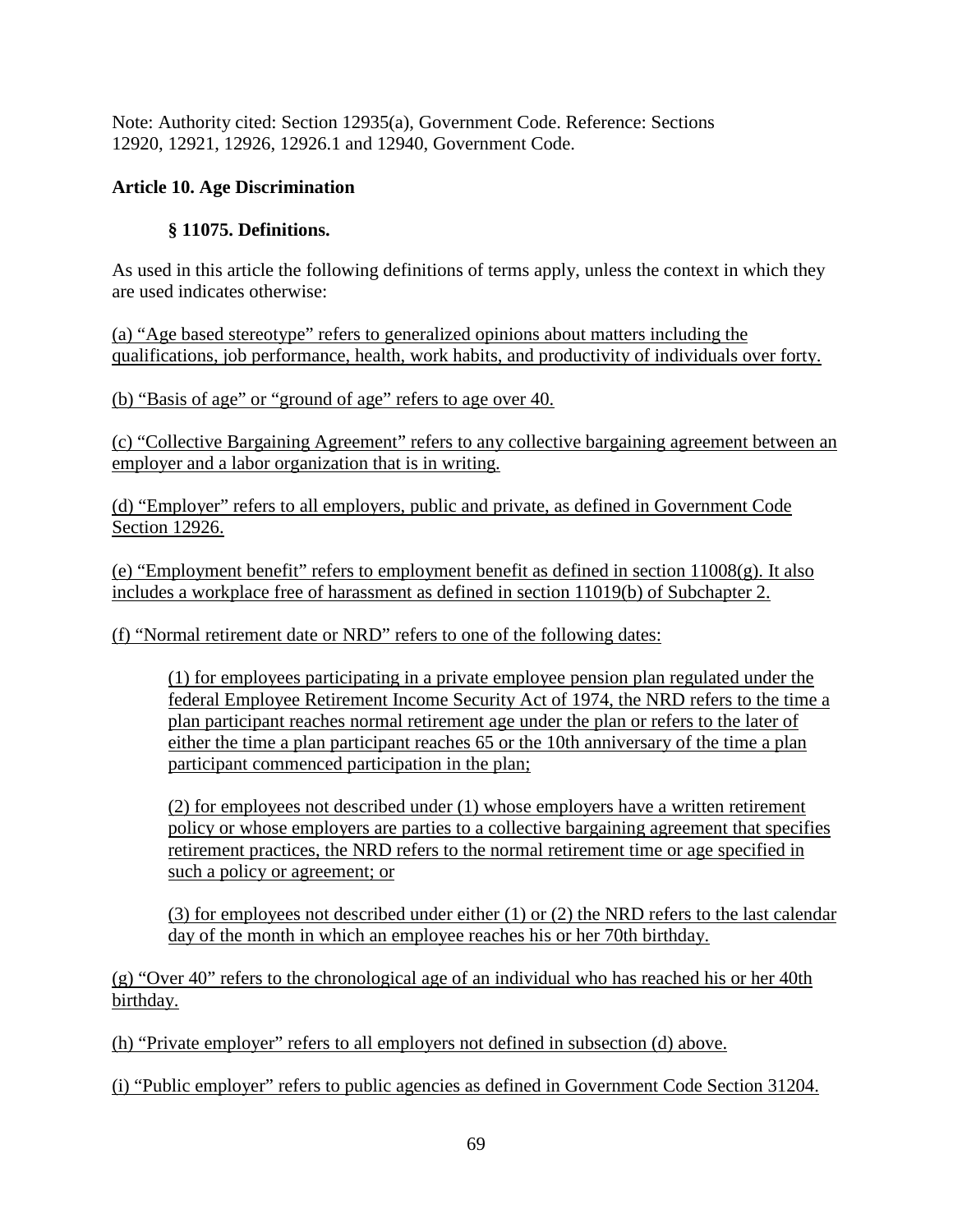(j) "Retirement or Pension Program" refers to any plan, program or policy of an employer that is in writing and has been communicated to eligible or affected employees, which is intended to provide an employee with income upon retirement (this may include pension plans, profitsharing plans, money-purchase plans, tax-sheltered annuities, employer sponsored Individual Retirement Accounts, employee stock ownership plans, matching thrift plans, or stock bonus plans or other forms of defined benefit or defined contribution plans).

(a) "Employer" refers to all employers, public and private, as defined in Government Code Section 12926.

(b) "Public employer" refers to public agencies as defined in Government Code Section 31204. (c) "Private employer" refers to all employers not defined in subsection (b) above.

(d) "Retirement or Pension Program" refers to any plan, program or policy of an employer that is in writing and has been communicated to eligible or affected employees, which is intended to provide an employee with income upon retirement (this may include pension plans, profitsharing plans, money-purchase plans, tax-sheltered annuities, employer sponsored Individual Retirement Accounts, employee stock ownership plans, matching thrift plans, or stock bonus plans or other forms of defined benefit or defined contribution plans).

(e) "Collective Bargaining Agreement" refers to any collective bargaining agreement between an employer and a labor organization that is in writing.

(f) "Normal retirement date or NRD" refers to one of the following dates:

(1) for employees participating in a private employee pension plan regulated under the federal Employee Retirement Income Security Act of 1974, the NRD refers to the time a plan participant reaches normal retirement age under the plan or refers to the later of either the time a plan participant reaches 65 or the 10th anniversary of the time a plan participant commenced participation in the plan;

(2) for employees not described under (1) whose employers have a written retirement policy or whose employers are parties to a collective bargaining agreement that specifies retirement practices, the NRD refers to the normal retirement time or age specified in such a policy or agreement; or

(3) for employees not described under either (1) or (2) the NRD refers to the last calendar day of the month in which an employee reaches his or her 70th birthday.

(g) (Reserved.)

(h) "Basis of age" or "ground of age" refers to age over 40.

(i) "Over 40" refers to the chronological age of an individual who has reached his or her 40th birthday.

(j) "Age based stereotype" refers to generalized opinions about matters including the qualifications, job performance, health, work habits, and productivity of individuals over forty. (k) "Employment benefit" refers to employment benefit as defined in section 11008(f). It also includes a workplace free of harassment as defined in section 11019(b) of Subchapter 2.

Note: Authority cited: Section 12935(a), Government Code. Reference: Sections 12926, 12940, 12941(a) and 12942, Government Code.

#### **Subchapter 5. Contractor Nondiscrimination and Compliance**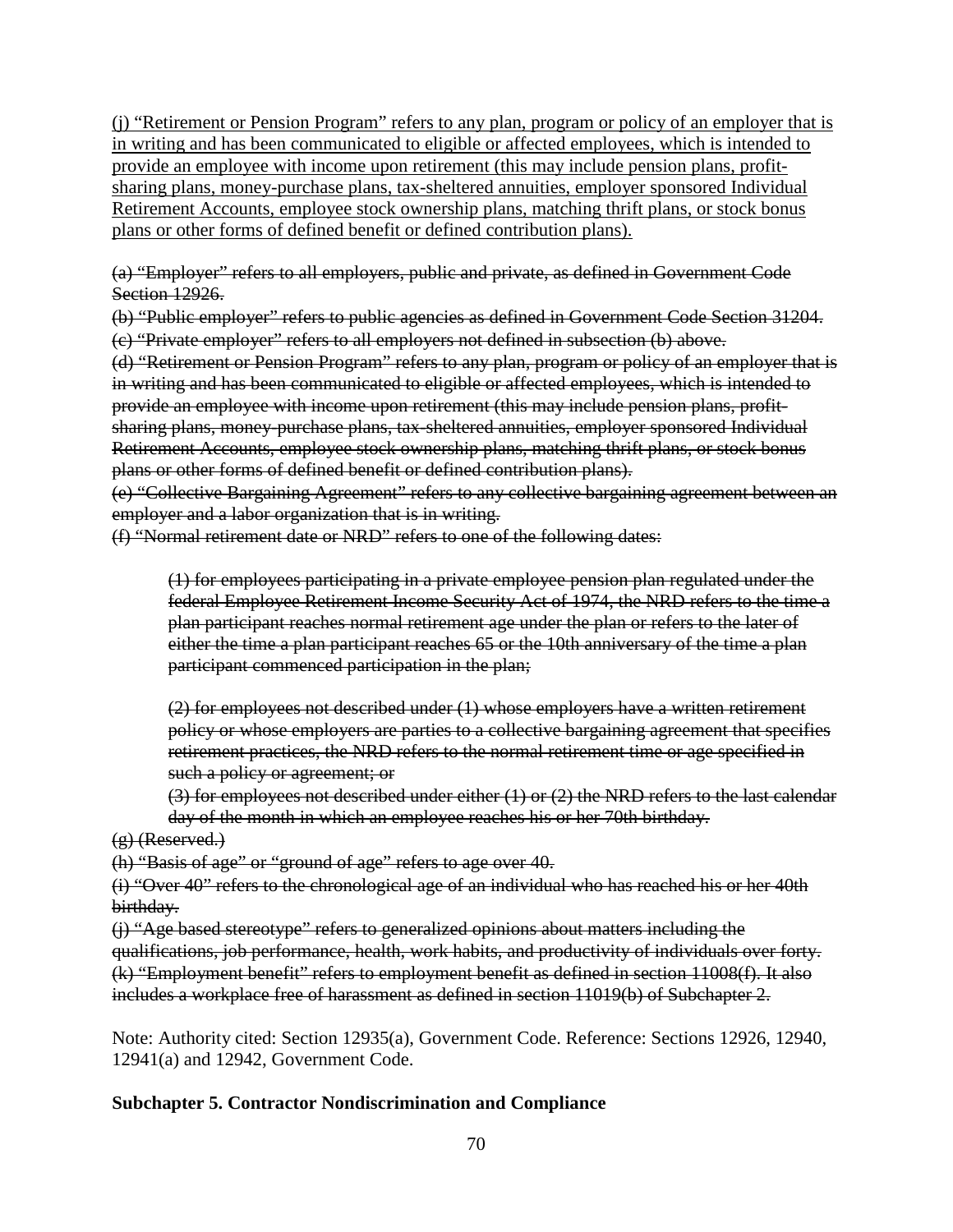### **Article 1. General Matters**

## **§ 11100. Definitions.**

The words defined in this section shall have the meanings set forth below whenever they appear in this subchapter, unless: (1) the context in which they are used clearly requires a different meaning; or (2) a different definition is prescribed for a particular article or provision.

The definitions set forth previously in this chapter in sections 11002, 11008, 11015, 11030, 11035(b), 11053, 11065, and 11075 are also applicable to this subchapter.

### (a) "Act" means the Fair Employment and Housing Act.

(ab) "Bid" means any proposal or other request by an employer to a contract awarding agency wherein the employer seeks to be awarded a state contract.

(bc) "Business" means any corporation, partnership, individual, sole proprietorship, joint stock company, joint venture, or any other legal entity.

(cd) "Construction" means the process of building, altering, repairing, improving, or demolishing any public structure or building, or other public improvements of any kind to any State of California real property. It does not include the routine operation, routine repair, or routine maintenance of existing structures, buildings, or real property.

(de) "Contract" or "state contract" means all types of agreements, regardless of what they may be called, for the purchase or disposal of supplies, services, or construction to which a contract awarding agency is a party. It includes awards and notices of award; contracts of a fixed-price, cost, cost-plus-a-fixed-fee, or incentive type; contracts providing for the issuance of job or task orders. It also includes supplemental agreements or contract modifications with respect to any of the foregoing.

(ef) "Contract awarding agency" or "awarding agency" means any department, agency, board, commission, division or other unit of the State of California, which is authorized to enter into state contracts.

(fg) "Contractor" means any person having a contract with a contract awarding agency or a subcontract for the performance of a contract with such an agency.

(gh) "Data" means recorded information, regardless of form or characteristic.

## (h) (Reserved)

(i) "Decertification" means the decision by the Office of Compliance Programs (OCP) that an employer's nondiscrimination program fails to comply with the requirements of the Fair Employment and Housing Act and/or its implementing regulations either because it is poorly designed or because it has not been properly implemented or because of the person's failure to cooperate with OCP it cannot be determined whether the nondiscrimination program meets the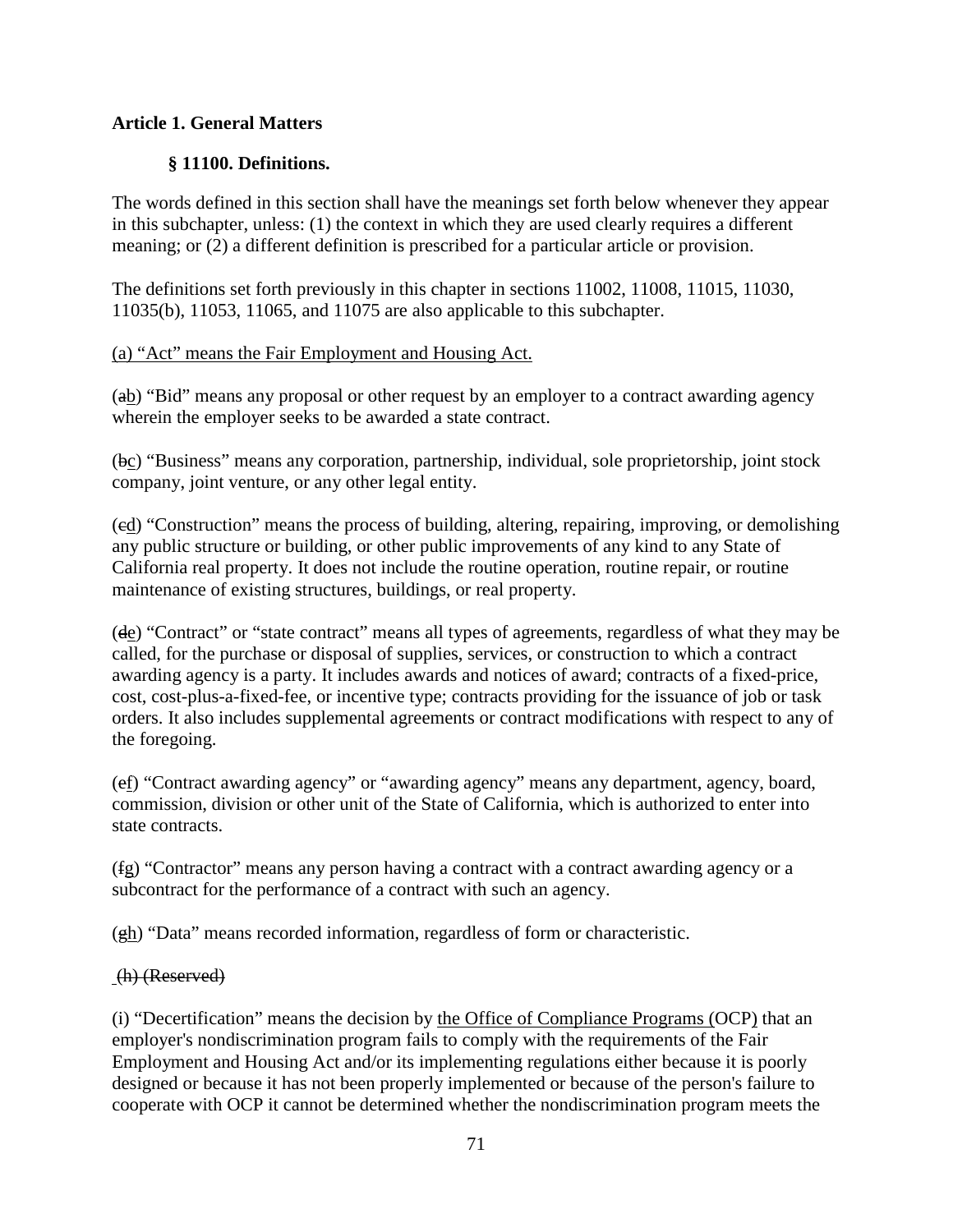requirements of this subchapter. Decertification of a program shall continue until OCP certifies that the contractor is in compliance with the requirements of this subchapter.

(j) "Decision" means the decision of the hearing officer regarding the allegations of a show cause notice issued pursuant to section  $11138-10255$  of this subchapter. A decision shall dismiss, modify, or sustain the allegations of the show cause notice; provide the factual basis for the decision; and include any sanctions to be recommended to the awarding agency together with a statement of the reasons in support thereof.

(k) "Employee" means an individual under the direction and control of a contractor under any appointment or contract of hire or apprenticeship, express or implied, oral or written.

#### (*l*) (Reserved)

(ml) "May" denotes the permissive.

(n) "Minority" refers to an individual who is ethnically or racially classifiable in one of four major groups: Black, Hispanic. Asian or Pacific Islander; or American Indian or Alaskan Native.

(1) "Black" includes persons having their primary origins in any of the black racial groups of Africa, but not of Hispanic origin;

(2) "Hispanic" includes persons of primary culture or origin in Mexico, Puerto Rico, Cuba, Central or South America, or other Spanish derived culture or origin regardless of race;

(3) "Asian/Pacific Islander" includes persons having primary origins in any of the original peoples of the Far East, Southeast Asia, the Indian Subcontinent, or the Pacific Islands. This area includes, for example, China, Japan, Korea, the Philippine Islands, and Samoa; and

(4) "American Indian/Alaskan Native" includes persons having primary origins in any of the original peoples of North America, and who maintain culture identification through tribal affiliation or community recognition.

(o m) "Nondiscrimination clause" means the clause to be included in each state contract or subcontract pursuant to these regulations.

 $(p-n)$  "Person" means any business, individual, union, committee, club, or other organization or group of individuals.

 $(q<sub>0</sub>)$  "Prime contractor" means any individual or organization who directly contracts with the State of California.

 $(F<sub>p</sub>)$  "Service" and "supply contract" includes any contract except a construction contract.

 $(s-q)$  "Services" means the furnishing of labor, time, or effort by a contractor, not involving the delivery of a specific end product other than reports that are merely incidental to the required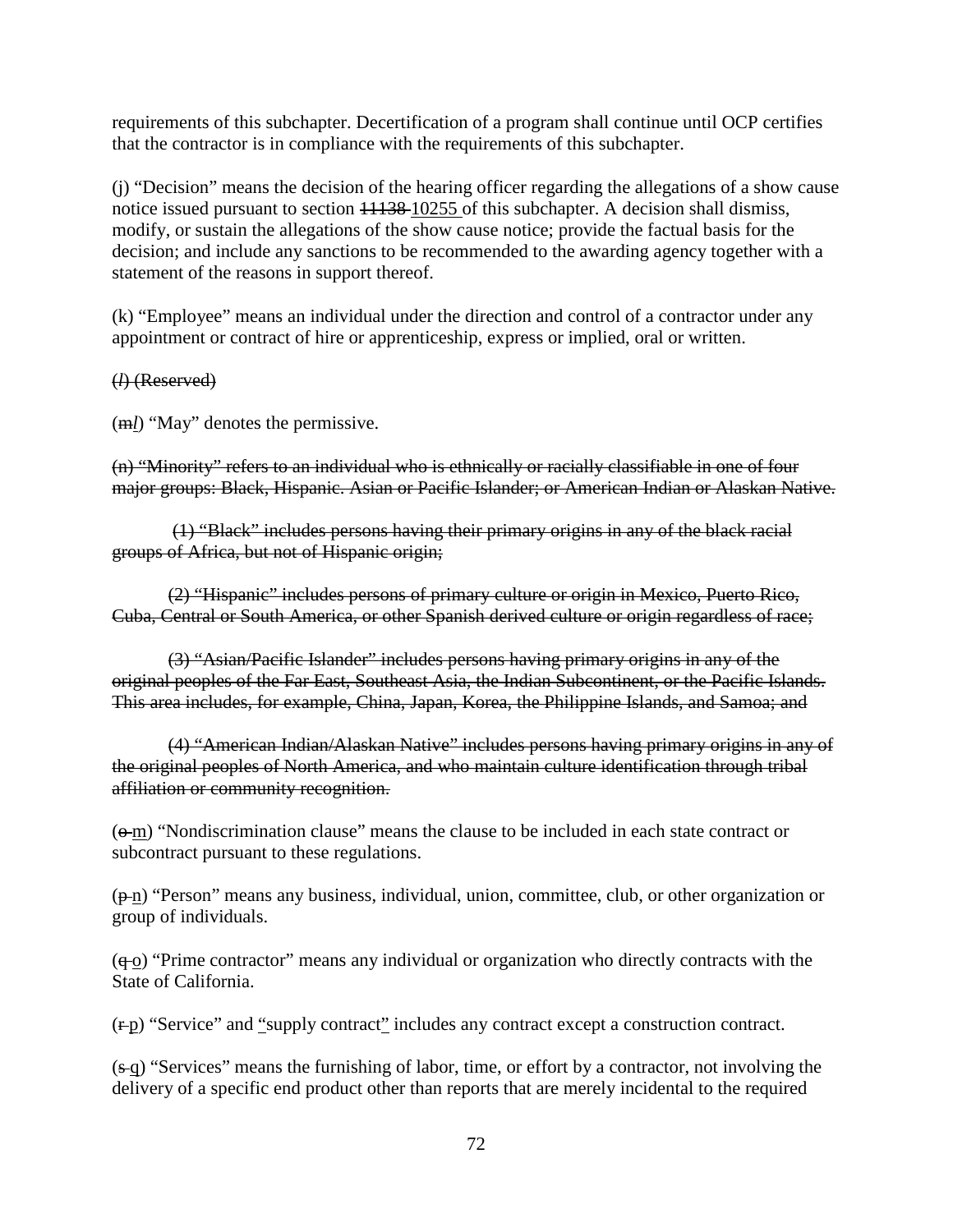performance. This term shall not include collective bargaining agreements or arrangements between parties constituting that of employer and employee.

 $(\pm r)$  "Shall" denotes the imperative.

 $(u-s)$  "Subcontract" means any agreement or arrangement executed by a contractor with a third party in which the latter agrees to provide all or a specified part of the supplies, services or construction required in the original state contract. This does not include arrangements between parties constituting that of employer and employee.

 $(v-t)$  "Subcontractor" means any individual or organization holding a subcontract for the performance of all or any part of a state contract.

Note: Authority cited: Sections 12935(a) and 12990(d), Government Code. Reference: Section 12990, Government Code.

# **§ 11101. Nondiscrimination Agreement.**

State contracts exempt from the requirements of section 11105 shall include, as an express or implied term, the term set out in either section 11105 clause (a) or clause (b). Breach of this term of contract may constitute a material breach of the contract and may result in the imposition of sanctions by the awarding agency and/or may result in decertification from future opportunities to contract with the state.

Note: Authority cited: Sections 12935(a) and 12990(d), Government Code. Reference: Section 12990, Government Code.

## **§ 11103. Nondiscrimination Program.**

(a) Definition and Purpose. A nondiscrimination program (hereinafter referred to as "the program") is a set of specific and result-oriented procedures to which a contractor or subcontractor commits itself for the purpose of insuring equal employment opportunity for all employees or applicants for employment. It may include an affirmative action component, which establishes goals and timetables to remedy any underutilization of minorities and/or women that is identified. The Pprogram shall contain the following elements:

(1) Development or reaffirmation of the contractor's equal employment opportunity policy in all personnel actions.

(2) Formal internal and external dissemination of the contractor's policy.

(3) Establishment of responsibilities for implementation of the contractor's program.

(4) Annual identification of any existing policies or practices that have resulted in disproportionately inhibiting the employment, promotion or retention of any group those protected by the Act.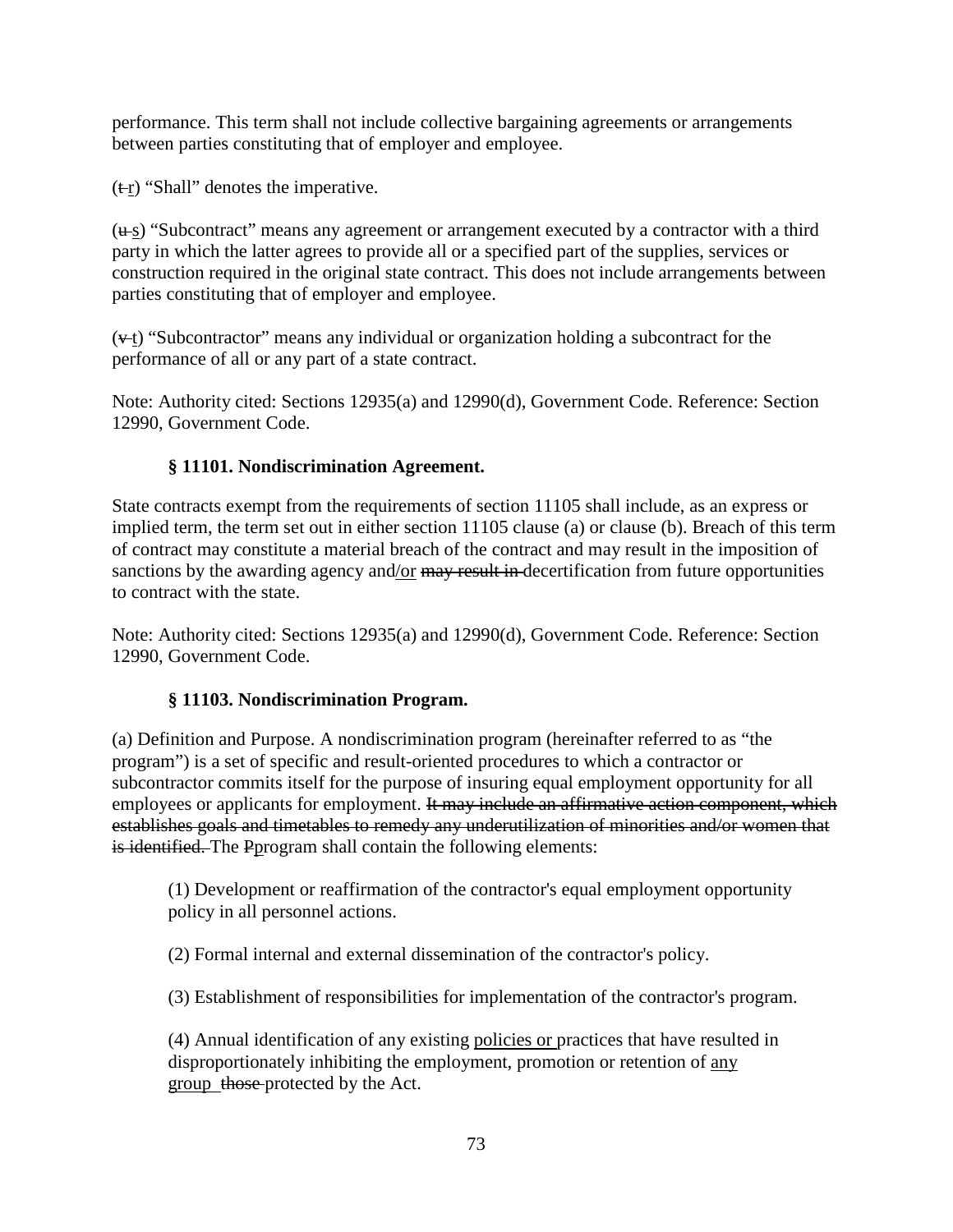(A) Analysis of Employment Selection Procedures. The program shall include an identification and analysis of contractor promotional and entry-level selection procedures and shall identify any such policies or procedures that have resulted in practices disproportionately inhibiting the employment, promotion or retention of minorities or womenany group or groups protected by the Act. The retention of such practices so identified can only be justified according to the principles of business necessity upon a demonstration that no reasonable alternatives to such practices exist. The prospective contractor shall eliminate any practices that cannot be so justified.

(B) Workforce Analysis. The Pprogram will contain a workforce analysis, which shall consist of a listing of each job title that appears in applicable collective bargaining agreements of payroll records ranked from the lowest paid to the highest paid within each department or other similar organizational unit, including departmental or unit supervisory personnel. For each job title, the total number of incumbents, and the total number of male and female incumbents, and the total number of male and female incumbents in each of the following groups must be given: Blacks, Hispanics, Asian/Pacific Islanders, and American Indian/Native Alaskans broken down by race and/or national origin. The wage rate or salary range for each job title must be given. All job titles, including all managerial job titles, must be listed. If there are separate work units or lines of progression within a department, a separate list must be provided for each such work unit, or line, including unit supervisors. For lines of progression there must be indicated the order of jobs in the line through which an employee could move to the top of the line. Where there are no formal progression lines or usual promotional sequences, job titles should be listed by department, job families, or disciplines, in order of wage rates or salary ranges.

(C) Utilization Analysis. Employers with 250 or more employees must perform a utilization analysis, which shall consist of an analysis of the major job groups at the facility in order to determine whether women and minorities members of any group protected by the Act are being underutilized when compared to their availability. A job group for this purpose shall consist of one or more jobs that have similar content, wage rates, and opportunities. Underutilization is defined as having a statistically significant lower utilization of minorities or women any group protected by the Act in a particular job group than their availability. Availability is defined as the availability in the labor force. The labor force for this purpose may vary depending upon the type of job in question, and the contractor's past practice, and could encompass the contractor's existing employees, and, for example, the area immediately surrounding the facility where the vacancy exists for low-skill jobs or it could encompass the entire nation for highly-skilled managerial positions. The employer shall conduct a separate utilization analysis for each minority group and women each protected group.

(5) Development and execution of action oriented programs policies and procedures designed to correct problems and attain equal employment opportunities for all applicants and employees.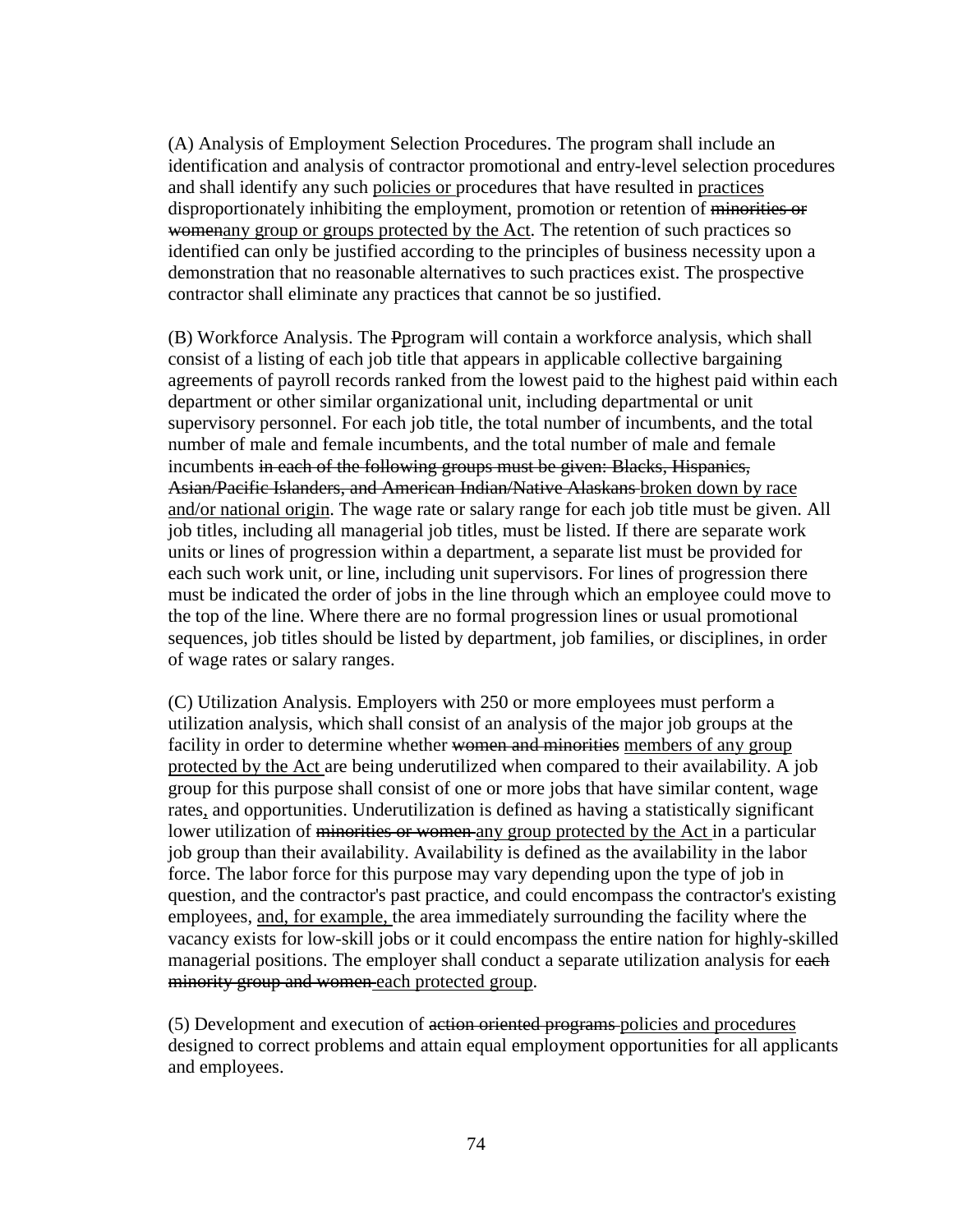(6) Design and implementation of internal audit and reporting systems to measure the effectiveness of the total program.

(b) Employers who have identified a practice or practices that have an adverse impact on one or more groups protected by the Act, and that may unlawfully discriminate against members of such groups, may wish to include an affirmative action component in their nondiscrimination programs to minimize liability for discrimination, and correct past injustices; such affirmative action may be required of employers who are found to have discriminated in violation of the Act. Such a voluntary affirmative action component might contain, but need not be limited to, the following:

(1) Active support of local and national community action programs and community service programs designed to improve the employment opportunities of minorities and women;

(2) Providing training opportunities to minorities and women within the employer's organization that will qualify them for promotion when openings become available;

(3) Encouraging qualified women and minorities within the employer's organization to seek and accept transfers and promotions that increase their future opportunities;

(4) Actively recruit qualified minorities and women, even those not currently seeking such employment;

(5) Establishing and/or supporting training programs for entry level positions; and

(6) Establishing goals and objectives by organizational units and job groups, including timetables for completion. Establishment and implementation of a nondiscrimination program that contains an effective affirmative action component will create a rebuttable presumption that a contractor is in compliance with the requirements of Government Code section 12990 and its implementing regulations.

(cb) An employer with multiple facilities may establish a single nondiscrimination program for its organization, but must perform separate analyses pursuant to subsections (a)(4)(A), and (B), and (C) above for each establishment.

Note: Authority cited: Sections 12935(a) and 12990(d), Government Code. Reference: Section 12990, Government Code. Section 31, article 1, California Constitution.

#### **§ 11104. Prima Facie Compliance.**

Compliance with a nondiscrimination or affirmative action program subject to review and approval by a federal compliance agency shall constitute prima facie evidence that a contractor has complied with the requirements of sections 11102 and 11103, unless the federal agency has found that the program is not in compliance with federal law, in which case compliance with a current federal commitment letter or conciliation agreement shall constitute prima facie evidence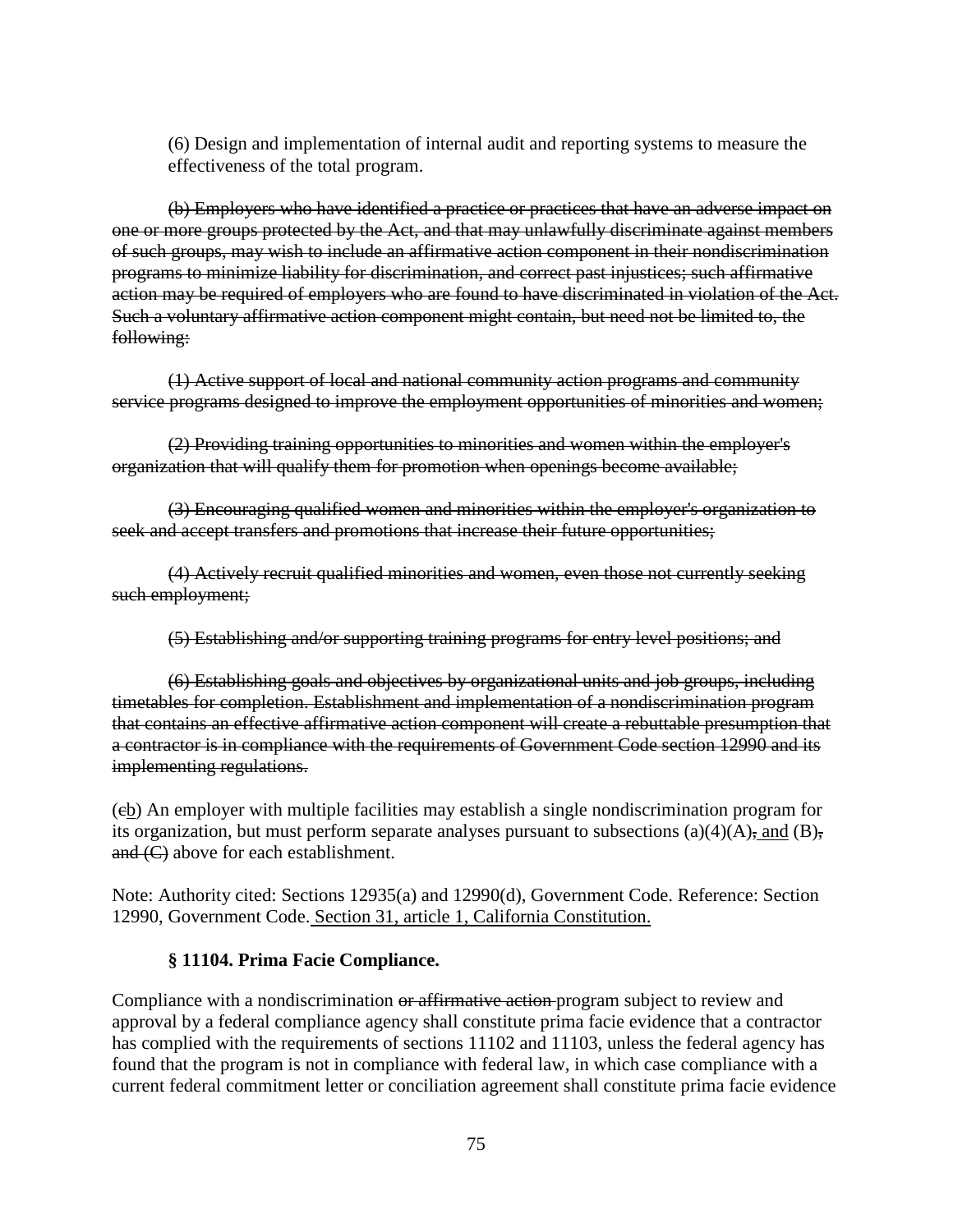that a contractor has complied with the requirements of sections 11102 and 11103. Such prima facie evidence can be rebutted by a preponderance of the evidence to the contrary.

Note: Authority cited: Sections 12935(a) and 12990(d), Government Code. Reference: Section 12990, Government Code.

#### **§ 11105. Nondiscrimination Clause.**

Each state contract and subcontract shall contain a nondiscrimination clause unless specifically exempted pursuant to section 11111. The governmental body awarding the contract may use either clause (a) or clause (b) below. Clause (a) will satisfy the requirements of section 12990 of the Government Code only; clause (b) contains language that will satisfy the requirements of both the Fair Employment and Housing Act and Article 9.5, Chapter 1, Part 1, Division 3, Title 2 of the Government Code (adopted pursuant to Government Code sections 11135-11139.5). Standardized state form OCP-1, containing clause (a), and OCP-2, containing clause (b), will be available through the OCP. These forms may be incorporated into a contract by reference and will fulfill the requirement of this section. The contracting parties may, in lieu of incorporating form OCP-1 or OCP-2, include the required clause in the written contract directly.

#### Clause (a)

1. During the performance of this contract, contractor and its subcontractors shall not unlawfully discriminate against any employee or applicant for employment because of race, religion, color, national origin, ancestry, physical handicap, medical condition, marital status, age (over 40) or sex race, religious creed, color, national origin, ancestry, physical disability, mental disability, medical condition, genetic information, marital status, sex, gender, gender identity, gender expression, age, sexual orientation, or military and veteran status. Contractors and subcontractors shall insure that the evaluation and treatment of their employees and applicants for employment are free of such discrimination. Contractors and subcontractors shall comply with the provisions of the Fair Employment and Housing Act (Gov. Code, § 12900 et seq.) and the applicable regulations promulgated thereunder (Cal. Code Regs., tit. 2, § 11000 et seq.). The applicable regulations of the Fair Employment and Housing Council implementing Government Code section 12990, set forth in Subchapter 5 of Division 4.1 of Title 2 of the California Code of Regulations are incorporated into this contract by reference and made a part hereof as if set forth in full. Contractor and its subcontractors shall give written notice of their obligations under this clause to labor organizations with which they have a collective bargaining or other agreement.

2. This Contractor shall include the nondiscrimination and compliance provisions of this clause in all subcontracts to perform work under the contract.

#### Clause (b)

1. During the performance of this contract, the recipient, contractor, and its subcontractors shall not deny the contract's benefits to any person on the basis of religion, color, ethnic group identification, sex, age, physical or mental disability race, religious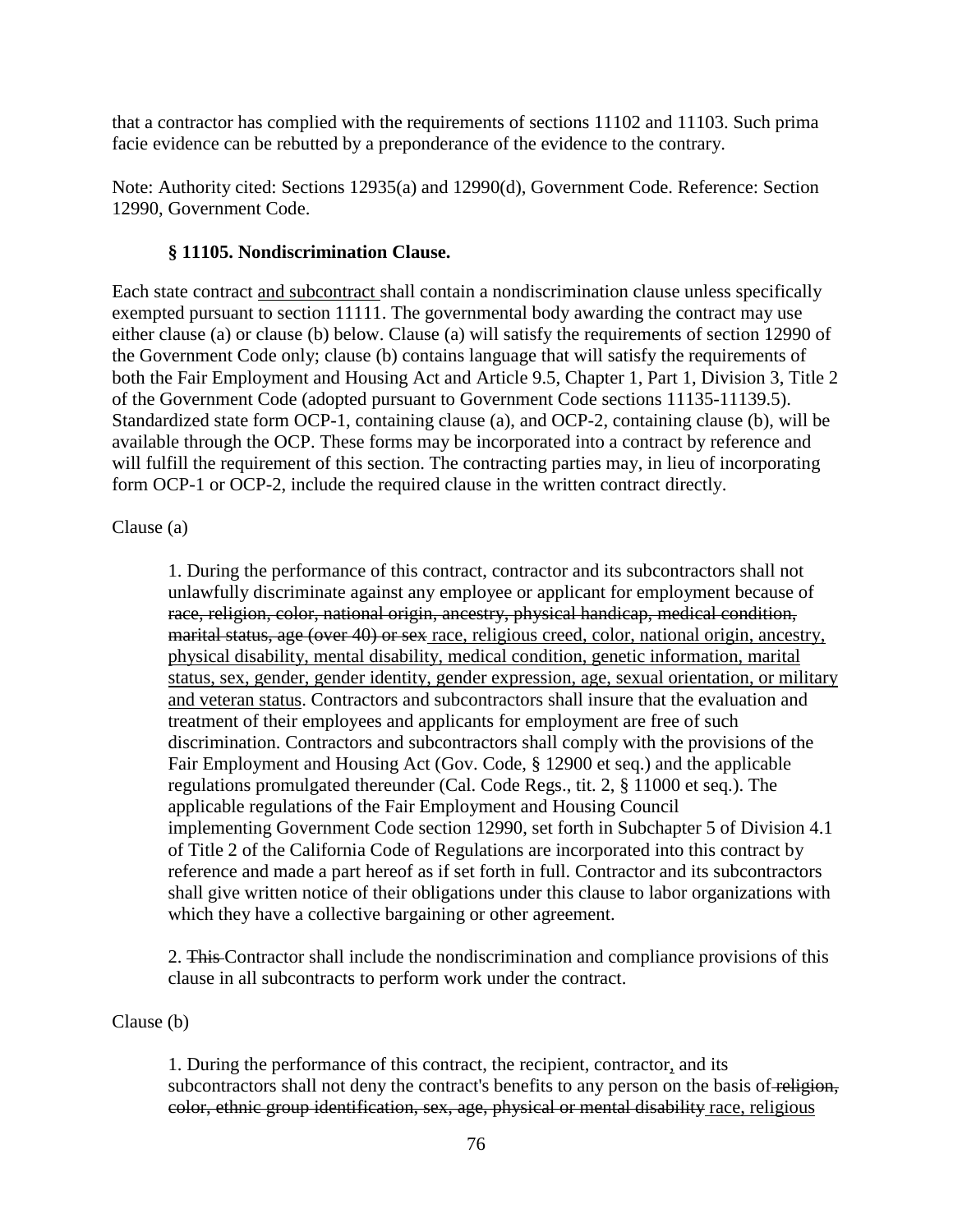creed, color, national origin, ancestry, physical disability, mental disability, medical condition, genetic information, marital status, sex, gender, gender identity, gender expression, age, sexual orientation, or military and veteran status, nor shall they discriminate unlawfully against any employee or applicant for employment because of race, religion, color, national origin, ancestry, physical handicap, mental disability, medical condition, marital status, age (over 40) or sex race, religious creed, color, national origin, ancestry, physical disability, mental disability, medical condition, genetic information, marital status, sex, gender, gender identity, gender expression, age, sexual orientation, or military and veteran status. Contractor shall insure that the evaluation and treatment of employees and applicants for employment are free of such discrimination.

2. Contractor shall comply with the provisions of the Fair Employment and Housing Act (Gov. Code, § 12900 et seq.), the regulations promulgated thereunder (Cal. Code Regs., tit. 2, § 11000 et seq.), the provisions of Article 9.5, Chapter 1, Part 1, Division 3, Title 2 of the Government Code (Gov. Code, §§ 11135-11139.5), and the regulations or standards adopted by the awarding state agency to implement such article.

3. Contractor or recipient shall permit access by representatives of the Department of Fair Employment and Housing and the awarding state agency upon reasonable notice at any time during the normal business hours, but in no case less than 24 hours' notice, to such of its books, records, accounts, and all other sources of information and its facilities as said Department or Agency shall require to ascertain compliance with this clause.

4. Recipient, contractor and its subcontractors shall give written notice of their obligations under this clause to labor organizations with which they have a collective bargaining or other agreement.

5. The contractor shall include the nondiscrimination and compliance provisions of this clause in all subcontracts to perform work under the contract.

Note: Authority cited: Sections 12935(a) and 12990(d), Government Code. Reference: Section 12990, Government Code.

### **§ 11111. Exemptions.**

(a) Licensed rehabilitation workshops that are contractors of state contracting agencies are exempted from the requirements of this subchapter.

(b) Contracts of less than \$5,000 are automatically exempt from the requirements of section 11105; contractors holding only such contracts are automatically exempt from the requirements of section 11102, but are subject to section 11101.

(c) A contractor with fewer than 50 employees in its entire workforce may receive an automatic exemption from the Program requirements of section 11103, subdivisions (a)(4)(B)-(C) pertaining to workforce and utilization analyses by filing a current California Employer Information Report (CEIR) annually with OCP. The OCP may remove any exemption granted under this subsection, in connection with any detailed review or any investigation instituted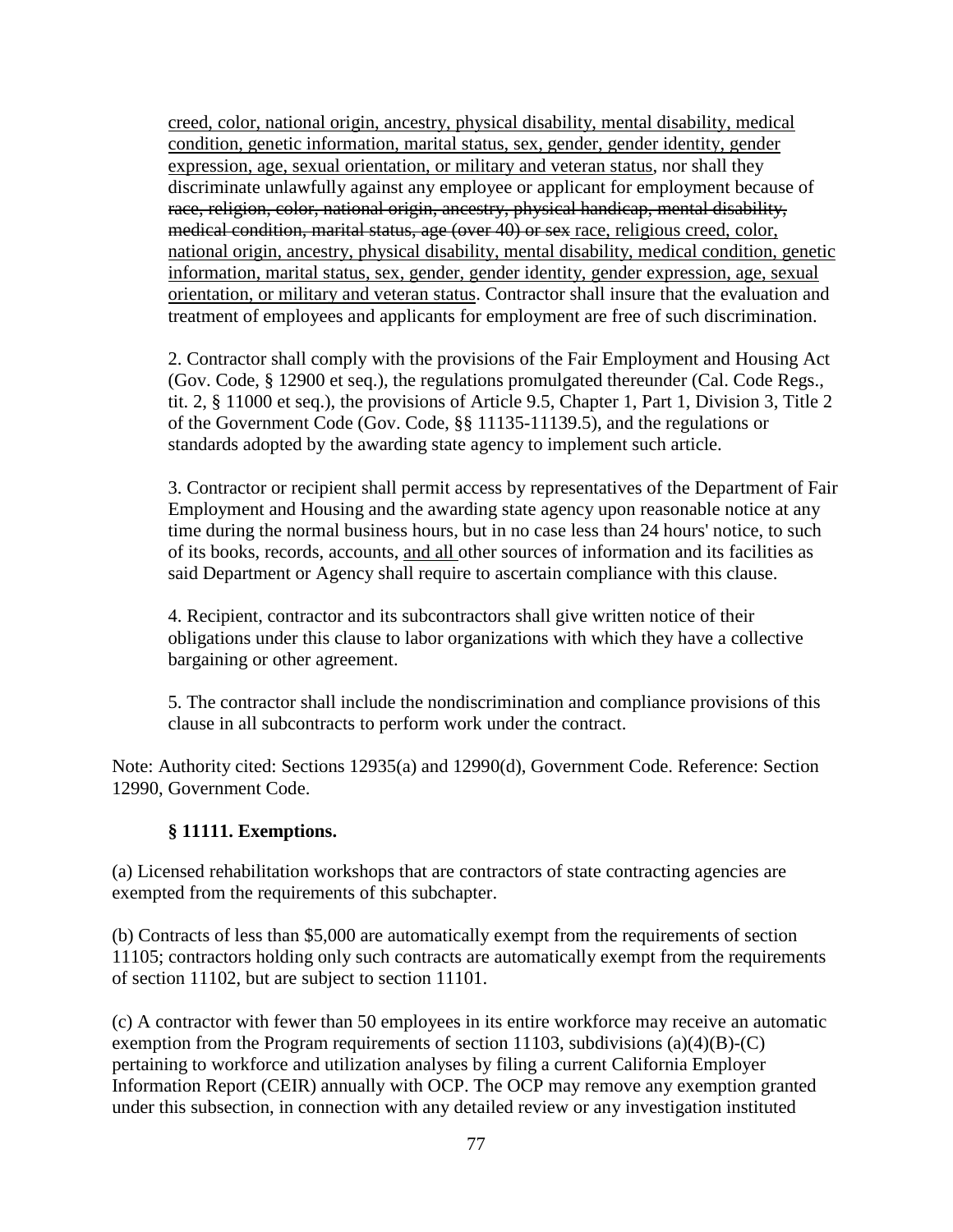pursuant to section 11134 or 11135, or whenever the contractor is found to be in substantial noncompliance with the requirements of this subchapter.

(d) Contracts and subcontracts awarded pursuant to a declaration of public emergency, a declaration or determination of emergency pursuant to Government Code section 14809 or Government Code section 14272, (a), (b), or (c), or a declared threat to the health, welfare or safety of the public are fully exempted from the requirements of section 11105, and contractors holding only such contracts are exempted from the requirements of section 11102, but remain subject to section 11101.

(e) A construction contractor with fewer than 50 permanent employees may obtain an exemption from the requirements of section 11103, subdivision (a)(4)(B)-(C) pertaining to workforce and utilization analyses by filing a CEIR annually with OCP. The OCP may remove any exemption granted under this subsection, in connection with any detailed review or any investigation instituted pursuant to section 11134 or 11135, or whenever the contractor is found to be in substantial noncompliance with the requirements of this subchapter.

(f) Exemptions of subsections (a) and (d) of this section shall be granted only upon application to the state contract awarding agency prior to the date the contract is awarded. The contract awarding agency shall, prior to the grant of any exemption under this section, require proof of satisfaction of the exemption conditions of this section. The OCP may issue opinion letters and guidelines from time to time to assist contact awarding agencies in making determinations under this section.

(g) Nothing in this section prohibits hiring or employment practices, which must be enforced in order to maintain or establish eligibility for federal programs, where ineligibility would result in a loss of federal funds to the state.

Note: Authority cited: Sections 12935(a) and 12990(d) Government Code. Reference: Section 12990, Government Code. Section 31, article 1, California Constitution.

## **§ 11113. Recruitment.**

Nothing in this article shall serve to deter good faith outreach efforts that are neutral and do not favor, discriminate against, or disparately impact any group protected by the Act on the basis of an improper classification.

In the event that any labor organization from which employees are normally recruited and/or with which the contractor has a collective bargaining agreement is unable or unwilling to refer minorities or women, the contractor or subcontractor shall take the following steps and, for a period of two years, keep a record thereof:

(a) Notify the California Employment Development Department and at least two minority or female referral organizations of the personnel needs and request appropriate referrals, and. (b) Notify any minority or female persons who have personally listed themselves with the contractor or subcontractor as seeking employment of any existing vacancies for which they may qualify;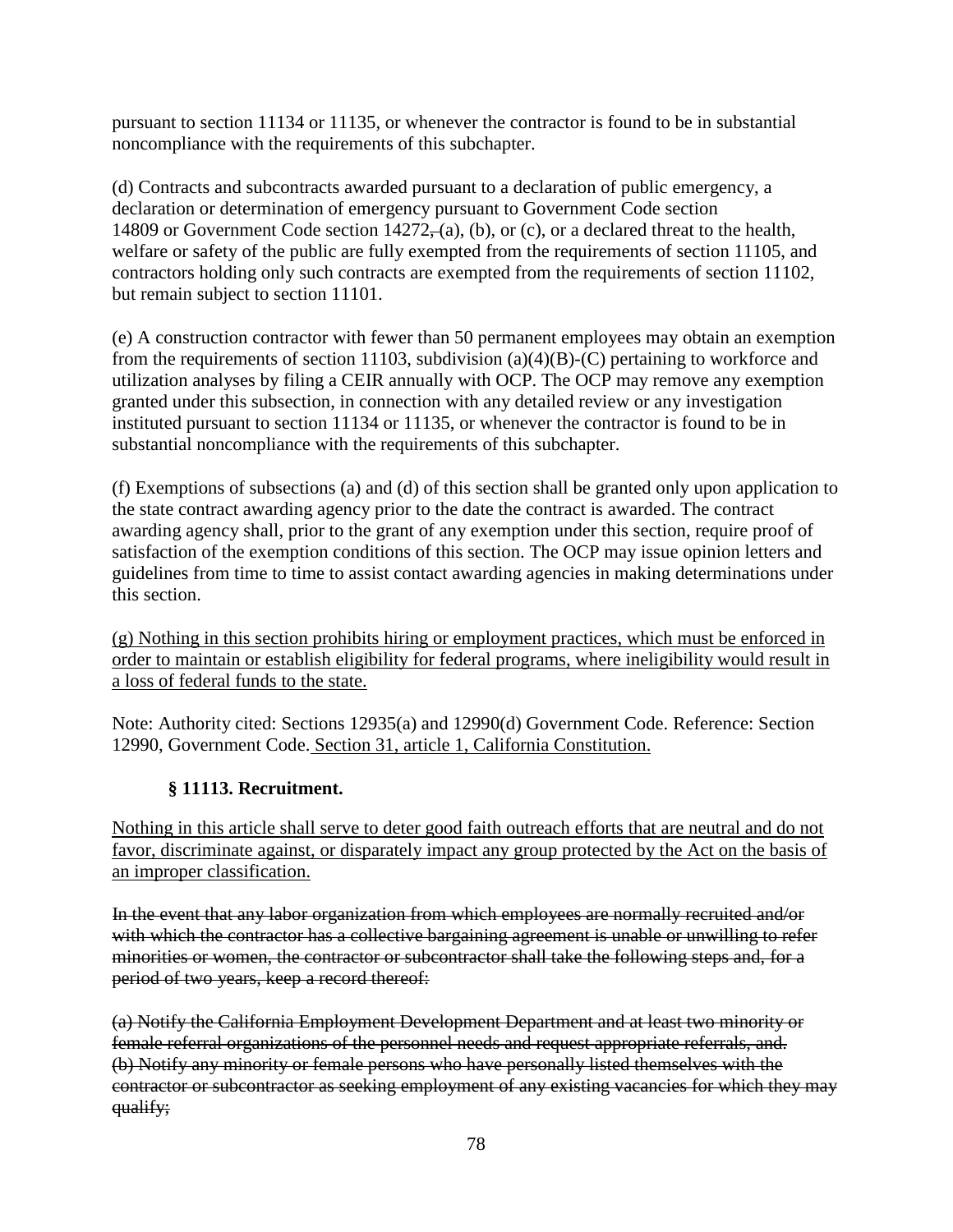(c) Notify minority, women's and community organizations that employment opportunities are available.

(d) Immediately notify OCP of the existence of the historical and present relationship between the contractor and labor organizations and detail the efforts of the contractor to secure adequate referrals through the labor organizations.

Neither the provisions of any collective bargaining agreement, nor the failure by a union with which the contractor has a collective bargaining agreement, to refer either minorities or women shall excuse the contractor's obligations under Government Code, section 12990, or the regulations in this subchapter.

Note: Authority cited: Sections 12935(a) and 12990(d), Government Code. Reference: Section 12990, Government Code.

## **§ 11114. Notice of Contract.**

Contract awarding agencies shall give written notice to the Administrator within 10 working days of an award of any and all contracts over \$5,000. The notice shall include the name, address, and telephone number of the contractor; federal employer identification number; state contract identification number; date of contract award; contract amount; project location; name of contractor's agent who signed the contract; name of contract awarding agency and contract awarding officer; and brief description of the purpose or subject of the contract.

Note: Authority cited: Sections 12935(a) and 12990(d) Government Code. Reference: Section 12990, Government Code.

### **Article 2. Regulations Applicable to Construction Contracts**

## **§ 11121. Transfers Prohibited.**

It is a violation of the contract, of Government Code section 12990 and the regulations in Subchapter 5 of Chapter 5 of Division 4.1 of Title 2 of the California Code of Regulations to transfer women and minority employees or trainees who are members of any group protected by the Act from contractor to contractor or from project to project for the sole purpose of meeting the contractor's nondiscrimination obligations.

Note: Authority cited: Sections 12935(a) and 12990(d) Government Code. Reference: Section 12990, Government Code.

## **§ 11122. Standard California Nondiscrimination Construction Contract Specifications. (Gov. Code, Section 12990.)**

In addition to the nondiscrimination clause set forth in section 11105, all non-exempt state construction contracts and subcontracts of \$5,000 or more shall include the specifications set forth in this section.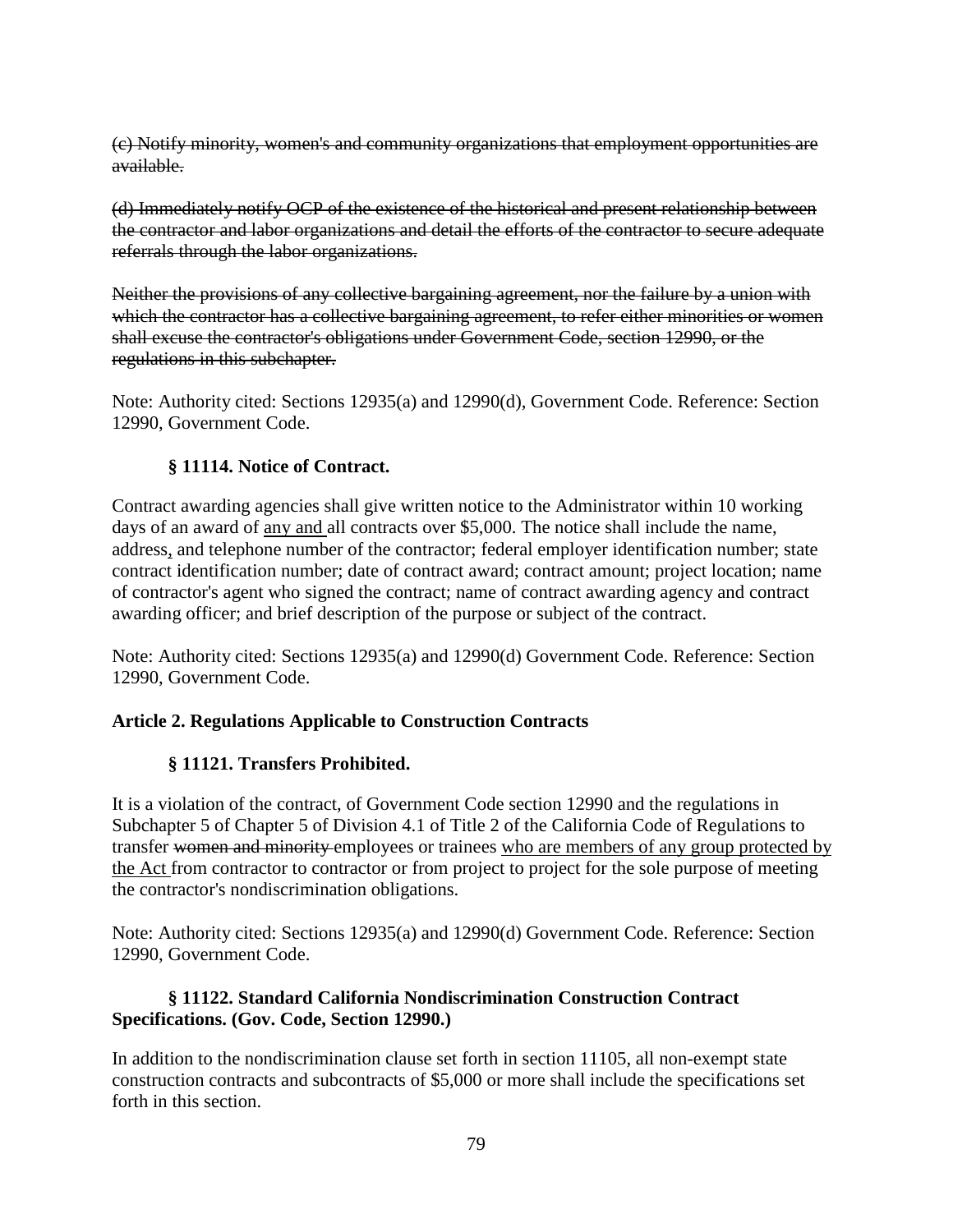#### STANDARD CALIFORNIA NONDISCRIMINATION CONSTRUCTION CONTRACT SPECIFICATIONS (GOV. CODE SECTION 12990)

These specifications are applicable to all state contractors and subcontractors having a construction contract or subcontract of \$5,000 or more.

1. As used in the specifications:

#### a. "Act" means the Fair Employment and Housing Act.

ab. "Administrator" means Administrator, Office of Compliance Programs, California Department of Fair Employment and Housing, or any person to whom the Administrator delegates authority;

b. "Minority" includes:

(i) Black (all persons having primary origins in any of the black racial groups of Africa, but not of Hispanic origin);

(ii) Hispanic (all persons of primary culture or origin in Mexico, Puerto Rico, Cuba, Central or South America or other Spanish derived culture or origin regardless of race);

(iii) Asian/Pacific Islander (all persons having primary origins in any of the original peoples of the Far East, Southeast Asia, the Indian Subcontinent or the Pacific Islands); and

(iv) American Indian/Alaskan Native (all persons having primary origins in any of the original peoples of North America and who maintain culture identification through tribal affiliation or community recognition).

2. Whenever the contractor or any subcontractor subcontracts a portion of the work, it shall physically include in each subcontract of \$5,000 or more the nondiscrimination clause in this contract directly or through incorporation by reference. Any subcontract for work involving a construction trade shall also include the Standard California Construction Contract Specifications, either directly or through incorporation by reference.

3. The contractor shall implement the specific nondiscrimination standards provided in paragraphs 6(a) through (e) of these specifications.

4. Neither the provisions of any collective bargaining agreement, nor the failure by a union with whom the contractor has a collective bargaining agreement, to refer either minorities or women members of any group protected by the Act shall excuse the contractor's obligations under these specifications, Government Code section 12990, or the regulations promulgated pursuant thereto.

5. In order for the nonworking training hours of apprentices and trainees to be counted, such apprentices and trainees must be employed by the contractor during the training period, and the contractor must have made a commitment to employ the apprentices and trainees at the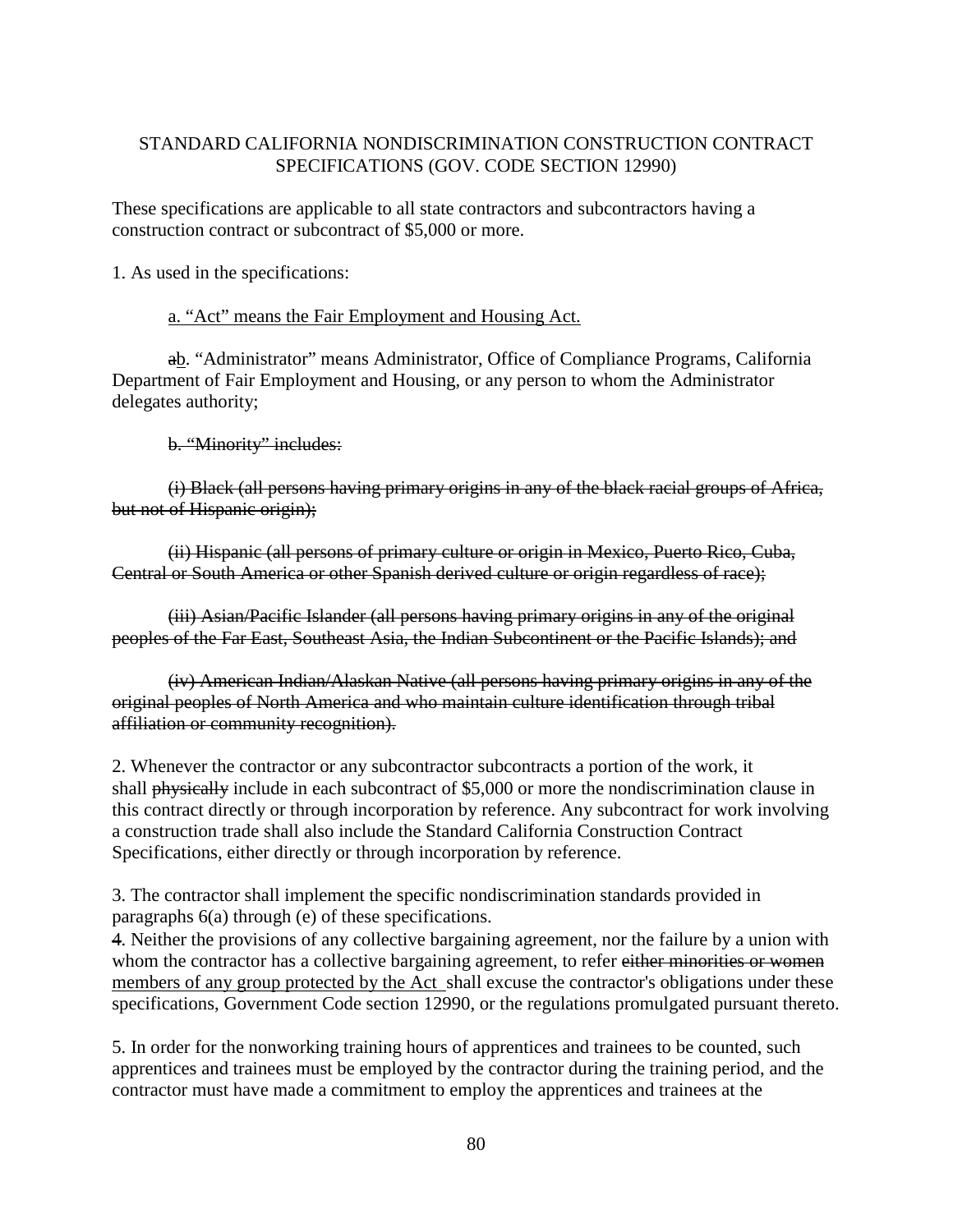completion of their training, subject to the availability of employment opportunities. Trainees must be trained pursuant to training programs approved by the U.S. Department of Labor or the California Department of Industrial Relations.

6. The contractor shall take specific actions to implement its nondiscrimination program. The evaluation of the contractor's compliance with these specifications shall be based upon its effort to achieve maximum results from its actions. The contractor must be able to demonstrate fully its efforts under steps a. through e. below:

a. Ensure and maintain a working environment free of harassment, intimidation, and coercion at all sites, and at all facilities at which the contractor's employees are assigned to work. The contractor, where possible, will assign two or more women to each construction project. The contractor shall specifically ensure that all foremen, superintendents, and other on-site supervisory personnel are aware of and carry out the contractor's obligations to maintain such a working environment, with specific attention to minority or female individuals working at such sites or in such facilities.

b. Provide written notification within seven days to the director of the DFEH when the referral process of the union or unions with which the contractor has a collective bargaining agreement has not referred to the contractor a minority person or woman sent by the contractor, or when the contractor has other information that the union referral process has impeded the contractor's efforts to meet its obligations.

c. Disseminate the contractor's equal employment opportunity policy by providing notice of the policy to unions and training, recruitment, and outreach programs and requesting their cooperation in assisting the contractor to meet its obligations; and by posting the company policy on bulletin boards accessible to all employees at each location where construction work is performed.

d. Ensure all personnel making management and employment decisions regarding hiring, assignment, layoff, termination, conditions of work, training, rates of pay or other employment decisions, including all supervisory personnel, superintendents, general foremen, on-site foremen, etc., are aware of the contractor's equal employment opportunity policy and obligations, and discharge their responsibilities accordingly.

e. Ensure that seniority practices, job classifications, work assignments, and other personnel practices, do not have a discriminatory effect by continually monitoring all personnel and employment related activities to ensure that the equal employment opportunity policy and the contractor's obligations under these specifications are being carried out.

7. Contractors are encouraged to participate in voluntary associations that assist in fulfilling their equal employment opportunity obligations. The efforts of a contractor association, joint contractor-union, contractor-community, or other similar group of which the contractor is a member and participant, may be asserted as fulfilling any one or more of its obligations under these specifications provided that the contractor actively participates in the group, makes every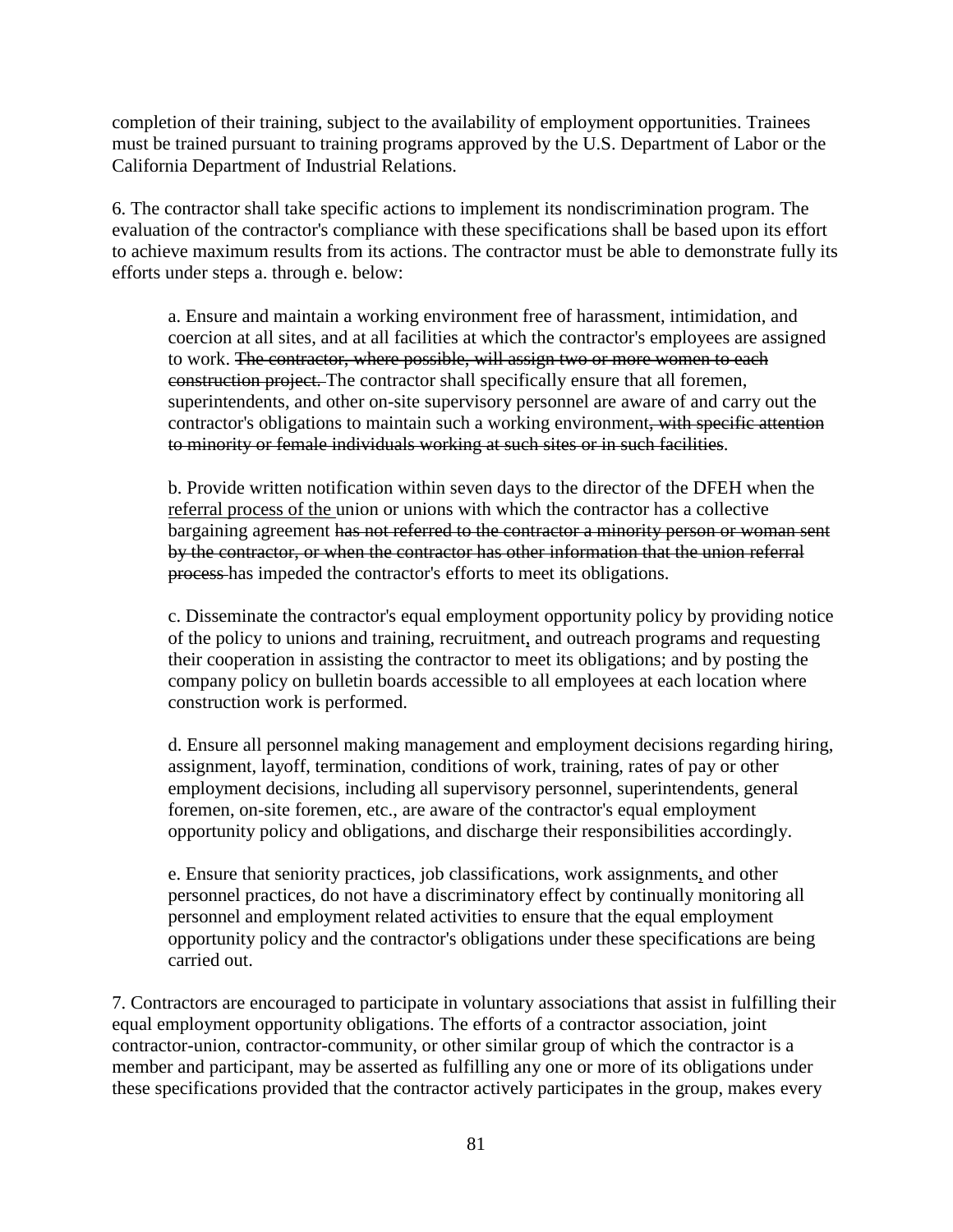effort to assure that the group has a positive impact on the employment of minorities and women equal employment opportunity in the industry, ensures that the concrete benefits of the program are reflected in the contractor's minority and female workforce participation, and can provide access to documentation that demonstrates the effectiveness of actions taken on behalf of the contractor. The obligation to comply, however, is the contractor's.

8. The contractor is required to provide equal employment opportunity for all minority groups, both male and female, and all women, both minority and non-minority persons. Consequently, the contractor may be in violation of the Fair Employment and Housing Act (Government Code section 12990 et seq.) if a particular group is employed in a substantially disparate manner.

9. Establishment and implementation of a bona fide affirmative action plan pursuant to section 11103(b) of this subchapter shall create a rebuttable presumption that a contractor is in compliance with the requirements of section 12990 of the Government Code and its implementing regulations.

109. The contractor shall not use the nondiscrimination standards to discriminate against any person because of race, color, religion, sex, national origin, ancestry, physical handicap, medical condition, marital status or age over 40 race, religious creed, color, national origin, ancestry, physical disability, mental disability, medical condition, genetic information, marital status, sex, gender, gender identity, gender expression, age, sexual orientation, or military and veteran status.

1110. The contractor shall not enter into any subcontract with any person or firm decertified from state contracts pursuant to Government Code section 12990.

1211. The contractor shall carry out such sanctions and penalties for violation of these specifications and the nondiscrimination clause, including suspension, termination and cancellation of existing subcontracts as may be imposed or ordered pursuant to Government Code section 12990 and its implementing regulations by the awarding agency. Any contractor who fails to carry out such sanctions and penalties shall be in violation of these specifications and Government Code section 12990.

1312. The contractor shall designate a responsible official to monitor all employment related activity to ensure that the company equal employment opportunity policy is being carried out, to submit reports relating to the provisions hereof as may be required by OCP and to keep records. Records shall at least include for each employee the name, address, telephone numbers, construction trade, union affiliation if any, employee identification number when assigned, social security number, race, sex, status, (e.g., mechanic, apprentice trainee, helper, or laborer), dates of changes in status, hours worked per week in the indicated trade, rate of pay, and locations at which the work was performed. Records shall be maintained in any easily understandable and retrievable form; however, to the degree that existing records satisfy this requirement, contractors shall not be required to maintain separate records.

Note: Authority cited: Sections 12935(a) and 12990(d), Government Code. Reference: Section 12990, Government Code.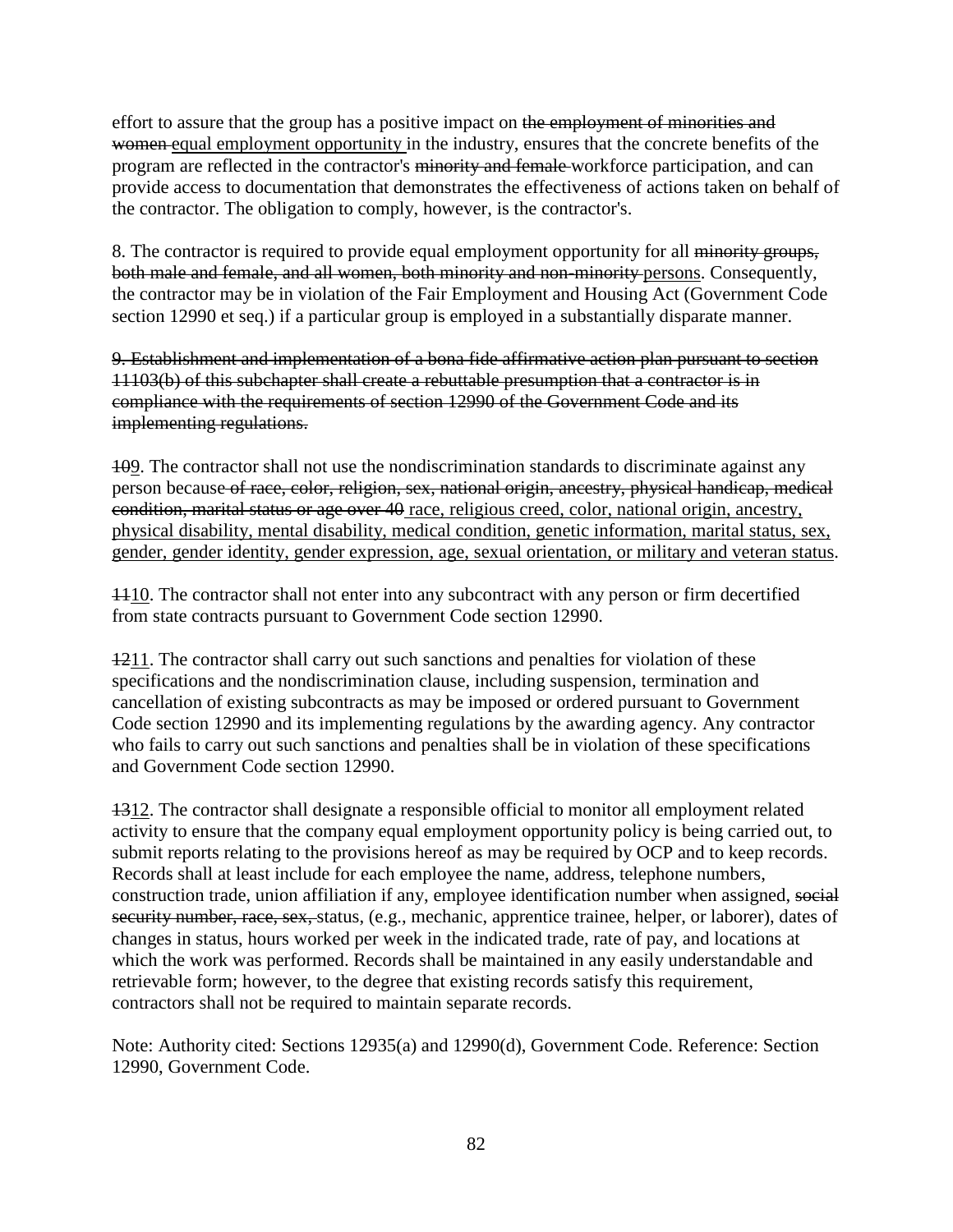### **§ 11123. Reporting Requirement.**

Contractors holding construction contracts of \$50,000 or more must submit quarterly utilization reports to OCP on forms to be provided by OCP. In such reports the contractor must provide identifying information and report the number and percentage of journey worker, apprentice, and trainee hours worked in each job classification by race, sex, and ethnic group national origin, together with the total number of employees and total number of minority employees in each classification by sex. The quarterly utilization reports must cover each calendar quarter and must be received by OCP no later than the 15th day of the month following the end of the quarter (April 15, July 15, October 15, and January 15). Contractors who are required to submit utilization reports to the federal government may submit a copy of the federal report to the OCP at the same time they submit the report to the federal government in lieu of the state quarterly utilization report.

Note: Authority cited: Sections 12935(a) and 12990(d), Government Code. Reference: Section 12990, Government Code.

### **Article 3. Regulations Applicable to Service and Supply Contracts**

#### **Subarticle 1. Small Contracts**

#### **§ 11128. Post Award Compliance.**

(a) Each contractor of a small contract shall compile and shall maintain for inspection for two years after award:

(1) Information regarding the contractor: Federal Employer Identification number; state contract identification number; legal name of the business organization, parent corporation or other outside ownership interest, if applicable, business telephone number, street address, city, state and zip code; mailing address, if different; total number of employees, identified by sex, race and national origin; name, business phone and mailing address of contractor's EEO/AA officer, if there is one; and name of the person responsible for the maintenance of information required pursuant to subsection (b) below.

(2) Information regarding the contract: Dollar dollar value of contract; time for performance of the contract; date of contract award; name of contract awarding agency, and contract awarding officer; brief description of the purpose or subject of the contract.

(3) A copy, if one was required to be prepared of the prime contractor's current CEIR, or equivalent federal form (See section 11013(a) of this chapter regarding the preparation of CEIR's.)

(b) Failure to comply with the requirements of this section may result in a determination that the contractor has materially breached the state contract and the decertification of the contractor from future state contracts.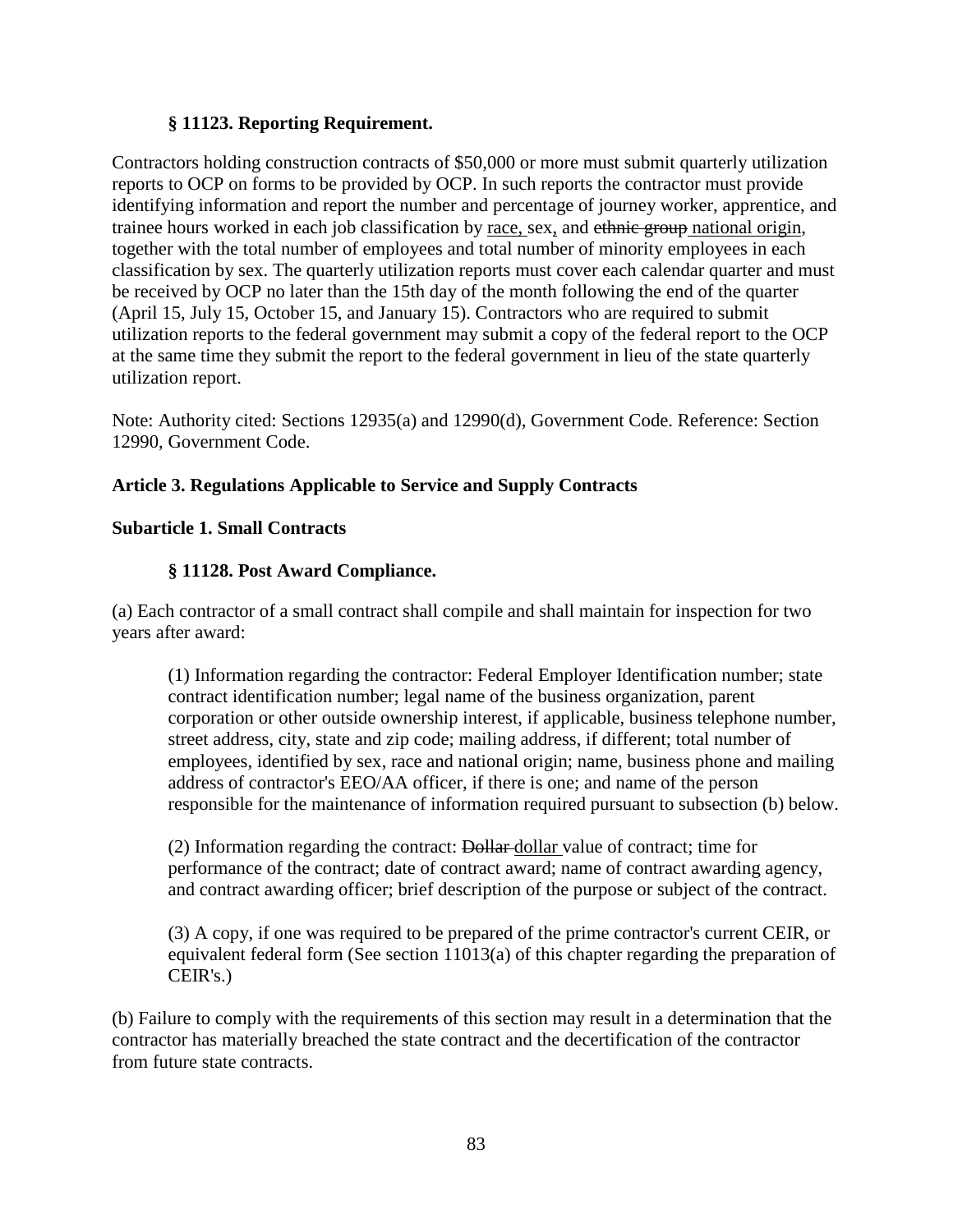Note: Authority cited: Sections 12935(a) and 12990(d), Government Code. Reference: Sections 12990, Government Code.

## **Subarticle 2. Regulated Contracts**

# **§ 11131. Post Award Informational Filing.**

(a) The prime contractor of a regulated contract shall file with OCP within 28 days from the date of execution of a regulated contract or the effective date of these regulations, whichever occurs later:

(1) Information Regarding the Contractor: Federal Employer Identification Number; state contract identification number; legal name of the business organization; business telephone number, street address, city, state and zip code; mailing address, if different; and name, business phone and mailing address of contractor's EEO/AA Officer.

(2) Information Regarding the Contract: Dollar dollar value of contract; date of contract award; name of contract awarding agency and contract awarding officer; and brief description of the purpose or subject of the contract.

(3) (Reserved)

(4) A copy of the prime contractor's current CEIR or equivalent federal form (EEO-1). If the prime contractor is not otherwise required to prepare a CEIR, it must do so in order to comply with the requirements of this section. (See section 11013(a) of this chapter regarding the preparation of CEIR's.)

This information shall be updated annually thereafter, so long as the contractor remains subject to these regulations.

(b) Contractors awarded more than one state contract in one year may file only the information required in subdivision (a)(2) and (a)(4) above for the second and all subsequent contracts awarded during the year.

(c) The OCP and the contract awarding agency shall make forms available for providing the information required under this section.

(d) Failure to comply with the requirements of this section may result in a determination that the contractor has materially breached the state contract and the decertification of the contractor from future state contracts.

Note: Authority cited: Sections 12935(a), and 12990(d), Government Code. Reference: Section 12990, Government Code.

# **§ 11132. Designating EEO/Affirmative Action Officer.**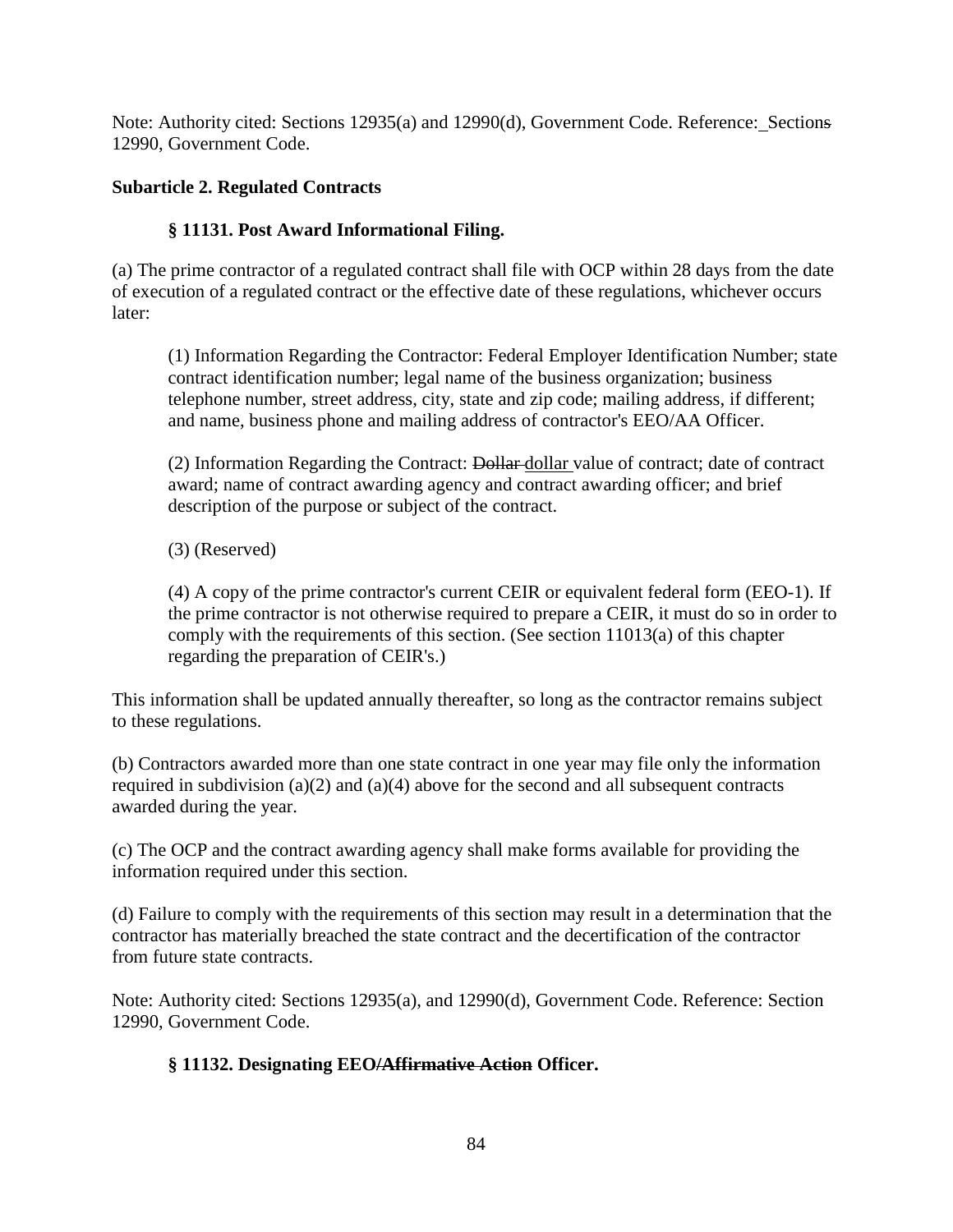All contractors of regulated contracts shall designate an individual responsible for the implementation of the contractor's nondiscrimination program.

Note: Authority cited: Sections 12935(a) and 12990(d), Government Code. Reference: Section 12990, Government Code.

## **[NOTE: The remaining sections have been renumbered to move to the DFEH procedural regulations. DFEH will amend, if necessary, in a separate rulemaking action.]**

# **Article 4. OCP Review Procedures**

# **§ 11133 10250. Scope.**

This article sets forth the review procedures to be followed by OCP in implementing this subchapter.

Note: Authority cited: Sections 12935(a) and 12990(d), Government Code. Reference: Section 12990, Government Code.

# **§ 11134 10251. OCP Review Procedures.**

In order to monitor the equal employment practices of contractors and their compliance with the requirements of this subchapter, contractors shall be subject to review. Contractors may be selected for review on the basis of any specific neutral criteria contained in a general administrative plan for the enforcement of this subchapter.

(a) Desk Review. All contracts shall be subject to desk reviews conducted by and at the discretion of OCP. A desk review will involve a review of the applicable contract(s), the information required of the contractor pursuant to section 11128 or 11131 of these regulations, the compliance with and implementation of the program required by this subchapter, and any additional related information required by OCP. In addition, OCP may review the current and past personnel procedures and practices of a contractor whenever such a review is, within the discretion of OCP, considered appropriate.

(b) Field Review. OCP may conduct a field review of a contractor's workplace. Field reviews will be made during contractor's regular business hours. OCP shall notify the contractor of its intent to conduct a field review under this section and shall arrange a mutually convenient time to conduct it.

(c) A contractor will not be selected for a routine desk or field review if it has been the subject of such a review within the preceding 24 months and was found to be in compliance. Prior review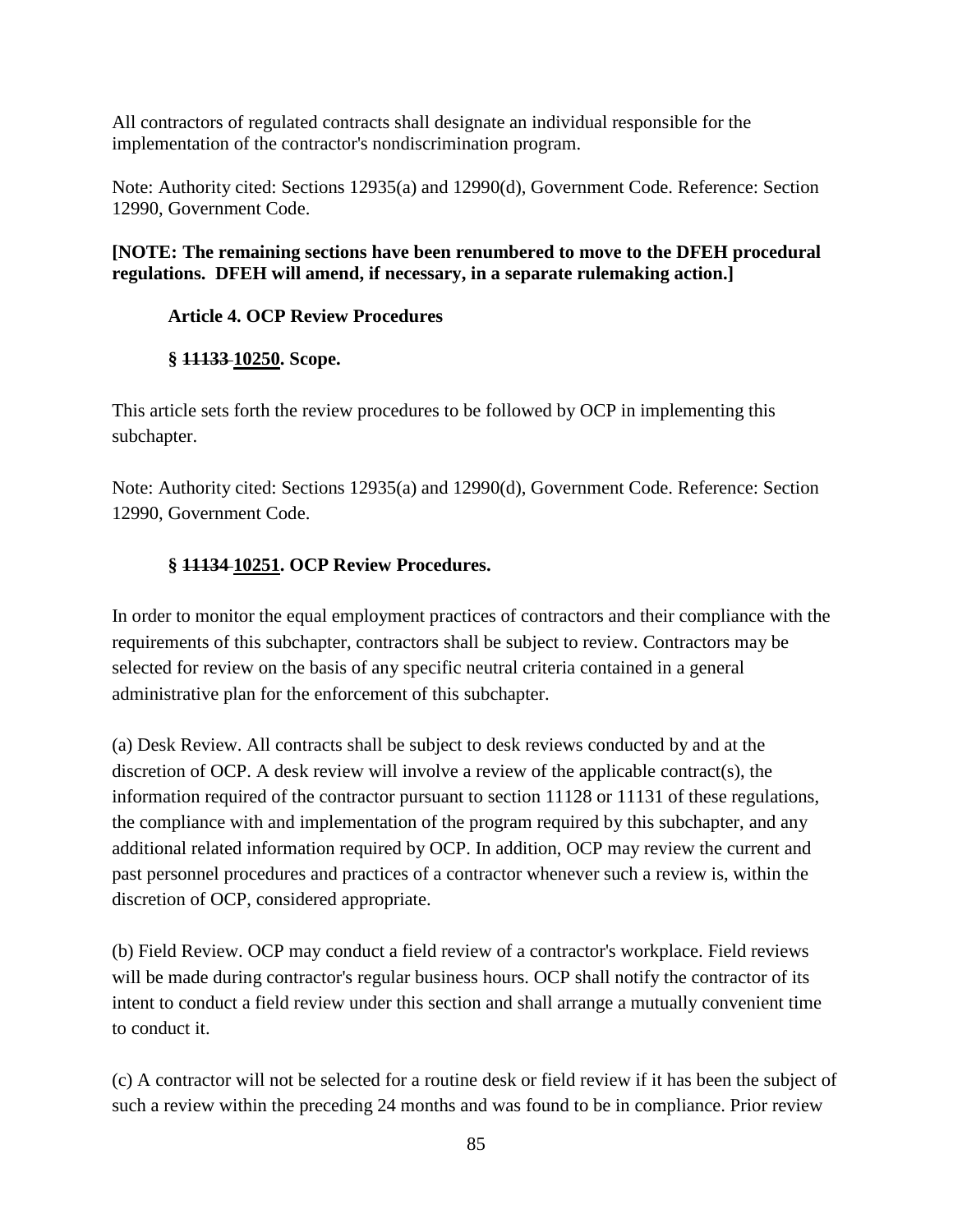will not exempt a contractor from compliance investigations conducted pursuant to section 11135, or follow-up desk or field reviews.

Note: Authority cited: Sections 12935(a) and 12990(d), Government Code. Reference: Section 12990, Government Code.

# **§ 11135 10252. Compliance Investigations.**

(a) OCP may conduct a compliance investigation of a contractor's employment practices for the purpose of determining whether the contractor holding a state contract is acting or has acted in violation of the nondiscrimination and compliance requirements imposed by this subchapter. Investigations under this section shall involve a detailed review of the contractor's entire employment practices and procedures. Investigations under this section may be conducted when the Administrator determines a pattern of unlawful discrimination in employment may have occurred within the past twelve months or be ongoing. Such a determination shall be in writing and shall be based upon:

(1) A complaint by a contract awarding agency; or

(2) The results of the regular compliance review activities of the OCP; or

(3) A notice of any complaint of employment discrimination filed pursuant to section 11117 of this subchapter or Government Code section 12960; or

(4) The failure of the contractor to provide compliance information required by this subchapter or reasonably requested by OCP.

(b) Whenever a contractor that is the subject of a compliance investigation pursuant to this section is also the subject of a complaint pursuant to Government Code section 12960, if possible, OCP and any other unit of the DFEH investigating the contractor's employment practices shall coordinate their investigations.

Note: Authority cited: Sections 12935(a) and 12990(d), Government Code. Reference: Section 12990, Government Code.

# **§ 11136 10253. Letters of Commitment.**

If, in the course of a compliance investigation, OCP concludes that a contractor may be in violation of the provisions of this subchapter, OCP and the contractor may informally agree to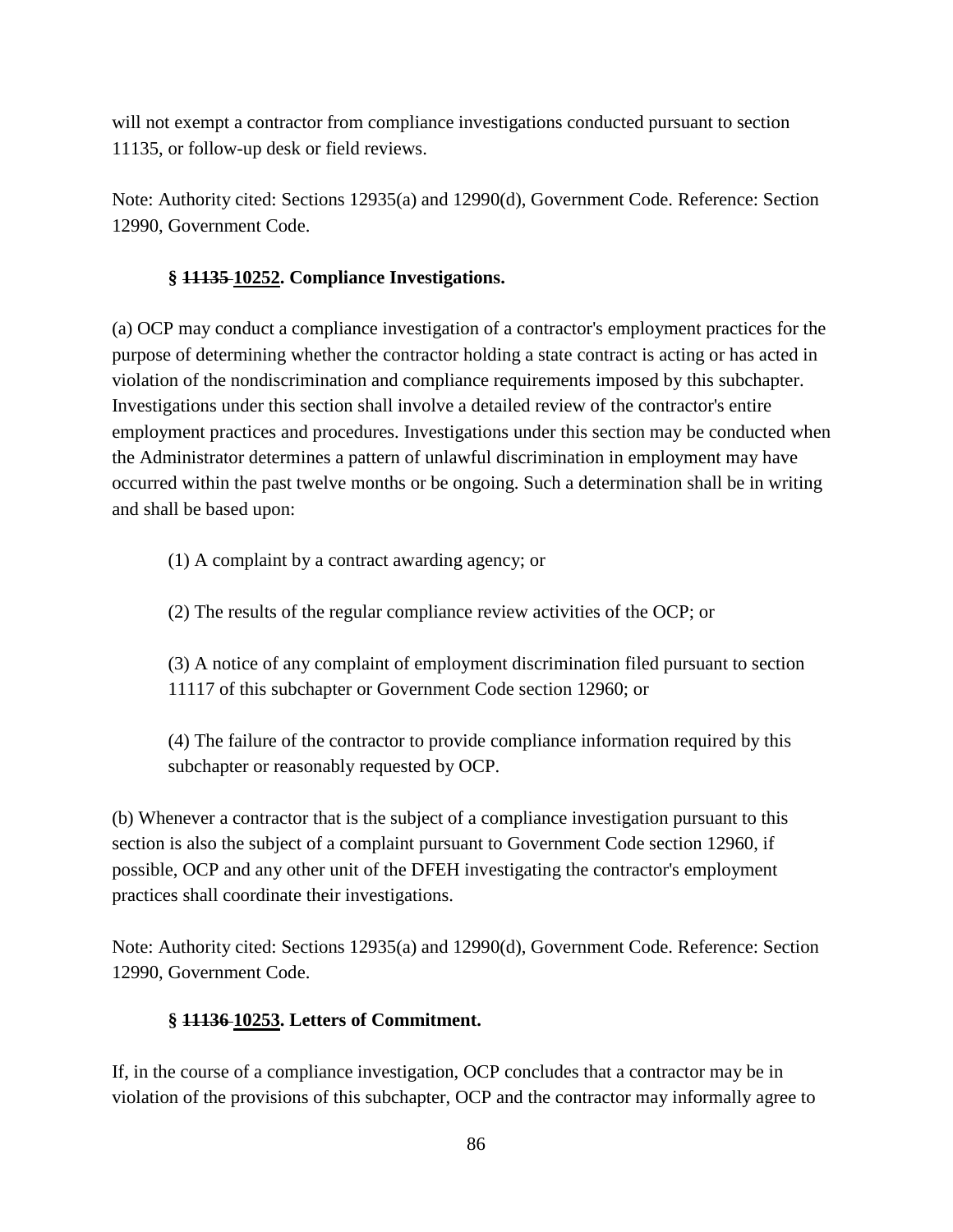resolve the identified deficiencies through the mechanism of a written letter of commitment. The letter of commitment shall set forth the deficiencies identified by OCP, the action the contractor shall take to correct the deficiencies, and the time by which the corrective action shall be taken and the deficiencies resolved.

Note: Authority cited: Sections 12935 (a) and 12990(d), Government Code. Reference: Section 12990, Government Code.

## **Article 5. OCP Enforcement Proceedings**

## **§ 11137 10254. Scope.**

This article sets forth the enforcement procedures to be followed by OCP in implementing this subchapter.

Note: Authority cited: Sections 12935(a) and 12990(d), Government Code. Reference: Section 12990, Government Code.

## **§ 11138 10255. Show Cause Notice.**

(a) When the Administrator has reasonable cause to believe that a contractor performing under a state contract is in violation of the nondiscrimination and compliance requirements imposed by this subchapter or is in violation of a letter of commitment or conciliation agreement, he or she may issue a notice requiring the contractor to show cause before a hearing officer, why appropriate action to ensure compliance should not be instituted. The show cause notice shall specifically state the contractor's noncompliance and any recommended sanctions. The show cause notice shall be dated and served on the contractor personally or by registered mail, and such service shall constitute notice to the contractor of the deficiencies. In addition, the show cause notice shall be served by ordinary first class mail on the contract awarding agency. A hearing on the show cause notice shall be held no sooner than the 30th day after the issuance of the show cause notice but shall be at the earliest date OCP can reasonably schedule the hearing.

(b) During the 30 day show cause period, OCP and the contractor shall make every effort to resolve the deficiencies that led to the issuance of the show cause notice through conciliation, mediation, and persuasion.

Note: Authority cited: Sections 12935(a) and 12990(d), Government Code. Reference: Section 12990, Government Code.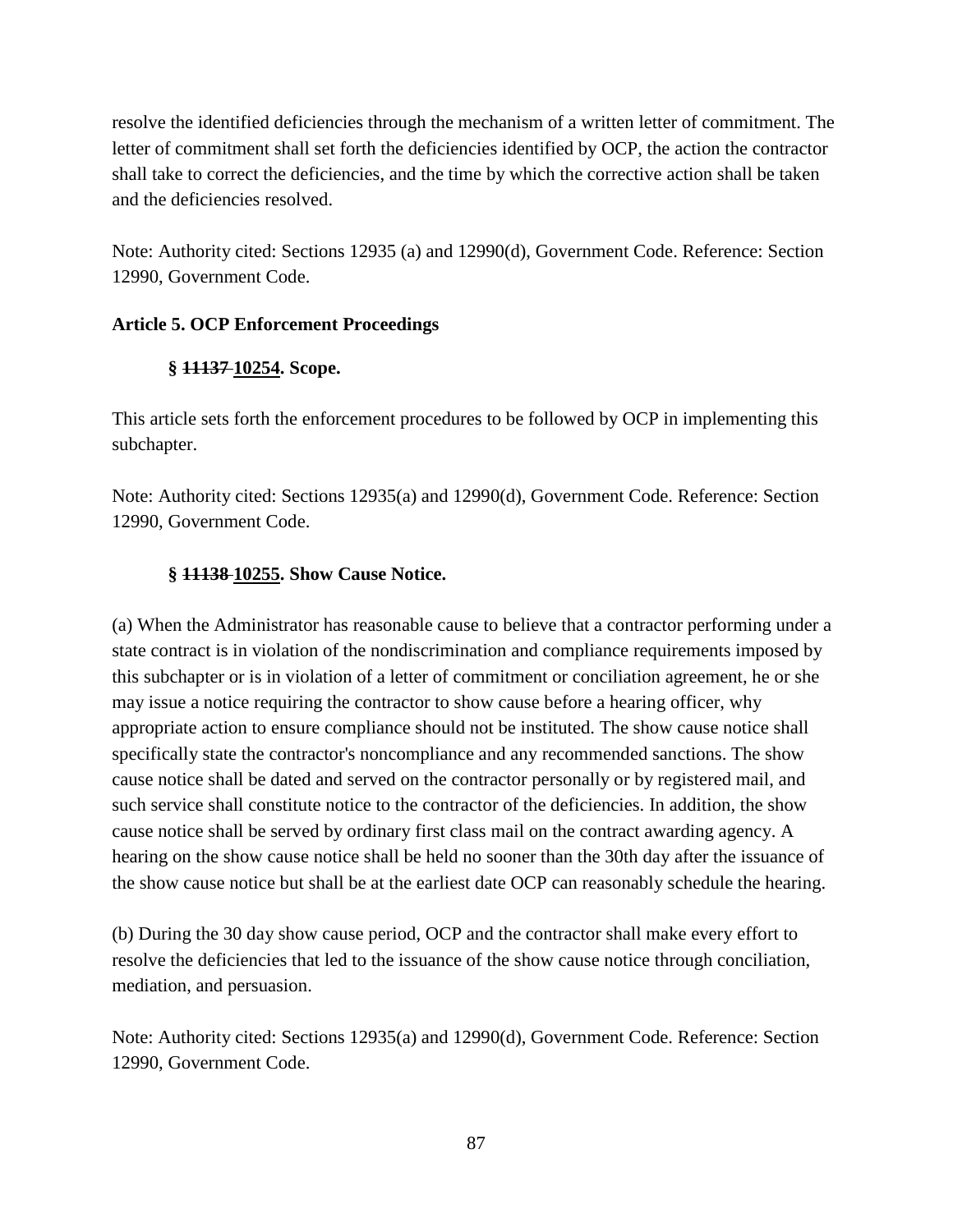### **§ 11139 10256. Conciliation Agreements.**

At the discretion of the Administrator, deficiencies contained in a show cause notice may be resolved through the use of written conciliation agreements. A conciliation agreement shall provide for such remedial action as may be necessary to correct the violations and/or deficiencies noted. In addition, the Administrator may require periodic compliance reports detailing the actions taken by the contractor to correct the deficiencies, and identifying statistical results of such actions.

Note: Authority cited: Sections 12935(a) and 12990(d), Government Code. Reference: Section 12990, Government Code.

### **§ 11140 10257. Hearing.**

If the deficiencies listed in the show cause notice are not resolved during the 30 day period, a hearing shall be held before a hearing officer appointed by the Director of the Department of Fair Employment and Housing.

A notice of hearing will be dated and served upon the contractor personally or by registered mail. The hearing may be postponed by OCP for good cause. If the contractor has good cause, the contractor shall contact the OCP within 10 days of receiving the notice of hearing.

The procedures of the hearing shall include: testimony under oath, the right to cross-examination and to confront adversary witnesses, the right to representation, and the issuance of a formal decision.

In addition to the above requirements of this section, the hearing shall be conducted in accordance with Government Code sections 11507.6, 11507.7, 11508 (with the exception that the Office of Compliance Programs shall be substituted for the Office of Administrative Hearings), 11510, 11511, 11512(c) and (d), 11513, 11514, 11520, 11523; the sections cited above are incorporated herein by reference.

The hearing officer shall decide whether to dismiss, modify or sustain the allegations of the show cause notice.

The form and content of the decision will be in accordance with the requirements of Government Code section 11518 herein incorporated by reference.

Note: Authority cited: Sections 12935(a) and 12990(d), Government Code. Reference: Section